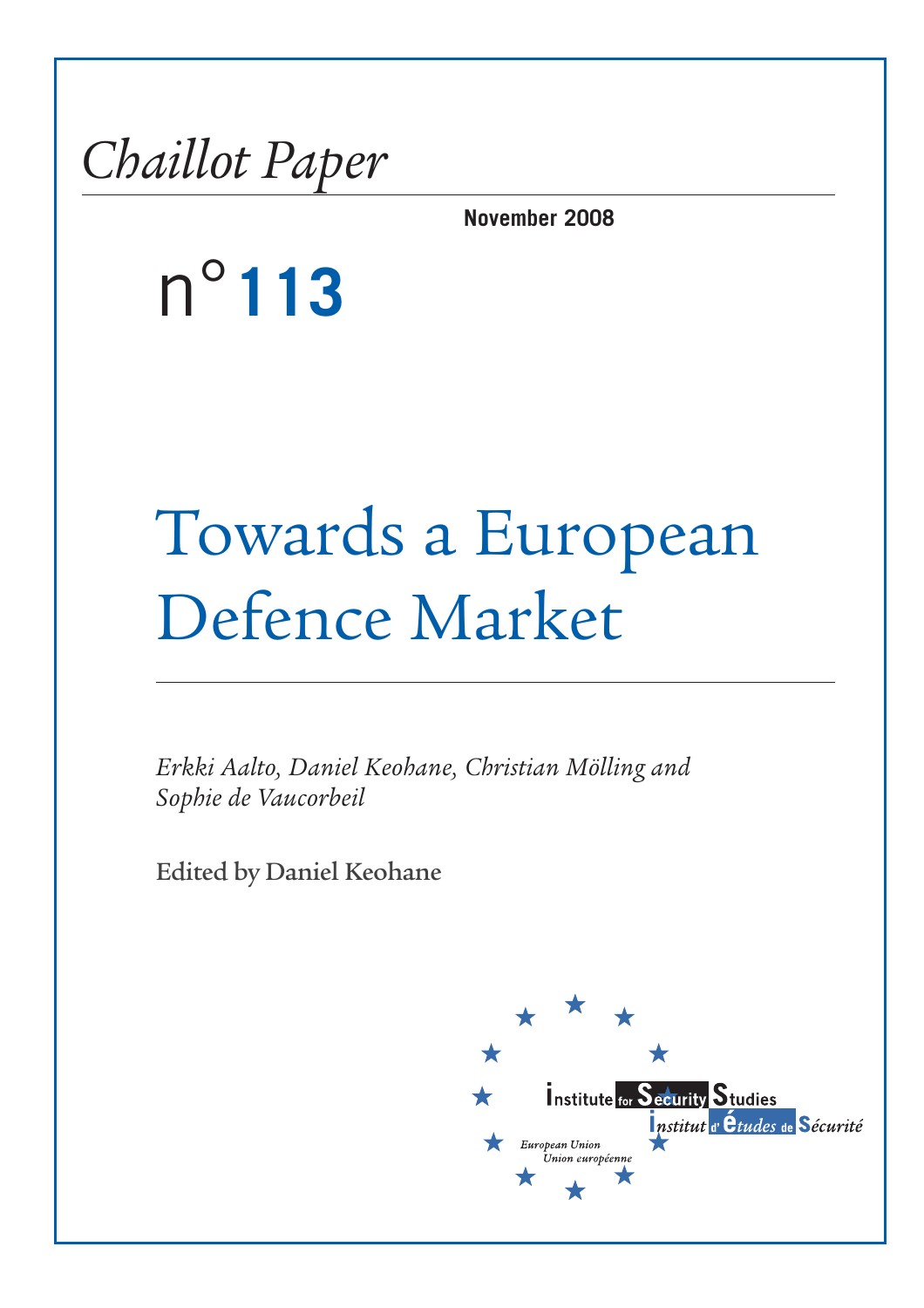In January 2002 the **European Union Institute for Security Studies (EUISS)** became an autonomous Paris-based agency of the European Union. Following an EU Council Joint Action of 20 July 2001, modified by the Joint Action of 21 December 2006, it is now an integral part of the new structures that will support the further development of the CFSP/ESDP. The Institute's core mission is to provide analyses and recommendations that can be of use and relevance to the formulation of the European security and defence policy. In carrying out that mission, it also acts as an interface between European experts and decision-makers at all levels.

*Chaillot Papers* are monographs on topical questions written either by a member of the EUISS research team or by outside authors chosen and commissioned by the Institute. Early drafts are normally discussed at a seminar or study group of experts convened by the Institute and publication indicates that the paper is considered by the EUISS as a useful and authoritative contribution to the debate on CFSP/ESDP. Responsibility for the views expressed in them lies exclusively with authors. *Chaillot Papers* are also accessible via the Institute's website: **www.iss.europa.eu**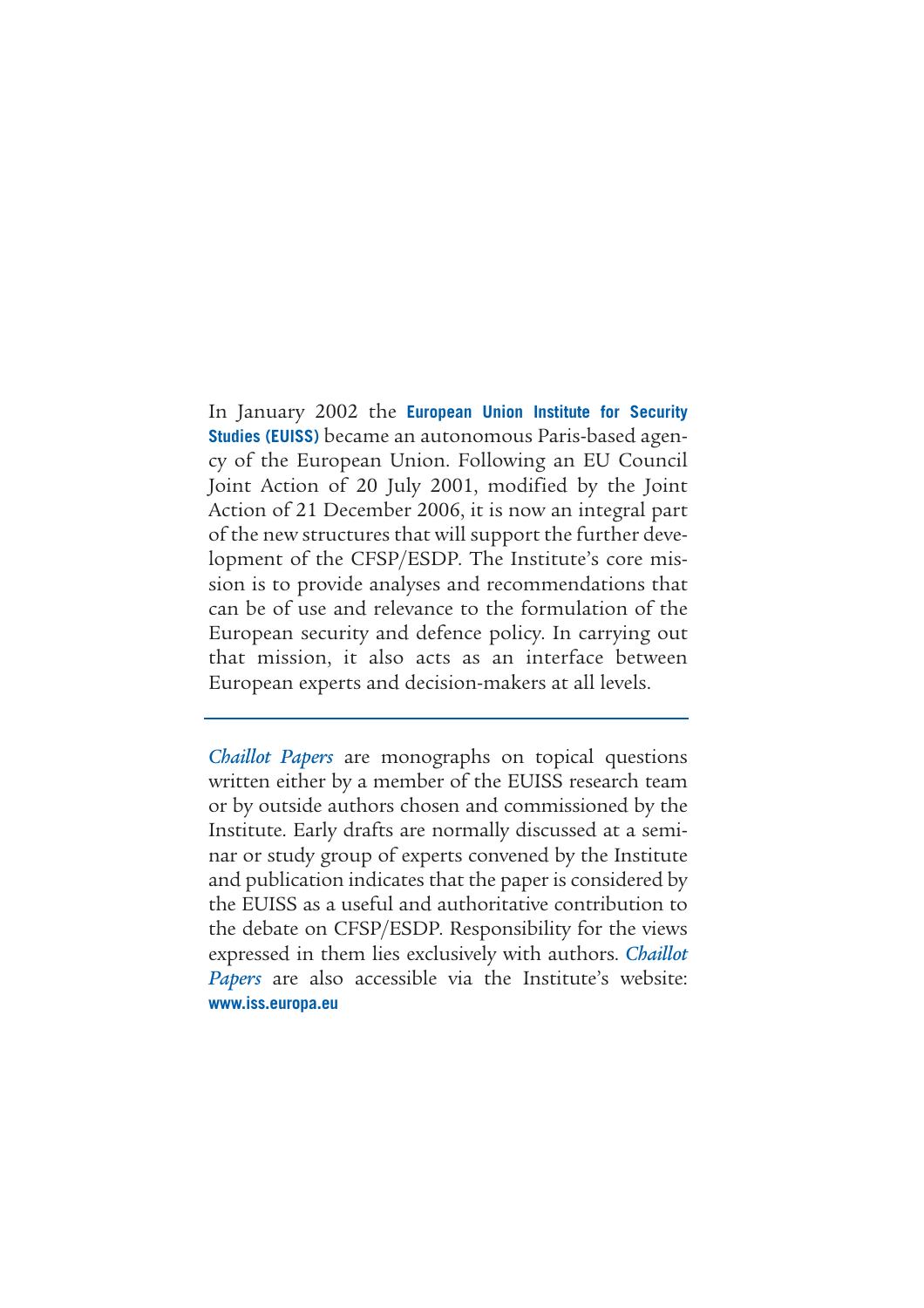*Chaillot Paper*

**November 2008**

n°**113**

# Towards a European Defence Market

*Erkki Aalto, Daniel Keohane, Christian Mölling and Sophie de Vaucorbeil*

*Edited by Daniel Keohane*

**Institute for Security Studies** *European Union Paris*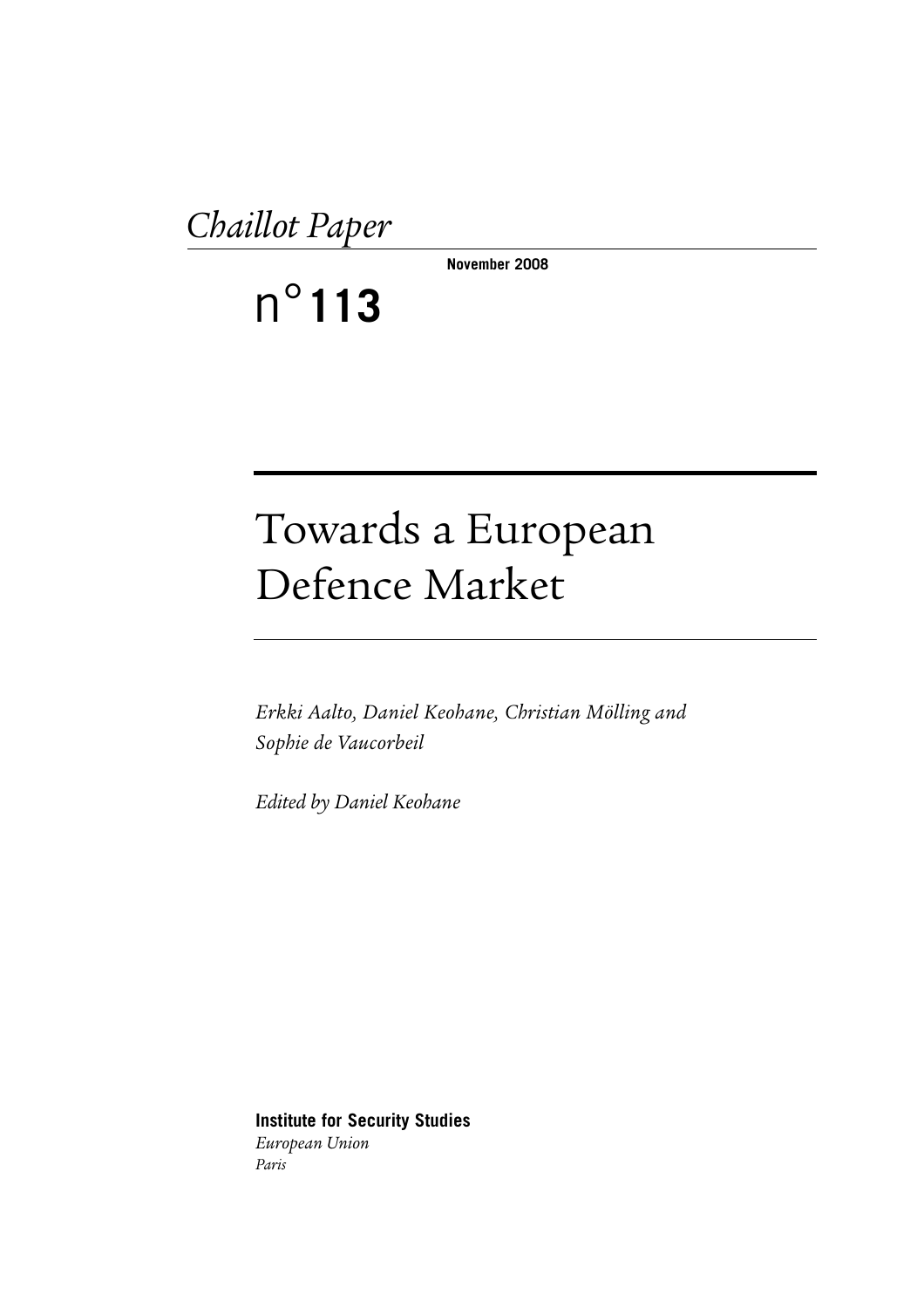### **Institute for Security Studies**

*European Union 43 avenue du Président Wilson 75775 Paris cedex 16 tel.: +33 (0)1 56 89 19 30 fax: +33 (0)1 56 89 19 31 e-mail: info@iss.europa.eu* **www.iss.europa.eu**

#### *Director: Álvaro de Vasconcelos*

© EU Institute for Security Studies 2008. All rights reserved. No part of this publication may be reproduced, stored in a retrieval system or transmitted in any form or by any means, electronic, mechanical, photocopying, recording or otherwise without the prior permission of the EU Institute for Security Studies. ISSN 1017-7566 ISBN 978-92-9198-131-1 QN-AA-08-113-EN-C Published by the EU Institute for Security Studies and printed in Condé-sur-Noireau (France) by Corlet Imprimeur. Graphic design by Claire Mabille (Paris).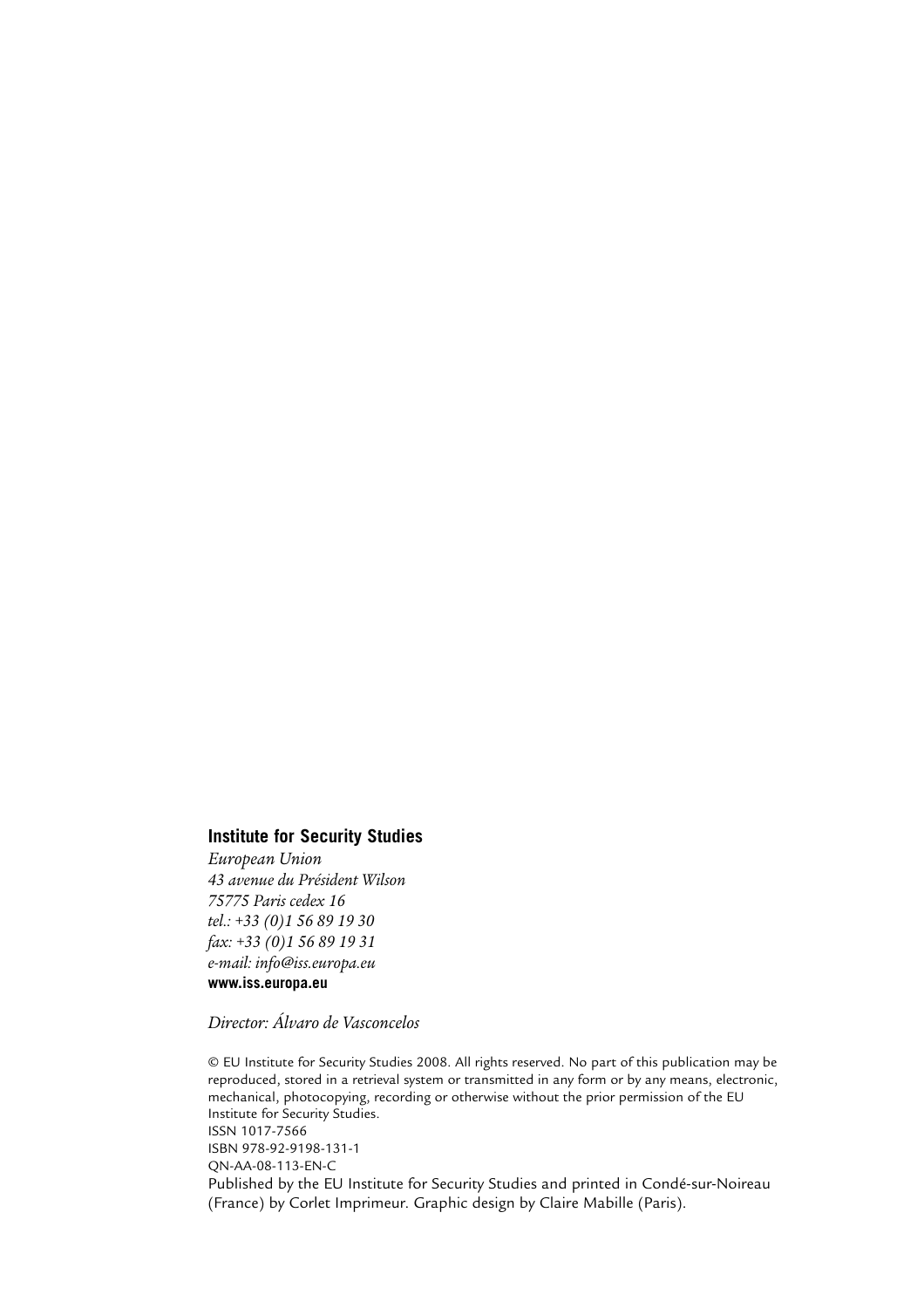# *Contents* n°**113 November 2008**

| Introduction - Towards a European Defence Market                 | 5   |
|------------------------------------------------------------------|-----|
| Daniel Keohane                                                   |     |
| Interpretations of Article 296                                   | 13  |
| Erkki Aalto                                                      |     |
| $\cdot$ Introduction                                             | 13  |
| $\cdot$ The interpretation of Article 296 EC – a background      | 15  |
| $\cdot$ A step change: new interpretations of Article 296 EC     | 27  |
| · Conclusions                                                    | 47  |
| Options for an EU regime on intra-Community transfers            |     |
| of defence goods                                                 | 51  |
| <b>Christian Mölling</b>                                         |     |
| $\cdot$ Introduction                                             | 51  |
| $\cdot$ Current state of play and the need for change            | 53  |
| Community transfers: market and security perspectives            | 58  |
| $\cdot$ Finding a way through the jungle: the current initiative | 68  |
| Options for a transfer regime                                    | 72  |
| • Conclusion: out of the jungle?                                 | 83  |
| The changing transatlantic defence market                        | 89  |
| Sophie de Vaucorbeil                                             |     |
| $\cdot$ Introduction                                             | 89  |
| · Defence spending                                               | 94  |
| · A changing European defence industry                           | 96  |
| $\cdot$ The business of a military alliance                      | 101 |
| · Reforming transatlantic rules                                  | 104 |
| $\cdot$ Conclusion                                               | 111 |
| Annexes                                                          | 119 |
| $\cdot$ About the authors                                        | 119 |

*•[Abbreviations](#page-121-0)* <sup>120</sup>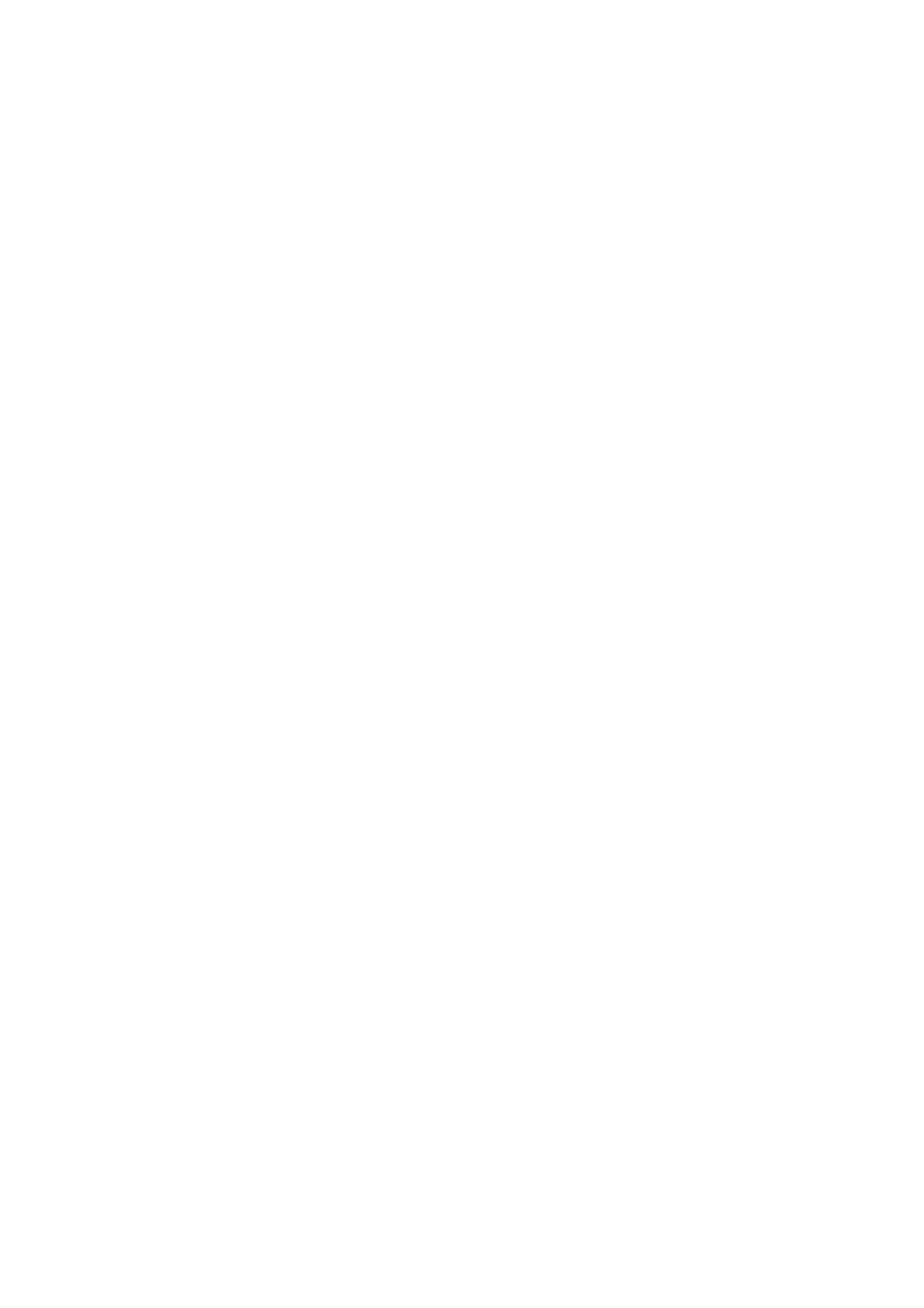# <span id="page-6-0"></span>Introduction – Towards a European Defence Market

**Daniel Keohane**

Towards a European Defence Market

It has become a cliché to observe that Europe's armies need many new military capabilities. But EU governments are still doing very little to remedy the problem. European armed forces struggled to fight alongside the US during the Kosovo war in 1999 because they lacked sophisticated equipment. As a result, EU governments signed up to a number of 'headline goals' to improve their military prowess. But it is hard to find much concrete evidence of real improvements in European military equipment over the last decade. For instance, it took a full six months to find only 16 helicopters and 10 transport planes for the current EU peacekeeping mission in Chad. Moreover, European defence ministries are facing significant budgetary challenges. The cost of defence equipment is rising by six to eight percent a year – whereas defence budgets are static – and the growing number of military operations is consuming money that had been set aside for buying new equipment.

Given that defence budgets are unlikely to rise dramatically, and that the cost of new military technologies is soaring, governments will need to extract more value out of each euro they spend. It therefore follows that they need to pay more attention to improving European cooperation on armaments. Greater cooperation in armaments could lead to significant benefits, including: better value-for-money for taxpayers; greater harmonisation of military requirements and technologies, which helps different European forces to work together more effectively; and a more competitive European defence industry.

# The case for opening up Europe's defence markets

To achieve more effective armaments cooperation, European governments need to do a number of things such as pooling more resources, managing joint equipment programmes better, and in particular opening up their defence markets. The history of European armaments cooperation shows that none of these goals are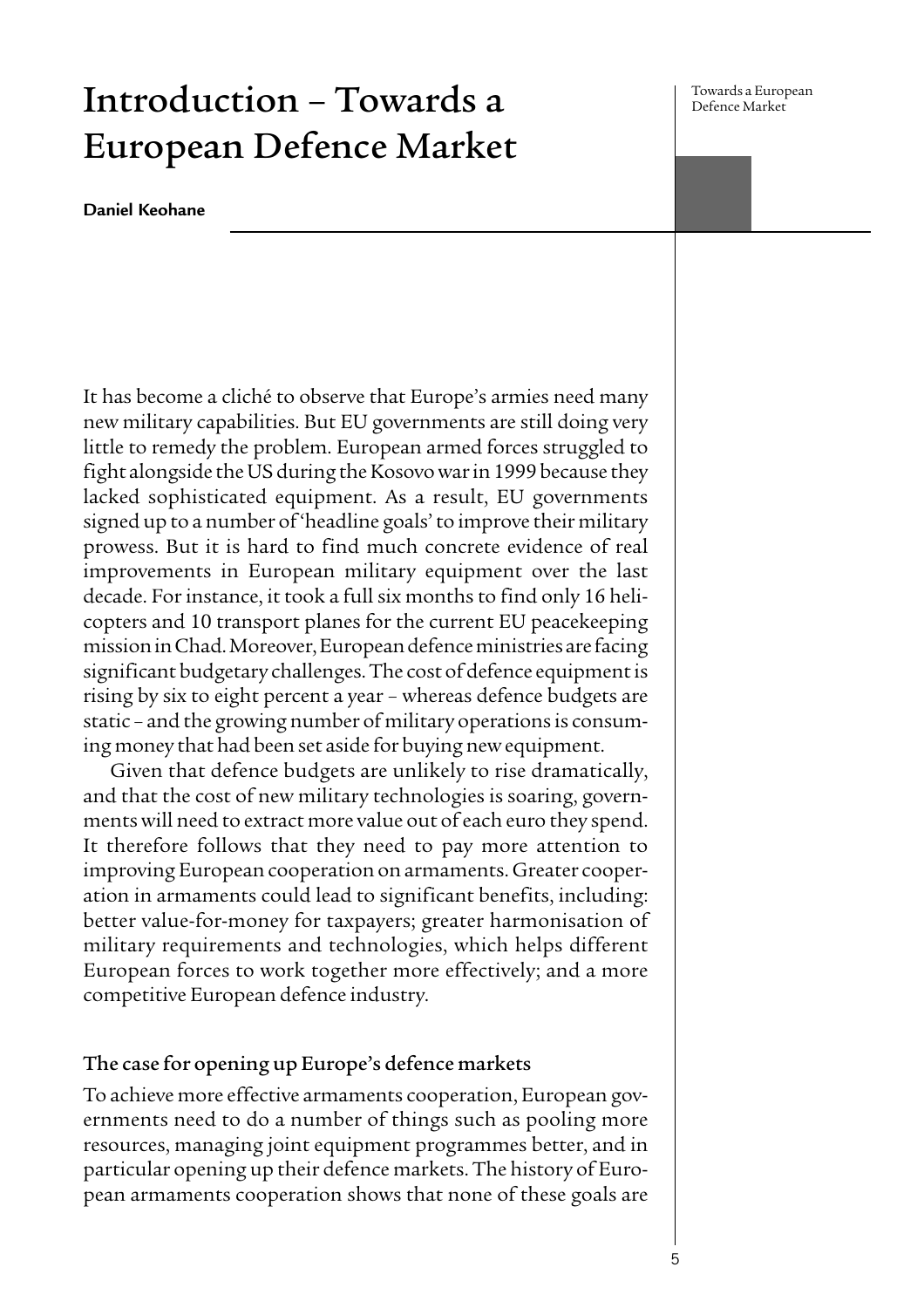easy to achieve. NATO, the WEU, and more recently the EU have tried to improve multinational armaments cooperation for decades, with depressingly little success. Defence remains the most 'national' of all policy areas, in the sense that the EU's Member States are very reluctant to give up sovereignty to international organisations.

As a result of this protectionism, a number of EU countries do not buy their weapons from foreign defence companies (unless they do not have an indigenous defence industry or their national companies do not make the product the government needs). Many still tend to favour their national suppliers irrespective of the price or quality of equipment they produce. They can do so legally because defence goods are exempt from the EU's single market rules (due to their sensitivity). But the absence of crossborder competition makes European weapons expensive.

In theory, a more integrated European defence market would allow free movement of most defence goods among EU Member States. Greater cross-border cooperation would allow larger economies of scale, increased industrial competition, and thus lower prices, particularly for more advanced equipment. Defence ministries would be able to purchase equipment from the company that offered the best financial and technical package, regardless of its national origin. Keith Hartley of York University has estimated that a single defence market could save EU governments up to 20 percent of their procurement funds.<sup>1</sup> EU governments spend roughly 30 billion euro annually on purchasing defence equipment. Thus, a single defence market could save defence ministries up to 6 billion euro a year.

# The European Defence Agency

Europe's six main arms-producing states (France, Germany, Italy, Spain, Sweden and the UK) recognised the logic of harmonising some defence market rules a decade ago. In 1998 they signed an agreement known as the 'Letter of Intent', which unfortunately did not have a major impact on cross-border armaments regulations, partly because it only aimed to help transnational companies to operate across borders, and did not establish a common market among the signatories.

In 2004 EU governments created the European Defence Agency (EDA), and one of its many tasks is to encourage the con-

<sup>1.</sup> Keith Hartley, 'The future of European defence policy: an economic perspective', *Defence and Peace Economics*, vol.14, no. 2, January 2003, pp.107-15.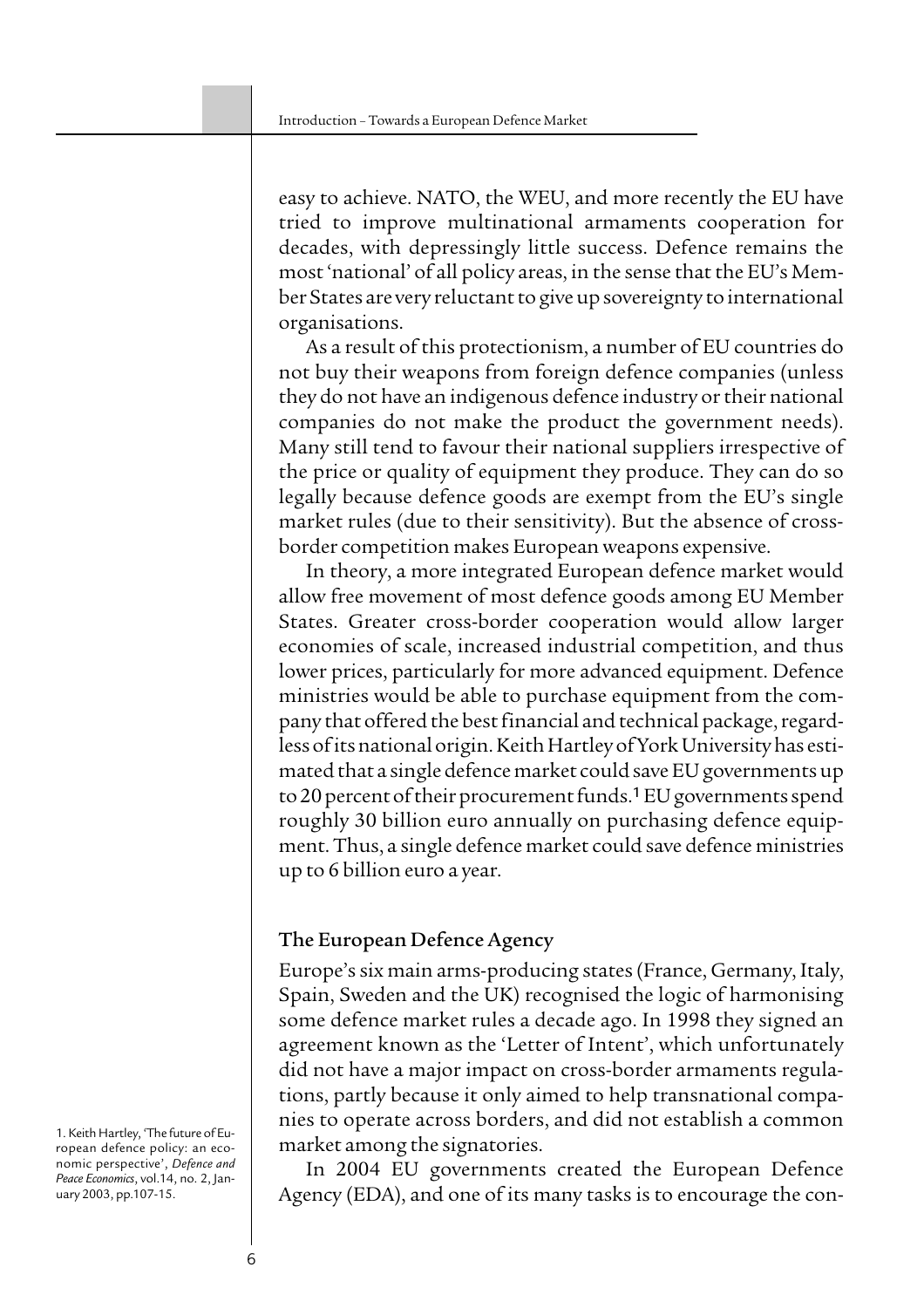vergence of national procurement procedures. In July 2006 the EDA introduced a defence procurement 'Code of Conduct' to open up the European defence market. The basic idea behind the Code is to ensure that defence companies from any country could compete for most defence contracts across Europe, excluding multinational equipment programmes and the most sensitive goods like encryption devices. The Code of Conduct (CoC) works rather simply: countries that join the CoC vow to open all nonessential defence contracts worth over one million euro to foreign bidders. And the EDA created a website where those contracts are advertised to potential suppliers.

However, the EDA's code is voluntary, and the Member States are not obliged to comply with it. In fact, they have so far shown very little enthusiasm for awarding contracts to outside suppliers. Although within a year of the adoption of the CoC, some 15 Member States posted 227 tenders worth some 10 billion euro on the EDA's website, only two of the 26 contracts awarded were crossborder.<sup>2</sup> One EU official, in conversation with this author, perhaps unfairly compared the defence procurement Code of Conduct to a smoking ban in pubs and restaurants: 'The code tells you when you can and cannot smoke, but it doesn't mean you give up smoking.'

But the importance of the CoC lies as much in its principle as its practice. The idea of more open European defence markets has been around for decades, but with little or no progress until the CoC was introduced. Never before have so many European governments agreed that they should open up their defence markets to each other. And the EDA should continue to build on the growing Member State participation in the CoC. For instance, EU governments could encourage further industrial consolidation by extending the EDA's Code of Conduct to future multinational programmes (they are currently exempt) within ten years. This would help increase the transparency of the tender procedure for multinational programmes and encourage more joint tenders and competition for contracts, which should help keep prices down.

### The European Commission

The difficulty of adhering to a strictly intergovernmental approach is that it may prove inadequate, due to the limitations of agreements like the EDA's Code of Conduct and competing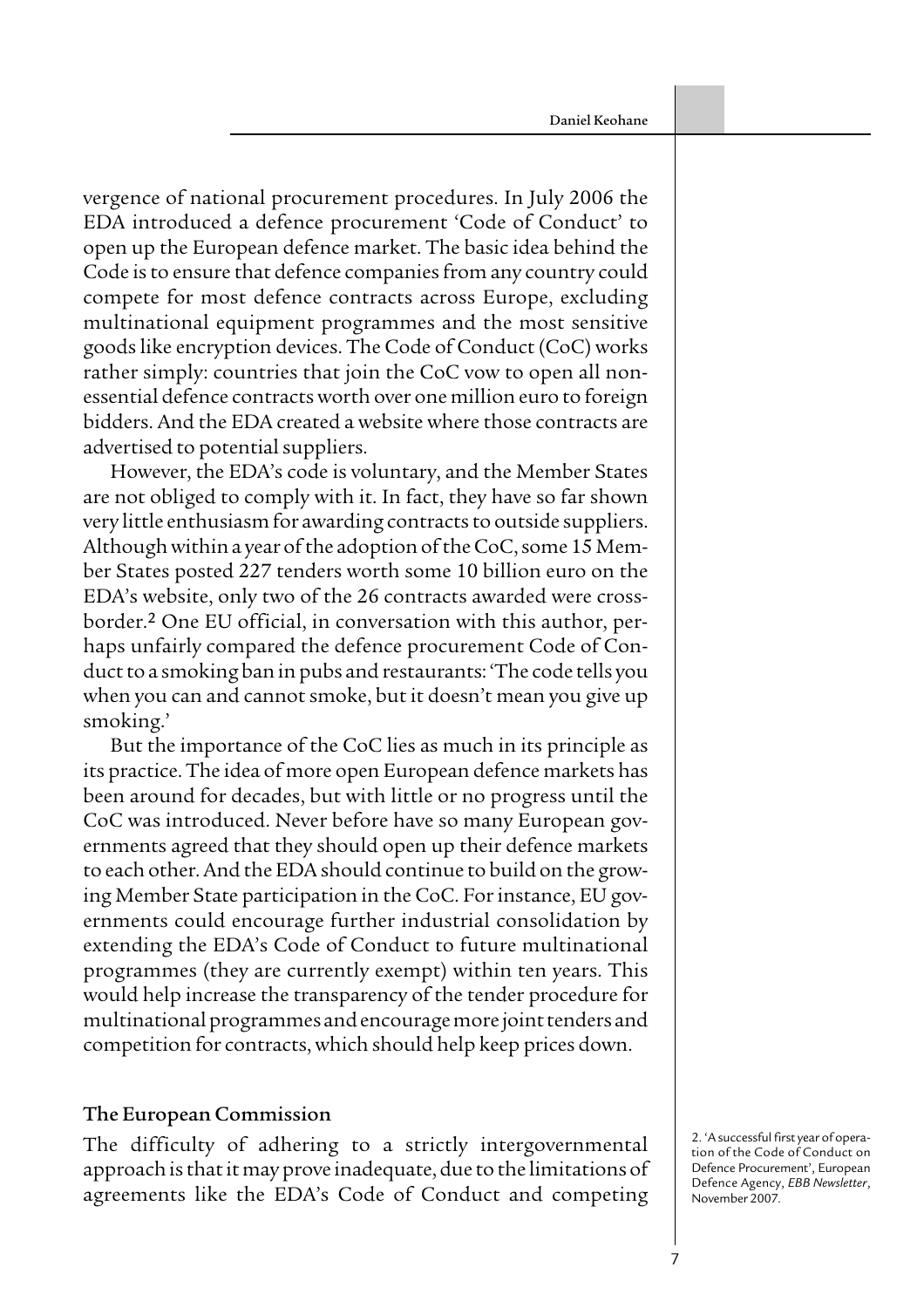national interests. A European institution should be involved in running a more open defence market. The European Commission would like to take on the task of regulating a European defence market. Currently, defence goods related to the 'essential interests of security' – as stipulated in Article 296 of the EU treaties – are one of the notable exclusions from the Commission's regulation of European industry. As Erkki Aalto demonstrates in Chapter One of this *Chaillot Paper*, Article 296 is vague and difficult to interpret both legally and politically, making it a major obstacle to a more smoothly functioning European defence market. Member States and the European Commission have often disagreed on the exact scope of the Article, and in recent years they have increasingly needed the judgement of the European Court of Justice (ECJ) to resolve their differences.

The European Commission's role in the defence market is confined to 'dual-use' products that are components of both civilian and military equipment. But the defence market would benefit from the Commission's experience in policing the single market for commercial goods and services. However, given the sensitive nature of the defence market, some arms-producing countries are reluctant to give much new regulatory power to the Commission. The main arms-producing countries in Europe have traditionally adhered to a strict interpretation of Article 296. This has prevented the Commission from having a meaningful involvement in the defence market, with the result that governments can protect their national companies from foreign competition.

But this may be changing due to two factors: the defence budget crunch; and the Commission's new approach to defence market rules. The Commission is not proposing to change Article 296, as appeared to be the case with its past legislative initiatives. Instead the objective of the Commission's new 'defence package' is to set up a new legal framework for security and defence-related procurement and intra-EU trade of defence equipment. The legislative aspects of the 'defence package' contain two proposals for directives on procurement and trade. These texts are currently being examined by EU governments and the European Parliament, a process which will continue until the end of 2008.

The procurement directive would establish four types of procedures to help streamline national procurement procedures. These are: restrictive calls for tender; negotiated procedures with publication; competitive dialogue; and negotiated procedure without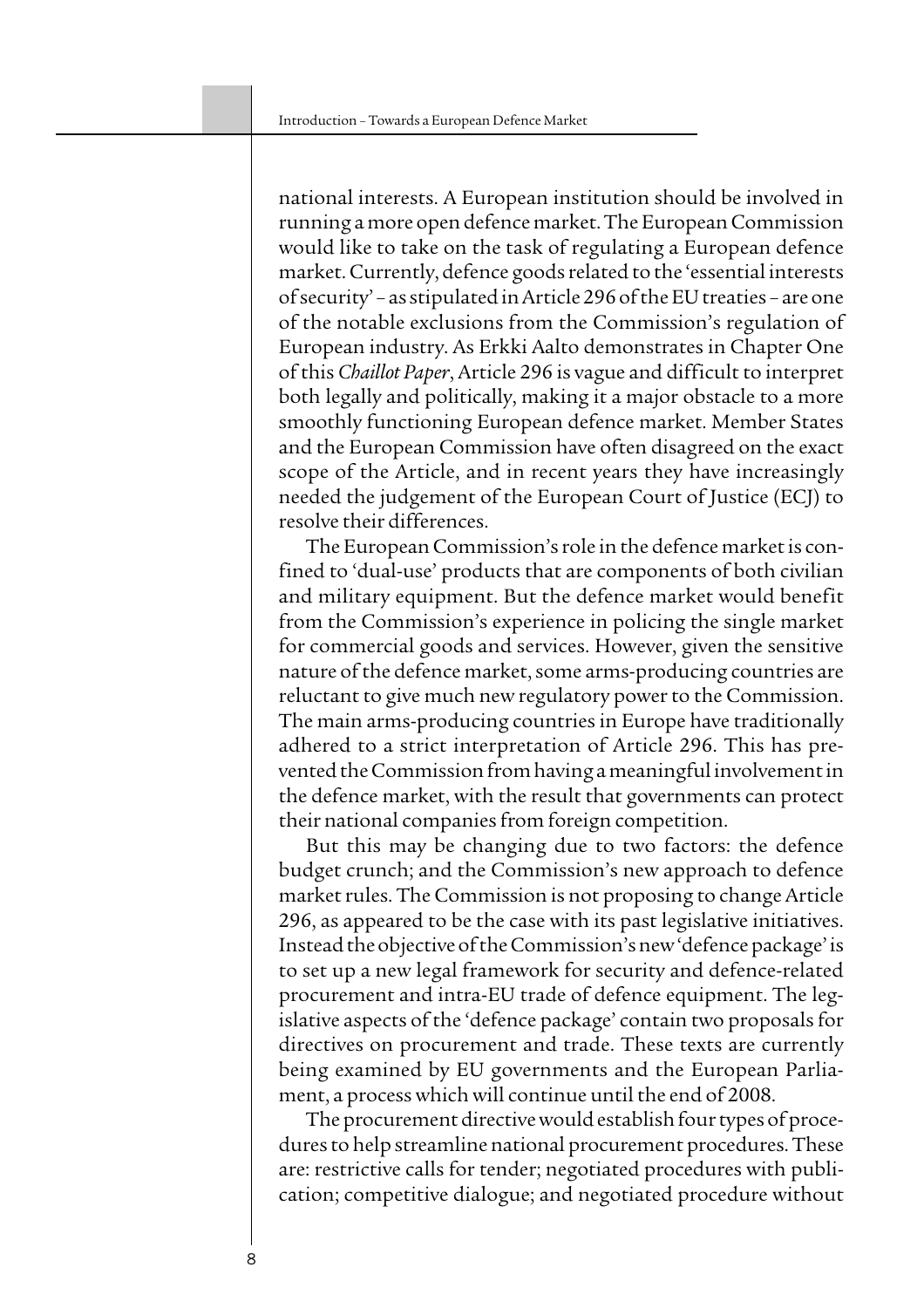publication. The proposal seems both fair and sensible, because it strikes a balance between opening defence markets to allow more industrial competition and the sovereignty imperatives related to defence procurement that governments worry about. Moreover, the text includes not only defence but also security equipment tenders. This is important for two reasons: first, because the frontier between 'defence' and 'security' equipment is blurring. Second, because the EDA Code of Conduct does not cover security items. Like the CoC, the procurement directive would encourage the opening of European defence markets, but with a broader approach (including security products) and it would be legally binding. Member States could still refer to Article 296, but they would have to explain why they did not wish to use the new procurement system.

The trade directive aims to liberalise the trade of defence goods within the EU (also known as intra-Community transfers). Currently, as described by Christian Mölling in Chapter Two, intra-Community transfers follow the same rules as those regulating exports of European defence goods to governments outside the EU. Each year, between 11-12,000 export licences are requested for defence transfers between EU governments, and almost all get clearance. However, this fragmented system causes extra costs and many delays, undermining European industrial competitiveness. More broadly, such practices constitute a barrier to creating a more integrated European defence equipment market, as they affect both large transnational defence companies and small and medium-sized enterprises further down the supply chain.

Practically, the Commission proposes to replace the current system of individual licences (whereby an individual licence is required for each transaction), by a system of general licences covering several different transactions for those intra-Community transfers where the risks of undesired re-exportation to third countries are firmly controlled.<sup>3</sup> Member States are likely to agree on this directive in some form, because although it aims to harmonise the rules and procedures for intra-Community transfers, it leaves governments room for manoeuvre. Governments would still have the responsibility to allocate licences, and in no way would it give the Commission the competence to regulate defence exports to countries outside the EU.

3. This encompasses: purchases by armed forces of other EU Member States; transfers to certified companies of components in the context of industrial cooperation; transfers of products necessary for cooperative programmes between participating governments.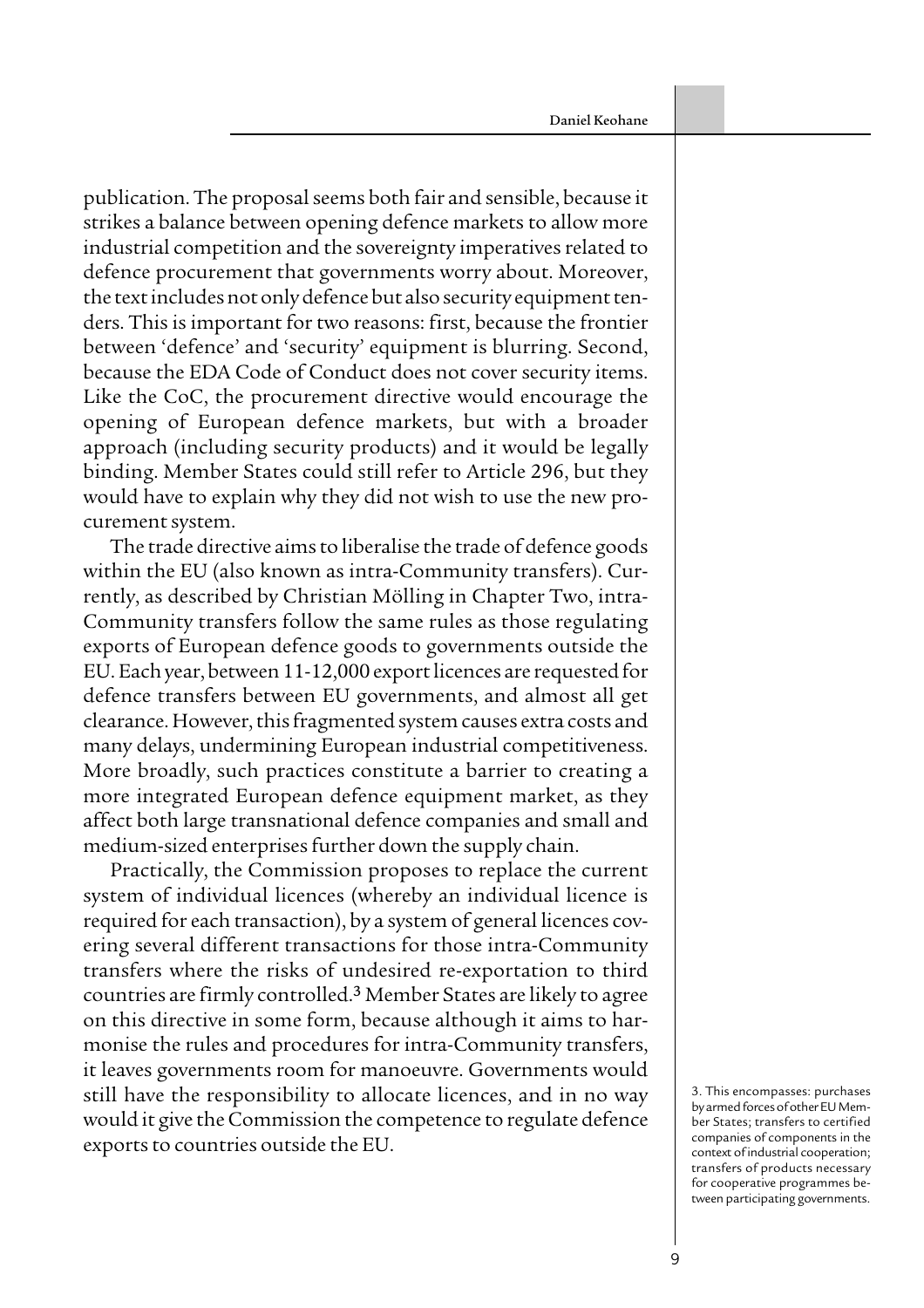# The changing transatlantic defence market

In the ongoing debate about the European defence market, as Sophie de Vaucorbeil explains in Chapter Three, the transatlantic defence market should not be forgotten. Indeed, any opening of the European defence market should be complemented by a reform of the transatlantic defence market. This is because, slowly but surely, the importance of the transatlantic defence market is growing for both governments and industry. Governments on both sides of the Atlantic face hard budgetary trade-offs – even in the US, defence expenditures are under stress because of the huge Federal budget deficit, the economic downturn and increasing competition from domestic spending programmes (Social Security, Medicare, and Medicaid).

American companies have long won many European defence contracts – witness the number of F-16s owned by EU governments. And they have been increasing their activity in Europe. Lockheed Martin has established eight joint-ventures with European firms and participates in a number of collaborative programmes with European partners such as the Joint Strike Fighter and the MEADS air defence system.<sup>4</sup> Between 2001 and 2003, General Dynamics acquired three European companies: the Spanish Santa Barbara, the German EKW, and the Austrian Steyr. Aside from outright acquisitions and joint programmes, Americans are increasingly investing in European defence companies. In 2002, the US private equity fund, One Equity Partner (OEP) acquired 75% of German shipyard Howaldtswerke Deutsche Werft (HDW) and its propulsion technology. In 2003, the US private equity group Carlyle and the US buy-out group Kohlberg Kravis Roberts & Co acquired two European producers of aircraft engines, respectively FiatAvio and MTU Aero Engines. Up to now, Europeans have been more reticent about investing in US defence companies, partly because of legal and political barriers, but this is also slowly changing. Between 2001 and 2005, European companies acquired 67 US defence firms, collectively worth 7 billion euro. In May 2008, Finmeccanica acquired the US defence company DRS Technologies for four billion dollars.

European defence companies are also selling more products than before in the US. UK-based BAE Systems has penetrated the US so successfully that not only does it sell more to the US government than any other non-US company, but it also sells more to the American Department of Defense than to the British Ministry of

4. See: http://defence-data.com/ ripley/pagerip2.htm.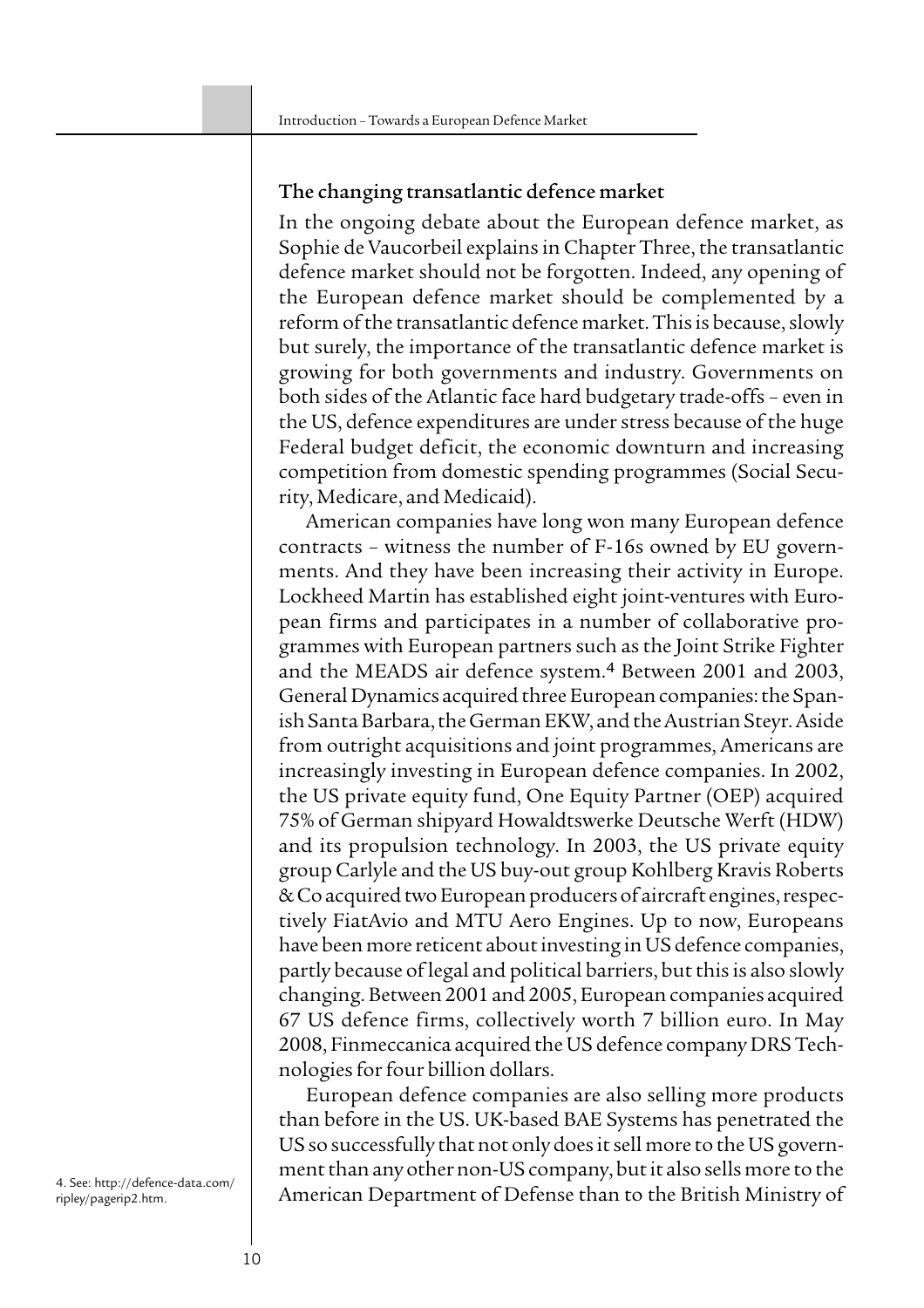Defence.<sup>5</sup> Winning US government contracts is not easy for European companies. For example, they have little choice but to open a US-based subsidiary and sign up to the so-called Special Security Arrangements to penetrate the US market, which requires giving up certain rights (limited technology transfers, little say on the industrial strategy).<sup>6</sup> But some of these investments are starting to pay off. In July 2008, Eurocopter won a contract potentially worth 150 million dollars, with the US Department of Homeland Security, to provide helicopters to the US Customs and Borders Protection (CBP). The CBP already has 53 Eurocopter helicopters in their fleet. Other examples include: the contract won by Finmeccanica to provide the US Marine One presidential transport fleet with a US (US 101) version of AgustaWestland EH101 Medium-Lift Helicopter, and the US coastguard ordered 5 more CASA HC 235A (8 in total) from EADS. More significantly, EADS and Northrop Grumman are competing with Boeing to win a 35 billion dollar contract to provide the US Air Force with a new generation of aircraft-refuelling tankers.

### Reforming transatlantic rules

Like their European counterparts, the US government also has difficulties striking the right balance between security and competitiveness in its defence procurement laws. The International Traffic in Arms Regulations (ITAR) in the US, along with the absence of any binding EU policy on export controls, has strangled EU-US defence trade. Because the ITAR is not sufficient for encouraging more defence trade with allies, the Bush administration has drawn up the UK-US Defence Trade Cooperation Treaty which has yet to be ratified by the US Senate.<sup>7</sup> This bilateral treaty offers privileges to British entities only. The danger is that such a restriction could lead to a two-tier European defence market with non-British firms lagging behind. Also, in its current form, this treaty may not do very much to boost transatlantic cooperation because it does not cover multinational programmes such as the Joint Strike Fighter.

Ideally, the next US administration would consider enlarging the UK-US Treaty on defence equipment to all EU governments, and grant all European defence and security companies a 'licencefree label'. But that would require EU governments to first agree to streamline their defence market legislation, for example by adopt-

5. David Robertson, 'Milestone for BAE as its trade with America outstrips MoD business', *The Times*, 10 August 2007.

6. European companies opening a subsidiary in the US to penetrate the market have to comply with the Special Security Arrangement (SSA). According to the SSA, the board of the company must only be composed of both American citizens and nationals from the parent company's country. However it also means only American managers can participate when issues related to national security are raised. In addition, the SSA requires the company to be run under American law and by American citizens.

7. The UK and the US signed a treaty in June 2007 to soften defence procurement rules within their 'security community' (it mainly consists in streamlining the licence approval process and in providing licensing exemptions for unclassified items for certain pre-approved firms).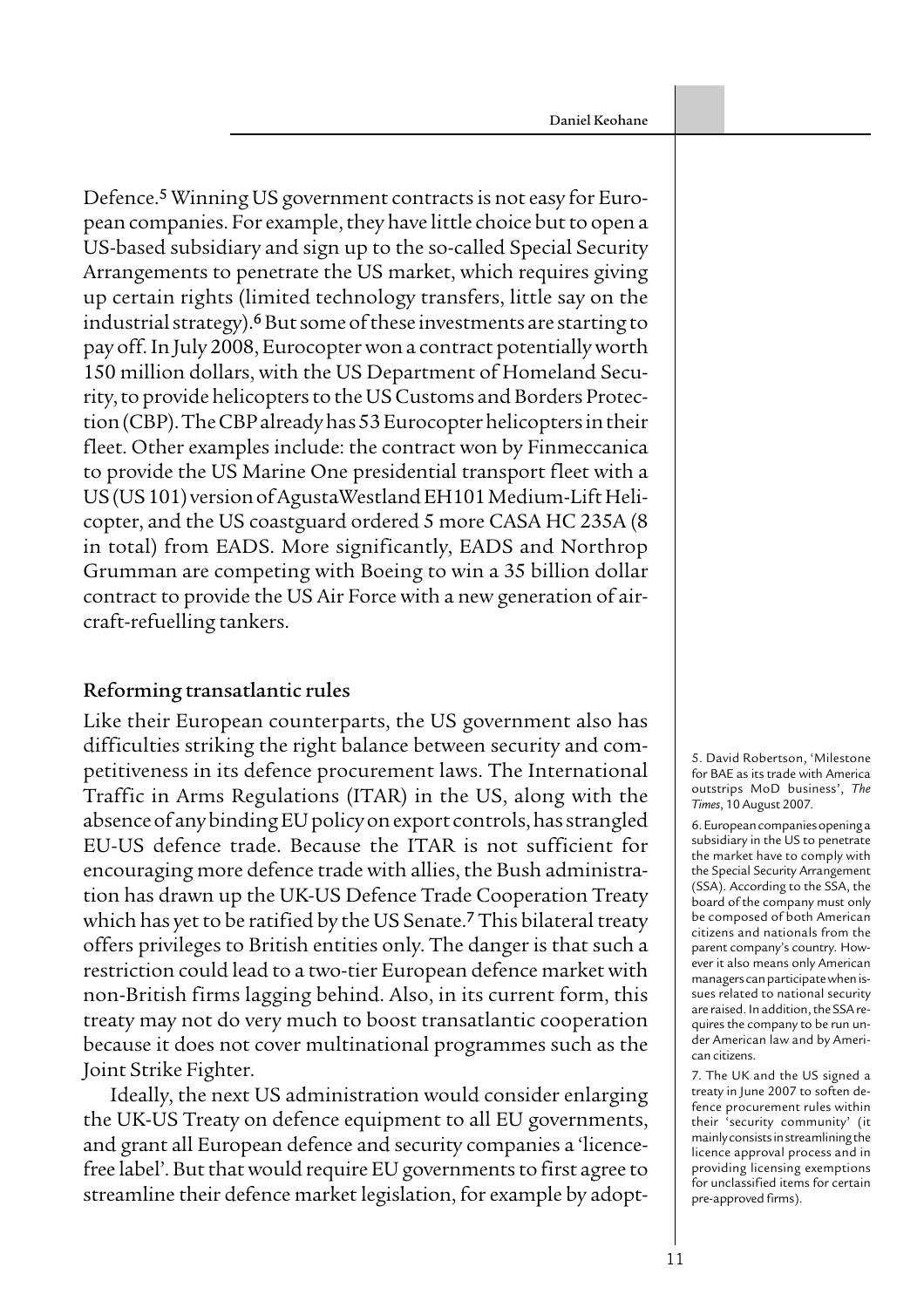ing the Commission's directive proposals. This would encourage the next US administration to treat 'Europe' as one market, rather than sticking to its current government-by-government approach. For the US, what matters in a globalising world is the security of their exports and transfers of technology. The US cannot consider extending the UK-US treaty (or any waivers from licensing of defence items) as long as the EU does not have its own common binding rules.

# Conclusion

In different ways the European Defence Agency and the European Commission are trying to break up a highly protectionist defence market, which should help improve many defence ministries' bottom lines. Plus streamlining Europe's defence markets would also create new incentives to reform the rules for transatlantic defence trade. If both the EDA and the European Commission manage to convince EU governments to open up their defence markets, those benefiting would include the defence industry, which would become more competitive; the armed forces, who would get badly needed military equipment at a better price; and the taxpayers, who would get better value for money.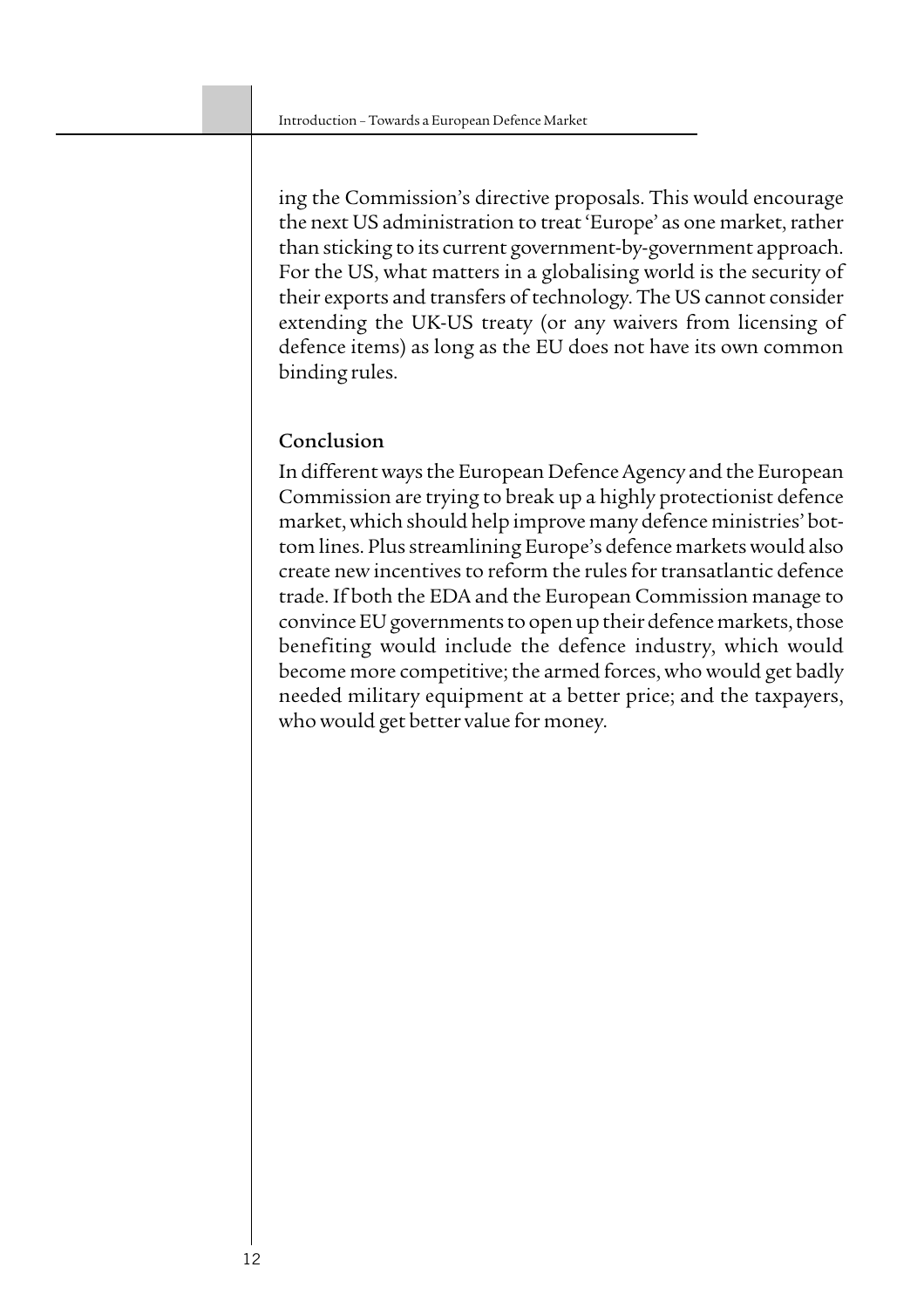# <span id="page-14-0"></span>Interpretations of Article 296

**Erkki Aalto**

# **Introduction**

The European Union's Member States spend 200 billion euro annually on defence, of which 15% is used for defence procurement.<sup>1</sup> The money on defence procurement is not spent on a single market (the European Defence Equipment Market) but rather on 27 different national markets. Indeed, the European Union's internal market has not traditionally included defence equipments. The reason for this derives from Article 296 of the Treaty establishing the European Community (EC), which allows a Member State to exempt defence equipments from the common market when its essential security interests are threatened.

Defence was not originally incorporated into the supranational EC Treaty. In 1950 the French foreign minister René Pleven presented a plan whose goal was the creation of an integrated European Army. This initiative led to an agreement on the formation of the European Defence Community (EDC) in 1952 which consisted of several supranational components: a European Army, a common budget and joint institutions. The EDC never became a reality because it was rejected by the French National Assembly in August 1954. One important factor behind the French rejection was doubt concerning the supranational components in the agreement.<sup>2</sup> Integration among the European states moved into the field of economic cooperation in 1957 when the EC Treaty was signed. After the failure of the EDC, the EC Treaty was considered to exclude any notion of a common regime on defence issues. Article 296 EC was considered a manifestation of this general exclusion.<sup>3</sup>

Article 296 EC has thus *de facto* excluded defence cooperation from the European Communities. After the failure of the EDC, the two defence organisations, the Northern Atlantic Treaty Organisation (NATO) and the Western European Union (WEU) acquired roles as the two major arenas of cooperation in the field Towards a European Defence Market

# **1**

*[Any opinions expressed in this chapter are the sole responsibility of the author and do not necessarily represent the official position of the Ministry of Defence of Finland. The author wishes to thank the staff of the EUISS and various national and EU officials for their comments and support.]*

1. European Defence Agency, *National Defence Expenditure in 2006*, Brussels, November 2006. Available online at: www.eda.europa. eu.

3. Martin Trybus, 'The EC treaty as an Instrument of European Defence Integration: Judicial Scrutiny of Defence and Security Exceptions', *Common Market Law Review*, no. 39, 2002, pp. 1347-72, p. 1355.

<sup>2.</sup> Ulrika Mörth, *Organizing European Cooperation - The Case of Armaments* (Lanham, MD: Rowman & Littlefield, 2003), pp 33-34.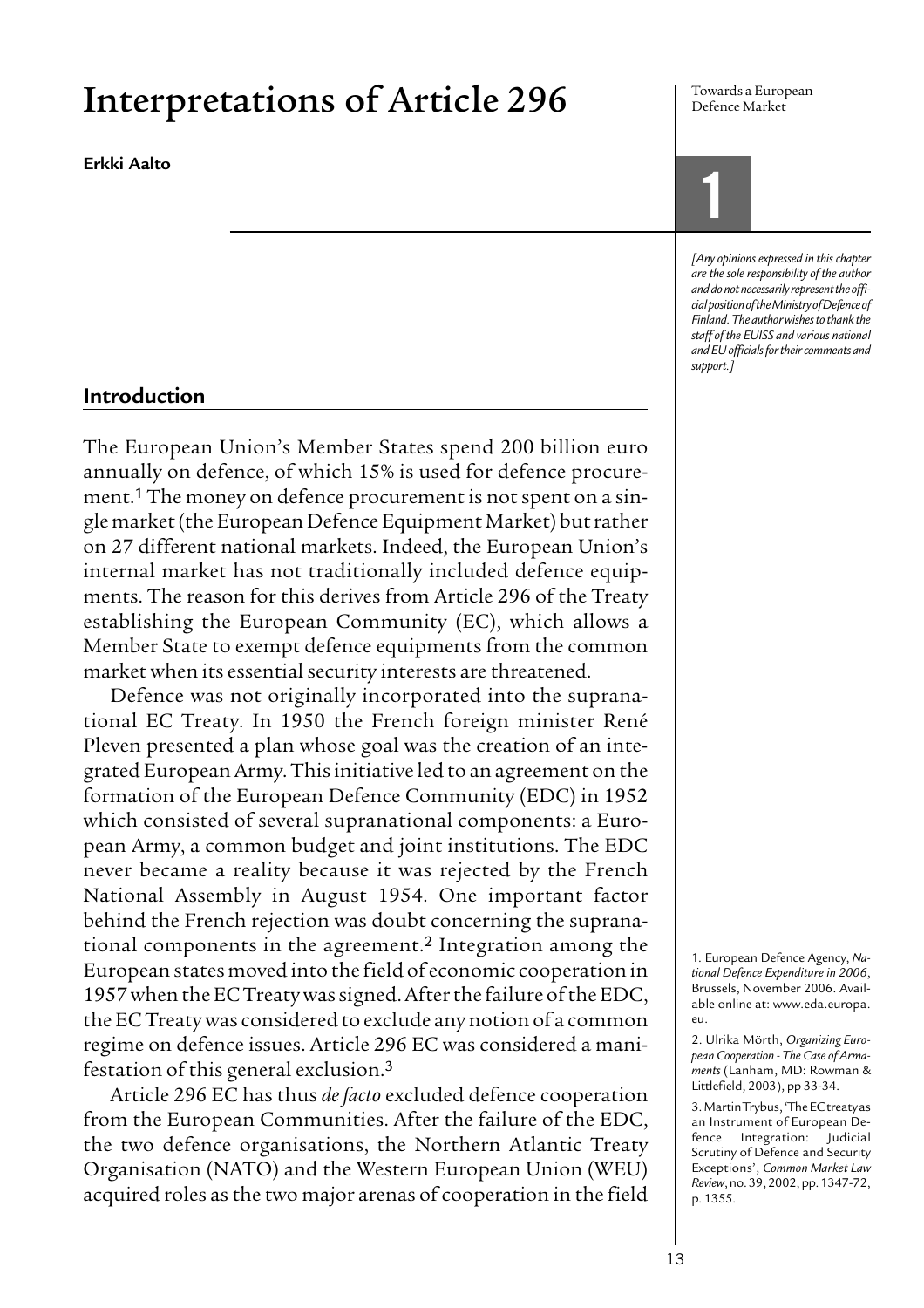of armaments in Europe. Both organisations have been trying to improve multinational armaments cooperation for decades 'with depressingly little success'<sup>4</sup> as one observer has concluded.

The wording of Article 296 EC has remained unaltered in the Maastricht, Amsterdam, Nice and Lisbon treaties.<sup>5</sup> However, the world environment in which the article was formulated has changed. Although each European state still sees it as its duty to maintain its own defence industrial self-sufficiency in armaments as much as possible, the cost of this self-sufficiency has become too heavy since the end of the Cold War. The consolidation of the armaments industry, increasing development costs of complex weapon systems, the fragmentation of defence markets, different regulatory frameworks, dwindling defence budgets, diminishing national control over defence companies, increasing competition with the US and the modest results achieved from the money invested in armaments have urged the Member States, the Commission and the defence industry to find ways to cope with this situation.

Interpreting Article 296 EC is closely linked to the development of the European Security and Defence Policy (ESDP). The use of Article 296 EC as a national security exemption has led to a situation where the Member States make most of their defence purchases on a national basis. This has hampered the development of a proper European Defence Equipment Market and denied both the customer and the industry the benefits of competition, and also hindered the necessary cross-border integration of the European Defence Technological and Industrial Base (EDTIB).<sup>6</sup>

EDTIB is an underpinning of the European Security and Defence Policy because it produces the required capabilities for ESDP. Without a functioning European Defence Equipment Market, EDTIB cannot provide ESDP with the required capabilities at an affordable price.

The two prime actors in the regulatory field of European defence markets, the Member States and the Commission, have switched the focus of the defence market debate to the interpretation of Article 296 EC. This chapter describes the main problems related to the interpretation of the article and considers what new interpretations are available to solve the problems. The chapter, furthermore, seeks to evaluate the legal and political implications of these developments and offers some comments on the future

4. Daniel Keohane, 'The EU and armaments co-operation', CER Working Paper, Centre for European Reform, London, 2002, p. 1.

5. In the Lisbon Treaty Article 296 EC was renumbered as Article 346. The Lisbon Treaty has not yet been ratified.

6. European Defence Agency, 'A Strategy for the European Defence Technological and Industrial Base', 14 May 2007 (approved by Ministers of Defence), at para 10: 'Though comprehensive data are unavailable, we believe that in recent years less than half of defence procurement has been carried out in accordance with the public procurement regulations of the EU internal market; Member States in general have relied on the "national security" exception in Article 296 of the Treaty establishing the European Community to make the bulk of their defence purchases on a national basis. This has had the effect of stunting the development of a proper European Defence Equipment Market – thus denying both the customer and the industry the benefits of competition, and hindering the necessary cross-border integration of the European DTIB.'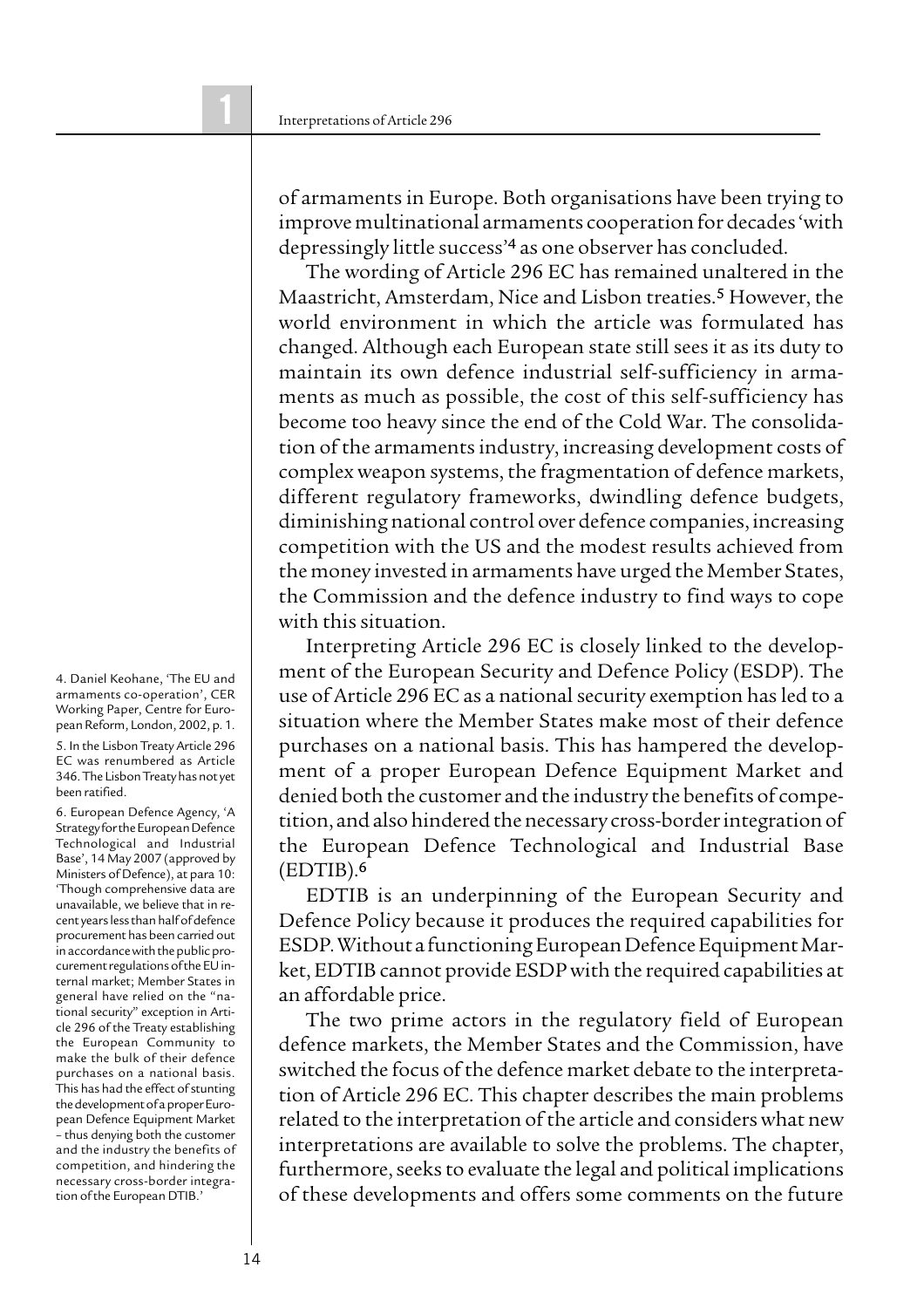<span id="page-16-0"></span>regarding these issues. It hopefully also serves as an introduction to the legal debate surrounding Article 296 EC.

The chapter argues that while both the Commission and the Member States have valid arguments in support of their interpretations of Article 296 EC, the European Court of Justice will play a decisive role in interpreting Article 296 EC and therefore *de facto* in laying down the boundaries either for an internal or an intergovernmental market for defence equipment in the European Union.

The chapter is divided into two main sections. The first section will focus on Article 296 EC itself and the problems of the interpretations related to it. The second section will analyse the current interpretations – this meaning the relatively new developments in the past three/four years. At the beginning the Commission's Interpretative Communication and the new defence package will be reviewed. This will be followed by a summary of the main approaches of the Member States to Article 296 EC and by a summary of some of the practical implications of the different interpretations. Finally there will be a brief overview of the current actions involving Article 296 EC that are being brought against Member States by the European Court of Justice.

# **The interpretation of Article 296 EC – a background**

European integration is based on the Customs Union and the Internal Market and its four freedoms. Any restrictions on these freedoms are as a rule prohibited. These principles apply also to defence goods. However, the EC Treaty grants Member States some security and national security exemptions which allow them to derogate from the Treaty under certain conditions.

The EC Treaty and its provisions require frequent interpretation in order to ascertain their correct meaning and to ensure their correct application. This is particularly the case with Article 296 EC which regulates a sensitive field of defence at the borderline of the internal market of the Community and the essential security interests of the Member States. In the first part of this section a brief look at the background and the contents of Article 296 EC will be presented. The main problems of interpreting Article 296 EC will be presented in the second part of this section.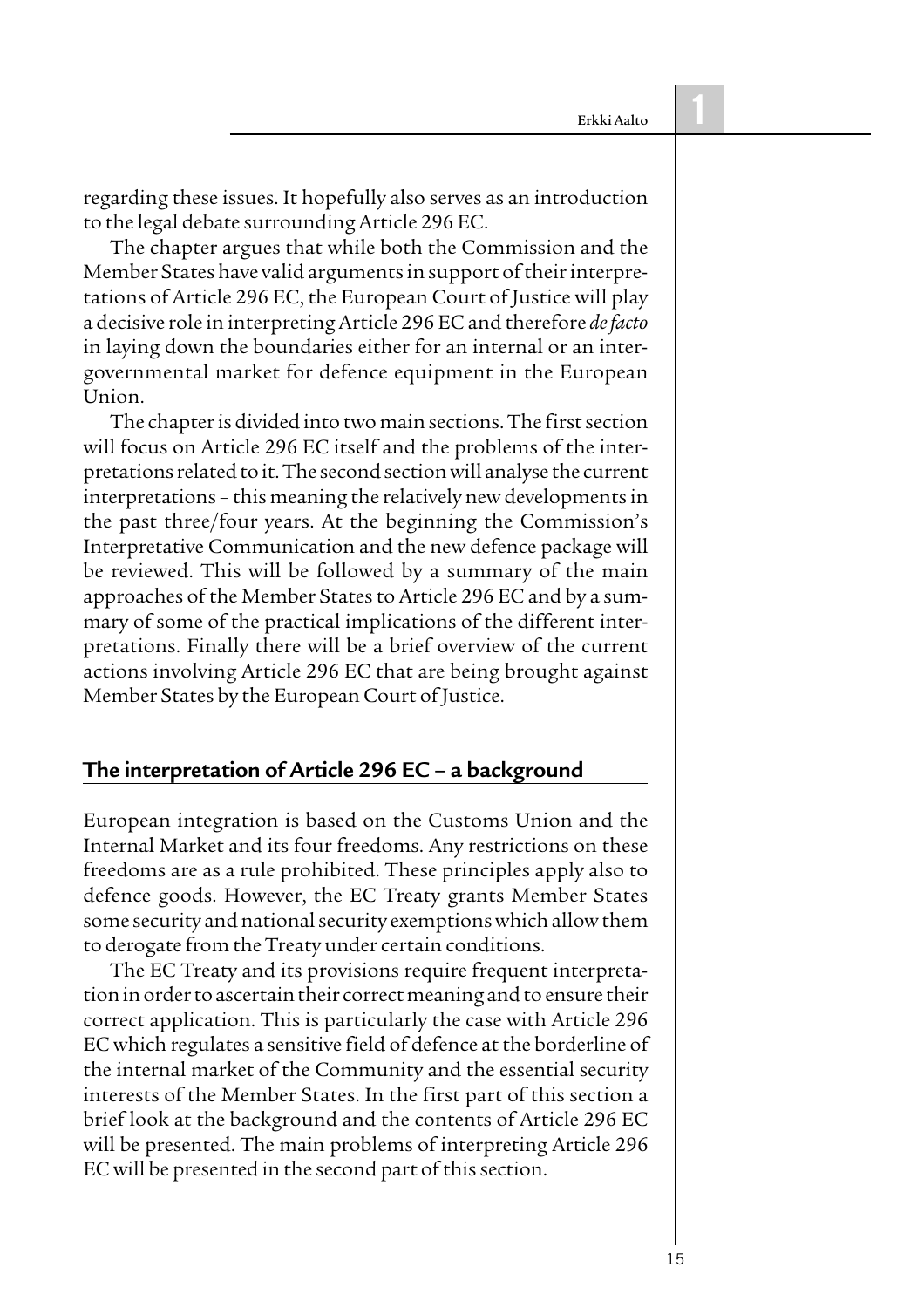7. A Community competence in a certain policy field must always be expressed in the Treaty. A legal base is a provision in the Treaty that expressly allocates the competence for action on a particular subject matter to the Community. It prescribes the legal instrument to be used, the Community institutions involved in the legislative process, and the required majorities for the legislation to pass. See: Martin Trybus, 'The Limits of European Community Competence for Defence', *European Foreign Affairs Review*, vol. 9, no. 2, 2004, pp. 189-217, p. 192.

**1**

#### 8. Martin Trybus, op. cit. in note 3, p. 1347.

9. The European defence industry employs more than 300,000 people and has an annual turnover of over 55 billion euro. European Commission, 'A Strategy for a Stronger and More Competitive European Defence Industry', Communication from the Commission to the European Parliament, the Council, the European Economic and Social Committee and the Committee of the Regions, COM(2007)764 final, Brussels, December 2007, at introduction. The defence industry is also more and more regarded as a normal industrial activity and like all other industrial activities it is required to deliver increased efficiency to provide value for money to its customers and to protect shareholders' interests.

10. The former Chief Executive of the European Defence Agency (EDA), Nick Witney, has on several occasions stressed this difference. See for example his speech delivered in Berlin, 12 June 2007 (www.eda.europa.eu). Also the present CE of the EDA, Alexander Weis, states that 'the European market for tanks does not operate in the same way as the market for washing machines.' See press release of 5 December 2007 (www.eda.europa.eu).

11. Martin Trybus, 2004, op. cit. in note 7, p. 194.

12. Case 222/84, *Marguerite Johnston v Chief Constable of the Royal Ulster Constabulary*[1986], European Court Report no. 1651, 15 May 1986. See para 26 of the judgment.

# Article 296 EC: what is it?

Due to the historical background of European integration, there is no Community competence<sup>7</sup> for defence in the EC Treaty. However, the Treaty includes legal bases, for example for public procurement and state aid. The crucial question is whether they extend to the defence sector too. It is obvious that defence and armaments also have commercial implications. Public procurement and state aid are all important parts of the EC's internal market and they affect the defence sector just like any other part of industry.<sup>8</sup> The volume of the armaments industry means that it represents a significant part of the industrial base in Europe<sup>9</sup> and therefore also a significant part of the internal market. The very nature of the industry means, however, that it is a special case. The products are not 'washing machines'<sup>10</sup> and the sector affects the very core of sovereignty of the Member States. Therefore it is important to have a mechanism to draw a line between the Community's and the Member States' competences in the sectors of defence where they overlap.<sup>11</sup>

Article 296 EC is this mechanism in the areas of confidential information and armaments. The article has two functions: firstly, to balance the internal market and other interests of the Community with the national security interests of the Member States; and secondly to give a Member State the right to derogate from the general obligation to supply information to the EU when its essential security interests are threatened. In the EC Treaty there are also other security exemptions that have a similar kind of role. The European Court of Justice ruled in *Johnston*<sup>12</sup> that the EC Treaty includes security exemptions which can be found in Articles 36 (now Art. 30), 48 (now Art. 39), 56 (now Art. 46), 223 (now Art. 296) and 224 (now Art. 297) EC.

These security exemptions could be divided into two categories: the first would consist of Articles 30, 39 and 46<sup>13</sup> EC and the second of Articles 296<sup>14</sup> and 297<sup>15</sup> EC. The basic difference between the two categories is that the exemptions in Articles 296 and 297 EC Treaty are more comprehensive than the exemptions in Articles 30, 39 and 46 because they allow derogation from the EC Treaty as a whole and not only from a particular internal market regime.<sup>16</sup> Articles 296 and 297 EC are in the grey area of competences overlapping between the Community and the Member States and therefore they define the limits of the EC Treaty as an instrument of European defence integration.<sup>17</sup> Furthermore, Articles 296 EC and 297 EC are subject to a special review procedure stated in Article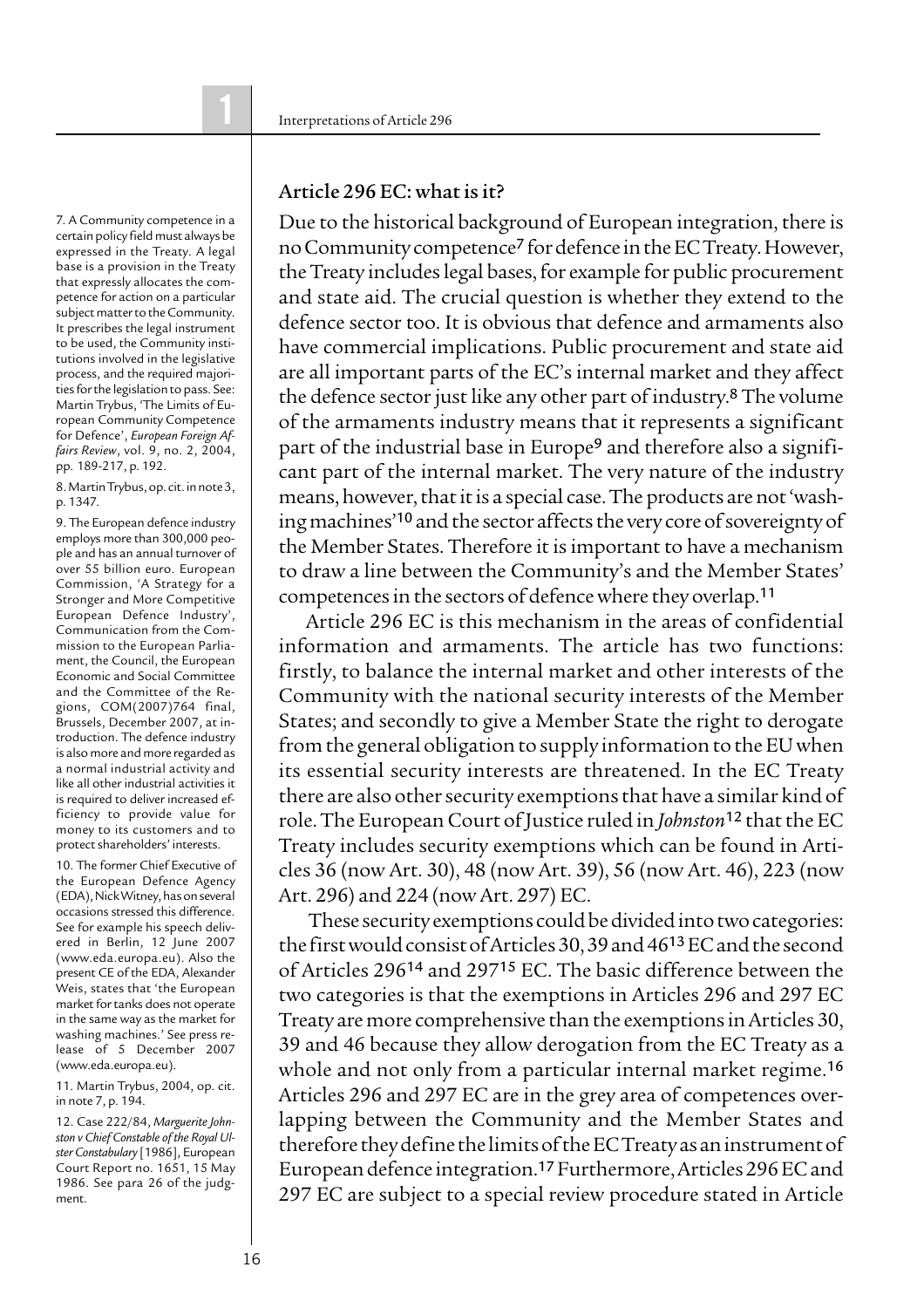298 EC.<sup>18</sup> It is also worth pointing out that Article 296 EC does not oblige Member States to consult each other, as Article 297 EC does, when a Member State wants to deviate from the Treaty.

Article 296 EC states:

- 1. The provisions of this Treaty shall not preclude the application of the following rules:
	- (a) no Member State shall be obliged to supply information the disclosure of which it considers contrary to the essential interests of its security;
	- (b) any Member State may take such measures as it considers necessary for the protection of the essential interests of its security which are connected with the production of or trade in arms, munitions and war material; such measures shall not adversely affect the conditions of competition in the common market regarding products which are not intended for specifically military purposes.
- 2. The Council may, acting unanimously on a proposal from the Commission, make changes to the list, which it drew up on 15 April 1958, of the products to which the provisions of paragraph 1(b) apply.<sup>19</sup>

The article can, indeed, be regarded as a fundamental exception in EC law because it allows a Member State to derogate from the whole Treaty in circumstances where the application of the Treaty would undermine that Member State's security. The (a) part of the first paragraph of the article gives a Member State a right to derogate from the general obligation of a Member State to supply information to the institutions of the Union when its essential security interests are threatened. The (b) part of the first paragraph allows a Member State to take such measures as it considers necessary for the protection of the essential interests of its security which are connected with the production of trade in arms, munitions and war material. The article, however, also states that these measures should not adversely affect the conditions of competition in the common market regarding products which are not intended for specifically military purposes. The scope of the (a) part can be regarded as wider than the (b) part because it is not connected to the list mentioned in the second paragraph.

The second paragraph refers to a list of the products to which the provision of 1(b) applies (this list is reproduced on pages 19-20). It is

13. These exemptions justify restrictions on the basic freedoms mainly on grounds of public morality, policy or public security. 14. See note 20.

15. Article 297 EC: 'Member States shall consult each other with a view to taking together the steps needed to prevent the functioning of the common market being affected by measures which a Member State may be called upon to take in the event of serious internal disturbances affecting the maintenance of law and order, in the event of war, serious international tension constituting a threat of war, or in order to carry out obligations it has accepted for the purpose of maintaining peace and international security.

16. Martin Trybus, 2004, op. cit. in note 7, p. 200.

17. Martin Trybus, *European Union Law and Defence Integration* (Oxford: Hart, 2005), p. 140. See also: Stacy N. Ferraro, 'The European Defence Agency: Facilitating Defense Reform or Forming Fortress Europe?', *Transnational Law and Contemporary Problems*, no. 16, 2007, p. 592.

18. Article 298 EC: 'If measures taken in the circumstances referred to in Articles 296 and 297 have the effect of distorting the conditions of competition in the common market, the Commission shall, together with the State concerned, examine how these measures can be adjusted to the rules laid down in the Treaty. By way of derogation from the procedure laid down in Articles 226 and 227, the Commission or any Member State may bring the matter directly before the Court of Justice if it considers that another Member State is making improper use of the powers provided for in Articles 296 and 297. The Court of Justice shall give its ruling in camera.'

19. Article 296 (ex Article 223) EC Treaty.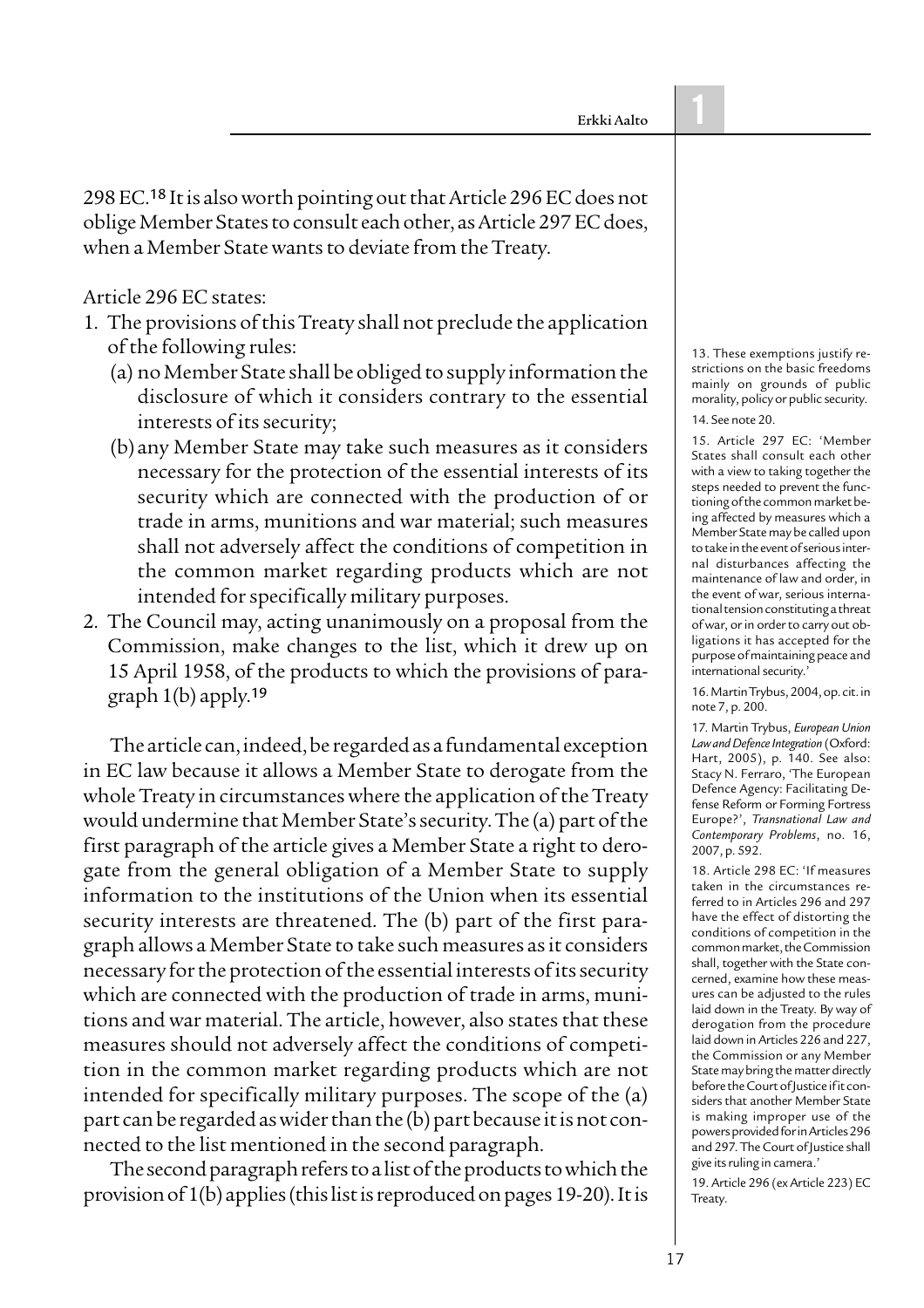important to point out that the version of the list presented on pages 19-20 is not the only version available of the 1958 list.<sup>20</sup> This list has been made public through a reply to a written question in the European Parliament. The original list has not been officially published in the *Official Journal*. The paragraph also describes the mechanism via which the list could be modified: it requires a unanimous decision in the Council and the proposal to change it has to come from the Commission. The wording of Article 296 EC itself has remained unaltered in the Maastricht, Amsterdam, Nice and Lisbon treaties .

Article 296 EC is thus a powerful tool because it allows a Member State to derogate from the whole EC Treaty when its application would undermine that Member State's security. The article also plays a key role as a balancing mechanism between the interests of the Community and the security interests of the Member States. These two factors make the correct interpretation of the article a sensitive issue.

# The problems of interpreting Article 296 EC

The interpretation and application of Article 296 EC have wide implications legally as well as politically. One of the core questions is whether this article makes the creation of an internal market for defence equipments possible. Legally these implications derive from diverging applications of the article which are rooted in its different interpretations.

In the following, six observations will be presented on the interpretation of Article 296 EC. These observations are all interlinked. This analysis is not meant to be exhaustive but rather to highlight the main problems attached to the interpretation.

*First*, Article 296 EC refers to 'the essential interests of the security' of a Member State. How can these be defined? One does not have to go into an in-depth legal debate to conclude that legally this is impossible. Politically this is possible but you will get as many different answers as the number of people who are answering that question. And this probably is the biggest problem. There is simply no common or European definition for 'the essential interests of the security'<sup>21</sup> of a state. In the end the question is more or less about who will define them. In *Commission vs. Spain*<sup>22</sup> the European Court of Justice concluded that 'the VAT exemptions are not

#### 20. See note 24.

21. It is possible to infer a State's essential security interests for example from its Constitution, legal acts and white papers on defence. But defining them is particularly difficult because 'essential security interests' is a political concept.

22. Case C-414/97 *Commission of the European Communities v. Kingdom of Spain* [1999], European Court Report, Judgment of 16 September 1999, p. I-5585. The case *Commission v. Spain* was the first case dealing specifically with the exemption in Article 296(1) (b) EC. In the case the Court ruled against a Spanish law exempting armament exports from VAT. Spain had invoked Article 296 EC to justify the exemption from VAT.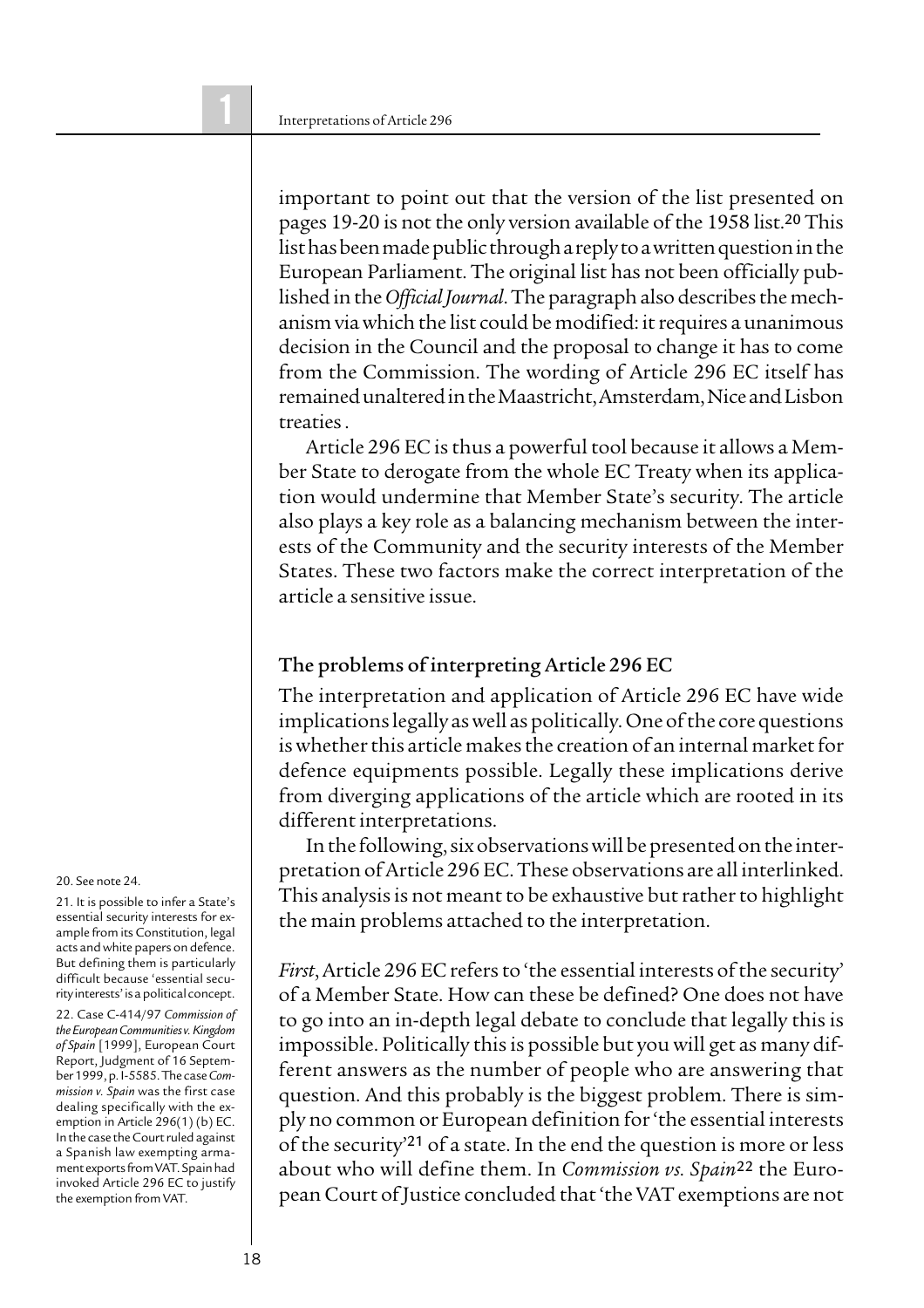necessary in order to achieve the objective of protecting the essential interests of the security of the Kingdom of Spain.'23The Court therefore ruled that Spain may define its essential interests but that in the present case it had not been necessary for Spain to resort to VAT exemptions in order to secure these interests. This in principle could put the Member States' sovereignty in defining and defending essential security interests in doubt: if a Member State cannot choose the means to protect its essential security interests, what is the point of having them in the first place? This question should be separated from the question of whether the Member State has not acted in good faith when exercising its right to derogate from the Treaty.

The *second* major problem of the interpretation relates to the list mentioned in paragraph (1) (b) of Article 296 EC. This list was drawn up in 1958. As has already been stated, this list has not been officially published in the EU's *Official Journal* and different versions of the list are available in the public domain.<sup>24</sup> In the answer to a written question (E-1324/01) in the European Parliament, the contents of the list were rendered public.

These are as follows:

'1. Portable and automatic firearms, such as rifles, carbines, revolvers, pistols, sub-machine guns and machine guns, except for hunting weapons, pistols and other low calibre weapons of the calibre less than 7 mm.

2. Artillery, and smoke, gas and flame throwing weapons such as: (a) cannon, howitzers, mortars, artillery, anti-tank guns, rocket launchers, flame throwers, recoilless guns; (b) military smoke and gas guns.

3. Ammunition for the weapons at 1 and 2 above.

4. Bombs, torpedoes, rockets and guided missiles: (a) bombs, torpedoes, grenades, including smoke grenades, smoke bombs, rockets, mines, guided missiles, underwater grenades, incendiary bombs; (b) military apparatus and components specially designed for the handling, assembly, dismantling, firing or detection of the articles at (a) above.

5. Military fire control equipment: (a) firing computers and guidance systems in infra-red and other night guidance devices; (b) telemeters, position indicators, altimeters; (c) electronic tracking components, gyroscopic, optical and acoustic; (d) bomb sights and gun sights, periscopes for the equipment specified in this list. 23. Para 22 of the judgment.

<sup>24.</sup> See for example: Martin Trybus, *European Defence Procurement Law – International and National Procurement Systems as Models for a Liberalised Defence Procurement Market in Europe* (The Hague: Kluwer Law International, 1999), pp. 14-15; See also the University of Pittsburgh's Archive of European Integration at http://aei.pitt.edu/ 935/01/Article\_223\_decision. pdf.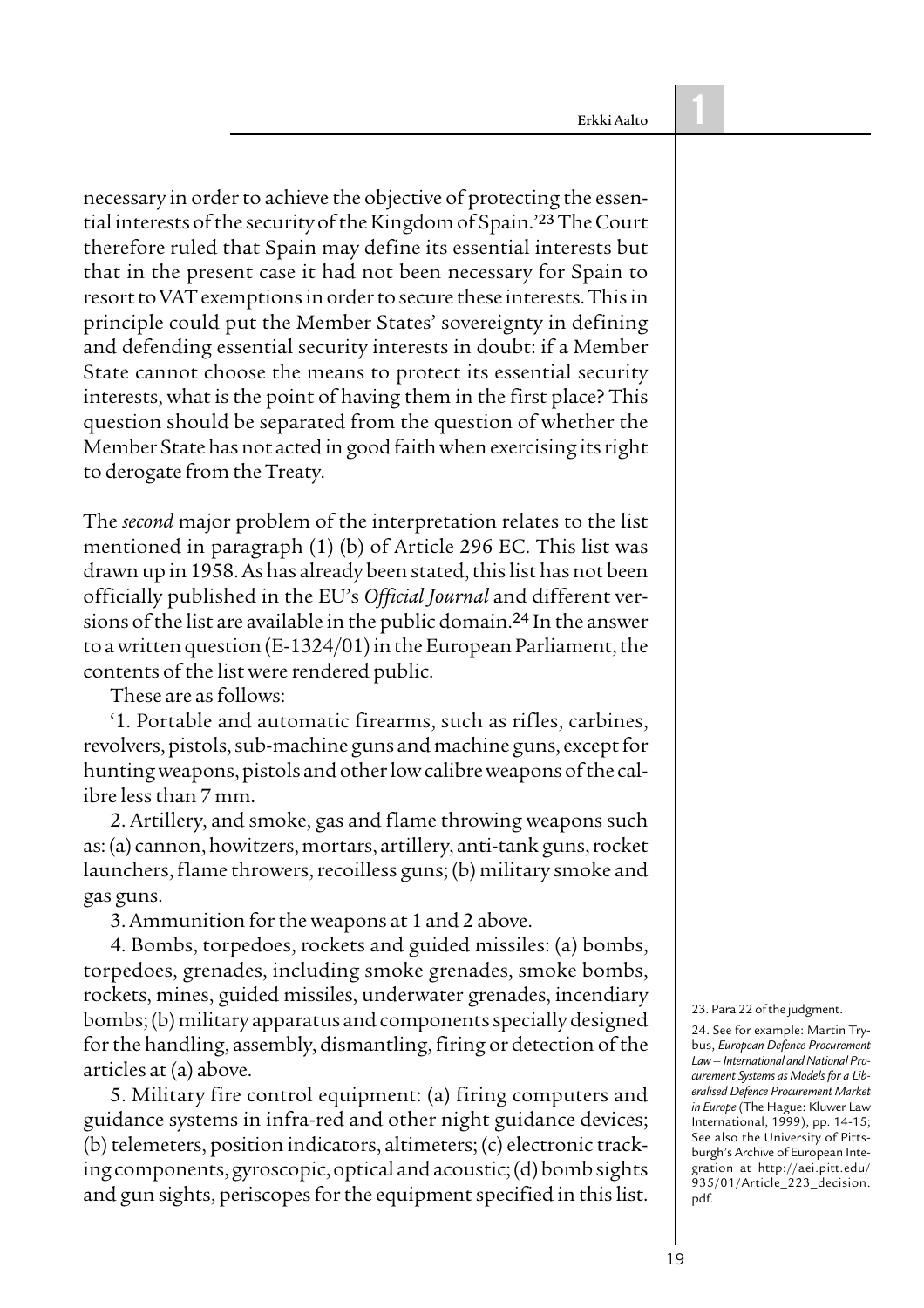6. Tanks and specialist fighting vehicles: (a) tanks; (b) military type vehicles, armed or armoured, including amphibious vehicles; (c) armoured cars; (d) half-tracked military vehicles; (e) military vehicles with tank bodies; (f) trailers specially designed for the transportation of the ammunition specified at paragraphs 3 and 4.

7. Toxic or radioactive agents: (a) toxic, biological or chemical agents and radioactive agents adapted for destructive use in war against persons, animals or crops; (b) military apparatus for the propagation, detection and identification of substances at paragraph (a) above; (c) counter-measures material related to paragraph (a) above.

8. Powders, explosives and liquid or solid propellants: (a) powders and liquid or solid propellants specially designed and constructed for use with the material at paragraphs 3, 4 and 7 above; (b) military explosives; (c) incendiary and freezing agents for military use.

9. Warships and their specialist equipment: (a) warships of all kinds; (b) equipment specially designed for laying, detecting and sweeping mines; (c) underwater cables.

10. Aircraft and equipment for military use.

11. Military electronic equipment.

12. Cameras specially designed for military use.

13. Other equipment and material.

14. Specialised parts and items of material included in this list insofar as they are of a military nature.

15. Machines, equipment and items exclusively designed for the study, manufacture, testing and control of arms, munitions and apparatus of an exclusively military nature included in this list.'<sup>25</sup>

Therefore one must ask what is the legal status of the list made public in relation to the written question? Martin Trybus offers a comprehensive analysis of the list that was rendered public in the answer to the written question in the European Parliament. His first two observations do indeed give some food for thought:

'First, the list contained in this response is shorter and less detailed than those previously in the public domain. […] Second, *prima facie* category 13 on "other equipment and material" represents an open category where the Council or the Member States could add any type of product they could think of when first compiling the list in 1958. This would undermine the exhaustive character of the list. […] However, this first impression is only caused by the lack of detail of the list provided by the Council.'26

25.*Official Journal*, C 364 E, 20 December 2001, pp. 0085-0086.

26. Martin Trybus, op. cit. in note 17, pp. 145-46.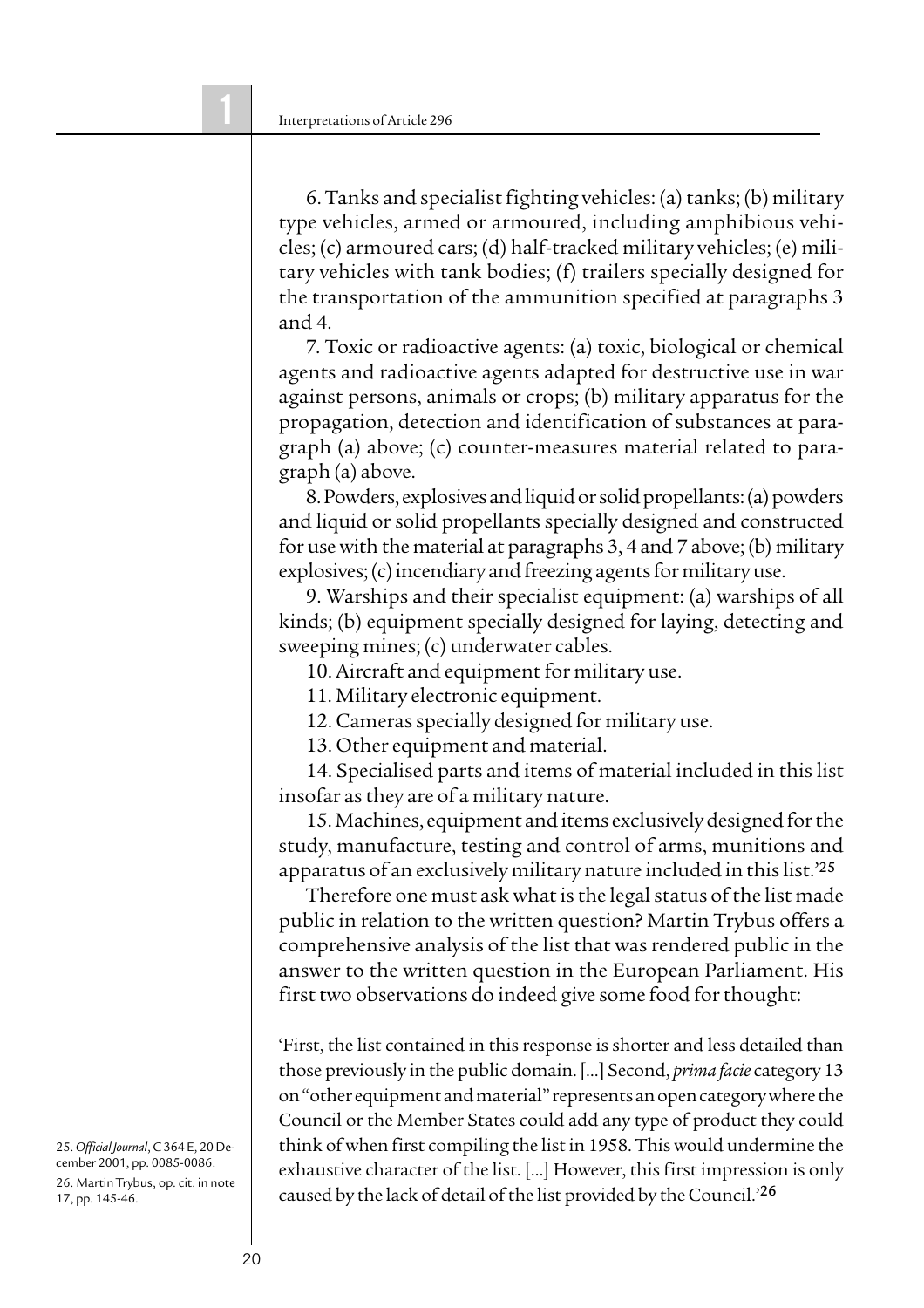The doubts about the legal status of the list rendered public by the written answer do not serve legal certainty. Indeed legal certainty is one of the core principles of law stating that the European institutions, the Member States and individuals must be in a position to know what products are in the list and therefore which products could be excluded from the common market.<sup>27</sup> Furthermore, although one can only surmise as to the reasons why the list published in answer to the written question is not the same as the one which is claimed to be the original,<sup>28</sup> one must ask why the European Court of Justice, the Member States and the Commission have not commented on this situation in the European Court of Justice cases where the list has been a subject of debate<sup>29</sup> and why the list was never published in the first place.<sup>30</sup> At the current point in time, one might also expect that this list would be available to the public in all of the EU's official languages. The experts of the Member States' governments and the Commission have been aware of the list and have used it but the list seems to have remained a mystery to many outsiders.

From a practical point of view the list can be regarded as a relatively up-to-date document although compiled 50 years ago.<sup>31</sup> The basic and the most fundamental problem, nevertheless, is that the list contained in the response to the Parliament is not legally binding.

The *third* interpretation problem concerns the margin of interpretation of the article. This is directly connected to the problems of defining the 'essential security interests' and the 'legal value of the 1958 list.' In practice, the question regarding the margin of interpretation can be presented in two parts: first, whether Article 296 EC can be interpreted as a general and automatic exemption of the Treaty or whether the derogation should be applied on a case-by-case basis; and second, how to interpret the phrase 'as it considers necessary': can a Member State solely determine its security needs or can the Member States' assessments be subjected to some form of scrutiny?

The Member States have interpreted Article 296 EC as a general and automatic exemption of hard defence material from the application of the Treaty. Indeed, the plain wording of Article 296 EC seems to support this view: the Member States may invoke the provision and deviate from Community law when they judge it necessary for the protection of the essential interests of their security. The major arms-producing states in the EU have

27. Katharina Eikenberg, 'Article 296 (ex 223) E.C. and External Trade in Strategic Goods', *European Law Review*, no. 25, 2000, pp. 117-38, pp.128-29.

28. The list can be found at the University of Pittsburgh's Archive of European Integration at http://aei.pitt.edu/935/01/Article\_223\_decision.pdf.

29. See note 44.

30. For example in Case T-26/01 *Fiocchi Munizioni v Commission*, the Court analysed the Article 296 (1)(b) and the 1958 list extensively but it did not comment on its legal status. See paras 57, 59, 61-63 of the judgment.

31. See also: Martin. Trybus, op. cit. in note 17, p. 147.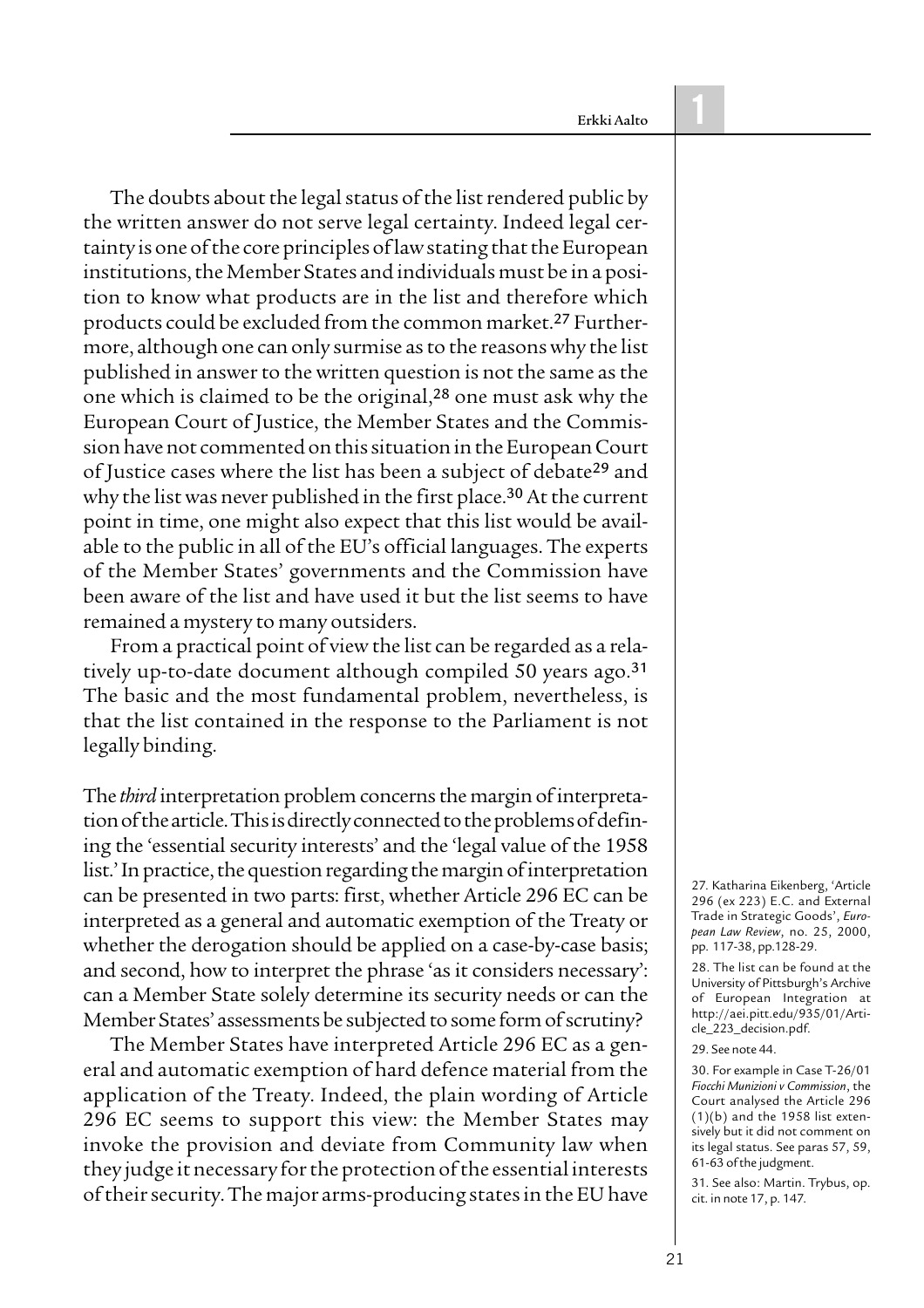been in favour of a broad interpretation of Article 296 EC, stating that almost all goods used for defence purposes are related to 'essential interests of security'<sup>32</sup> Some foreign ministries have also seen this question as being directly related to the sovereignty of Member States.<sup>33</sup>

The European Court of Justice and the Commission have taken a different stance. The Court noted in *Johnston*<sup>34</sup> that the EC Treaty includes security exemptions which can be found in Articles 36 (now Art. 30), 48 (now Art. 39), 56 (now Art. 46), 223 (now Art. 296) and 224 (now Art. 297) EC. The Court underlined that the Articles:

'deal with exceptional and clearly defined cases. Because of their limited character those articles do not lend themselves to a wide interpretation and it is not possible to infer from them that there is inherent in the Treaty a general provison covering all measures taken for reasons of public safety. If every provision of Community law were held to be subject to a general proviso, regardless of the specific requirements laid down by the provisions of the Treaty, this might impair the binding nature of Community law and its uniform application.'35

This view of the Court was re-affirmed in *Commission v. Spain*: 36 there are no general and automatic national security exceptions from the Treaty because large industrial sectors outside the application of the common market would put the effectiveness of EC law into question.<sup>37</sup> Therefore the derogation should be applied on a case-by-case basis.

The phrase 'as it considers necessary' is the second challenge in the margin of interpretation. In *Commission v. Spain* it became apparent that the phrase 'as it considers necessary' does not give a Member State the possibility to determine its needs solely on its own and that the Court is empowered to scrutinise the Member States' assessments. The latter is obvious also from the very existence of Article 298 EC.<sup>38</sup> However, the very existence of Article 298 also demonstrates that the 296 exemption was meant to be different and grant more flexibility to Member States than the other exemptions mentioned in Articles 30, 39 and 46 EC.

The word 'necessary' in the judgment of *Commission v. Spain* implies that the Court might have used a proportionality test in its considerations on the phrase 'as it considers necessary'. The basic idea of a proportionality test is to evaluate whether there is 'a reasonable relationship of the relevant interests involved.'<sup>39</sup> In this

32. Daniel Keohane, op. cit. in note 4, p. 17.

33. Helmut Kuechle, 'The Cost of non-Europe in the Area of Security and Defence', a study commissioned by the European Parliament, Directorate-General for External Policies Of the Union, Directorate B, Policy Department, June 2006, p. 43.

34. Case 222/84. *Marguerite Johnston v Chief Constable of the Royal Ulster Constabulary* [1986] ECR 1651. Para 26 of the judgment.

35. Ibid. The Court has restated its interpretation in cases: C-285/98 *Tanja Kreil v. Federal Republic of Germany* [2000] ECR I-69 and C-273/97 *Sirdar v. The Army Board* [1999] ECR I-7403.

36. Case C-414/97 *Commission of the European Communities v. Kingdom of Spain* [1999], p. I-5585. See also *Kreil* and *Sirdar*

37. Martin Trybus, 'On the application of the E.C. Treaty to armaments', *European Law Review*, vol. 25, no. 6, December 2000, p. 665.

38. See note 18.

39. Martin Trybus, op. cit. in note 17, p. 134.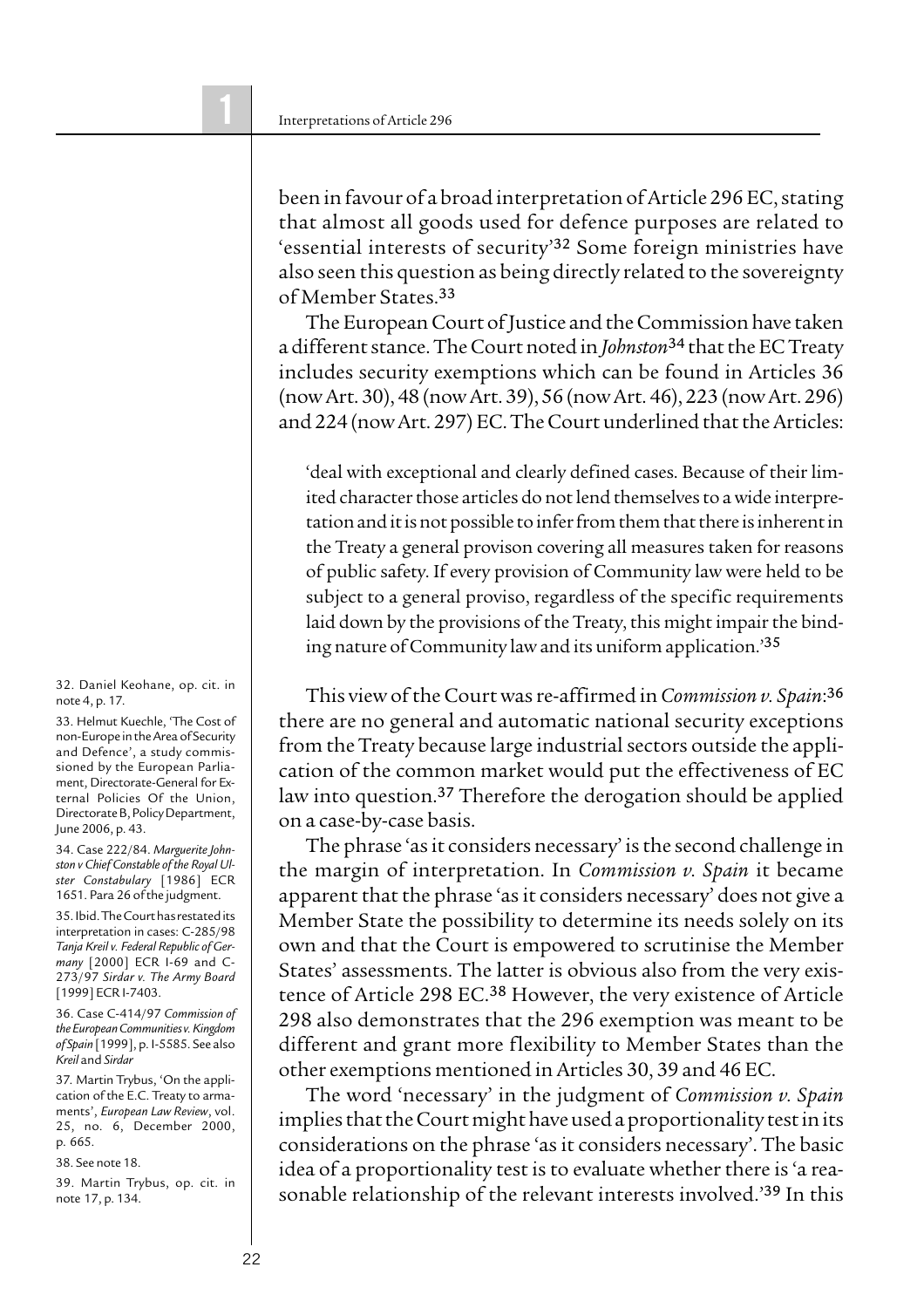case, the question was whether Spain acted within the ambit of its discretion and whether it acted arbitrarily or in bad faith. The Court, however, might take into consideration that when dealing with matters of national security, the level of the Court's scrutiny should be low.<sup>40</sup> In *Commission v. Spain* this meant that: first, the decision to exempt exports from VAT was a policy choice and as such came under the remit of the executive and legislative branches of government; second, the government activities in the military field are supported by the military whose judgments cannot easily be substituted by a court of law; and third, in the constitutional system of the EU defence and military security matters are primarily attributed to the Member States and not to the Union. Thus, 'if the Court applied a proportionality test, it only considered the Spanish law to be disproportionate because it represented a clearly unsuitable and manifestly inappropriate measure to ensure national security.'<sup>41</sup>

The question of proportionality is a difficult one and the basic problem there – as in the whole interpretation of Article 296 EC – is to what extent the Community can scrutinise and review a Member State's actions that have been undertaken on the basis of essential national security interests. It is, indeed, challenging to draw a line here because these interests vary in different Member States. Especially in real political terms it is quite hard to imagine that in this sensitive field the judges in Luxembourg would overrule a decision made by a government and its military staff – based on essential security interests – in a case where the use of the Article 296 exemption would not clearly be unsuitable and manifestly inappropriate.

The *fourth* interpretation problem concerns the burden of proof. The Court laid the burden of proof in *Commission v. Spain* on the Member States by stating that 'it is for the Member State which seeks to rely on those exceptions to furnish evidence that the exemptions in question do not go beyond the limits of such cases.'<sup>42</sup> It remains unclear on which legal grounds the Court came to such a conclusion. Indeed, this part of the judgment has been criticised by scholars.<sup>43</sup> Defence is still a competence of the Member States and the task requires flexibility to fulfil this responsibility in a sensitive policy field.

The *fifth* problem of interpreting Article 296 EC relates to the amount of the European Court of Justice's case law available. 40. Ibid., p. 153. Trybus continues: 'The Court will only consider a measure disproportionate when it (1) is clearly unsuitable to promote national security and national security is put forward in bad faith; (2) when the Member State has arbitrarily chosen a measure which is more detrimental to the internal market than necessary: or (3) when the balance between the two interests is manifestly not present.'

41. Ibid., p. 154.

42. Para 22 of the judgment.

43. See Martin Trybus, op. cit. in note 17, p. 158 and Elena Bratanova, 'Legal Limits of the National Defence Privilege in European Union', Paper 34, Bonn International Centre for Conversion (BICC), 2004, p. 19. The Court has also previously been criticised when dealing with Article 296 EC for going too far and for the lack of 'a certain sense of reality.' See Katharina Eikenberg, op. cit. in note 27, p. 138.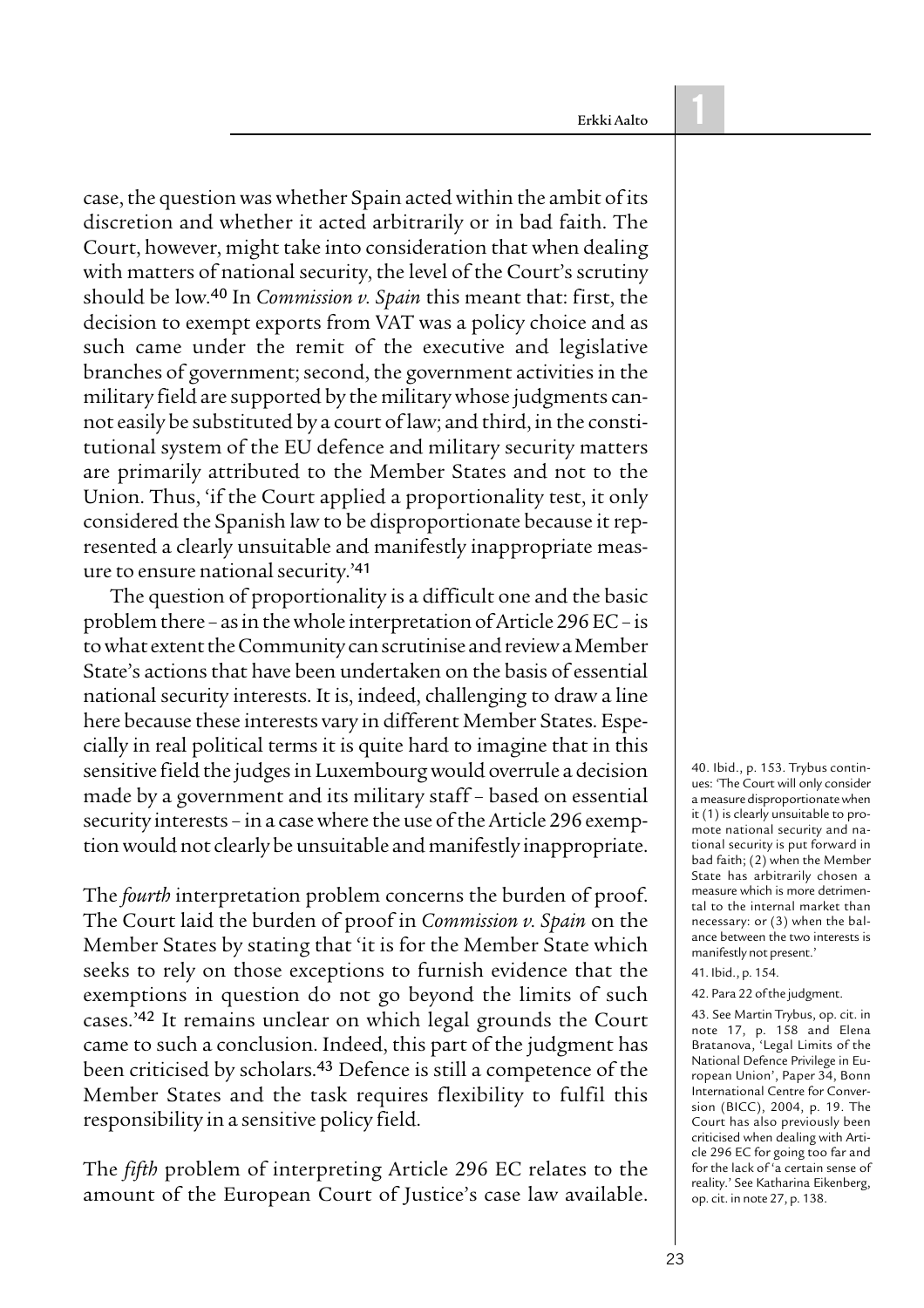44. In addition to the case presented in this chapter, the Court has dealt with Article 296 EC in C-285/98 *Tanja Kreil v. Federal Republic of Germany* [2000] ECR I-69 and C-273/97 *Sirdar v. The Army Board* [1999] ECR I-7403. In Case C-367/89, Richardt [1991] ECR I-4621 the Court, following the opinion of Advocate General Jacobs (Para 30, Opinion of Mr. Advocate General Jacobs delivered on 8 May 1991, Criminal proceedings against *Aimé Richardt and Les Accessoires Scientifiques SNC*, Case 367/89), did not deal with Article 296 EC. Furthermore, the Court also considered it unnecessary to deal with Article 296 EC in Case C-70/94, *Frtiz Werner Industrie-Ausrüstungen GmbH v Germany* [1995] ECR I-3189 and in Case C-83/94 Criminal Proceedings against *Peter Leifer*[1995] ECR I-3231.

**1**

45. See for example: Martin Trybus, op. cit. in note 3, p. 1355. 'Perhaps the Court did not want to jeopardize the acceptance of its judicial activism in other areas by avoiding this politically particularly sensitive provision. However, the provision was not the issue in many cases. Thus there was probably also a reluctance of the Commission to bring an action in cases involving Article 296(1) (b) EC. This reluctance could have been motivated by the search for a "clear case". The Commission might have wanted a safe chance to win a precedent that provides a narrow interpretation to limit the application of the provision in practice.'

46. Martin Trybus, op. cit. in note 3, p. 1355.

47. One should take into account the indirect effects of the different interpretations of Article 296 EC when considering correct interpretation of Article 296 EC in order to avoid unwanted or unintentional side-effects.

48. Katharina Eikenberg, op. cit. in note 27, p.121.

49. Martin Trybus, op. cit. in note 17, p. 149.

50. See: Council Regulation (EC) No 1334/2000 of 22 June 2000 setting up a Community regime for the control of exports of dualuse items and technology.

51. Elena Bratanova, op. cit. in note 43, p. 13.

Indeed, one can question how developed it is because the Court has dealt with Article 296 EC in only a few cases.<sup>44</sup> The case *Commission v. Spain* was the first case dealing specifically with the exemption in Article 296(1) (b) EC.

Two observations on a lack of case law should be made. First, the law is unclear, because there simply have not been enough cases. One can only speculate why the Commission has not been active in its role as the 'Guardian of the Treaty.'<sup>45</sup> Second, because of the lack of interpretation by the Court, the exemption granted in Article 296 EC has arguably been abused by the Member States in two ways: the first one was to extend the exclusion to goods that are not on the 1958 list; the other one was to protect the national defence equipment markets, thereby leading to separate markets for warlike products.<sup>46</sup>

The *sixth* problem of interpreting Article 296 EC concerns the indirect<sup>47</sup> effects of interpreting the article. The first challenge is the question of dual-use goods and whether they are covered by the article. The Member States have been in favour of including the dual-use products under the article.<sup>48</sup> This approach is questionable because they are not covered by the 1958 list and therefore the exemption from the Treaty is not possible.<sup>49</sup> But how to define what is a dual-use product?<sup>50</sup> The same kind of problem occurs in the field of state aid because many defence-related companies manufacture both strictly military and non-military products.<sup>51</sup> The second challenge is the principle of parallelism<sup>52</sup> in EC law. If the Commission has the competence in regulating the internal market of defence equipment in the area where Article 296 EC would not apply, it might have the same external competence. This means that the external trade of defence goods could be a part of Community competence under Article 133 EC. The third challenge is that the interpretation of Article 296 EC will also have an effect on the scope and the competences of the Community policies in: standardisation, defence-related industries, intra-Community transfers, competition, defence procurement spending, the export-control of dual-use goods and defence research. The fourth challenge is that the interpretation will also have an influence on the institutional balance and the pillar structure. The second pillar (the Common Foreign and Security Policy, CFSP) has included a provision on armaments cooperation since the signing of the Amsterdam Treaty (Article 17 (1)(d) now Article 17(1)(c)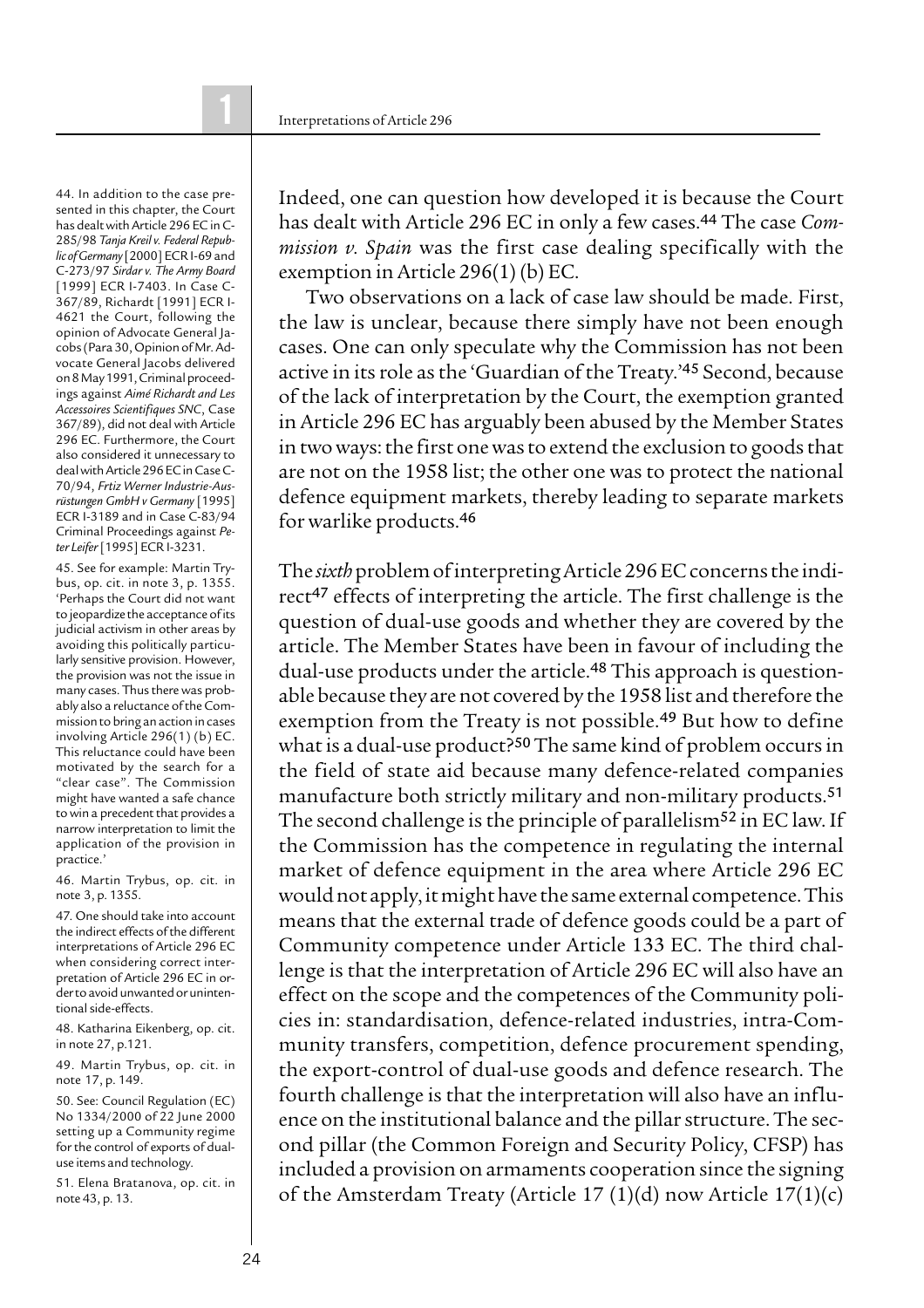Treaty on European Union, TEU). The interaction between Article 17 TEU and Article 296 EC leads to a curious legal situation where 'it depends on the circumstances of each individual case where a Member State invoked Article 296 (1) (b) EC, whether the EC Treaty covers armaments, whether they are not covered by the EC Treaty but by the CFSP, or outside both the EC Treaty and the CFSP.'<sup>53</sup>

In conclusion, EC law and its provisions are always subject to interpretation. Article 296 EC is not an exception in this sense. What makes it special is its nature as the balancing mechanism between the interest of the Community and the essential security interests of the Member States. The remarks presented in this section highlight the problems of interpreting Article 296 EC. The problems can be detected in the different applications of the EC law in different Member States. Therefore, it can be argued that due to different interpretations the law regarding Article 296 EC is not clear.

# Concluding remarks

The first conclusion of this section is that Article 296 EC is a safety net for the Member States in the areas of confidential information and armaments. They can invoke it when their essential security interests are threatened. From the Community's perspective the article is a fundamental exception to the EC Treaty and not only to a specific internal market regime like Articles 30, 39 and 46 EC.

The second conclusion is that Article 296 EC is about law and politics. On the one hand, the article is a part of supranational EC law, but on the other hand it is highly political because it touches the very core of the Member States' sovereignty in the field of defence. Indeed, the article plays a dual role: it represents first of all historically an implication that defence was not meant to be a part of the EC Treaty, but it is secondly also the balancing mechanism of the interests of the Community and the essential national security interests of the Member States.

The third conclusion, which is derived from the second one, is that Article 296 EC should be analysed in its political and economic context. As we have seen, the wording of the article has not changed. However, the economic and political realities around the 'world of Article 296 EC' have changed. The Member States do not have the money to sustain their own defence industry and the

<sup>53.</sup> Martin Trybus, op. cit. in note 17, p. 163.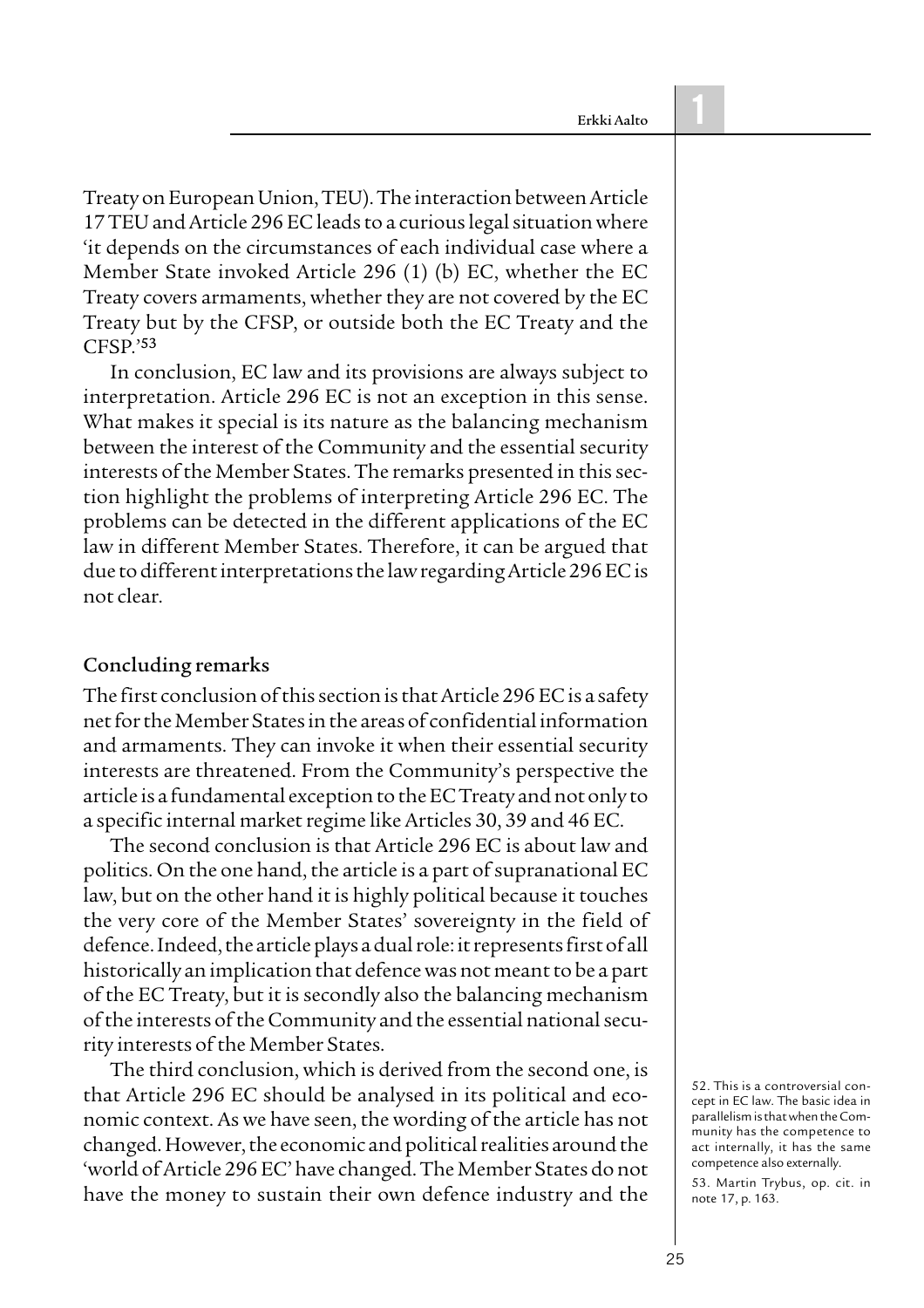defence industry is facing ever-increasing global competition. These factors are directly linked to what kind of military capabilities the Member States are able to produce. Indeed, the Member States are facing a dilemma: whether to retain their full legal sovereignty (maintain Article 296 EC and its interpretation intact) or to collaborate with the others more in order to face the present challenges. As such the 'world of Article 296 EC' is a classic example of a situation where the legal rules have remained unchanged for a long time but the real world has developed in a different direction. The link between reality and the legal rules has become more tenuous.

The fourth conclusion of this section is that concerning Article 296 EC the law is not clear. The starting point is clear: the wording of the article has not changed in 50 years. But as has been demonstrated, there are many things that are open to debate or contestable in the Court's case law. And furthermore, the application of the article seems to vary a lot in the Member States. One of the roots of the problem dates back to 1958 when the list attached to the article was left unpublished. This was followed by an intentional/unintentional lack of control over the interpretation and the application of the article on the Commission's part. During the first 25-30 years the Member States' interpretation of the article was largely regarded as definitive. The Commission tried from the late 1980s onwards to correct this course of events which led to a legal controversy: on who does the burden of proof fall?; who interprets the word 'necessary'?; what is the margin of interpretation?; and what are the effects of the article on other sectors such as state aid? Furthermore, the Amsterdam Treaty added an extra challenge – a second pillar cooperation in armaments – making it unclear whether or to what extent it was an issue pertaining to the first pillar.

The fifth conclusion is that in relation to Article 296 EC defining the relationship between law and politics must be done by interpretation of the article. This means that 'essential security interests' have partly become legalised. In interpreting the article, the debate seems always to start from the core question: what are the essential interests of security and who can define them? Indeed, up to what level can the Community control Member States in assessing the 'essential security interests'. From the judgment of *Commission v. Spain* we can see that the exemption from VAT was not regarded as necessary for the essential interests of security. But if the question at hand were, for example, to be about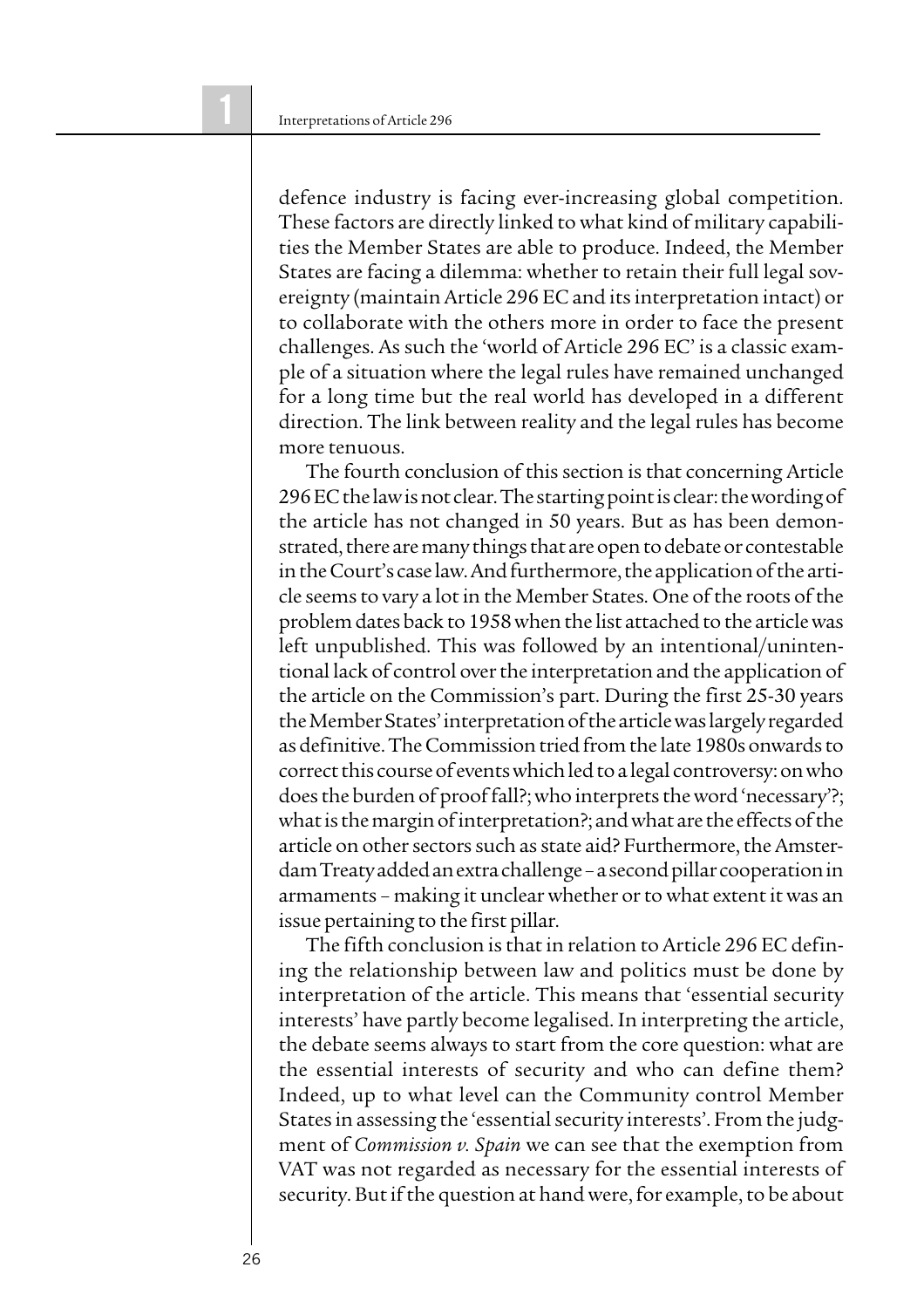<span id="page-28-0"></span>the meaning of security of supply to a Member State's essential security interests, would it be acceptable and if so to what extent?

Finally, the sixth conclusion of the section takes the form of a question: who has the power of interpreting Article 296 EC? There is an obvious answer to this: according to Article 220 EC the main task of the Court is to ensure that in the interpretation and application of the Treaty the law is observed. It is the European Court of Justice who will ultimately decide what kind of role defence will have in supranational EC law. However, as has already been demonstrated, the case might in reality not be so straightforward. The Court does not exist in a vacuum and it also has a tradition of taking the political realities of Member States' defence profiles into account. As has previously been pointed out, we are not talking about washing machines but about sovereignty and defence.

# **A step change: new interpretations of Article 296 EC**

As illustrated in the previous section, the interpretation of Article 296 EC is a delicate business. This section describes the present situation regarding the interpretation of Article 296 EC. New interpretations have emerged during the past 3-4 years although they have been formulated as a part of longer processes. The year 2004 can be seen as a turning point. First, the Commission issued a Green Paper on defence markets which also created a new political momentum. Second, the European Defence Agency started its work in the field of the European Defence Equipment Market. This has had a major impact on the development of the European Defence Equipment Market (EDEM). Third, in the same year the draft Constitutional Treaty was proclaimed. This is important because Article 296 (in the draft Constitutional Treaty III-436) remained unaltered in the draft as it has done in the Lisbon Treaty (Article 346). By 2004, moreover, judgments had been delivered in the few early cases of the European Court of Justice on Article 296 EC.

The first part of this section deals with the Commission's Interpretative Communication on Article 296 EC and the new defence package. The Communication expresses the Commission's view on the interpretation of the article and it is not legally binding. Nevertheless, it still potentially carries a lot of legal and political weight. The defence package was introduced in December 2007 and it includes two legislative proposals and a statement of policy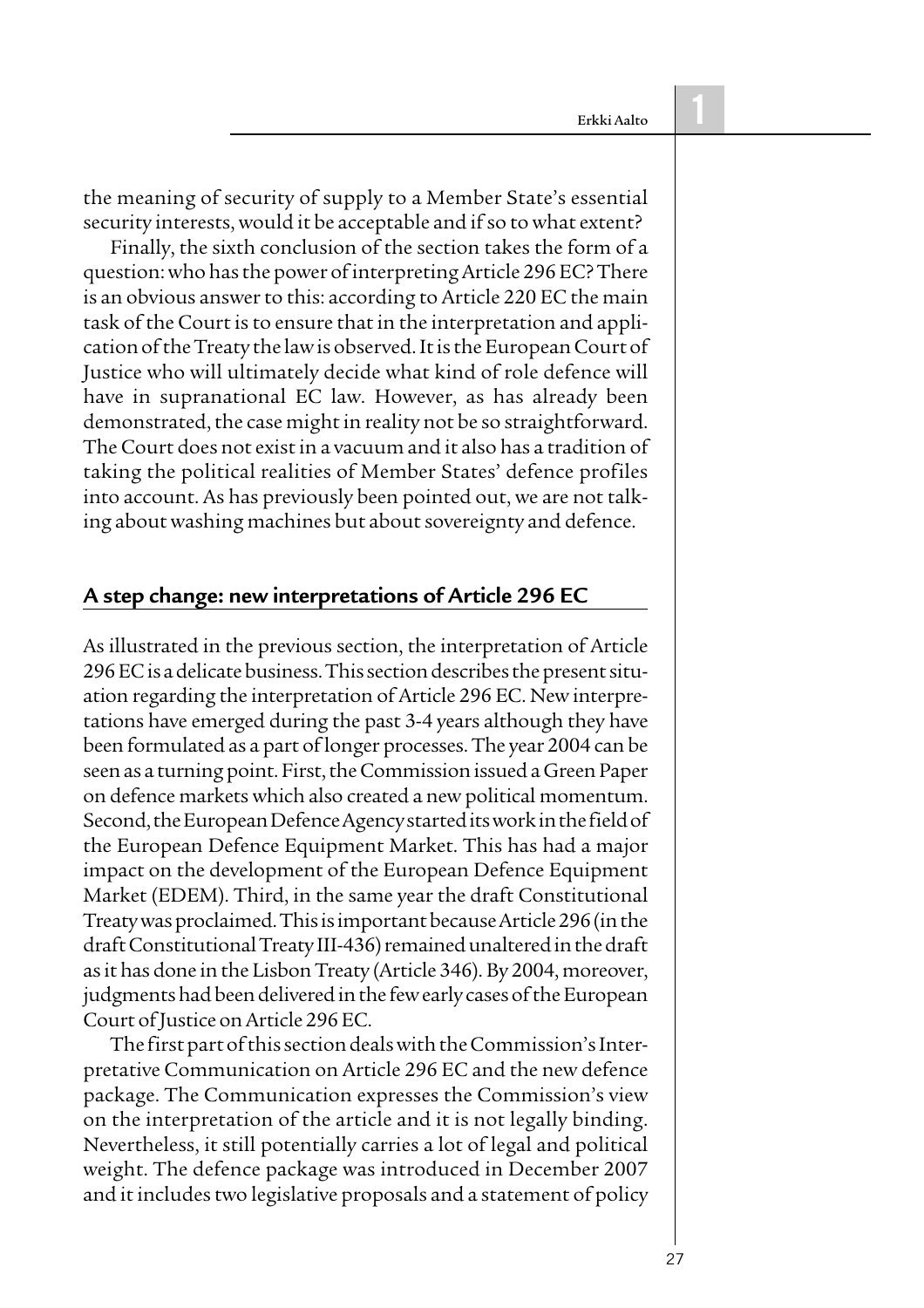objectives. The second part of this section describes the developments in the positions of the Member States. This refers mainly to the European Defence Agency's Code of Conduct on Defence Procurement (agreed by the Member States). In the third part of this section some comments are presented concerning the practical implications of these developments. Finally the fourth part of the section will offer a preview of the cases which involve Article 296 EC, and are currently under consideration by the European Court of Justice (ECJ).

# The view from the Commission: The Interpretative Communication and the defence package

The Commission published a Green Paper on Defence Procurement in 2004. This was derived from one of the initiatives based on the Communication on 'European Defence – industrial and market issues. Towards an EU defence Equipment Policy'<sup>54</sup> and it aims to contribute to the gradual creation of a European defence equipment market which is more transparent and open between Member States, as well as to consider the possibility of Community action in the field.<sup>55</sup> This Green Paper led to a public consultation where the Commission received 40 contributions from 16 Member States, the institutions and the industry.<sup>56</sup>

In December 2005 the Commission published the results of the consultation. The Commission concluded that the current legislative framework on defence procurement is not functioning properly and appropriate initiatives therefore have to be taken in order to improve the situation which is almost unanimously regarded as unsatisfactory. The Commission concluded that two actions were necessary: first, to issue an Interpretative Communication on the application of Article 296 EC and second, to start work on a directive on defence procurement.<sup>57</sup>

The consultation process itself can be regarded as a success because it showed that the Member States and other stakeholders were willing to discuss sensitive issues. As one scholar has commented, the process can been seen as a 'radical development because it brought for the first time into the public domain the discussion of an area in which secrecy and lack of transparency is a common ground.'<sup>58</sup>

The Commission adopted the Interpretative Communication in December 2006. The objective of the Communication is to pre-

54. European Commission, 'European Defence – industrial and market issues. Towards an EU defence Equipment Policy', COM (2003) 113 final, Brussels, 11 March 2003.

55. European Commission, Green Paper on Defence Procurement, COM(2004) 608 final, Brussels, 23 September 2004, at p. 3.

56. See: http://ec.europa.eu/internal\_market/publicprocurement/dpp\_en.htm.

57. European Commission, 'Communication from the Commission to the Council and the European Parliament on the results of the consultation launched by the Green Paper on Defence Procurement and on the future Commission initiatives', COM(2005) 626, Brussels, 6 December 2005, at pp. 9-10.

58. Aris Georgopoulos, 'Commission's Communication on the Results of the Consultation Process on European Defence Procurement', *Public Procurement Law Review*, no. 4, 2006, pp. 119-122, at '4. Comment'.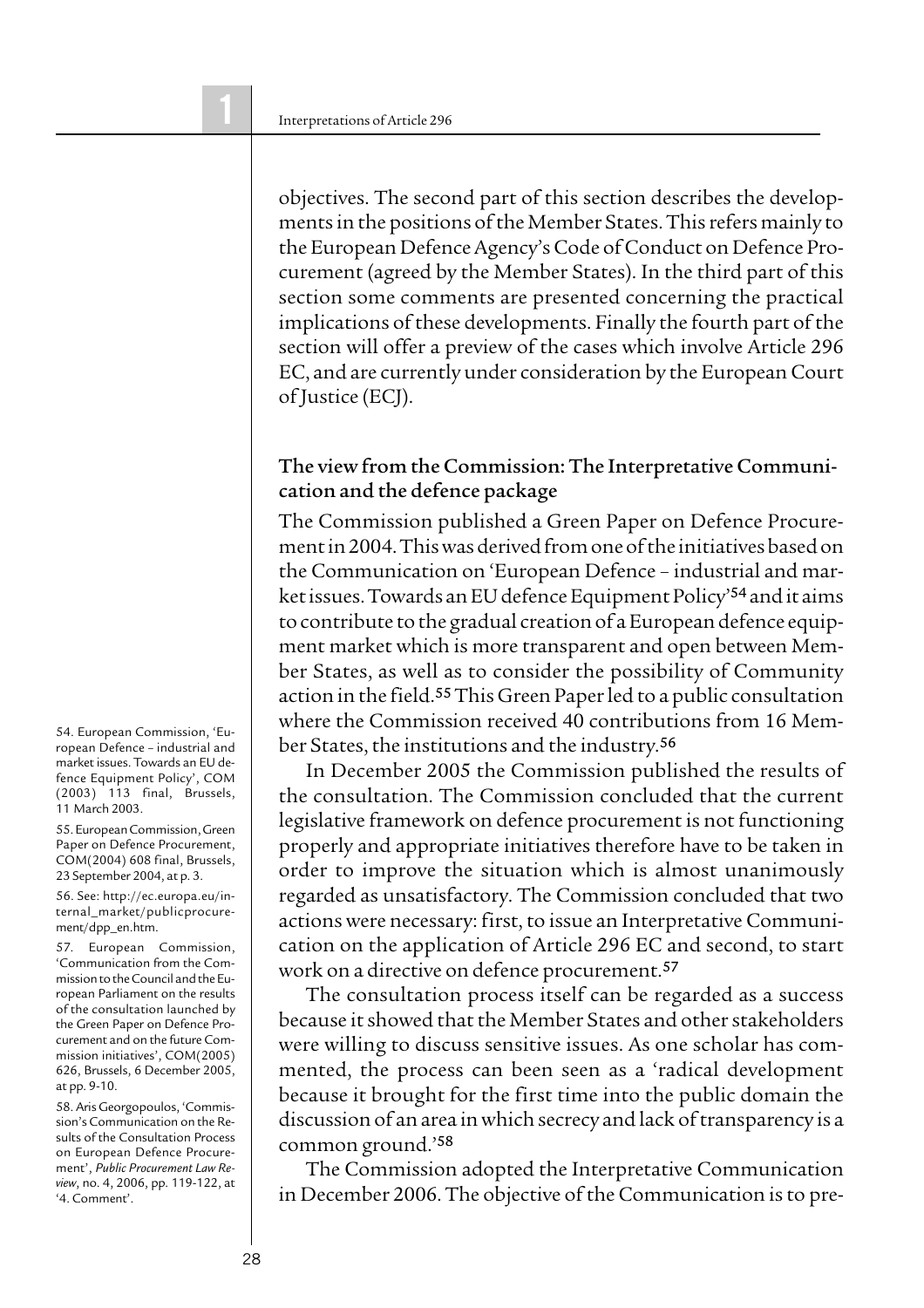vent possible misinterpretation and misuse of Article 296 EC in the field of defence procurement. The Commission states that the Communication 'can neither give an interpretation of Member States' essential security interests nor determine *ex ante* to which procurement contracts the exemption under Article 296 TEC applies or not.' The main purpose is to give guidance on the correct interpretation and the application of the article. The Commission sees the clarification of the existing legal framework as a necessary first step towards greater openness in European defence markets. The Commission also draws attention to the ongoing work on the directive on defence procurement and to Member States' activities regarding the Code of Conduct on Defence Procurement in the context of the EDA and sees these as complementary to the Communication. Furthermore, the Commission draws attention to the fact that the final word on Article 296 EC lies with the European Court of Justice.<sup>59</sup>

Three general observations can be made regarding the Communication. First of all, the Commission has now stated its position publicly and has to enforce it. Otherwise the Commission's view will not be regarded as a credible alternative. Second, the Communication is formulated so that the responses to the consultation process support the Community activities in the area.<sup>60</sup> It should be remembered that the Communication is also a policy paper of the Commission. Third, the Communication can be seen as a reaction to but also as a means to gain the initiative *vis-à-vis*the EDA's Code of Conduct for defence procurement agreed by the Member States.<sup>61</sup>

The third observation needs a bit more clarification. It seems to be the case that the Commission and the EDA interpret the scope of Article 296 EC a bit differently and this might lead to competence problems.<sup>62</sup> An example could be highlighted:

'Member State A which is also a participating Member State in the Code of Conduct for Armaments Procurement decides to exempt a defence contract for the purchase of tanks from the EC Treaty by means of evoking Art.296 EC. Then Member State A decides to include a contract opportunity notice for the same contract on the electronic bulletin board – the electronic portal where a participating Member State of the Code of Conduct may announce contract opportunities. The question that arises is whether the publication of the contract opportunity on the electronic bulletin board contradicts

59. European Commission, 'Interpretative Communication on the Application of the Article 296 of the Treaty in the Field of Defence Procurement', COM (2006) 779 final, Brussels, 7 December 2006, p. 3.

60. Although the Communication is legal in its nature, it is also a policy document.

61. Aris Georgopoulos, op. cit. in note 58.

62. Aris Georgopoulos, 'The Commission's Interpretative Communication on the Application of Article 296 EC in the Field of Defence Procurement', *Public Procurement Law Review*, no. 3, 2007, pp. 43-52, paragraph 2.6. Analysis.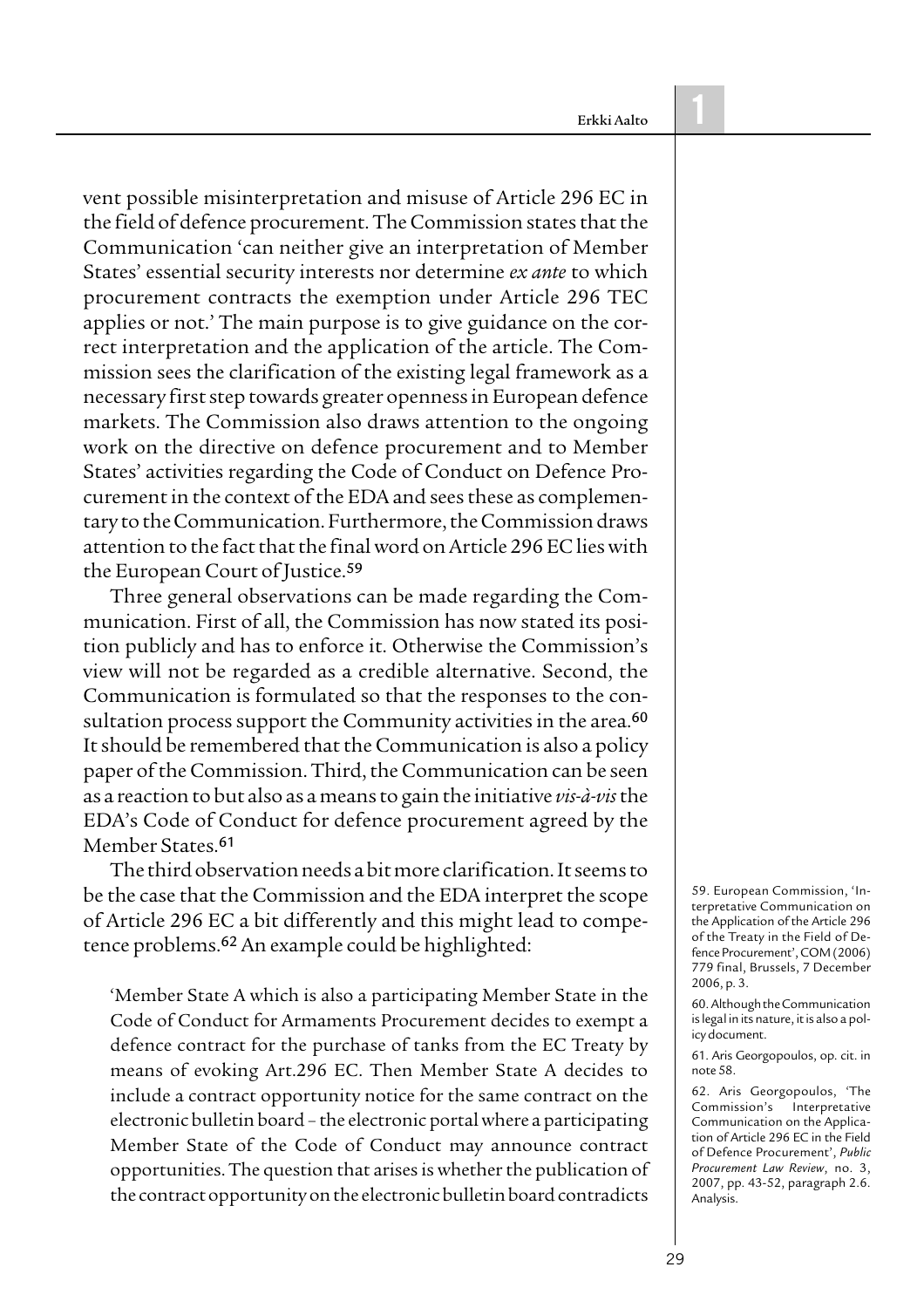the claim of protection of the essential security interests for not using the EU rules? This is an accurate observation which would enable the Commission to challenge the decision of the Member State to use Art.296 EC in the first place. The same would be the case for every defence contract announced on the electronic bulletin board.'63

This example shows that the Commission's and the EDA's relationship is bound to face some problems when the Commission has to enforce the policies mentioned in the Interpretative Communication. It is also likely that the Commission's Communication will diminish the present scope of the EDA's Electronic Bulletin Board<sup>64</sup> because the scope of the article will also be reduced due to the stricter conditions for its application. The EDA might end up in this situation of being between a rock and a hard place because the Member States will most likely not automatically accept the Commission's Communication and on the other hand the Commission will have to make its case heard in order to appear as a credible alternative. Therefore, the EDA have to find a balance between the Member States' will and the Commission's stance.

The Commission's Communication has a dual role. On the one hand it is meant to warn the Member States about the consequences of their policy but on the other hand it is also meant to give guidance for interpreting Article 296 EC. The Communication is presented in six parts: (i) Legal basis; (ii) Security interests and Treaty obligations; (iii) The Field of application; (iv) Conditions of application; (v) How to apply Article 296; and (vi) The Role of the Commission. The starting point of the Communication is that the current legislative framework is not functioning properly. It is easy to accept this conclusion. However, the Commission's views on some issues remain debatable or unclear.

*Legal basis*. The Commission states that according to existing EU law defence contracts fall under internal market rules and the exemptions to this are authorised only when all the conditions are met. The Commission emphasises that Article 296 (1) (b) is the part of the article that is connected to military procurement and that this provision also covers possible confidentiality requirements related to it. Article 296(1)(a) EC, on the other hand, goes beyond defence, aiming in general at protecting information which the Member States cannot disclose to anyone without undermining their essential security interests.<sup>65</sup>

63. Ibid., at 2.6. Analysis. 64. See note 87. 65. European Commission, op. cit. in note 59, p. 4.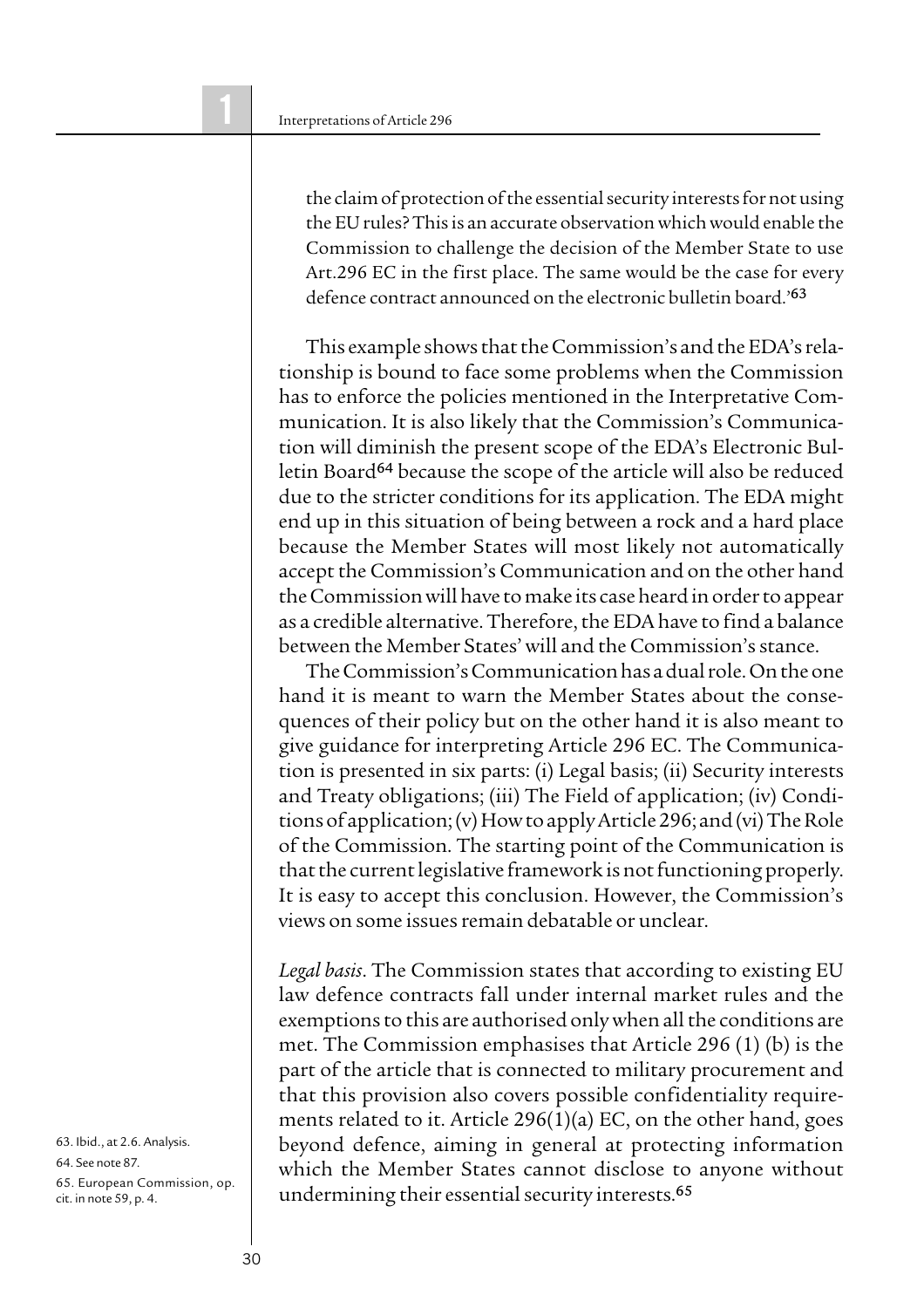The Commission emphasises that Article 296 EC (1)(a) is not to be used instead of (1)(b). The Commission argues on the one hand that the same conditions apply to both paragraphs (a) and (b), but on the other hand it is stated that the (b) part is meant to be the part which is connected to armaments and covers all confidentiality criteria. This argument has one flaw: the (a) part can be invoked whether the case is about armaments or something else. This, however, involves the same restrictions as Article 296 EC as a whole: Article 298 EC procedure. The Commission's argument that only the (b) part could be applied to armaments does not have a solid basis.

*Security interests and Treaty obligations*. The Commission recognises that it is a Member States' responsibility to define and protect its security interests. However, the Commission underlines that the Treaty contains strict conditions for the use of this derogation and according to the case law of the European Court of Justice any derogation from the rules must be interpreted strictly.<sup>66</sup>

*The field of application*. Article 296 (1)(b) EC encompasses measures which are connected to the production of or trade in arms, munitions and war material and are specified in the list mentioned in paragraph 2 of the article. The Commission underlines that the article is not intended to apply to activities relating to products other than the military products identified on that list. The Commission estimates that the 1958 list is sufficiently generic to cover recent and future developments. Furthermore, Article 296(1)(b) EC can also cover the procurement of services and works directly related to the goods included in the list, as well as modern, capability-focused acquisition methods. Only the procurements which are designed, developed and produced for specifically military purposes can be exempted from EC rules on the basis of Article 296(1)(b) EC.<sup>67</sup>

The Commission sees the 1958 list as sufficiently generic. However, the Commission does not address the real issue: what is the legal status of the list? As we have seen previously, this list has never been officially published and different versions of it are still in the public domain. One would have expected that this issue which is so fundamentally connected to the interpretation of Article 296 EC would have received more attention in the Communication.

66. Ibid., at pp. 4-5. 67. Ibid., at p. 5.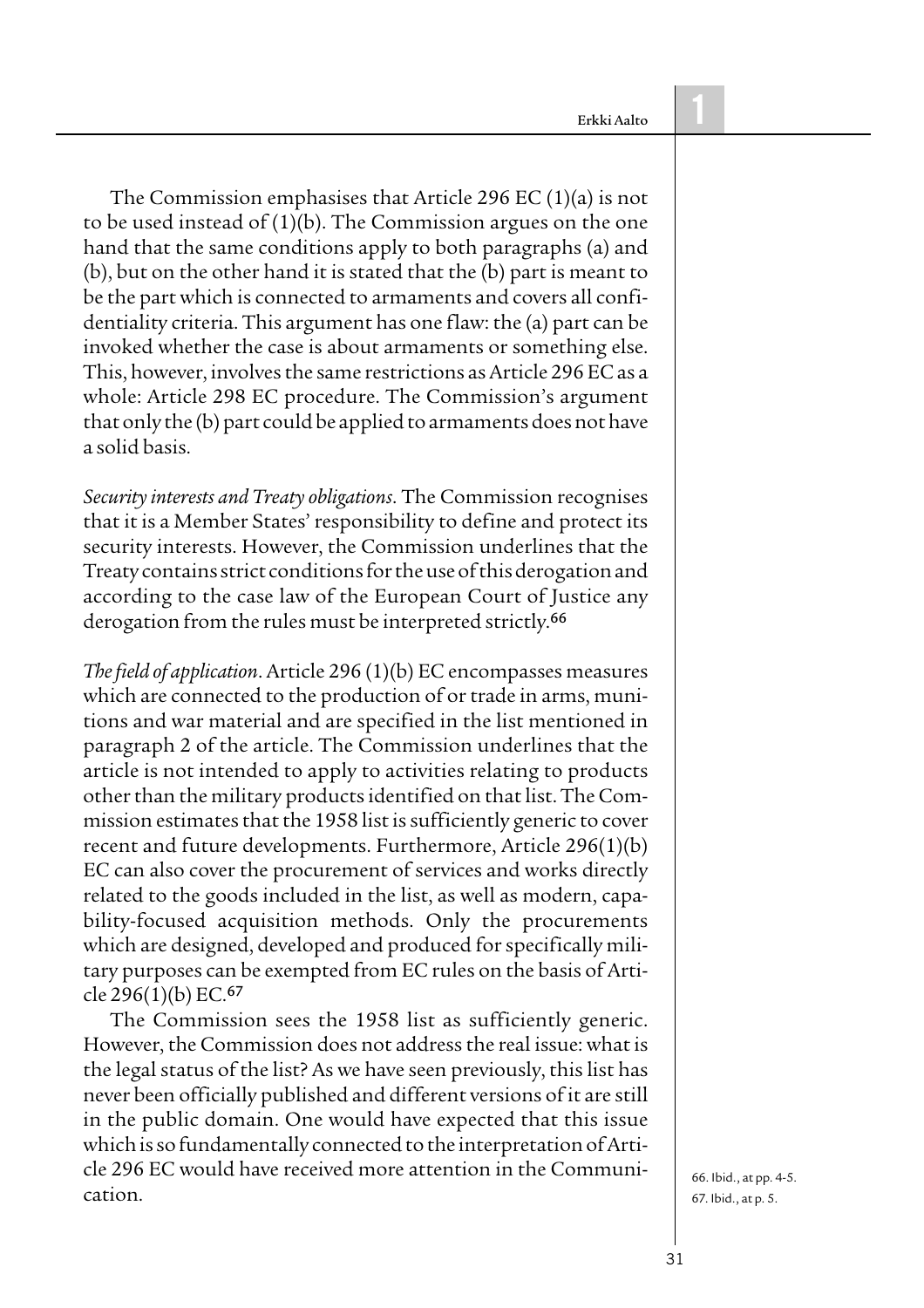68. Offsets come in different types, the most basic division being as follows. Direct offsets: transactions that are directly related to the defence items or services exported by a defence firm the supplying prime company . Indirect offsets: offset transactions that are not directly related to the defence items or services exported by the supplying prime company. These are further subdivided into defence(-related) indirect offsets and non-defence(-related) indirect offsets. See: FOI and SCS report, 'Study on the effects of offsets on the Development of a European Defence Industry and Market', July 2007, at p. 3. Available at: www.eda.europa.eu.

**1**

#### 69. European Commission, op. cit. in note 59, pp. 6-7.

70. In this context it should be noted that the Commission has in its Communication somehow missed one important case: *Commission v Belgium* Case C-252/01. The case was about Belgium having failed to place a notice in the Official Journal of the European Communities with regard to a public services contract involving coastal surveillance by means of aerial photography. Although the case did not directly involve Article 296 EC, the Court approached the case in a similar way to the way that it would most likely approach a case dealing with Article 296 EC. The Court tried to establish whether the national decision – special security measures and therefore exempting the directive – was manifestly unsuitable for the protection of the concerns of security. The following comment summarises the judgment: 'The Court overcame effortlessly the arguments of the Commission and aligned wholeheartedly with the position of Belgium. In addition Advocate General Alber held that it is up to the national governments to assess and define the security interests of the state. Furthermore the assertion of the Member State that special security measures are required for the execution of a procurement contract should be sufficient for the Court if there is not a case of manifest doubt.' Aris Georgopoulos, op. cit. in note 62, at '2.6. Analysis'.

71. Aris Georgopoulos, op. cit. in note 62, at '2.6, Analysis'.

72. Martin Trybus, op. cit. in note 17, p. 152.

*Conditions of application*. The Commission re-states that military equipments are not automatically exempted from the EC rules. The word 'necessary' and the existence of Article 298 EC confirm that Member States do not have absolute freedom in their decision not to apply the rules of the internal market. The Commission points out that according to the Court the burden of proof lies in the hands of the Member States. Furthermore it is highlighted that only *essential security interests*, and not any other interests, like industrial and economic interests, although connected with the production of and trade in arms, munitions and war material, can justify by themselves an exemption on the basis of Article 296(1)(b) EC. As an example the Commission gives indirect non-military offsets,<sup>68</sup> which according to the Commission do not serve specific security interests but general economic interests, and are therefore not covered by Article 296 EC.<sup>69</sup>

The Commission has attached some conditions to 'essential security interests'. The Commission admits that it is the prerogative of the Member States to define these interests. The Commission, however, stresses the meaning of the word 'essential' which does not include other security interests. This is a valid point but it still means that the Member States retain the right to define the content and the scope of 'essential' as well as the content and the scope of 'security interests'.<sup>70</sup> A further problem is that the Commission states that only essential security interests, and not any other interests, like industrial and economic interests, can justify by themselves an exemption on the basis of Article 296(1)(b) EC. It seems to be unclear what will happen if the measures are linked both with essential security interests and also with other economic and industrial interests, for example the use of indirect military offsets.<sup>71</sup> From a practical perspective, the Commission is making a valid point on security interests. As Martin Trybus has pointed out:

'It is nebulous how the national security of Member States would permanently be compromised in a common market for hard defence material. Most of them are allies in NATO, they co-operate in most major weapons development programmes, and there is no piece of major defence equipment without foreign components. National security appears to be a mere excuse to protect non-competitive industries.'72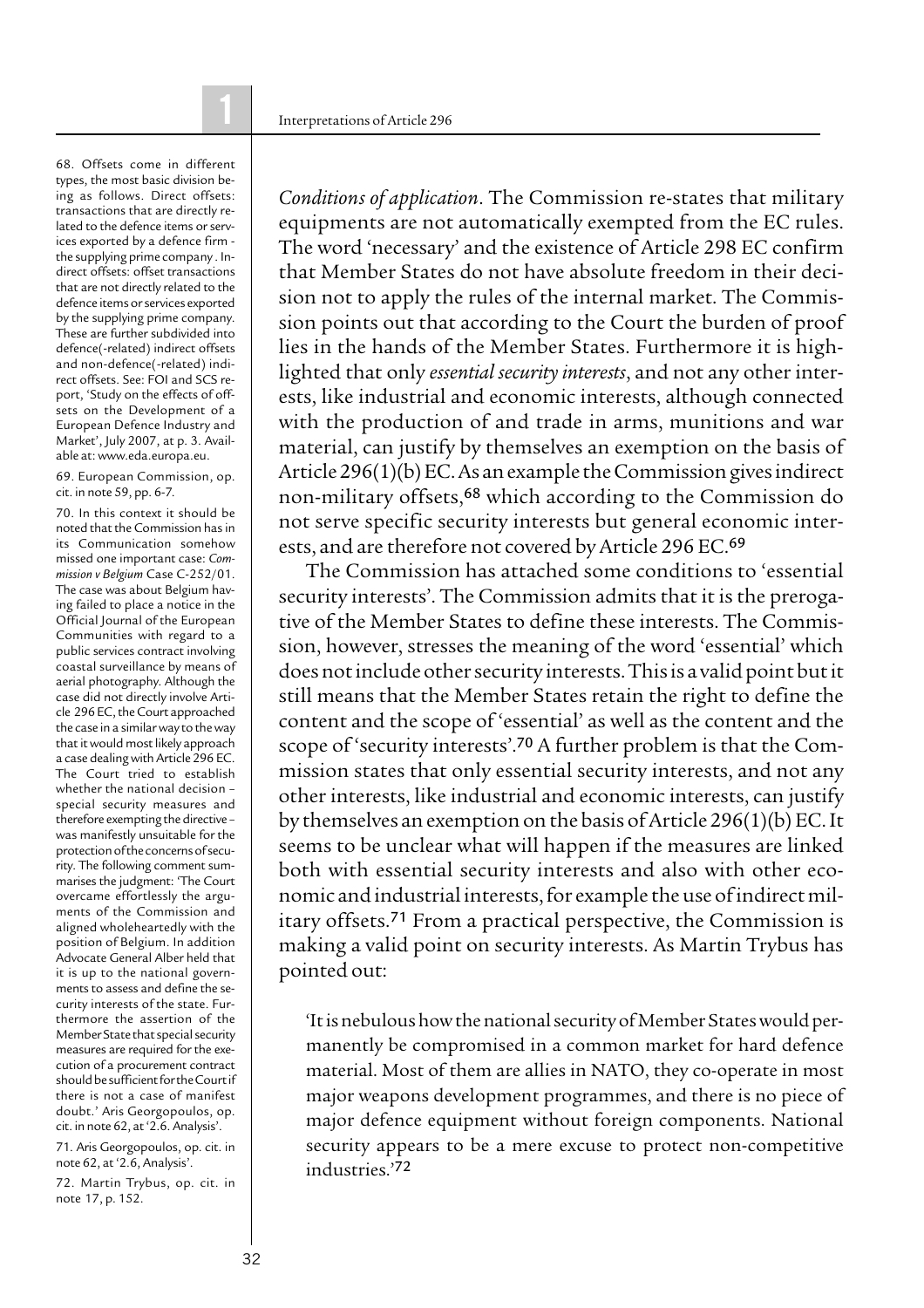The Commission considers that in relation to the conditions of application of Article 296 EC, the Member States' security interests should also be considered from a European perspective.<sup>73</sup> This is one of the innovations of the Communication. It expresses a clear political opinion of the Commission. Legally, it might not be entirely accurate to say that there is a growing convergence of national interests of the Member States. Nor is the argument of the common vision of a European Defence Equipment Market and a European Defence Industrial and Technological Base (EDTIB) without problems because Denmark does not participate in the work in the framework of the EDA. Furthermore, it is not necessarily true that the promotion of EDITB is only assisted if the first pillar public procurement rules are followed because this can be done under the second pillar, in the context of the EDA too. It is also interesting that the Communication does not mention the security of supply or intra-Community transfers.

*How to apply Article 296*. The Commission states that Article 296 EC should be applied on the basis of a case-by-case assessment. The contracting authorities would thus have to evaluate: first, which essential security interest is concerned?; second, what is the connection between this security interest and the specific procurement decision?; third, why is the non-application of the Public Procurement Directive in this specific case necessary for the protection of this essential security interest? The first step of this assessment procedure is highly challenging because it would require a list of the essential security interests. In practice, this kind of list would be very difficult to draw up due to the fact that most of the essential security interests are policy decisions. This also makes the evaluation of the two other steps demanding.

*The role of the Commission*. The Commission's role is to ensure that the conditions for exempting procurement contracts on the basis of Article 296 TEC are fulfilled. The Commission might request the Member States to provide the necessary information and prove that an exemption is necessary for the protection of their essential security interests. This claim is based on the Court's case law and on Article 10 EC (cooperation in good faith). The Commission also states that it is a Member State's duty to provide the necessary information on their procurement acquisitions at the Commission's request. This means that Member States are not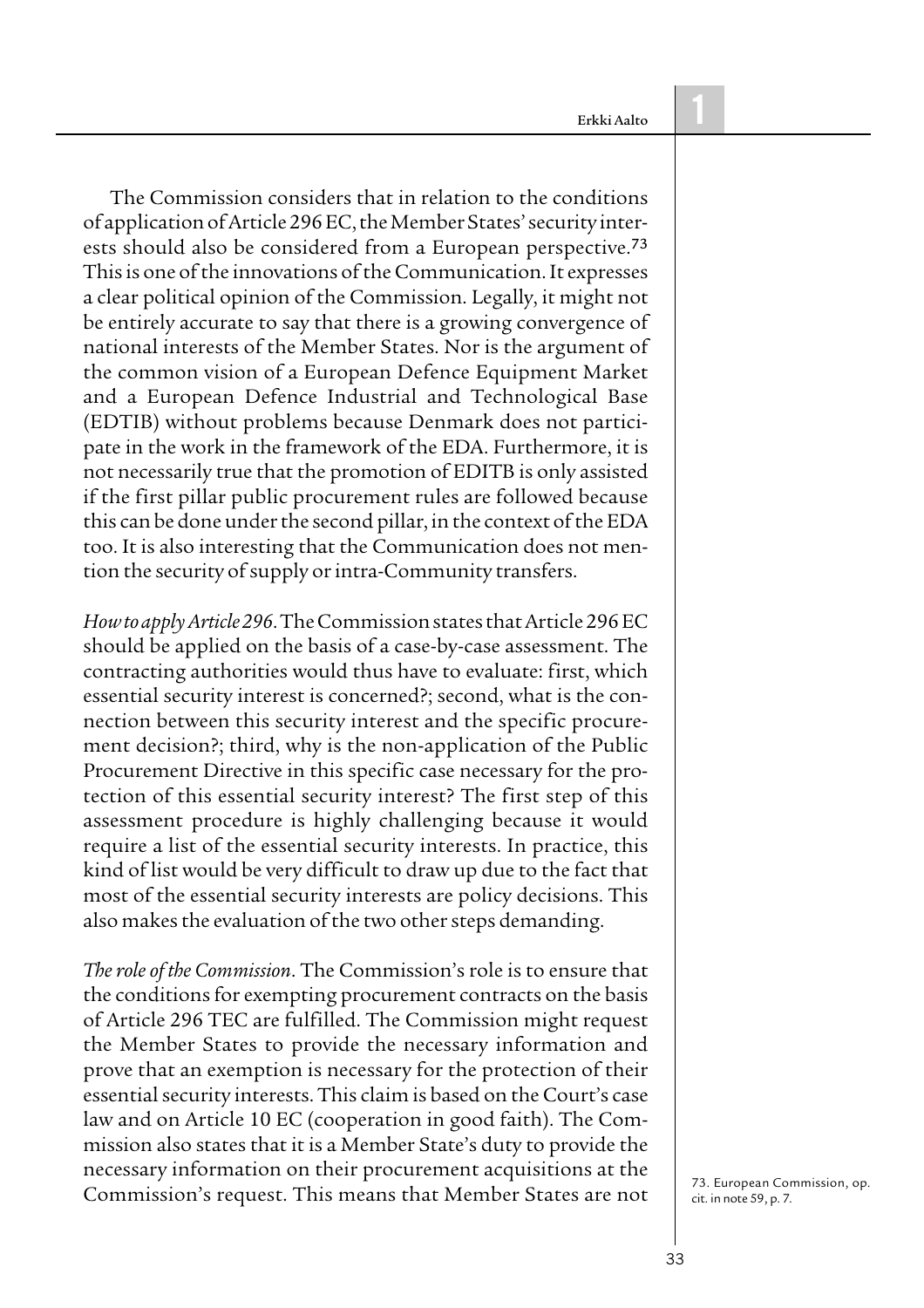74. Aris Georgopoulos, op. cit. in note 62.

75. European Commission, op. cit. in note 59, p. 8.

76. European Commission, 'Proposal for a Directive of the European Parliament and of the Council on the Coordination of Procedures for the Award of Certain Public Works Contracts, Public Supply Contracts and Public Service Contracts in the Fields of Defence and Security', December 2007; European Commission, 'Proposal for a Directive of the European Parliament and of the Council on Simplifying Terms and Conditions of Transfers of Defence-related Products within the Community', Brussels, December 2007; European Commission, Communication from the Commission to the European Parliament, the Council, the European Economic and Social Committee and the Committee of the Regions, 'A Strategy for a Stronger and More Competitive European Defence Industry', COM(2007) 764 final, Brussels, December 2007.

77. European Commission, 'Proposal for a Directive of the European Parliament and of the Council on the Coordination of Procedures for the Award of Certain Public Works Contracts, Public Supply Contracts and Public Service Contracts in the Fields of Defence and Security', December 2007, at Article 1 and footnote 21.

required to provide information every time they invoke Article 296 EC. This is, as one scholar points out, in direct contrast with what was considered to be the Commission's position, namely that Member States should notify the Commission of their intention to use Article 296 EC.<sup>74</sup> The Commission seemed to have adopted a realistic point of view because it would be hardly likely that Member States would always give prior notice of their plans to invoke Article 296 EC. On the burden of proof question, the Commission underlines the Court's line: the burden of proof lies with the Member States.

At the end of the Communication, the Commission states that when a Member State sees that an application of the Community directive would undermine the essential interests of its security, general references to the geographical and political situation, history and Alliance commitments are not sufficient.<sup>75</sup> This claim is in line with demands for a case-by-case analysis. But the problem here, however, is that the European Union's Member States have different kinds of defence solutions which are based on different threat scenarios and security interests. The defence solutions also have a direct effect on the procurement acquisitions and therefore the Commission's statement seems to be too exacting.

The Commission introduced a defence package in December 2007. This package presents two legislative proposals – a directive on defence and sensitive security procurement, a directive on intra-EU transfers of defence goods – and a Communication on European defence industry.76The overall aim of these proposals is to establish an open and competitive EDEM. The defence and sensitive security procurement directive proposal aims to limit the use of Article 296 EC. The goal of the directive on intra-EU transfers is to reduce the obstacles to the circulation of defence-related goods and services within the internal market.

The package does not bring any major new elements to the discussion on the interpretation of Article 296 EC. The package emphasises the Commission's will to develop EDEM and its stance already taken in the Interpretative Communication. Two issues should, however, be pointed out. First, the defence and security directive does not comment the legal status of the 1958 list. The proposal includes a reference to a 'decision defining the list of products (arms, munitions and war material) to which the provisions of Article 223(1b) – now Article 296 – of the Treaty apply. Minutes of 15 April 1958: 368/58.',<sup>77</sup> but it does present the con-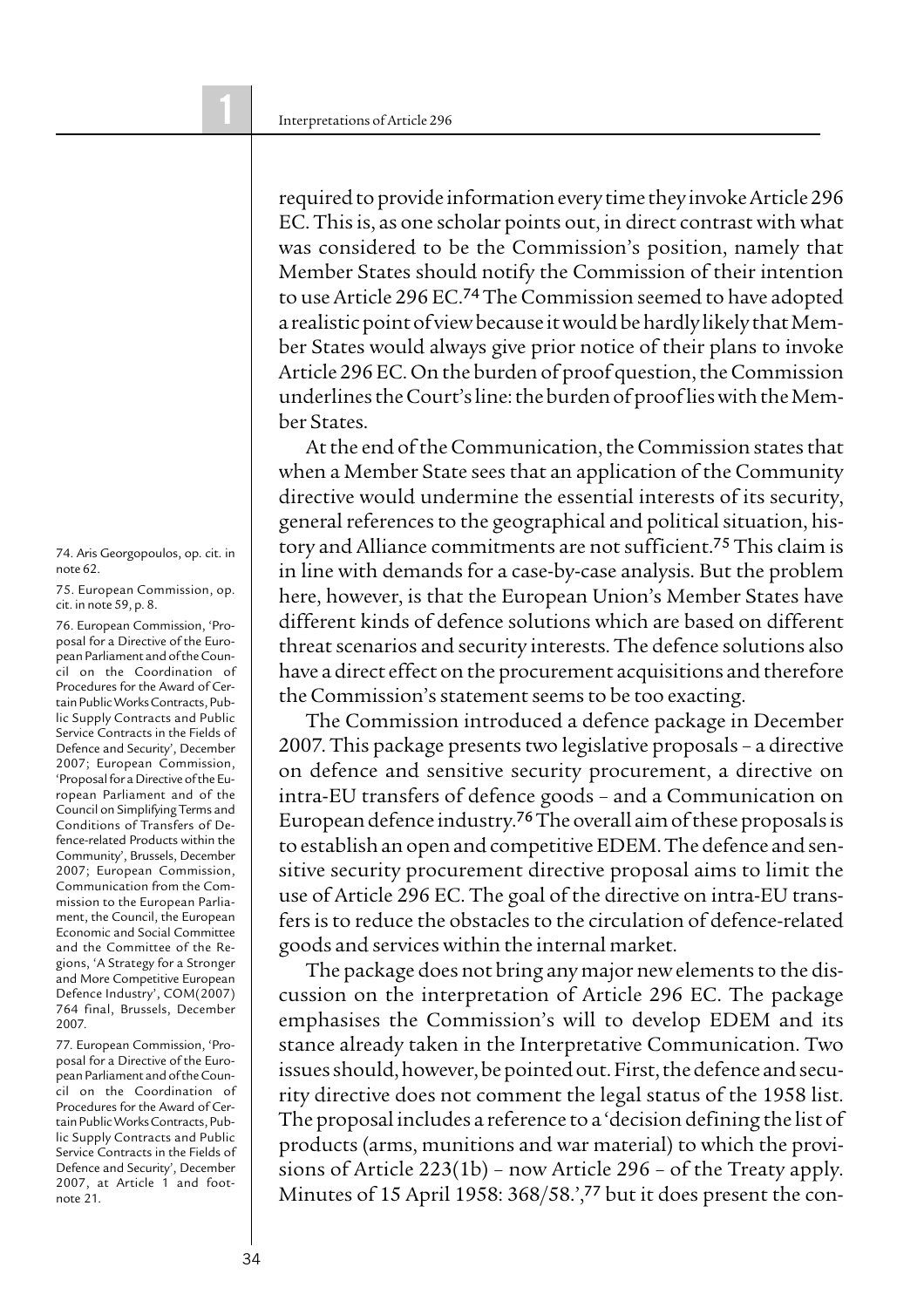tent of the list or mention where this list is available or whether it is officially published. The list is the key question in the proposal because it defines the scope of the proposal in Article 1. Second, in political terms to call the three initiatives a 'defence package' might create some extra tensions when it comes to the reviewing of the proposal. It is possible that in some Member States the terms 'European Commission' and 'defence' do not fit easily into the same sentence.

To sum up, the Commission has tried to attain two goals in its Interpretative Communication: first, to clarify the existing law around 296 EC; and second to politically create space for Community competence in the area of 296 EC. From a legal viewpoint, the Communication can be judged as helpful but not totally clear. Many questions, for example concerning essential security interests, remain unanswered. Politically it is hard to say yet whether the Commission has achieved its goal where this issue is concerned. The document is a very sensitive one and much depends on how rigorously the Commission will enforce its Communication. The defence package does not introduce any major new elements into the discussion on the interpretation of Article 296 EC.

#### The view from the Member States: the Code of Conduct on Defence Procurement

The Member States play a triple role in the defence markets: they are customers, owners and regulators. The Member States are the biggest customers of the defence industry and they give guidance to companies by setting military requirements. The Member States are also still by far the biggest owners of the defence industry although the companies increasingly operate as normal companies that are driven by the private shareholders' interest. So far, the Member States have enjoyed a relatively free hand in regulating the defence markets. The interpretation of Article 296 EC has been a guarantor of this. Indeed, the Member States' point of view regarding the interpretation of Article 296 EC has remained largely the same in the past 50 years although the Community has enlarged and deepened.

The Member States have four options concerning Article 296 EC: abolishing it, amending it, leaving it as it is or adjusting its interpretation. The political likelihood of abolishing it is still 'close to zero.' This statement is also confirmed by the fact that the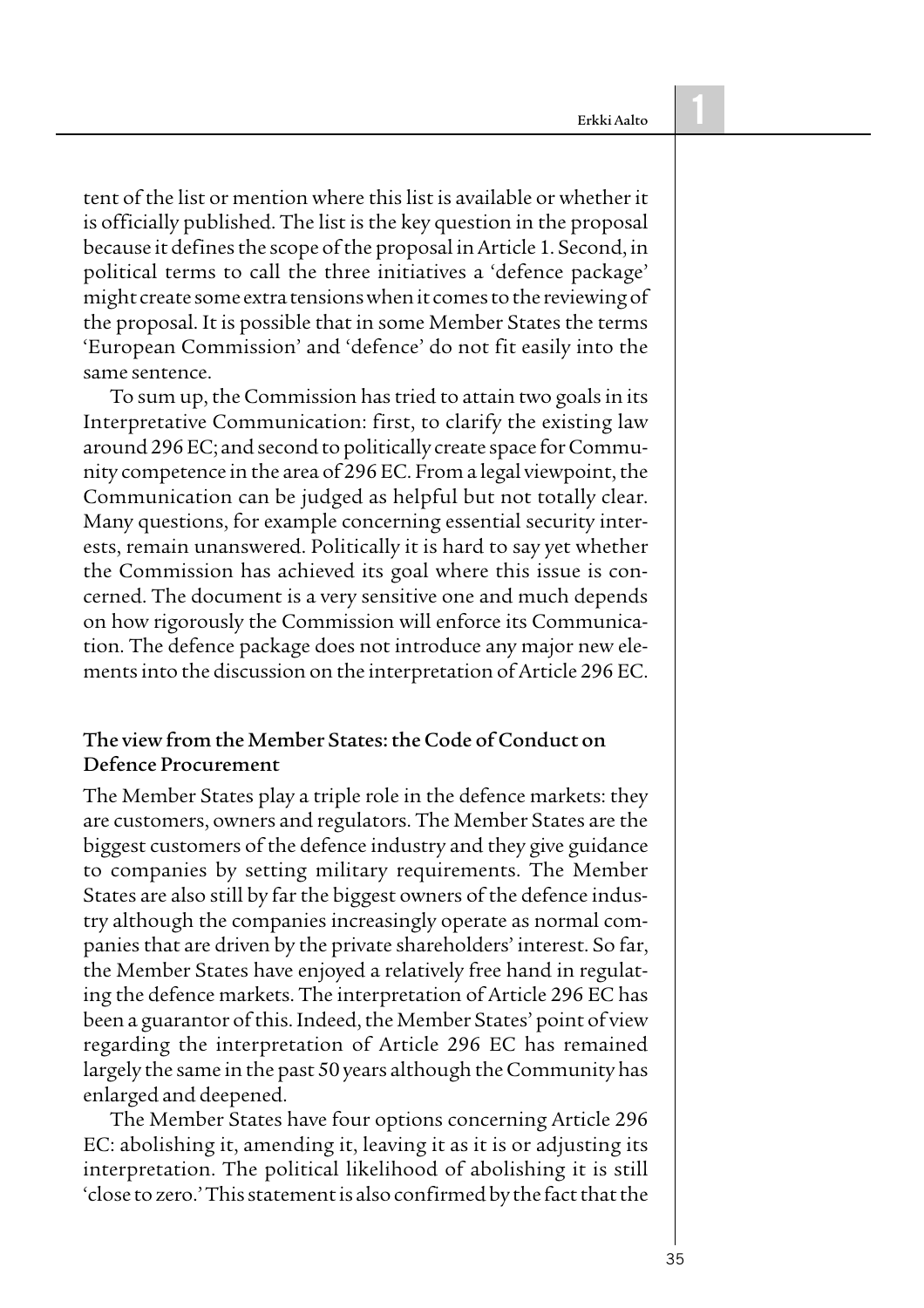article has remained unaltered in the treaties of Maastricht, Amsterdam, Nice and Lisbon. The second option would be more feasible but would require lengthy and most likely very challenging discussions on the 1958 list and the scope of Article 296 EC. The third option- to secure the *status quo* – would be easy: this is, however, economically no longer viable. Therefore, the fourth option has become the most tempting.

As we have seen, the Member States have on several occasions stressed that it is their prerogative to define their essential security interests and therefore the scope of Article 296 EC. However, they have in the past few years more often stated that the fragmented defence markets have constituted an obstacle to achieving a European Defence Equipment Market and noted that the European Market has to be more open in order to develop a European DTIB.<sup>78</sup> It is noteworthy that while the Member States have not been willing to change their interpretation of Article 296 EC, the industry has become the driving force for developing the market.

In many responses garnered from the Member States during the consultation process set up by the Commission, the Member States were in favour of an Interpretative Communication but much more sceptical about a directive. This was because the clarification of the interpretation of Article 296 EC was considered useful but a directive was not seen as a tool which would provide a flexible means of improving the defence market. However, the answers were varied and, as the Commission pointed out, it was difficult to draw a general conclusion or identify a single general trend because the answers did not follow the traditional dividing lines between big and small, producing and non-producing Member States.<sup>79</sup> It seemed to be the case that the Member States wanted to have a clearer framework in the area of Article 296 EC but to open up the market in an intergovernmental way.

The desire to open up the markets while not changing the interpretation of Article 296 EC ultimately led to a Code of Conduct on Defence Procurement which was adopted in November 2005. This agreement was reached in the framework of the European Defence Agency. The basic idea of the Code is to open up defence markets in the 'Article 296 area.'80The Member States agreed that the Code is a voluntary, non-binding intergovernmental regime for defence acquisitions whose value is over one million euro. In other words, it is not legally binding, there are no sanctions for non-compliance (except peer pressure) and a subscribing Member State can with-

#### 78. See note 6.

79. European Commission, Communication from the Commission to the Council and the European Parliament on the results of the consultation launched by the Green Paper on Defence Procurement and on the future Commission initiatives, COM(2005)626, Brussels, December 2005, pp. 5-8. In this context, one could highlight the overall differences in market thinking, e.g.: 'France brings forward the idea of competition within Europe and purely European co-operation on defence matters without taking into account a global defence procurement market. The British, however, insist on a global competition, even if it should happen through bilateral links or a "coalition of willing"'. Elena Bratanova, op. cit. in note 43, p. 24.

80. European Defence Agency, Steering Board Decision on an Intergovernmental Regime to Encourage Competition in the European Defence Equipment Market, Brussels, 21 November 2005.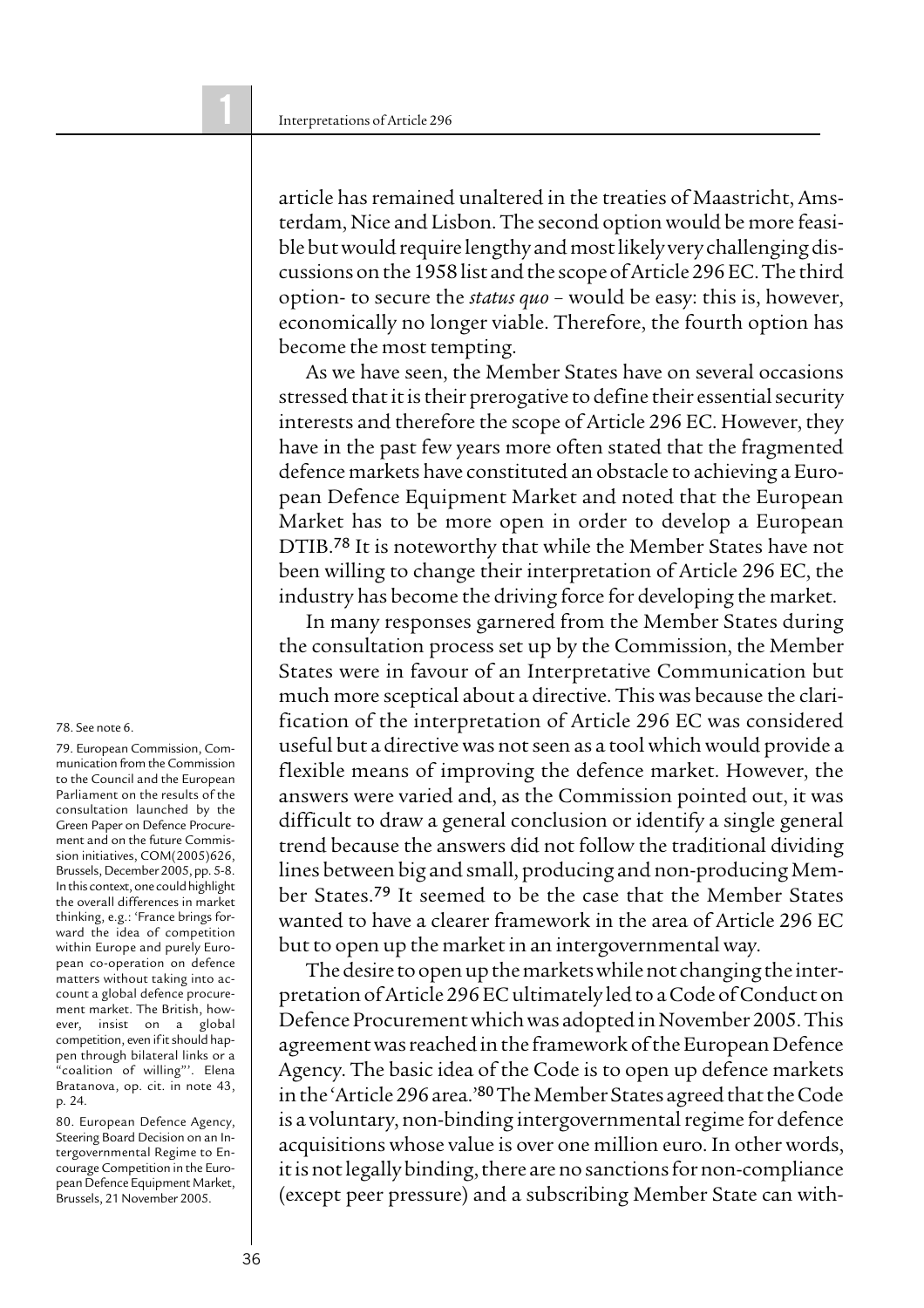hold from the Code when it so wishes. The Code is also a sign of a trend where politically-sensitive issues – that concern the core of state sovereignty – are regulated and governed in the EU via a more flexible 'soft' law.<sup>81</sup>

Although the main consideration in this subsection is not to analyse the Code itself – rather than what the Code means for interpreting Article 296 EC – a few remarks should be made. The Code is constructed on the basis of five principles. First, the Code is voluntary and non-binding and no legal commitment is involved or implied. Second, fair and equal treatment of suppliers will be applied. The transparency of the Code and transparent and objective standards are the key to this. Third, the Code tries to establish mutual transparency and accountability. The Agency is meant to be the instrument to achieve that. It will collect data on how the Code is implemented in the subscribing Member States (sMS). Fourth, mutual support is one of the cornerstones of the Code. The sMS recognise that the regime will depend on strong mutual confidence and interdependence. Each sMS government will therefore do everything possible, consistent with national legislation and international obligations, to assist and expedite each others' contracted defence requirements, particularly in urgent operational circumstances. Fifth, the Code offers mutual benefits for all. One single portal will offer opportunities and increase transparency.<sup>82</sup> These five principles clearly show that the Code of Conduct is more oriented towards creating transparency and mutual trust than to forcing Member States to open up defence markets.

The very fact that an agreement was finally reached on creating the Code was in itself seen as a major success. The Head of the Agency described the adoption of the Code as a landmark decision.<sup>83</sup> Now, in 2008, the Code has started to show some promising results,<sup>84</sup> having already led to more mutual transparency and accountability. The Code of Conduct's most crucial shortcoming, however, is its non-binding character. The only way to enforce the Member States to publish their procurement notices is peer pressure which does not guarantee open competition. The Code's success might have some side effects because it seems likely that a successful EDEM under the Code of Conduct will virtually eliminate the possibility for radical far-reaching interpretation of Article 296 EC by the European Court of Justice.<sup>85</sup>

The Member States' views on interpretation of Article 296 EC have thus remained pretty much the same. The adoption of the

81. Ulrika Mörth & Malena Britz, 'European Integration as Organizing: The Case of Armaments', *Journal of Common Market Studies*, vol. 42, no. 5, pp. 957-73, p. 970.

83. The Head of the Agency, Javier Solana, described the agreement on the code as a 'landmark decision', at European Defence Agency, 'EU Governments Agree Voluntary Code for Cross-Border Competition in Defence Equipment Market', 21 November 2005, Press Release.

84. Over 200 contract opportunities to the value of over 10 billion euro.

85. Aris Georgopoulos, 'The European Defence Agency's Code of Conduct for Armament Acquisitions: A Case of Paramnesia', *Public Procurement Law Review*, no. 2, 2006, pp. 51-61, at pp. 59- 61.

<sup>82.</sup> European Defence Agency, 'The Code of Conduct on Defence Procurement of the EU Member States Participating in the European Defence Agency', 21 November 2005.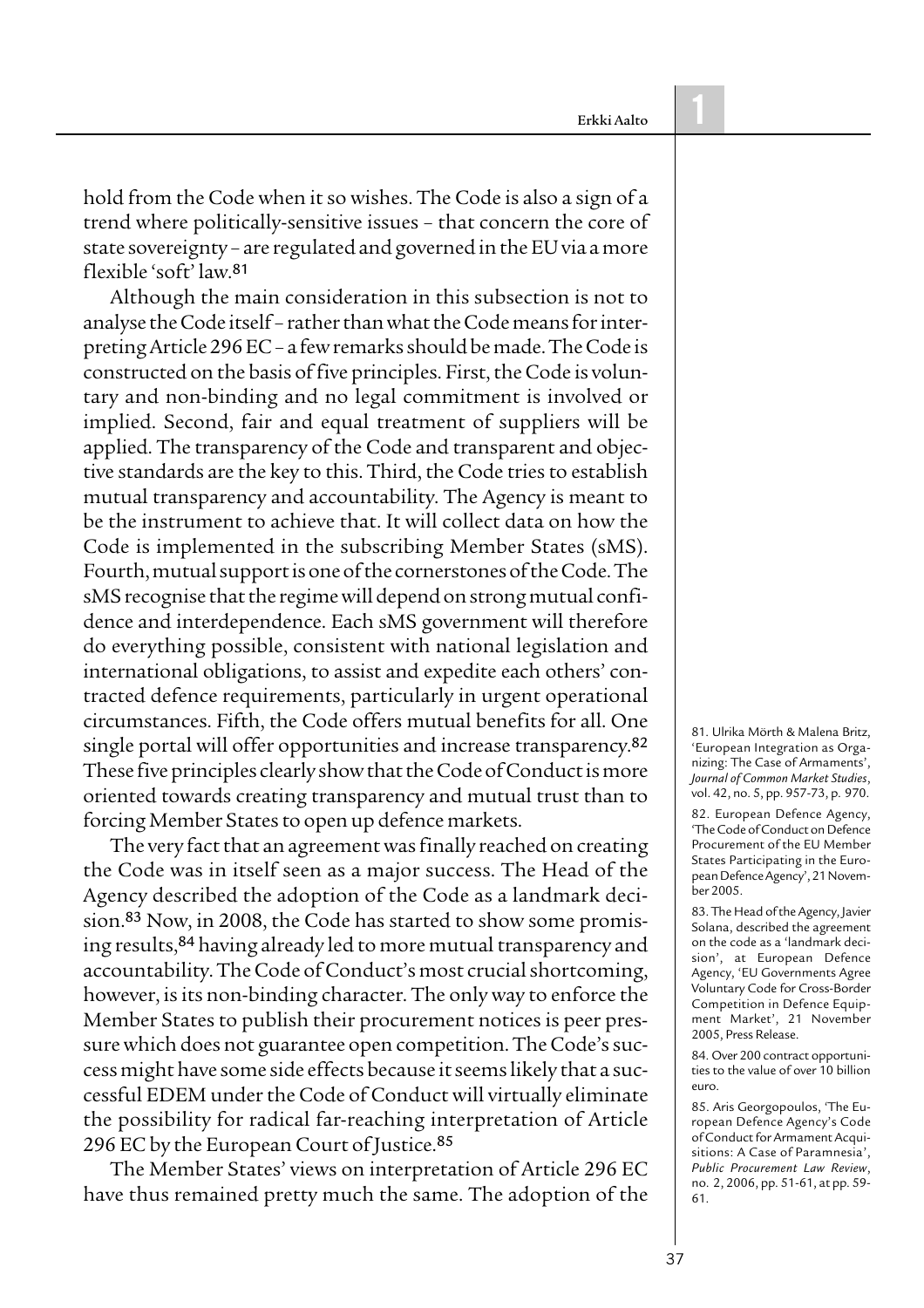Code confirms that Member States see themselves as the principal actors in the 296 area and do not relinquish any of their rights including those enshrined in Article 296 EC.<sup>86</sup> The contract notices published under the Code are displayed in the EDA's Electronic Bulletin Board<sup>87</sup> which offers good examples on how the Member States see the scope of Article 296 EC. The range of products include for example: fireman helmets with integrated communication systems,<sup>88</sup> military police vans,<sup>89</sup> medium-range air defence missile systems,<sup>90</sup> commercial satellite communications services<sup>91</sup> and combat suits.<sup>92</sup>

From an internal market perspective one can see some problems in the EDA's Code of Conduct. The Article 296 area is still a field of business that is shrouded in mystery to some degree, where the normal EC standards for example on free access to the courts will not apply. This is, as one expert points out, the price for the progress achieved by the EDA achieving a single set of rules applying to the EU defence market.<sup>93</sup> One could also criticise the Code for not being strong enough to ensure fair competition. Indeed, the Code does not provide tools for example to guarantee a level playing field between state-owned and private companies.<sup>94</sup>

The EDA and the Commission state that their market initiatives are complementary. This can be seen as true up to a point. Their overlapping also links them together. It could be stated that

'a failure of the Code of Conduct would have immediate negative effects on the possibility for the adoption of a European Defence Directive. This is because the danger of failure of the new regime lies with the potential lack of commitment and political will on the part of the Member States. In such a case the chances for the adoption of a first pillar instrument in the field would be close to none. Ironically enough a successful Code of Conduct may give rise to questions concerning the necessity of a European Defence Procurement Directive.'95

One could conclude that the Member States have thus not changed their interpretation of Article 296 EC. What they have changed is their policy. The Code of Conduct on Defence Procurement is a sign of this development. The Member States recognise the need from a political point of view to create a European Defence Equipment Market but in their view it should be created on an intergovernmental base. This point of view is in direct con-

86. Ibid., at p. 52.

87. See: http://www.eda.europa. eu/ebbweb/

88. European Defence Agency, Electronic Bulletin Board, EDA-903.

89. European Defence Agency, Electronic Bulletin Board, EDA-1244.

90. European Defence Agency, Electronic Bulletin Board, EDA-630.

91. European Defence Agency, Electronic Bulletin Board, EDA-804.

92. European Defence Agency, Electronic Bulletin Board, EDA-881.

93. Barbara Rapp, 'Defence Procurement and Internal Market', Institut für Strategie- Politik-Sicherheits- und Wirtschaftberatung, Berlin, 2006, p. 3.

94. Hartmut Küchle, 'The Cost of non-Europe in the Area of Security and Defence', a study commissioned by the European Parliament, Directorate General for External Policies Of the Union, Directorate B, Policy Department, June 2006, p. 48.

95. Aris Georgopoulus, op. cit. in note 85, pp. 58-59.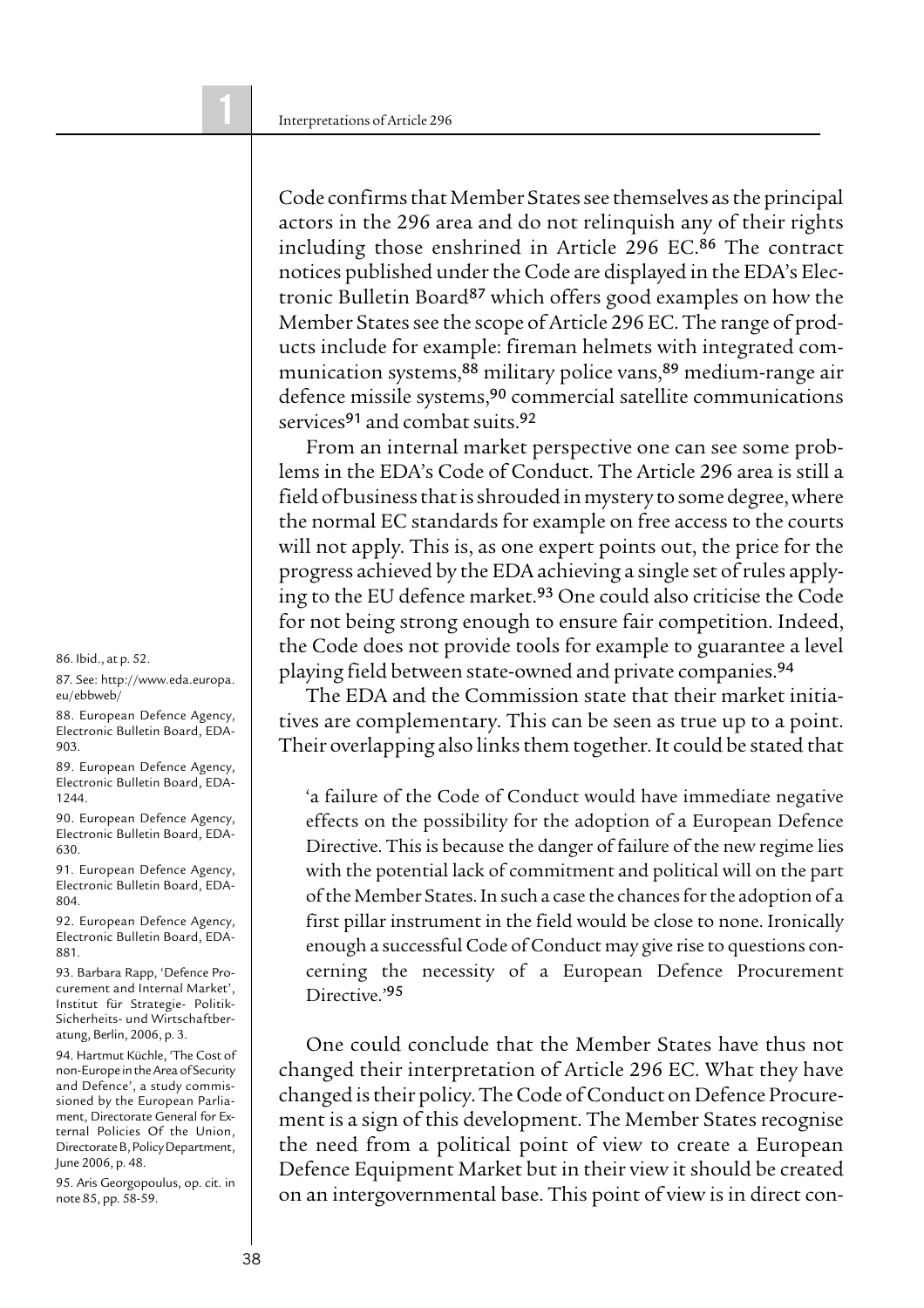tradiction with that of the Commission and creates a delicate balance between the Code and the stance that the Commission has taken in its Interpretative Communication.

#### Two visions of EDEM

The two different point of views – the Commission's and the Member States' – regarding the interpretation of Article 296 EC are also starting points for two different visions of the European Defence Equipment Market. In practice, the Commission thus aims at an option where the defence equipment market would become a part of the internal market, with some minor exceptions. The Member States' interpretations of Article 296 EC indicate that the defence equipment market would remain intergovernmental in nature with some exceptions on the internal market side.

These views may be summarised in two separate charts (see below) by dividing the defence equipment market into four segments:<sup>96</sup> (i) highly sensitive items; (ii) complex weapons systems; (iii) warlike items which do not or not necessarily concern essential security items; and (iv) non-warlike items. This division might appear a bit too simplistic but it helps to analyse the developments.

| Acquisition not according to the<br>EC directive 2004/18/EC |                                  |                                  | Acquisition<br>according to the<br>EDA Code of<br>Conduct | Acquisition<br>according to the<br><b>EC</b> directive<br>2004/18/EC |
|-------------------------------------------------------------|----------------------------------|----------------------------------|-----------------------------------------------------------|----------------------------------------------------------------------|
| Segment                                                     | Highly sensitive<br>items        | Complex weapons<br>systems       | Warlike items<br>(Rifles etc.)                            | Non-warlike items<br>(Boots etc.)                                    |
|                                                             | (Nuclear weapons<br>$etc.$ )     | (Combat aircrafts<br>etc.)       |                                                           |                                                                      |
| Use of<br>Article 296<br>EC                                 | Article 296 EC<br>invoked always | Article 296 EC<br>invoked always | Article 296 EC<br>invoked always                          | Article 296 EC<br>invoked<br>sometimes                               |
| Impact                                                      | No open<br>competition           | Open competition<br>sometimes    | Open competition<br>often                                 | Open competition<br>often                                            |

**EDEM segments: situation in 2008**

96. See Burkard Schmitt (ed.), 'Defence procurement in the European Union – The Current Debate', Report of an EUISS Task Force, EUISS, Paris, 2005, pp. 18- 19.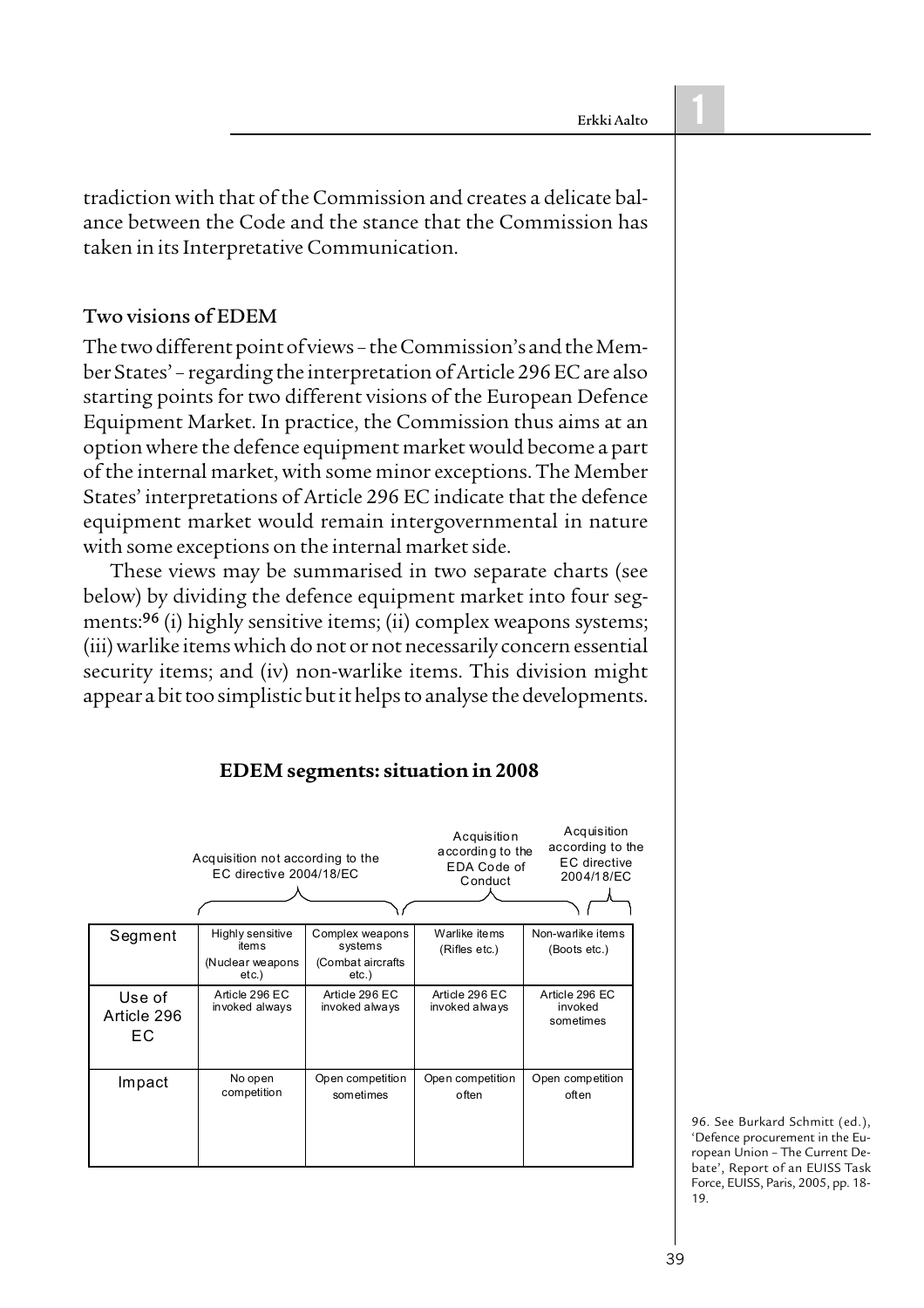The EDEM segments situation in 2008 roughly corresponds to the present situation which reflects the Member States' interpretations of Article 296 EC. The highly sensitive and complex weapon systems are exempted from the common market by Article 296 EC and there is no open competition. In the case of warlike items, in some cases of complex weapon systems and often in the case of non-warlike items, there is open competition.

The internal market option, which is described in the next chart, would mean that in the case of non-warlike items, warlike items and often in the case of complex weapon systems there would be open competition and the acquisitions would be carried out according to the EC directives. The new security and defence directive, if adopted, would cover the warlike items and some parts of the complex weapon systems and non-warlike items. The civilian 2004/18/EC directive would cover some of the non-warlike items. This would mean that the scope of the EDA's Code of Conduct would diminish dramatically and would be useful only in some rare cases of complex systems where a Member State has invoked Article 296 but would like to use open competition as a method.

|                             | Acquisition not<br>according to EC<br>directives          | Acquisition<br>according to the<br>EDA Code of<br>Conduct   | Acquisition according<br>to the new security and<br>defence EC directive | Acquisition<br>according to the<br>EC directive<br>2004/18/EC |
|-----------------------------|-----------------------------------------------------------|-------------------------------------------------------------|--------------------------------------------------------------------------|---------------------------------------------------------------|
| Segment                     | Highly sensitive<br>items<br>(Nuclear weapons<br>$etc.$ ) | Complex weapons<br>systems<br>(Combat aircrafts<br>$etc.$ ) | Warlike items<br>(Rifles etc.)                                           | Non-warlike items<br>(Boots etc.)                             |
| Use of<br>Article 296<br>EС | Article 296 EC<br>invoked always                          | Article 296 EC<br>invoked as an<br>exception                | Article 296 EC not<br>invoked                                            | Article 296 EC not<br>invoked                                 |
| Impact                      | No open<br>competition                                    | Open competition<br>often                                   | Open competition<br>always                                               | Open competition<br>always                                    |

#### **EDEM segments: internal market option**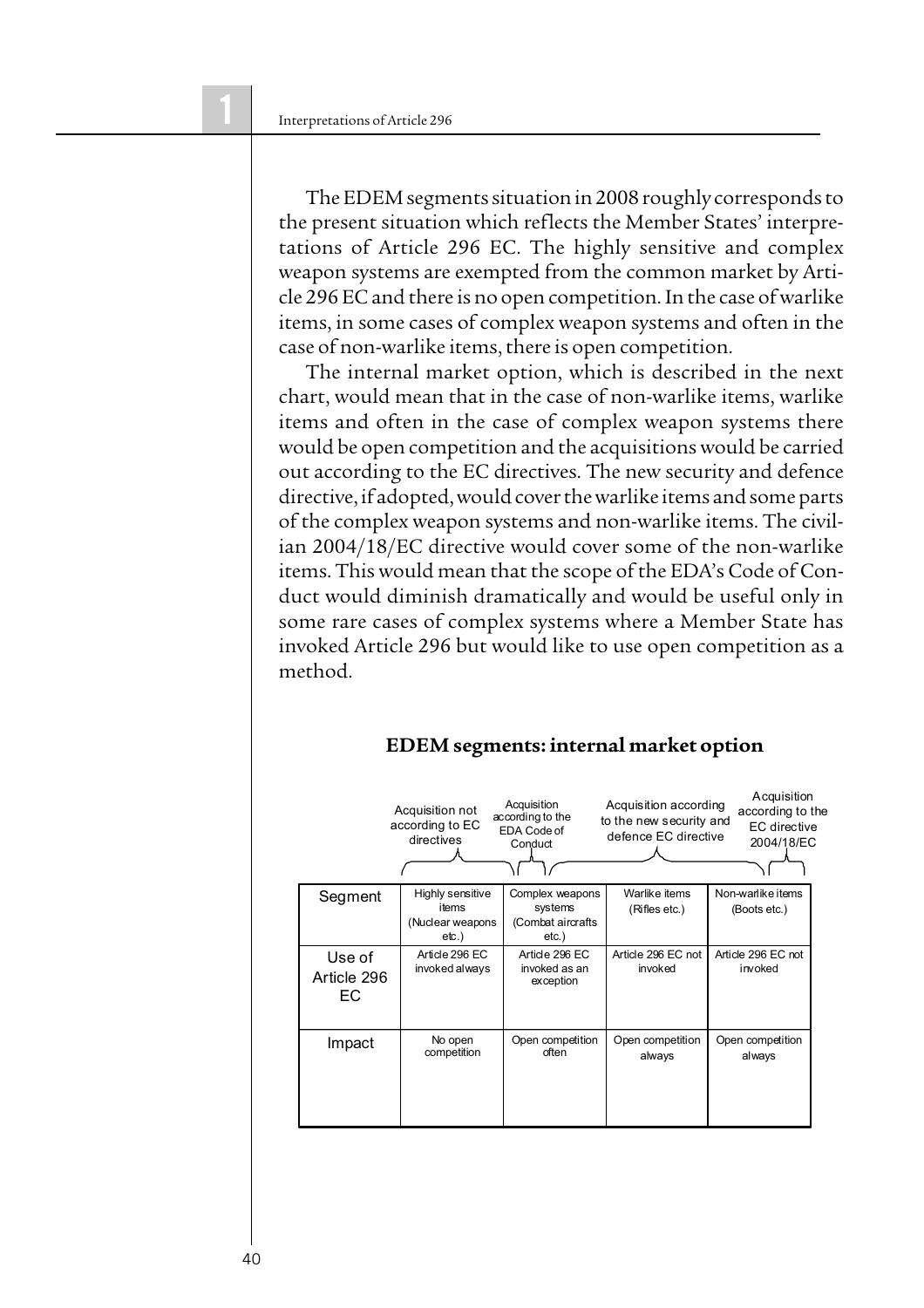In sum, the two different stances on the interpretation of Article 296 EC point towards two different options for EDEM: the intergovernmental market and the internal market option. The intergovernmental market option would maintain the present *status quo* whereas the internal market option would change the present European defence equipment market situation drastically. The internal market option would mean Community legislation in the defence equipment market and a more active enforcement role for the Commission, for example in the area of state aids. This would increase competition in almost all of the market segments. On the other hand, it would *de facto* curtail the scope currently enjoyed by the Member States to secure their essential security interests.

#### The cases under consideration in the European Court of Justice

The main task of the European Court of Justice is to ensure that the law is observed in the interpretation and application of the Treaty.97 The cases involving Article 296 EC may be referred to the Court in four ways: by the infringement procedure according to Article 226 EC; by the failure to act procedure according to Article 232 EC; by the preliminary ruling procedure according to Article 234 EC; or by the procedure laid down in Article 298 EC, which is directly connected to the national security exemptions of Articles 296 and 297 EC.

As was concluded in the first section of this chapter, there have not been many cases dealing with Article 296 EC. What is now interesting is the fact that the Court is currently considering five cases<sup>98</sup> which are all closely connected with Article 296 EC. It is therefore likely that the Court's rulings in those cases will give some further guidelines on the interpretation and the application of Article 296 EC.

In addition to the pending five cases, the Court has recently delivered a ruling in the *Commission v. Italy* case,<sup>99</sup> which dealt with the awarding of helicopter contracts without prior publication of a notice.<sup>100</sup> Italy defended its actions by invoking Article 296 EC and stating that the purchases of helicopters meet the legitimate requirements of national interest foreseen by Article 296 EC. Italy submitted the argument that the helicopters in question are 'dualuse goods', that is to say, goods capable of being used for both civil and military purposes.<sup>101</sup> The Commission submitted that the helicopters are intended for essentially civil use and that Italy has

97. Article 220 EC.

98. Case C-284/05, *Commission v. Finland, Official Journal*, 29 October 2005, pending. Case C-294/05, *Commission v. Sweden, Official Journal*, 3 September 2005, pending. Case C-372/05, *Commission v. Germany, Official Journal*, 26 November 2005, pending. Case C-409/05, *Commission v. Greece, Official Journal*,14 January 2006, pending. Case C-38/06, *Commission v. Portugal, Official Journal*, 25 March 2006, pending. The case summaries can be found in the *Official Journal*.

99. Case C 337/05, *Commission v. Italy*, 8 April 2008.

100. The Italian government has allegedly for a long time directly awarded to the firm Agusta contracts for the purchase of helicopters to meet the requirements of several ministries and departments without any tendering procedure and therefore failed to fulfil its obligations under the directives on coordinating procedures for the award of public supply contracts.

101. Para 49. Case C 337/05, *Commission v. Italy*, opinion of the Advocate General delivered on 10 July 2007.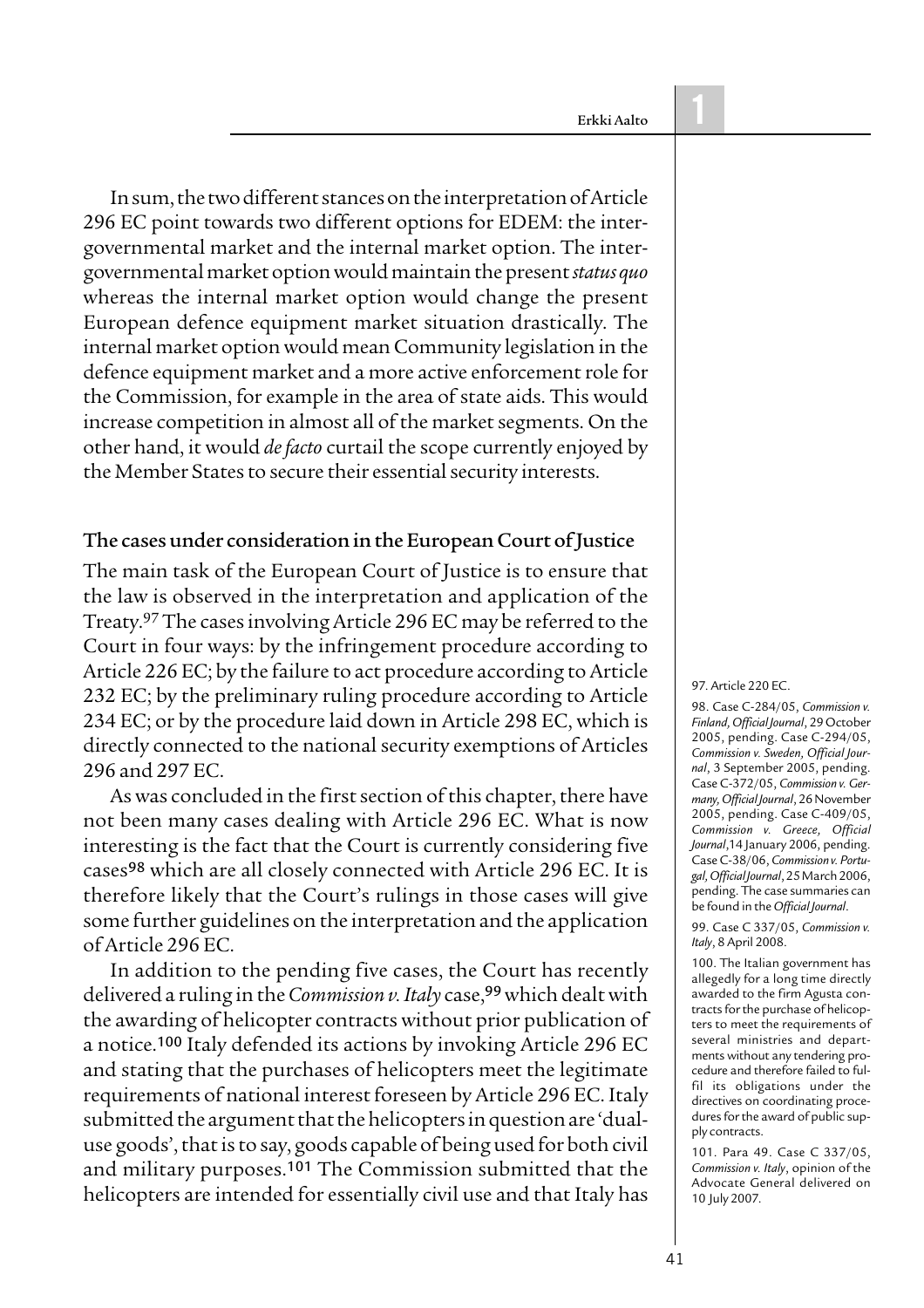#### 102. Para 53. Case C 337/05.

**1**

103. Case C-337/05, *Commission v. Italy*, para 47-49. See also C-157/06*Commission v. Italy*, 2 October 2008, in which the Court ruled that Italian legislation authorising the derogation from the Community rules on public supply contracts in respect of the purchase of light helicopters for the use of police forces and the national fire service, without any of the conditions capable of justifying that derogation having been satisfied, is not consistent with the Community law.

104. Case C-284/05, *Commission v. Finland*. Case C-294/05, *Commission v. Sweden*. Case C-372/05, *Commission v. Germany*. Case C-409/05, *Commission v. Greecec*. Case C-38/06, *Commission v. Portugal*.

105. See: Katharina Eikenberg, 'Article 296 (ex 223) E.C. and External Trade in Strategic Goods', op. cit. in note 27, pp.131-32. 'The Community has a common customs tariff which is meant to be exhaustive. If tariff reductions were to occur, they would have to be approved under Article 26 (ex Article 28). Article 296 (ex Article 223) prerequisites of applicability are not met. According to the Commission, the imposition of customs duties on imported military equipment is not inconsistent with the interests of national security and thus does not trigger the Article 296 (1)(b) (ex Article 223 (1) (b)) exception. […] Contrary to the Commission, Member States consider Article 296 (ex Article 223) to be applicable and to allow them to waive the duties of the common customs tariff on military equipment. According to their opinion, the impact of customs duties is significant. In the case of F-16 components, for instance, the additional costs for the three countries involved were estimated to be about \$100 million. [...] If national governments were to pay these high duties their capacity to purchase arms and military equipment would be considerably reduced. This could amount to a threat to their internal and external security.'

not demonstrated that the situation in the present case constituted a measure necessary to protect its essential interests, such as security, which is an indispensable condition laid down by Article 296 EC. Therefore Article 296 EC is not applicable.<sup>102</sup> The Court concluded in its judgment that Article 296 (1)(b) cannot properly be invoked because the helicopters in question are for civilian use and possibly for military use.<sup>103</sup>

Four comments on *Commission v. Italy* could be made. First, Article 296 EC did not play a major role in this case due to the fact that the case mainly concerned civil goods. This fact was also admitted by Italy. Second, the important message in this case was the Court's clear statement that a Member State's right to invoke Article 296 EC was not unlimited. Third, from a political point of view it is important to note that the Court ruled against a longstanding commercial practice in a sensitive security field. Fourth, the Court did not, however, provide further clarification regarding the correct interpretation of Article 296 EC.

The five pending cases<sup>104</sup> all have similar elements and deal with the Community's own resources. The Commission brought the actions against Finland, Sweden, Germany, Greece and Portugal before the Court on the basis that they failed to establish and credit the Community's own resources according to the Community Customs Code in connection with the import of war materials between the years 1998-2002 and also by failing to pay a late payment interest fee thereon. In other words, the five countries did not pay customs to the Community budget from the military goods that they imported during those years.<sup>105</sup>

The summaries of these cases do not give full details of the proceedings but they offer an overview of the main arguments presented by the Commission . The Commission seems to have built its case on five main arguments. First, the Member State in each case has not paid customs and should now be ordered to do so, and in addition be subject to an interest rate. Second, Article 296 EC does not justify exemption from customs. Third, Article 296 EC deals with strictly limited exceptional situations. Fourth, the Member States bear the burden of proof when invoking Article 296 EC. Fifth, Council Regulation (EC) No 150/2003 (3) suspending duties on defence equipment cannot be applied retroactively (it entered into force on 1 January 2003).

The Commission's arguments most likely reflect some of the issues that the Member States have counter-argued. In the sum-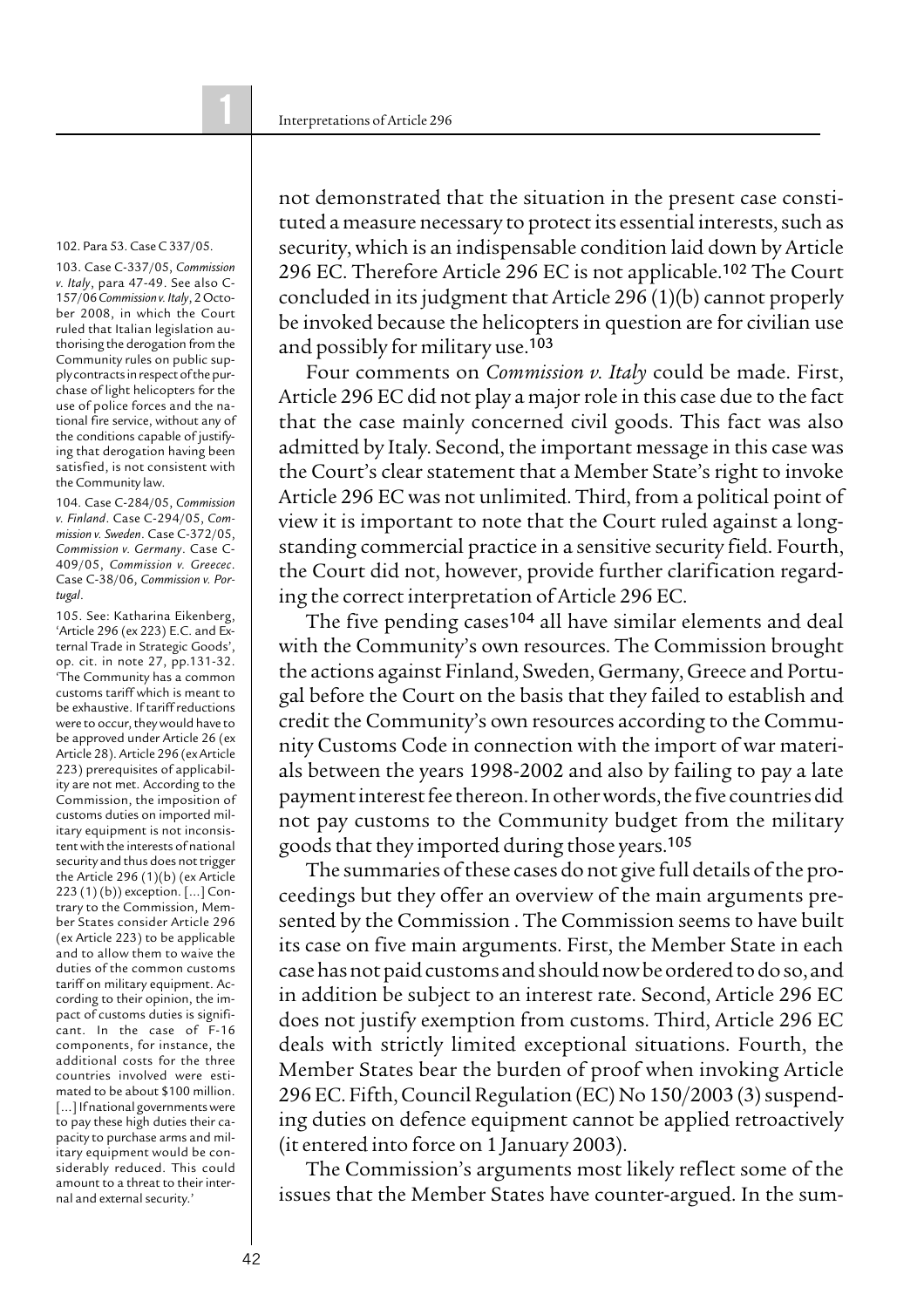maries not much information is given about the arguments put forward by the Member States. Finland and Sweden are mentioned explicitly. Finland argued that it disputes in their entirety the obligation to provide information, the obligation to pay and the obligation to pay default interest. The first argument is interesting because it seems to indicate that Finland has invoked Article 296 (1)(a). This seems to be the case also where Germany is concerned, where Germany refused to provide detailed information relating to the actual imports. The Swedish government states that Article 296(1)(b) EC gives Member States the right to unilaterally grant exemptions from duty for imports of war material and of dual usage goods (civilian and military) on grounds of defence economics, to protect military secrecy and to comply with international agreements made regarding the guarantee of military security.

In *Commission v. Germany* the Commission raises some further arguments relating to Article 296 EC. First, it states that 'the Member State must also establish that under the particular circumstances there was a *concrete threat* to state security.'<sup>106</sup> The argument of a 'concrete threat' is a new one and it will be interesting to see how the Court will consider it. Second, the Commission underlines that other Member States levy duties on such imports without making the objection that this is a threat to their national security and therefore it would be unjust for those Member States if such an exemption were to be allowed.<sup>107</sup> This is a valid argument but the Court might also consider the fact that essential security interests are not similar in every Member State. Therefore, in practice, some measures could be justified in one Member State but unjustified in some others. Third, the Commission argues that*military secrecy* cannot justify such a breach of Community law since safeguarding of the confidentiality of sensitive data on the part of the Community institutions is a procedural issue which cannot exempt the defendant from its substantive duty to pay the appropriate own resources to the Community.<sup>108</sup> It remains to be seen whether the Court will consider this issue and the link between Article 296 (1)(a) and military secrecy. Fourth, in *Commission v. Portugal*<sup>109</sup> the Commission argued that '[t]he defendant has not demonstrated that the payment of duties at low (or nil) rates would *substantially* harm the defence of the country within the meaning of Article 296.'110The claim therefore encourages the Court to evaluate how much harm/what kind of harm the pay-

<sup>106.</sup> Case C-372/05, *Commission v. Germany*, pending. Italics added for emphasis.

<sup>107.</sup> Case C-372/05, *Commission v. Germany*, pending.

<sup>108.</sup> Case C-372/05, *Commission v. Germany*, pending. Italics added for emphasis.

<sup>109.</sup> Case C-38/06, *Commission v. Portugal*, pending.

<sup>110.</sup> Case C-38/06, *Commission v. Portugal*, pending. Italies added for emphasis.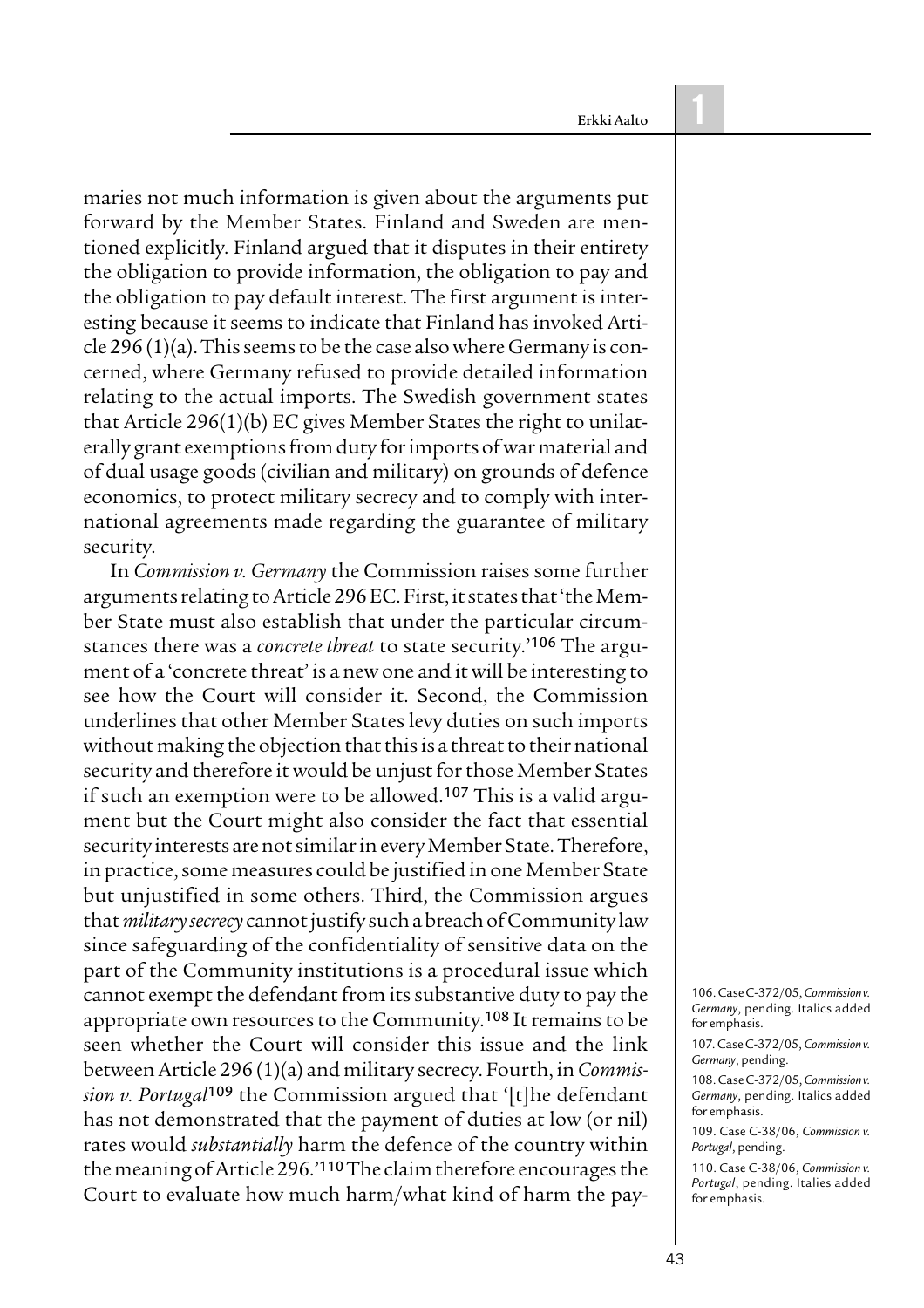ment of duties at low (or nil) level would cause to the defence of the country. Once again it will be interesting to see what the Court will decide on this issue.

The five customs cases in particular offer the Court the possibility to rule on the correct interpretation of Article 296 EC. The case descriptions available show that it is almost impossible to judge these five cases without considering the limits of Article 296 EC. This also means addressing the limits of sovereignty of the Member States in the area of defence. It is notable that the Commission seemed to have used, especially in *Commission v. Germany*, arguments that allude extensively to political standards. Furthermore, it seems to be the case that the Member States have invoked both Article 296 (1)(a) and (b) which also makes the evaluation of Article 296 EC even more likely.

Most likely, the most difficult question in these cases will be the relationship between essential security interests and the interests of the Community. The question of the use of a proportionality test<sup>111</sup> might therefore come up in the internal considerations of the Court. As has already been concluded, the basic problem with this test is to what extent the Community can scrutinise and review a Member State's actions that have been conducted on the basis of essential national security interests. An academic, Aris Georgopoulos, has developed a new modification of this test called a 'test of manifest unsuitability.'<sup>112</sup> The aim of the test is to limit the wide discretion enjoyed by the Member States without violating the hard nucleus of Article 296 EC. With the manifest unsuitability test the Court of Justice could examine whether the discretion granted to the Member States in the article has been exercised beyond its legitimate limits. The main difference between the two tests could be illustrated by the phrases 'the Emperor is naked' (test of manifest unsuitability) as opposed to 'the Emperor is not properly dressed' or 'the Emperor is not wearing the necessary clothes' (classic proportionality test). This might be one option in approaching the cases that the Court is considering. Thus the Member States would have a wide discretion to use Article 296 EC and only in clear cases could the Member States' activities be reviewed and scrutinised.

The Court has two main options available to it when dealing with these cases. The first one, 'the *status-quo* option' is to consider these cases as pure Community's own resources cases and to avoid as much as possible touching on the issue of Article 296 EC. In this

112. For more on this, see: Aris Georgopoulos, 'Defence Procurement and EU Law', *European Law Review*, vol. 30, no. 4, 2005, pp. 559-72, pp. 568-71.

<sup>111.</sup> The basic idea of a proportionality test is to evaluate whether there is 'a reasonable relationship of the relevant interests involved.' See notes 39, 40 and 41.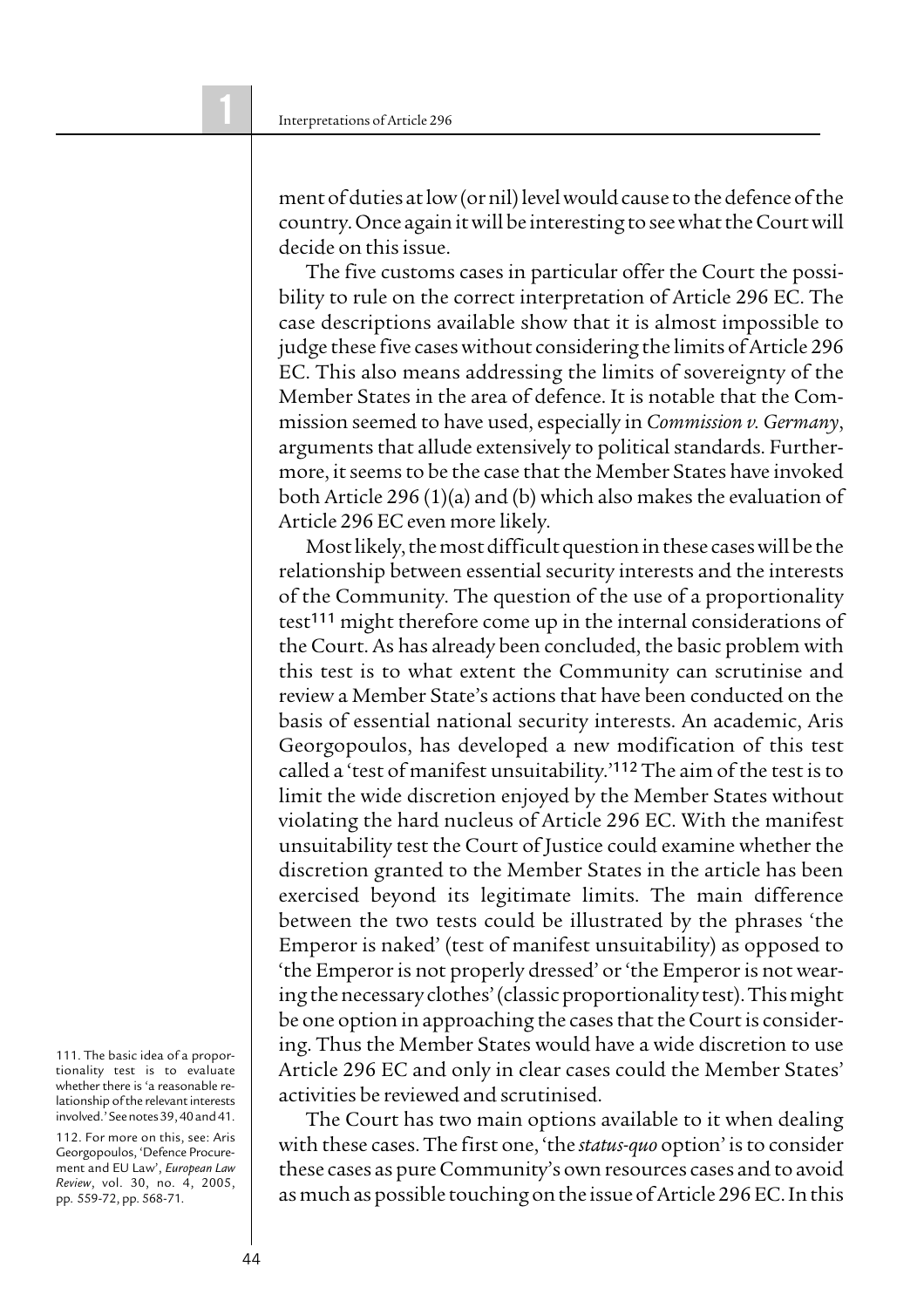scenario, the Court would just rule on the issue of customs but assign a minor role to the arguments on 296 EC. The second option would be to consider these as major cases pertaining to the interpretation of Article 296 EC and to define the limits of the Member States' competences in the field of defence.<sup>113</sup> Whatever the ruling in this latter scenario, it could lead to a political reaction from the Member States.

In sum, the European Court of Justice is dealing with important cases in the area of 296 EC at the moment. Especially in the five customs cases all the aspects of Article 296 EC seem to be invoked. If the Court considers it necessary, it has therefore a good opportunity to rule on the correct interpretation of Article 296 EC.

#### Concluding remarks

The Commission's Interpretative Communication has clarified the existing law around Article 296 EC but nevertheless left some questions hanging. The consultation and preparation process towards the Communication can be regarded as useful for bringing clarity to the interpretation and the application of Article 296 EC. The open questions remain partly due to the fact that the Communication is also a policy paper by which the Commission tries to formulate its political goals in a legal form. The most challenging of the open questions is how to deal with the issue of 'essential security interests'. The Commission develops the Court's views in this regard and underlines the conditions accompanying the concept. It rightly points out that it is still the Member States who define the concept. The Commission, however, tries to put some legal restrictions on what is essentially a political concept. Oddly, the Commission has not in its Communication commented on the *Commission v Belgium* case,<sup>114</sup> where the Court ruled that exempting a directive was permissible in order to protect security concerns. The second open question is the legal status of the 1958 list. Most surprisingly, no comments are offered on this in the Communication although the list is not legally binding. A third issue is the policy document nature of the Communication. A good example of the policy arguments is the reference to a European perspective which is not legally very convincing. The introduction of the defence package stresses the Commission's will to proceed in improving EDEM but it does not introduce any major new elements regarding the interpretation of Article 296 EC.

113. In this connection it is worth pointing out that the Court has made several courageous landmark decisions in different areas of EC law. It is somewhat peculiar that some of those fundamental rulings did have a weak or non-existing legal base. See for example: Case 26/62, *van Gend en Loos v. Nederlandse Administratie der Belastingen*, [1963] ECR 1 (direct effect of Treaty provisions); Case 6/64, *Flaminio Costa v. ENEL*, [1964] ECR 585 (supremacy of EC law); Case 22/70*Commission v. Council (ERTA)* [1971] ECR 263 (implied external competences); Case 11/70, *Internationale Handelsgesellschaft v. Einfuhr und Vorratstelle für Getreide und Futtermittel,* [1970] ECR 1125

## **1**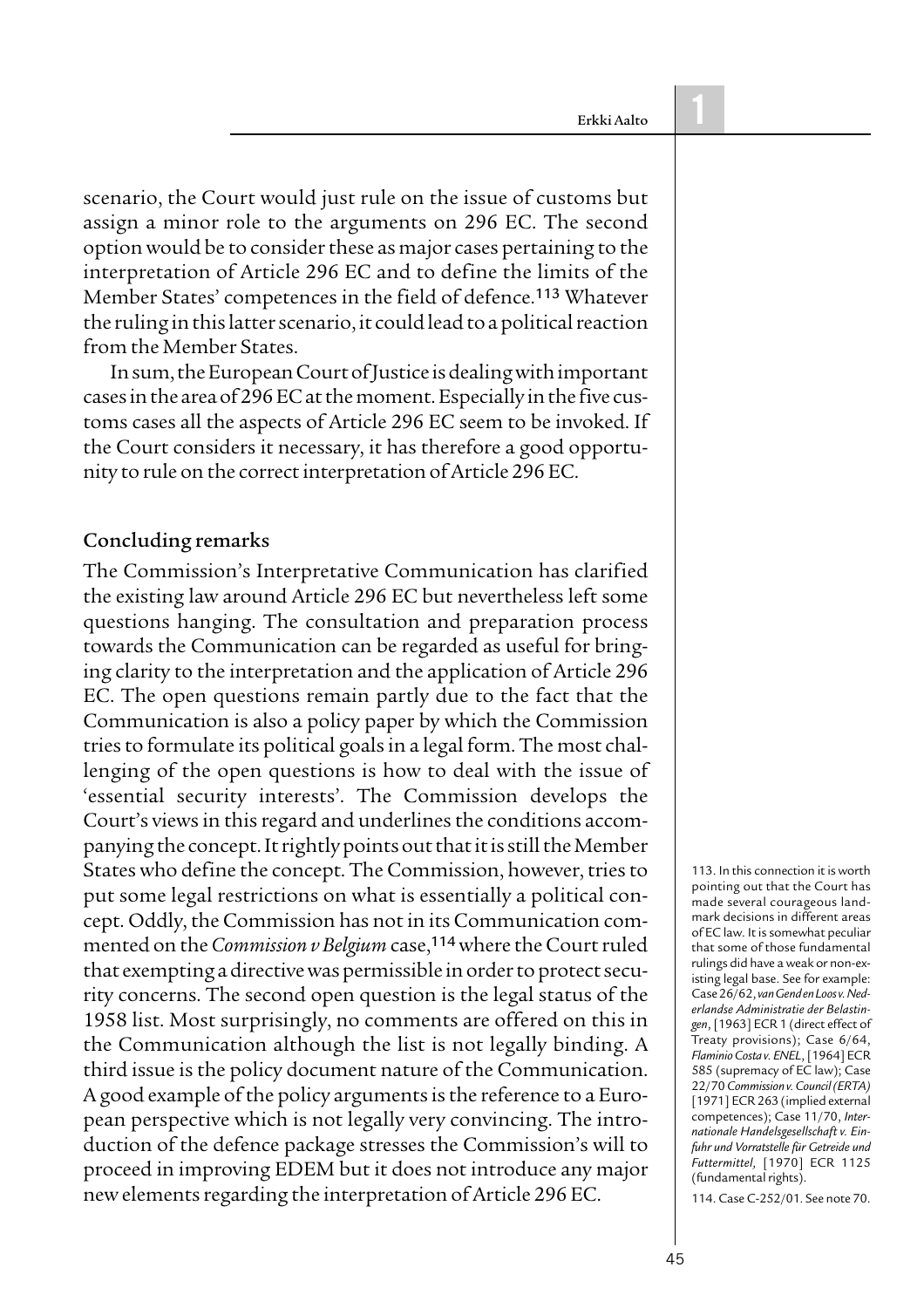The Member States have not changed their interpretation of Article 296 EC. The basic legal reason for the Member States' thinking is their starting point: the wording of Article 296 EC has remained unaltered in all the Treaty changes. The Member States most likely regard this fact as guaranteeing their interpretation and application practices. In fact, they have not given up their right to define essential security interests – sometimes even quite broadly – but they seem to have realised that without more open markets they cannot afford to maintain their defence. The Member States have, therefore, changed their policy. The Code of Conduct on Defence Procurement is the result of this situation. As far as can be ascertained, it seems to have worked out relatively well. The most important shortcoming of the Code is its non-binding character. This might create some problems in the long run due to non-compliance.

Indeed, from the Member States' side we have seen developments in policy but not in the interpretation of Article 296 EC. The Commission has tackled the interpretation and (therefore of course) the policy too. This fact might create tensions between the Code of Conduct and the stance that the Commission has taken. If the Commission were to challenge some of the contract opportunities that are posted in the EDA's Electronic Bulletin Board, this might have the reverse effect: the Member States would not even advertise their opportunities there in future. Indeed, this might upset the delicate balance we see at the moment.

These two points of view regarding the interpretation of Article 296 EC are also the basis for the two different views of the European Defence Equipment Market. It seems to be evident that there is no common understanding of the correct interpretation of Article 296 EC. It also seems that the Member States and the Commission are not able to solve the problems of the interpretation although the review process of the Commission's defence package might offer a new opportunity for this. The Member States are reluctant to give up their broad interpretation of the article and the Commission is now bound by its Interpretative Communication. Someone else has to strike the balance. Therefore, the final decision in defining the correct interpretation of Article 296 EC and *de facto* the limits of EDEM lies with the Court of Justice.

The Court is dealing with potentially important cases in the area of Article 296 EC. The five customs cases, especially, offer the Court an opportunity to show the right way forward for the inter-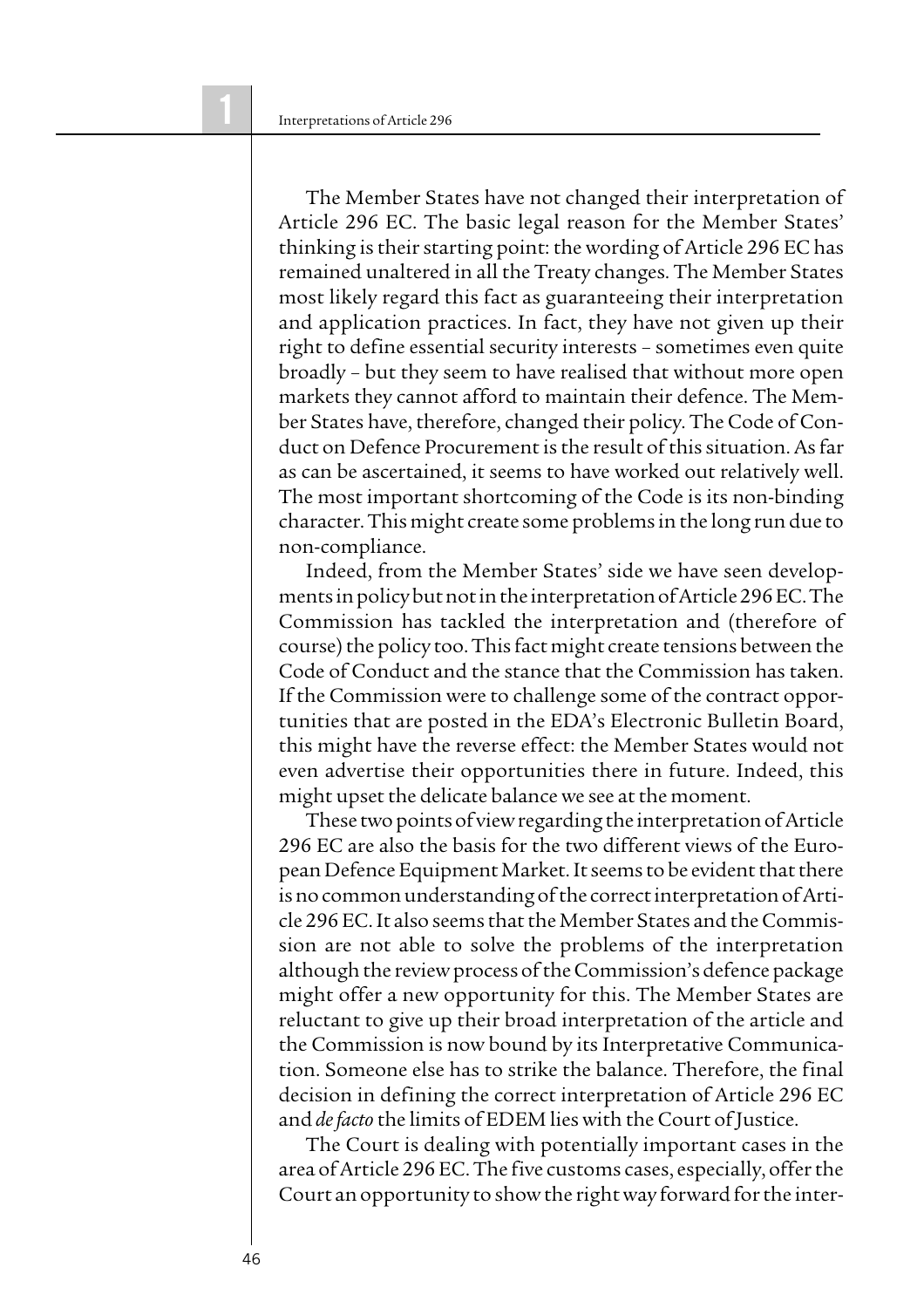pretation and application of Article 296 EC. However, the Court's job is not going to be easy. It might have to consider many sensitive aspects of EC law and the balance between that and national sovereignty. In the end, the Court might choose the easy way out and rule these cases as mainly standard Community's own resources cases. But on the other hand, this would be an opportunity to develop a new look at Article 296 EC. The European Court of Justice now has the wherewithal to define the limits of EDEM. *De jure* the Court, of course, only deals with the cases that have been presented to it. But *de facto* it will decide on much more than that. The five cases brought before the Court are important because it seems that in them all the elements of Article 296 have been invoked.

Timing is crucial in these developments. First, there is a more favourable political momentum to create an EDEM than ever before. So, judgments imposing stricter conditions on the interpretation of 296 EC would most likely not face such fierce opposition as they might have done some years ago. Second, the Commission has now presented a draft directive on defence procurement and a draft directive on intra-Community transfers. These are bold initiatives and would welcome all the support possible from the interpretations of the Court. Third, the EDA's Code of Conduct is gradually establishing itself as the main mechanism for EDEM. This means also that the broad interpretation of Article 296 EC will be more strongly established. If a new 'correct' (if the Court so decides) view is not presented soon, it will become politically very hard to overrule the Member States' established views later on. Then the Code of Conduct will be more than an interim solution, it will become a permanent structure.

We will thus see at least three developments in the future: first, how rigorously the Commission will enforce its Communication; second, what decision the Court will reach in those cases with which it is presently dealing; third, how the Member States will respond to all this.

#### **Conclusions**

The first conclusion is that interpreting Article 296 EC is the key to the European Defence Equipment Market. This is the case due to the fact that the law in the area of Article 296 EC is not clear. The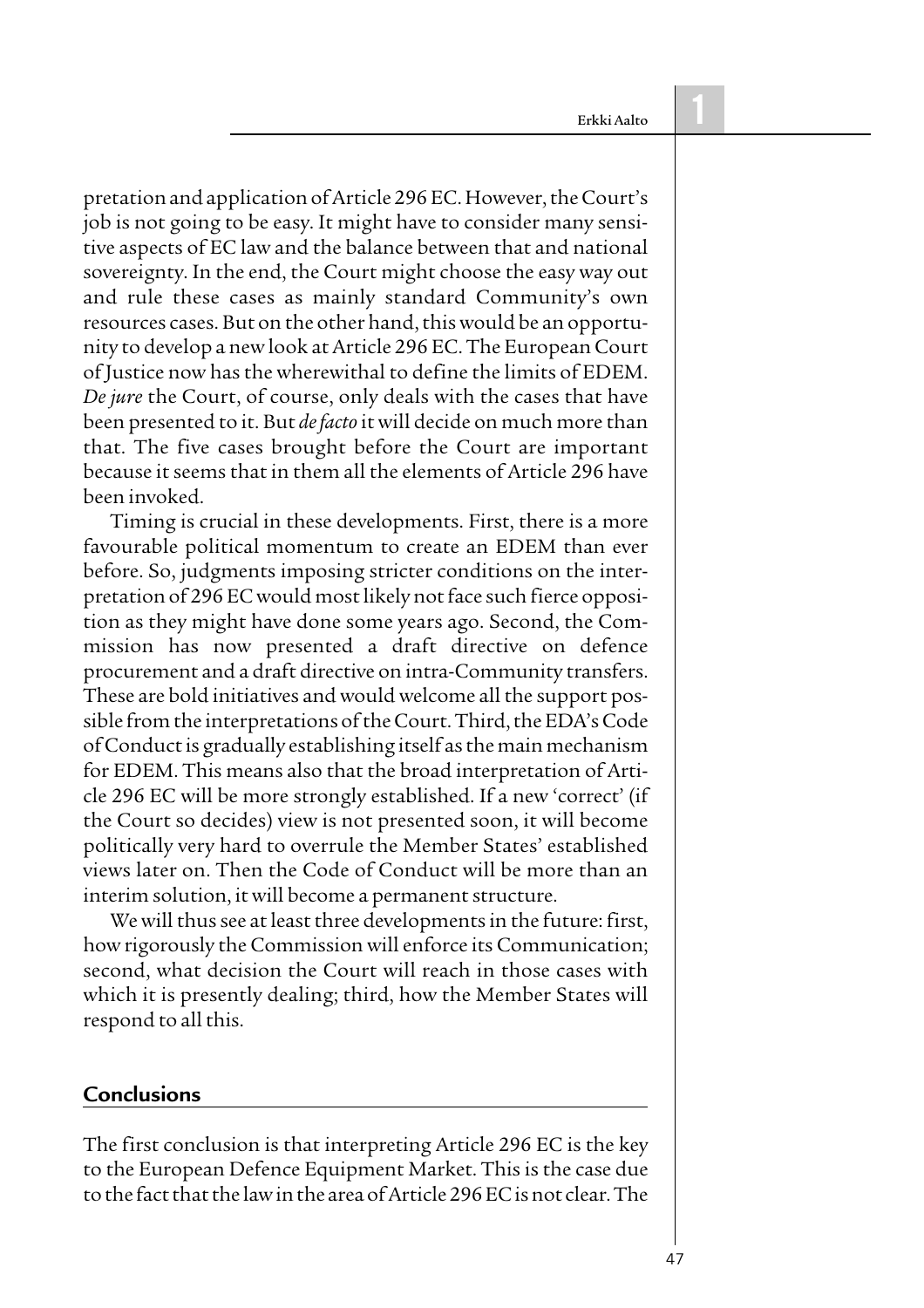wording of the article has not changed in 50 years but the economic realities have changed in the past 15 years. This has led to new interpretations of the article which have made the situation legally confusing. The new interpretations present two different kinds of point of view – internal market versus intergovernmental market – on how to form a European Defence Equipment Market.

Secondly, legally both the Commission and the Member States have a point in their interpretations of Article 296 EC. So, legally there is a valid case for both the internal and the intergovernmental options of the market structure. Politically it seems that the Member States and the Commission are not at the moment able to solve the problems of interpreting Article 296 EC and therefore cannot come to an agreement on the market structure.

Thirdly, timing is crucial in the interpretation of Article 296 EC. There are mainly two reasons for this. First of all there is a political window of opportunity at the moment to move ahead with EDEM. The decision-makers, however, need to know soon what is the correct interpretation of the law and on what basis they should proceed with their work. The other reason is that time is running out for the European defence industry. The technological and industrial bases in Europe are lagging behind developments in the US. If something has to be done to the market structure in order to boost a *European* DTIB, it must be done soon.

Fourthly, the European Court of Justice now needs to decide what the correct interpretation of the Treaty is. The Court decisions will guide the way to shaping the market structure and to delineate the contours of the EDEM. Of course, even then the Member States have, if they wish, the possibility to do as they like by changing the Treaty to categorically exclude all defence equipment. Therefore, the role of the Luxembourg judges is not an easy one: they have to strike a legal balance between the internal market and the essential security interests of the Member States.

Fifthly, the Court of Justice basically has two options at hand when dealing with the cases involving the interpretation of Article 296 EC. First, it might avail of the opportunity to enforce stricter criteria on interpreting Article 296 EC. This would mean in practice that the defence equipment market would become a part of the internal market, apart from a few minor exceptions. Second, the Court could conclude that the present law prescribes the limits and in the present cases the Court might clarify the borderline. This would mean in practice that the defence equipment market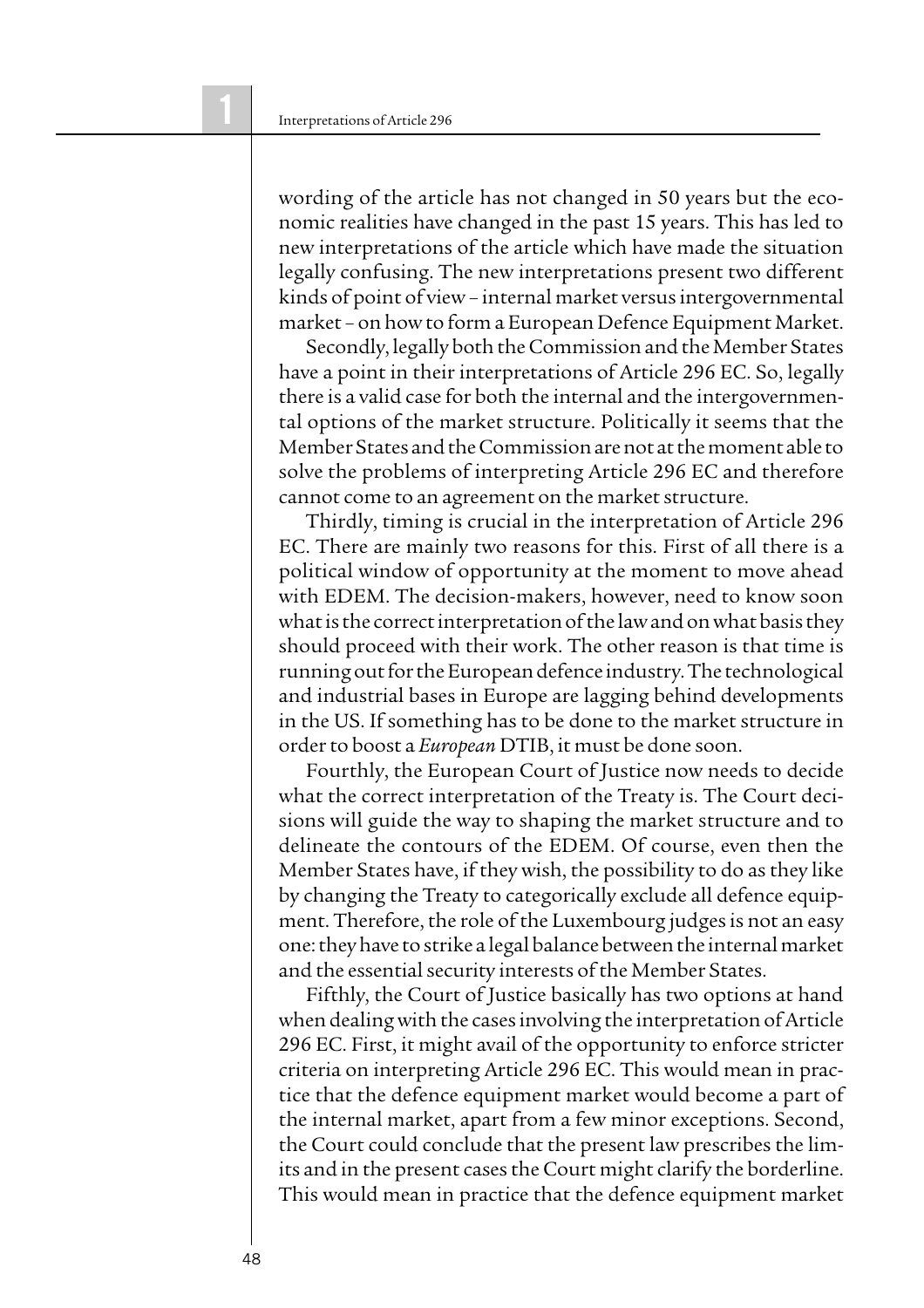would remain intergovernmental in nature with some exceptions on the internal market side.

Sixthly, whatever the Court's rulings in the present cases dealing with Article 296 EC are, they are bound to have direct implications on what kind of defence equipment market there will be in Europe in the future. The internal market scenario would mean a drastic change in the current EDEM situation whereby the intergovernmental option maintains the present *status quo*.

Seventh, it must, however, be remembered that where there is a sufficiently strong political will, then law will be adopted accordingly. There is still the option that Member States and the Commission could find a common ground in the interpretation of Article 296 EC, for example when reviewing the Commission's defence package. At the moment this option seems to be unlikely. There is also the possibility that Member States might want to reformulate Article 296 EC in such a way that it would copperfasten the total exclusion of defence equipment from the internal market. This is not likely due to the economic realities and the fact that industry is pushing the Member States in a different direction.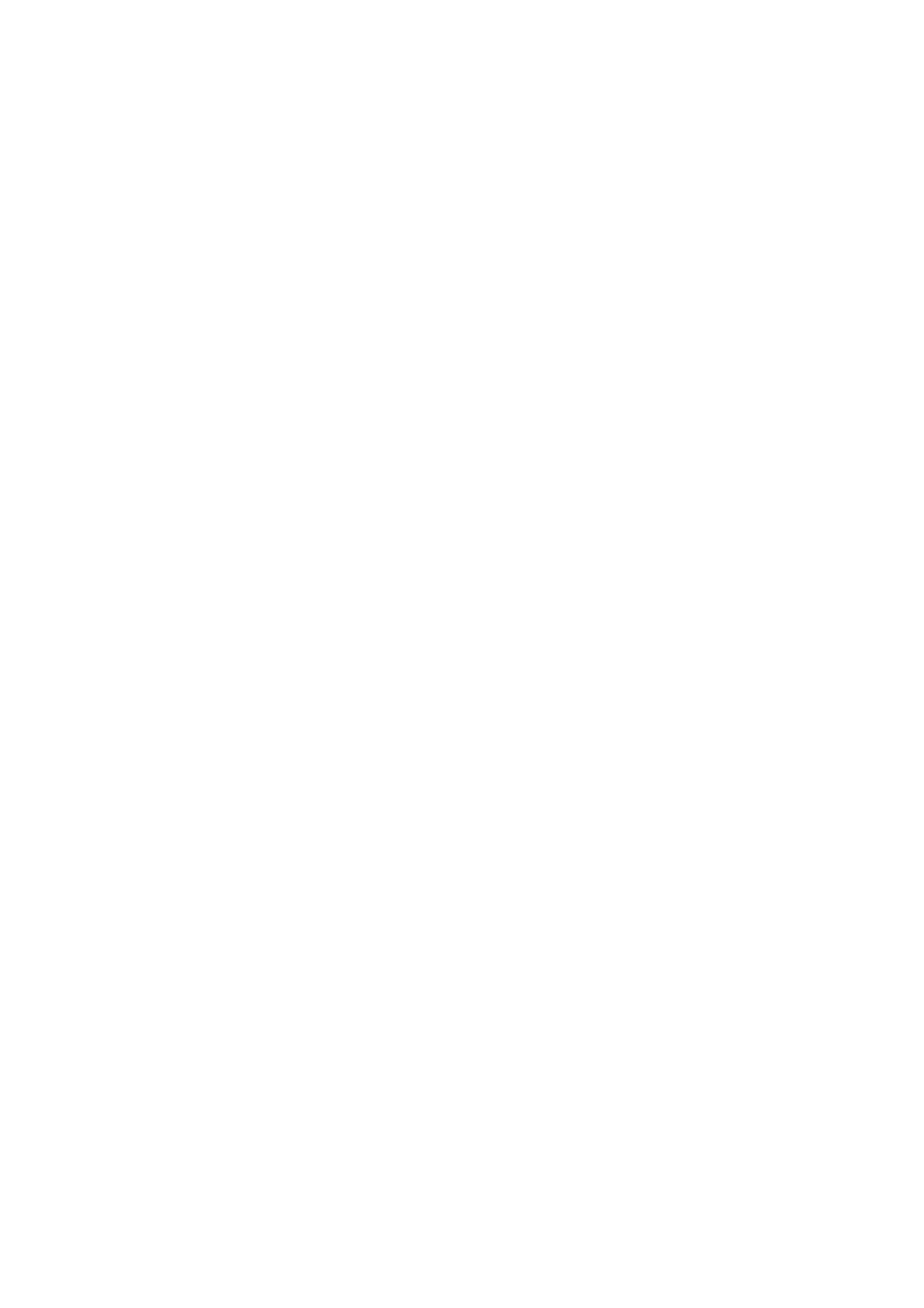### Options for an EU regime on intra-Community transfers of defence goods

**Christian Mölling**

#### Towards a European Defence Market

# **2**

#### **Introduction**

The importance of the whole issue of intra-European transfers of defence-related goods has only recently come to prominence. By proposing a directive on defence procurement, the EU Commission has taken a further step in its initiative towards establishing a regime on intra-European transfers of defence-related goods. In doing so, the European Commission has highlighted the significance of such a regime as an essential development that will lead to a more effective European defence market and strengthen its industrial base. However, while the Commission insists on the economic-industrial necessity of simplifying intra-European transfers, EU Member States fear that that this may undermine their own national security. While they realise the potential benefits of such a regime in the light of the rising costs of defence equipment, Member States fear losing effective control over the export of defence products produced in their countries. Others dread the loss of security of supply for their national suppliers and manufacturers. Hence, Member States find themselves faced with a serious dilemma. To find a way out of this impasse, i.e. to mediate between economic-industrial and security considerations, constitutes the major challenge for the emergence of a viable transfer regime.

Today the EU's defence sector is still exempted from common procedures and rules for procurement and competition. Instead, the regulations of individual Member States apply. This mainly nationally-based structure generates not only serious negative effects in economic terms due to the fact that it reflects less and less the reality of internationalised markets and production; it also has far-reaching policy implications for the European Security and Defence Policy (ESDP). This is because it hinders the effective build-up of military capabilities which are essential to reinforce and widen the range of political options. So far, Member

*[The author would like the thank Martin Bayer, Thomas Beer, Mark Bromley, Michael Brzoska , Pierre-Arnaud Lotton, Claudia Major, Michele Nones, Burkard Schmitt, Kristina Soukupova and Louise Uvenfeldt for their comments and support. Any errors and omissions are the responsibility of the author.]*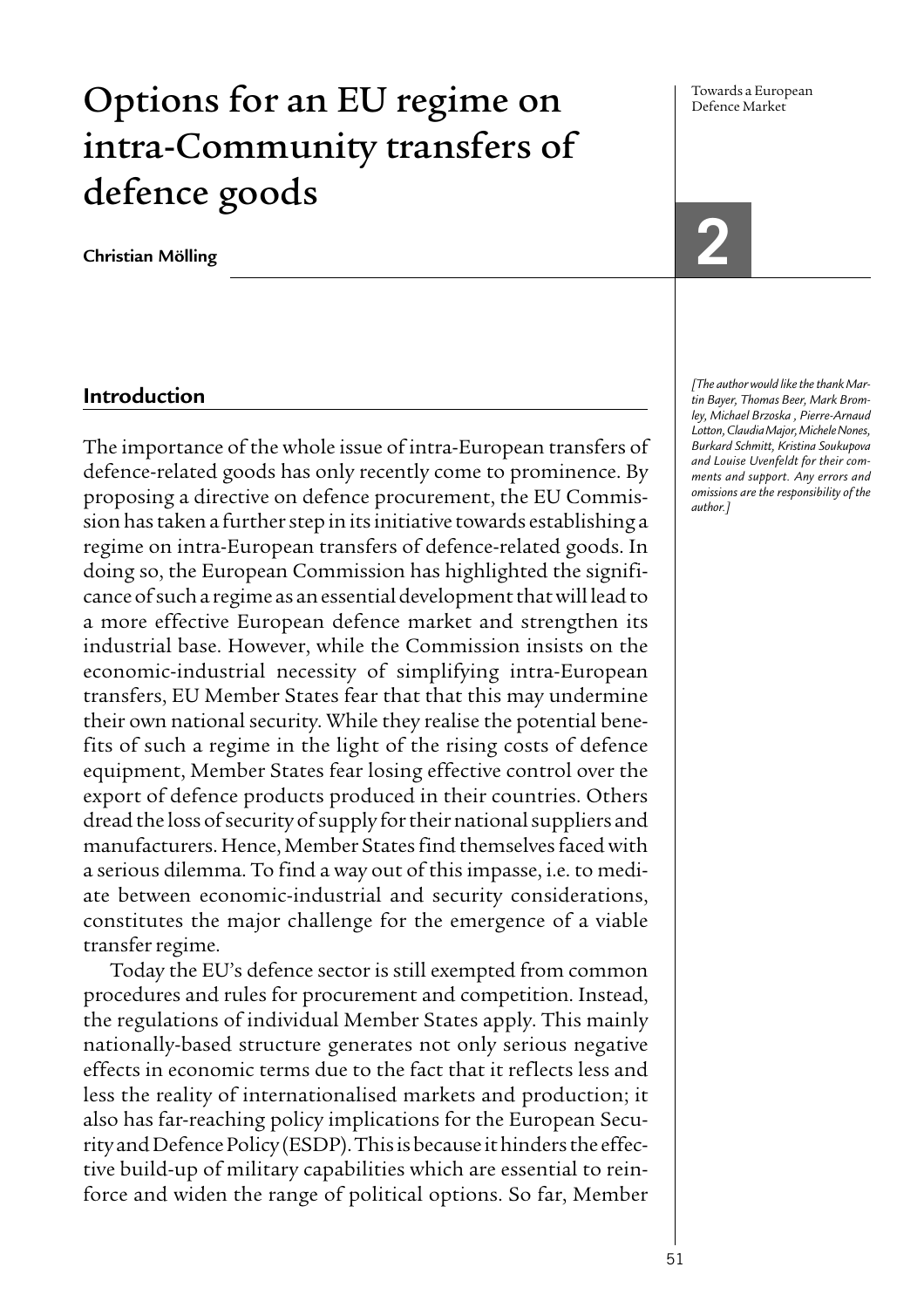States have been unable to agree on a more integrated defence economic policy. The European defence sector remains fragmented in terms of both markets and regulations. Hence, there is increasing economic and political pressure for both the ideas of establishing a more integrated European defence market and undertaking subsequent steps via regulatory policies to consolidate such a development.

In this context, the issue of intra-European transfers of military goods is one of the most urgent questions to be addressed at the EU level. Such transfers play a crucial role in that they affect cooperation among European companies, their transnational production lines, fair competition in the EU market as well as more cost-effective procurement. Therefore, they impact upon the policy options of the EU and its Member States as well as upon defence companies in terms of disproportionate and costly burdens and obstacles.

However, to date no general EU framework exists for regulating and simplifying intra-European transfers of military goods. Shipments of military goods are generally considered as exports, whether they take place between EU Member States or are dispatched outside the EU zone.

One suggested solution to alleviate these problems is the creation of a regime for the intra-European transfer of defencerelated items. This would basically make it possible to deliver such items inside EU borders without regular state intervention. Such a transfer regime could also ensure an EU-wide security of supply.

As the Commission's proposal for a 'transfer regime' and potential subsequent steps to implement it puts the spotlight on the Member States, debates on the necessity and effectiveness of such a regime will increase within governments and parliaments as well as among the wider public. However, relatively little is known about the matter. This chapter sets out to explain the relevance and rationale of the proposed regime, the related economic and security-relevant arguments for and against it and how these might be integrated into an effective framework. It aims to offer guidance through the ongoing process and to evaluate to what extent the proposed regime offers solutions for the existing problems. More precisely the chapter aims to:

 $\bullet$  show the relevance of the issue in the wider context of the European Defence Equipment Market (EDEM) and describe the current state of play.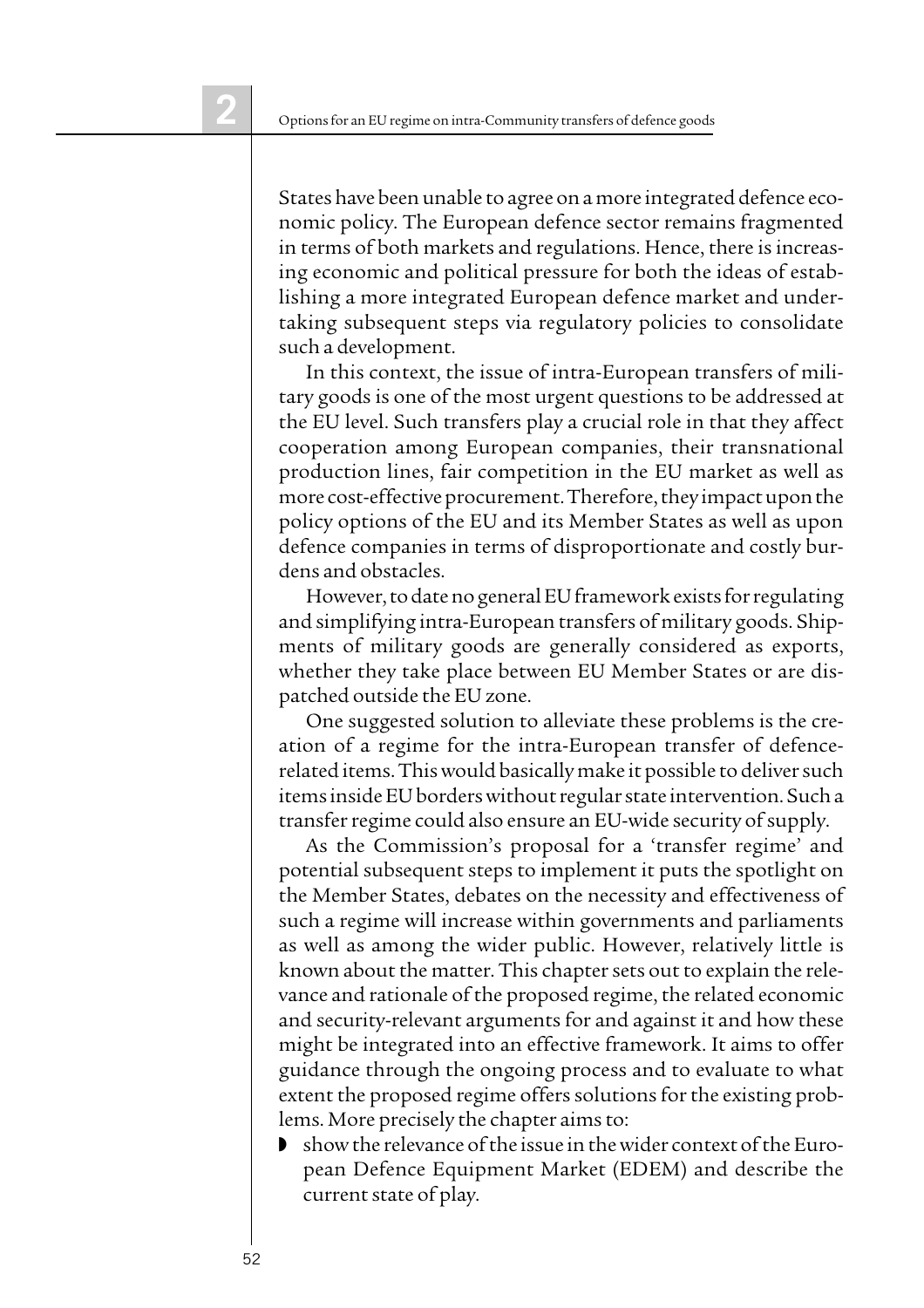- $\bullet$  elaborate on the economic and security perspective, setting out the criteria for the viability and efficiency of a potential regime.
- $\bullet$  evaluate the main options of an intra-European transfer regime for defence goods, especially regarding security of supply and re-exports.

#### **Current state of play and the need for change**<sup>1</sup>

#### The EU's 27 defence markets

Within the EU's internal market, common standards and procedures guarantee the free movement of goods, capital, individuals and services. The internal market creates a homogeneous trading area within the EU's territory without any state impediment such as duties or transfer licences. It is flanked by a number of regulatory policies (e.g. merger control, state aid regulation, procedures on public procurement) and legislative instruments like 'Regulations' or 'Directives'.

In contrast, there is no unified EU defence market, but a complex structure characterised by 27 national marketplaces, controlled by 27 national policies, regulations and related procedures. Because of its inherent security dimension, this area has traditionally been seen by the Member States as their own *domaine réservé*. Consequently, it was *de facto* excluded from the EU integration process. This exemption is reflected in Article 296 of the Treaty of the European Union, according to which a Member State '… may take measures as it considers necessary … for the protection of the essential security interests ... connected with the production or trade of military items …'<sup>2</sup>

Although Article 296 principally allows using market instruments wherever possible, the Member States have regularly resorted to the derogation clause in order to escape Community procedures. This practice and the absence of a binding EU framework have led to the current fragmentation of the defence market in terms of demand, regulatory framework and supply.

The demand side for defence items is primarily nationally defined. Member States, often sole demanders, have structured their national industrial infrastructure by their specific military planning, the resulting procurement and with respect to other domestic issues like jobs.<sup>3</sup> Member States have created their individual national regulations to organise procurement, supply and

1. The following excellent overviews of the topic are available: Hartmut Küchle, 'The cost of non-Europe in the area of security and defence', Study for the European Parliament's Subcommittee on Security and Defence, Brussels, June 2006; Keith Hartley, 'Defence Industrial Policy in a Military Alliance', *Journal of Peace Research*, vol. 43, no. 4, 2006, pp. 473-89; Burkard Schmitt, 'The European Union and armaments. Getting a bigger bang for the Euro', *Chaillot Paper*no. 63, EU Institute for Security Studies, Paris, August 2003; Burkard Schmitt, 'Defence Procurement in the European Union – The current debate', Report of an EUISS Task Force, EU Institute for Security Studies, Paris, May 2005.

2. Treaty on European Union, Article 296b. See: http://eur-lex.europa.eu/en/treaties/dat/11992 M/htm/11992M.html.

3. Joachim Rohde, 'Rüstung in Europa Zwänge und Optionen zur Optimierung europäischer Rüstungsprozesse', SWP-Studie 2004/S 25, Berlin, June 2004, p. 17.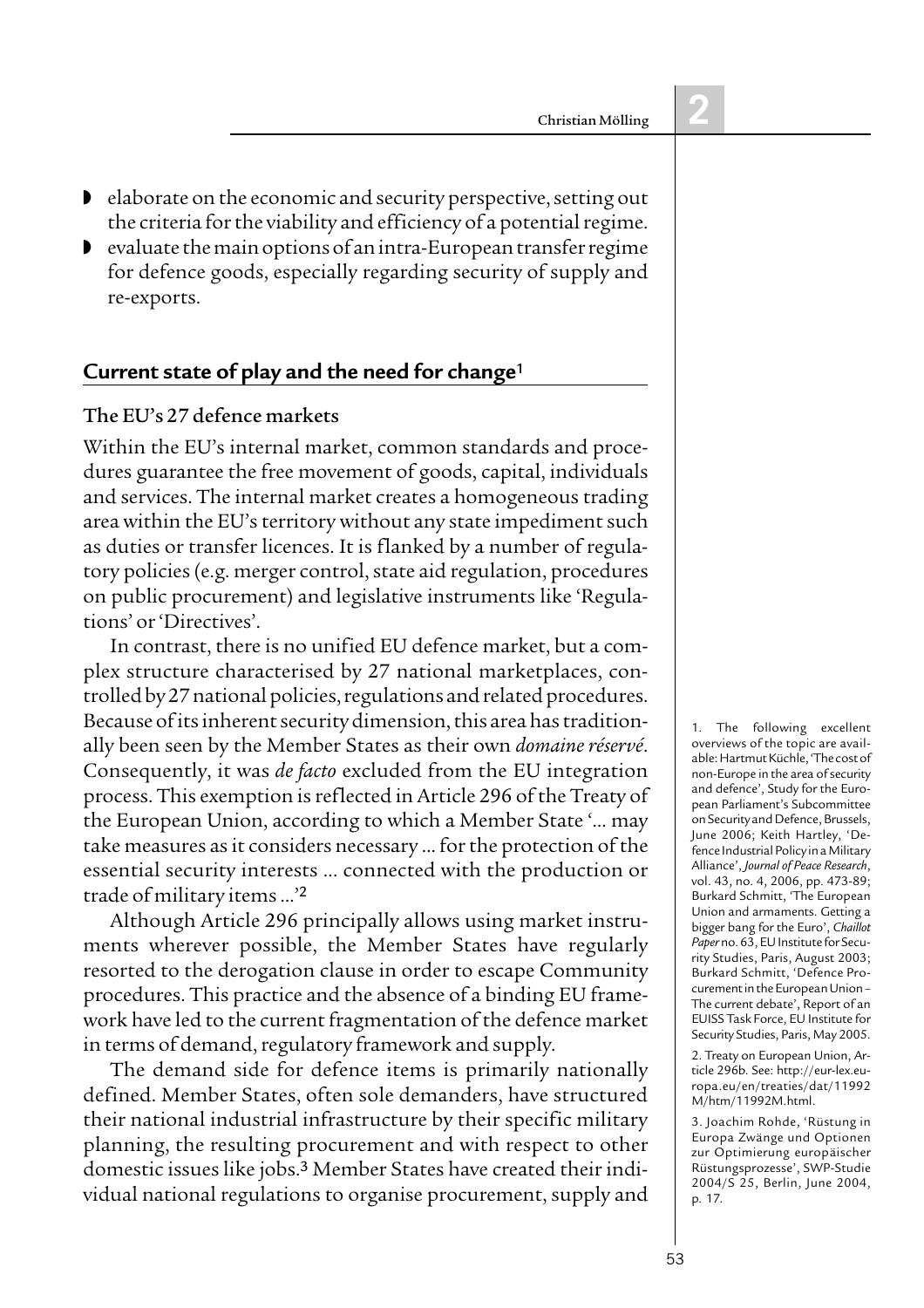exports etc of military goods. These rules differ significantly among Member States. Besides, national procurement policies favour domestic suppliers for several reasons. Exceptions have only been approved among the participating states for large multinational procurement projects (e.g. Tornado, Eurofighter) or through bilateral/multilateral agreements (e.g. Framework Agreement related to the 'Letter of Intent').<sup>4</sup>

This also forced the complete supply chain to adapt to this structuring along the lines of national policies. Put simply, the supply chain consists of two groups of companies: system integrators and suppliers. System integrators produce complete systems, e.g. tanks or vessels, out of subsystems and components. These are produced and delivered by suppliers. System integrators and suppliers are affected by the national structuring in different ways: system integrators are often large transnational defence companies (TDC) such as Thales or EADS. They have set up local national branches for their operative business. These branches cater for the respective domestic demands. Consequently, even though a certain degree of internationalisation has taken place in Europe, the TDC do not offer a 'Europeanised' portfolio of products or reflect a homogeneous EU approach. The suppliers are mainly small and medium-sized enterprises (SMEs). They are usually bound to the national demand of their base country and the business of the system integrators as they mostly lack representations or even production sites in other countries.

In terms of procurement, Member States rely heavily on their national suppliers. On the one hand, this has led to protected national markets. Here competition is rather limited, especially on major systems. Sometimes only one or two domestic competitors exist. On the other hand, these national markets are too small for national suppliers to survive. Given the small production lots, economy-of-scale effects are comparatively marginal. Consequently, although governments pay unnecessarily high prices per item, the revenues for the companies are small because of the small customer base and quasi-monopolistic structures on the demand and supply side.

In terms of competition, national procurement policies and subsequent procedures have led to a discrimination against nonnational suppliers. Except for TDCs, smaller companies very rarely possess branches or production sites in other Member States. Thus, their access to markets is obstructed, because they

**2**

<sup>4.</sup> Jocelyn Mawdsley, 'The European Union and Defense Industrial Policy', *BICC Paper*no. 31, July 2003, p. 16. See also Burkard Schmitt, 'The European Union and armaments. Getting a bigger bang for the Euro', op. cit. in note 1.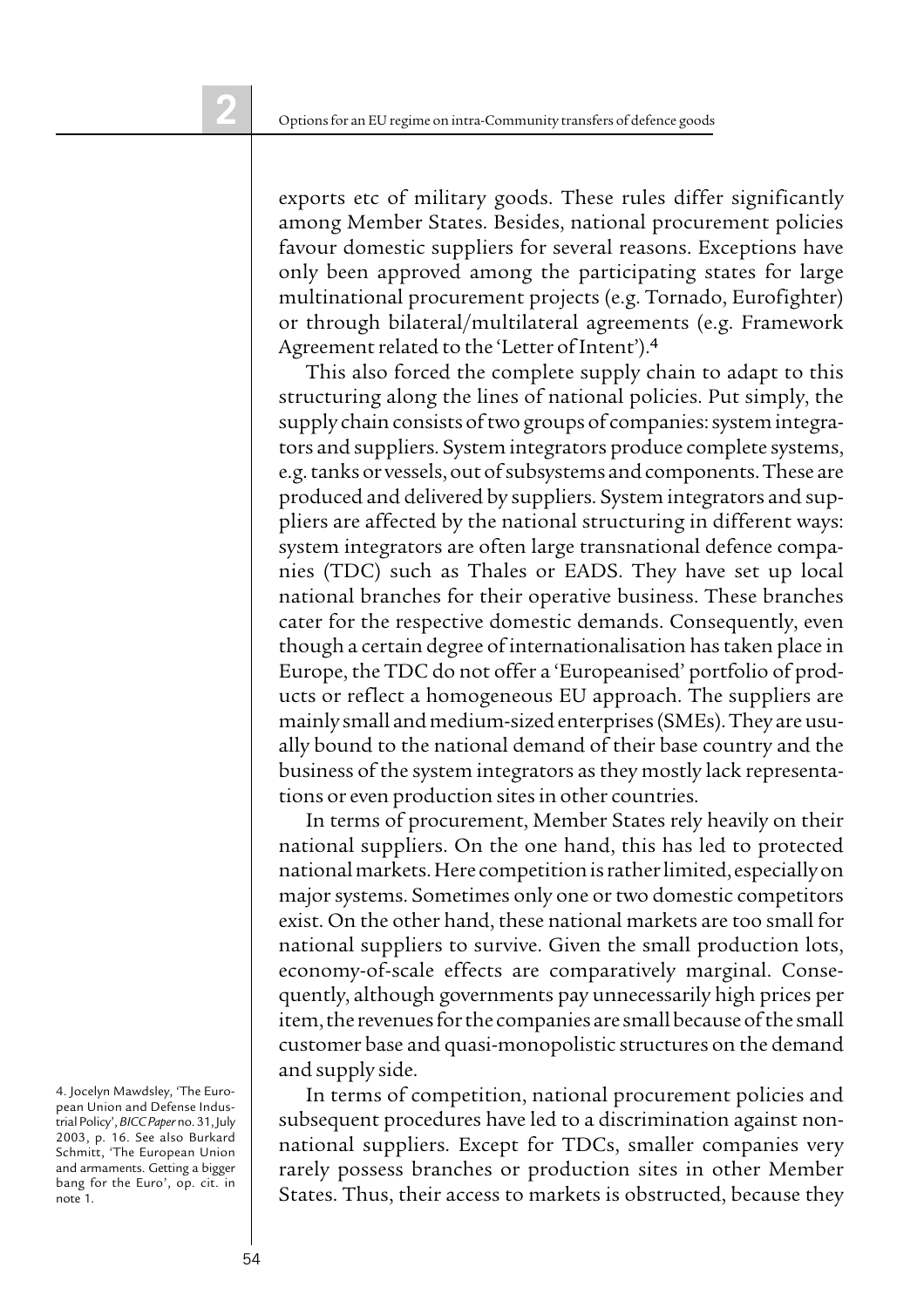cannot act as a privileged domestic supplier. Furthermore, there is a lack of transparency with regard to the national demand. Obtaining information about the national markets is costly. This means that overheads act as a disincentive to potential offers. Therefore, endeavours to enter foreign markets become rather unattractive.

Additionally, due to a lack of general and reliable EU-wide transfer arrangements, foreign suppliers cannot guarantee security of supply (SoS)5, i.e. the on-time delivery of spare parts and components, unless they can operate under the umbrella of an additional agreement. This is due to Article 296 which allows the state to intervene in transnational supply chains. Consequently, especially for second- and third-tier producers, exports into other Member States or bidding on tenders entail enormous administrative efforts and financial risks. Conversely, this inability to provide SoS becomes a legitimate reason for the Member States to discriminate between domestic and external bidders.

This reveals another major deficit: in contrast to other sectors where internal market regulations apply, the intra-European transfers of military goods are considered as exports, even if they are part of an intra-European production chain. As a consequence, the same procedures apply for intra-European transfers and for exports of such goods to third countries. Defence companies therefore have to calculate time-consuming and costly administrative procedures to acquire *ex ante* licences and certificates for the export, import, delivery and end-use – even if all of this takes place within the EU.

#### EU armaments policy – need for change

The current situation serves neither the economic nor the security interests of the European defence sector. With this 'lose-lose' situation becoming increasingly apparent since the end of the Cold War, the pressure on the Member States to adopt a more systematic approach towards armaments policy has been growing. The deepening gap between the policy objectives of the Union on the one hand and its capabilities and the political options available to it on the other has further increased the pressure on the Member States to address this problem. The more ambitious and active the EU has become within the last few years in the field of defence, the more the deficits have become obvious.

5. '"Security of Supply" means an actor's ability to guarantee and to be guaranteed a supply of Defence Articles and Defence Services sufficient to discharge its commitments in accordance with its foreign and security policy requirements (state actor) or its contract commitments (private actor) vis-à-vis another state or private actor.' NATO definition cited in William Denk, presentation, 'Security of Supply', US-Spain Defense Industry Cooperation Conference, Madrid, 16 July 2003. See: http://proceedings. ndia.org/3991/Denk.pdf.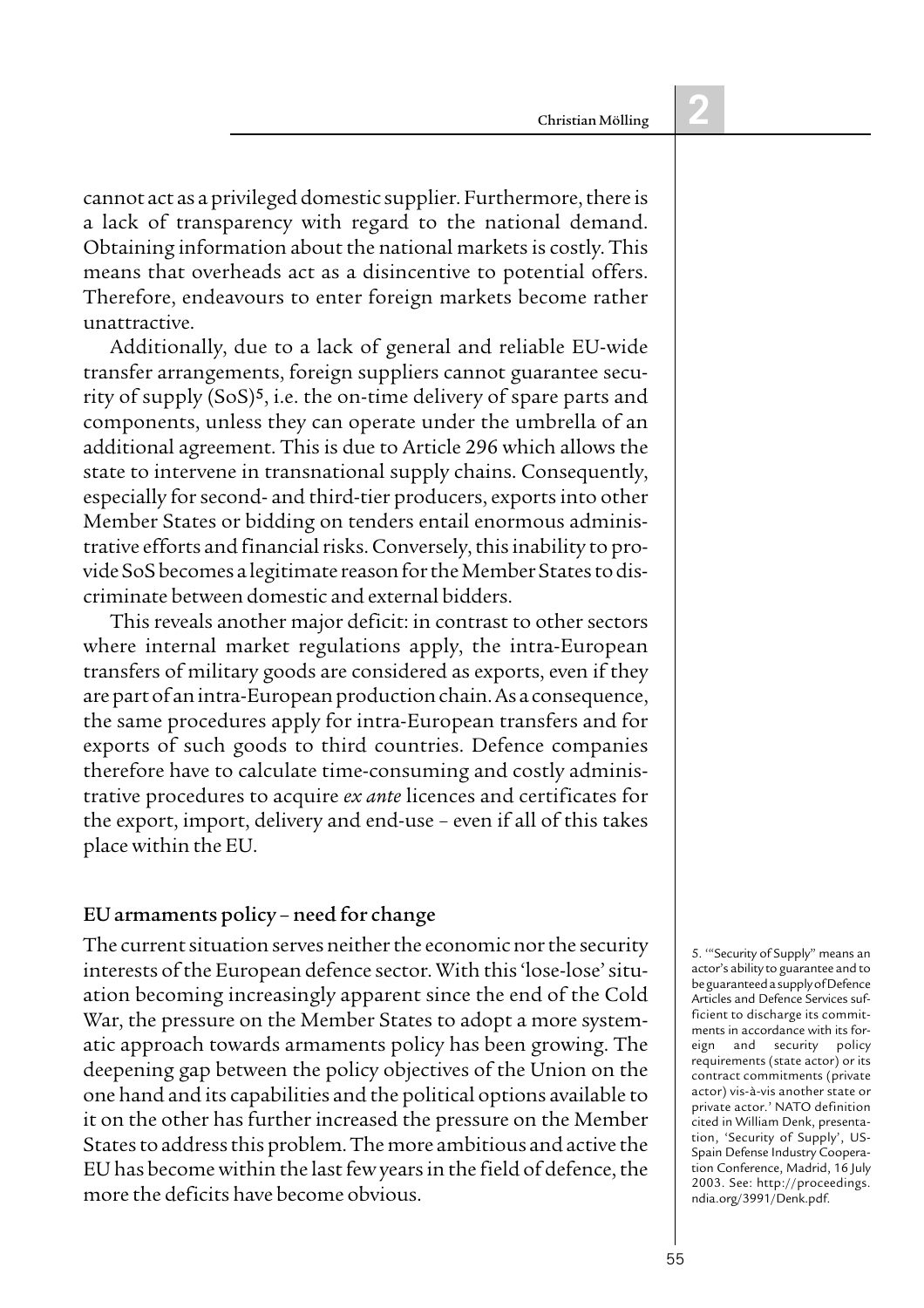The EU's 27 national regulations obviously do not reflect the industrial reality: TDCs have emerged over the last decade as a response to the economic necessities of the defence sector. But they are still hindered in their efforts to further consolidate and rationalise their production along managerial lines across EU borders. For SMEs it is difficult and costly to participate in European bidding processes and to earn their share as part of a supply chain or subcontractor for production, as the national regulations still differ considerably. This implies, especially for SMEs, comparatively high overhead costs to access other Member State markets. Moreover, non-national bidders have to fight against regulations designed to protect national strategic interests or uncompetitive national firms against market mechanisms.

With regard to national military spending, Member States have experienced a double constraint. On the one hand, defence budgets have been frozen or reduced over the last few years. On the other hand, prices per item for military systems have increased. Both processes undermine the acquisition of military goods both in terms of required quality and quantity.

As a consequence of predominantly nationally allocated spending as well as impasses in cooperation and procurement, the competitiveness of EU companies *vis-à-vis* non EU-suppliers is undermined. Due to comparatively small production lots, EU companies rely heavily on exports to keep prices at reasonable levels. Moreover, low spending affects the ability to keep up innovation and diversity of the industries, as a reasonable scale of investment in R&D is lacking. This weakens, and in the long run even endangers, the European Defence Industrial and Technological Base (EDITB). In turn, it negatively influences competitiveness in terms of the quality and variety of products.<sup>6</sup>

Consequently, European industries are increasingly failing to maintain expertise and to produce capabilities to underpin ESDP. However, ESDP's inner legitimacy as well as outer credibility and effectiveness remain questionable if the Member States are unable to generate the capabilities called for in the Helsinki Headline Goal and the Headline Goal 2010.

The result is markets that are too small to survive economically as they do not provide sufficient economy of scale. Consequently, they cannot produce the necessary profits to be reinvested in the industries or to allow for lower prices. This market tends increasingly to offer goods nobody either needs or can afford.

<sup>6.</sup> Rohde, op. cit. in note 3; European Defence Agency, 'National Breakdowns of European Defence Expenditure', Brussels, January 2007.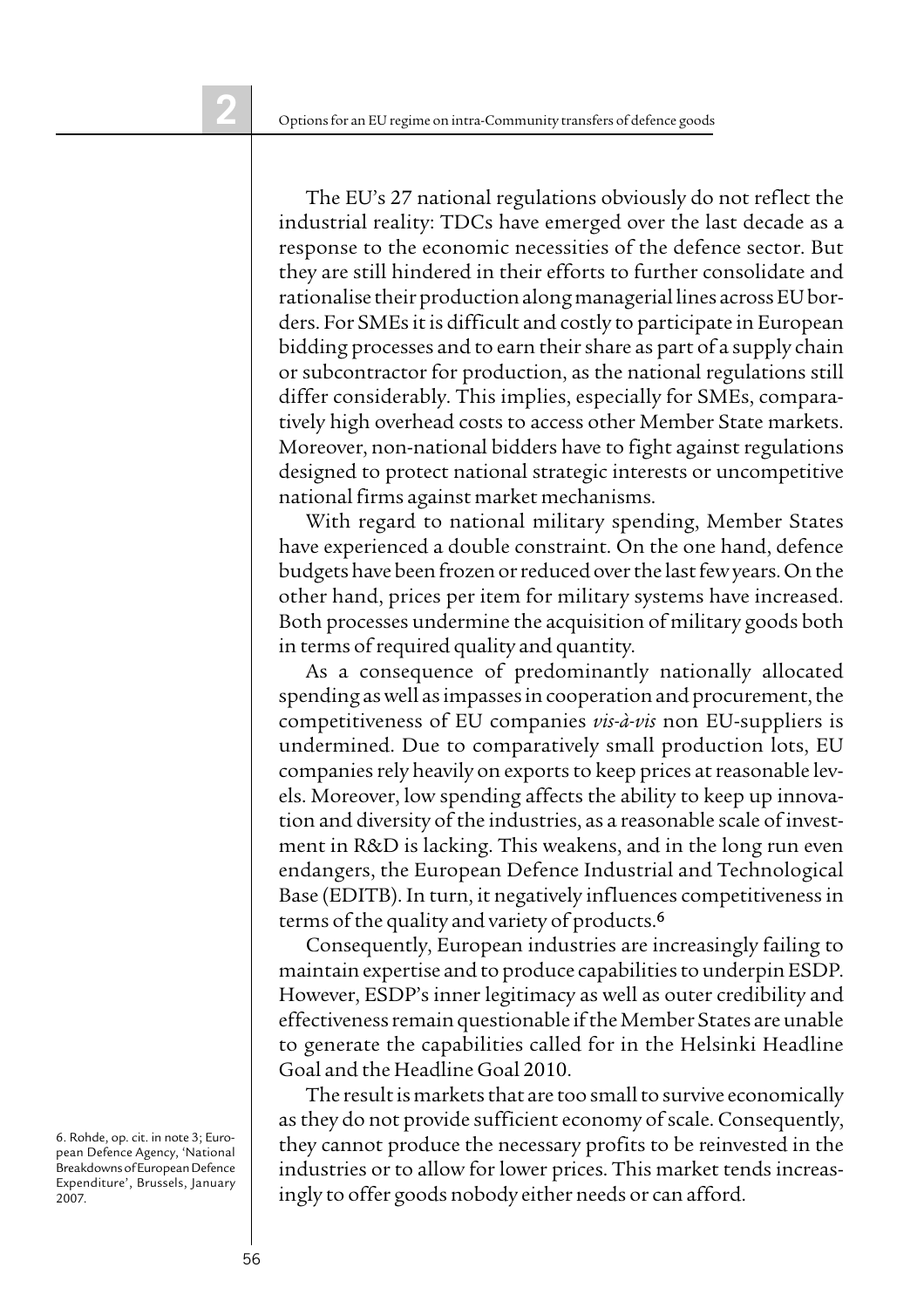The inefficiency and blocked integration of the European defence market does not only have an impact at the European level but above all affects the Member States. Even in situations in which the Union is not involved, the Member States risk losing their capabilities to act and thus, by extension, their political options. In a long-term perspective, the EU may even become more dependent on external actors than on their own Member States. This may affect the acquisition of war material and thus the supply chain.

#### A European defence market as a solution?

As a viable way out of this impasse, the idea of a European defence equipment market (EDEM) has been developed. Many observers certainly agree on the general need for and objectives of further integration towards an EDEM. But the consensus fades when it comes to defining the concrete terms of regulations and the degree of integration.<sup>7</sup>

From an economic perspective the main idea is to create a (kind of) single market for the defence sector. This would improve the efficiency of defence spending via a bigger internal market for European companies where economy of scale can take place to a higher extent. It may also increase the growth and competitiveness of Europe's defence industrial and technological base.<sup>8</sup> Within this internal market, trading and competition among companies would be possible without restrictions and state intervention. For TDCs it would open up the option to restructure and rationalise production and hence become more competitive.

Regarding the security policy-related needs of the Member States, such a market should enable them to get more value for their money and thus to acquire the capabilities needed to pursue European military security tasks. Ultimately it would enable the implementation of a coherent and effective European security policy.

In order to create the necessary economic conditions for such a market certain changes would be required for a variety of regulations and practices in the areas of competition, industrial cooperation, procurement and shipment of goods. These may be based on Community instruments or on EU-wide intergovernmental agreements.<sup>9</sup> A fully integrated EDEM would consist of a single set of regulations and harmonised procedures in the following areas:<sup>10</sup>

7. See Rohde, op. cit. in note 3.

8. General arguments can be found in Schmitt, 'The European Union and armaments. Getting a bigger bang for the Euro', op. cit. in note 1; European Commission, 'Communication from the Commission to the Council and the European Parliament on the results of the consultation launched by the Green Paper on Defence Procurement and on the future Commission initiatives', (COM(2005) 626 final), Brussels, December 2005.

9. Community instruments such as directives and regulations would be most effective where a fairly independent supervision and interpretation of regulations is needed, such as in the area of procurement. Intergovernmental elements may suit best in cases where sensitive political issues are concerned, e.g. concerning security of supply and state intervention respectively.

10. Schmitt, 'Defence Procurement in the European Union – The current debate', op. cit. in note 1, pp. 11-12.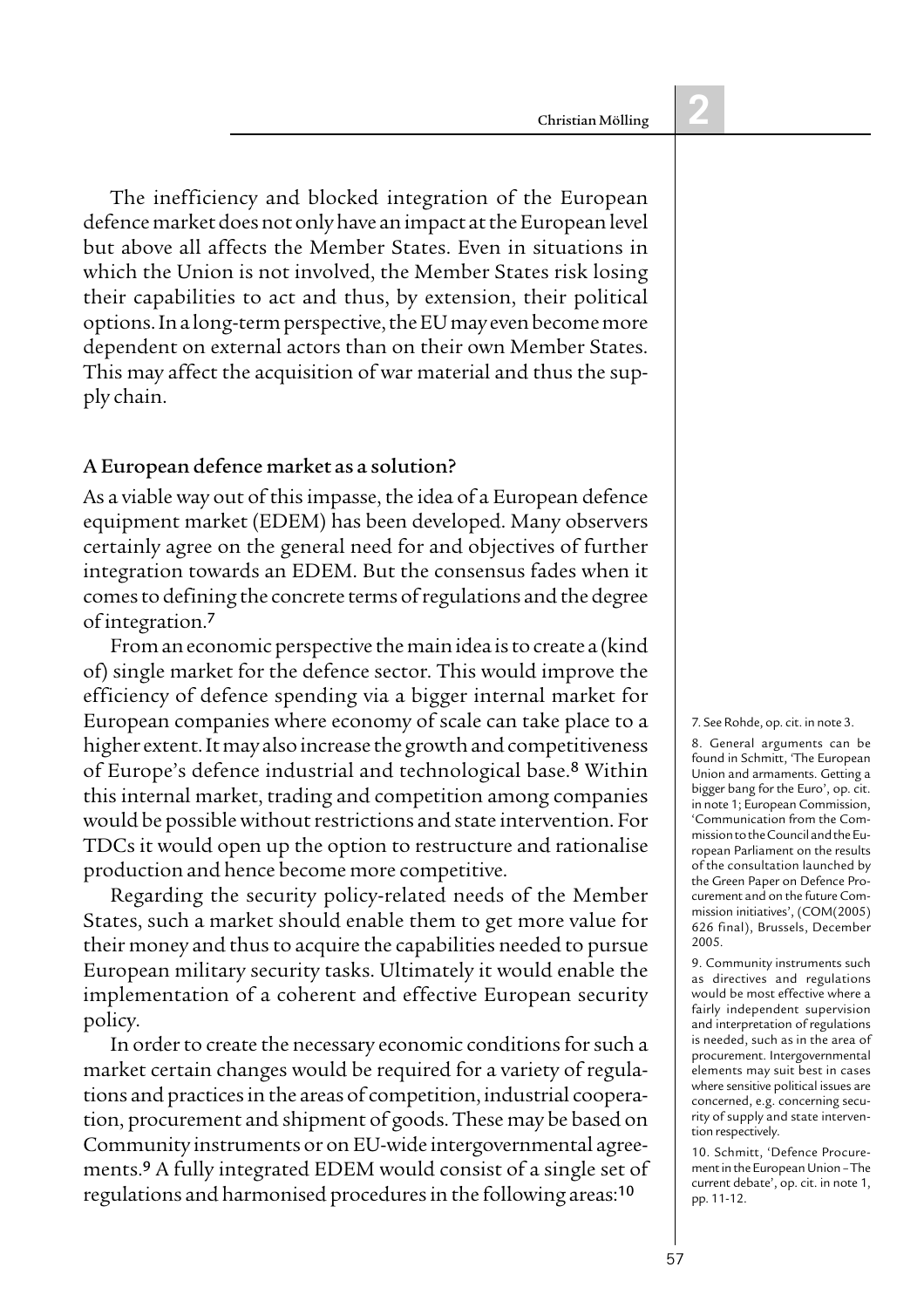- **Competition:** regulation of exemptions from common rules, merger & acquisitions and state aid.
- **Procurement:** harmonisation of rules and procedures, open markets for non-national suppliers, generating transparency of market structure, minimising use of Article 296.
- **Exports:** development and implementation of a common/coordinated export policy.
- **Community transfers:** simplified licensing and reduced state intervention in intra- European transfers of defence goods.

#### **Community transfers: market and security perspectives**

#### Transfer regulations in the EU – an outline

Today no general EU-wide transfer regime exists. As the defence equipment sector evolved, the whole area of export regulations evolved in parallel, with countries developing their own national particularities. Currently 27 different national legal systems govern the export of military goods within the EU. These vary in terms of items, kinds of licences, application procedures and with regard to the authorities in charge.<sup>11</sup>

So-called 'ammunition lists' define the *scope*, i.e. those items that are nationally recognised as military goods subject to export regulations. The most common lists within the EU are the one annexed to the Code of Conduct on Arms Exports (CoC Ex) and that of the Wassenaar Agreement.<sup>12</sup> While many Member States refer to these lists, they have made their own modifications to them reflecting their national legislations and cultures. Consequently, the national lists are similar but not identical.

Several licences and documents are needed for the shipment of military goods: e.g. import, export and end-use certificates. Today three basic types of licences exist for exports of military goods: 'individual', 'global' and 'general licences'. In some Member States additional licences may be required. The licences differ in terms of validity, scope/coverage, and the general availability of a licence type. The most common licence for military goods is the individual licence. It requires *ex-ante* evaluation. The licence is granted for a defined timeframe in which several consignments can be delivered to the defined destination. But the licence is always limited to one specific good.<sup>13</sup> Particular transfer licences only exist within the LoI framework.<sup>14</sup>

11. Unisys, 'Intra-Community circulation of defence-related products', Final Report of the Study 'Assessment of Community initiatives related to intra-Community transfers of defence products', carried out by Unisys for the European Commission, February 2005.

12. International agreement on export controls for conventional arms, dual-use goods and technologies.

13. 'An individual licence is typically valid for 12 months, and is usually granted for the most sensitive exports. The licence may cover several consignments of a specific good to the consignee/end-user specified on the licence. Thus, an individual licence must be applied for each transaction, meaning that a case-by-case evaluation will take place. The licence either expires by the defined period, i.e. it lapses, or it can be fulfilled by quantity. If a licence has expired due to time but has not yet been fulfilled, it is possible, in some countries, to apply for an extension. In other countries it is easier to submit a new application for the remaining quantity.' Unisys, op. cit. in note 11, p. 14.

14. LoI: 'Letter of Intent' agreement, signed in 1998. See Burkard Schmitt, 'European armaments cooperation. Core documents', *Chaillot Paper* no. 59, European Institute for Security Studies, Paris, April 2003, pp. 68-94.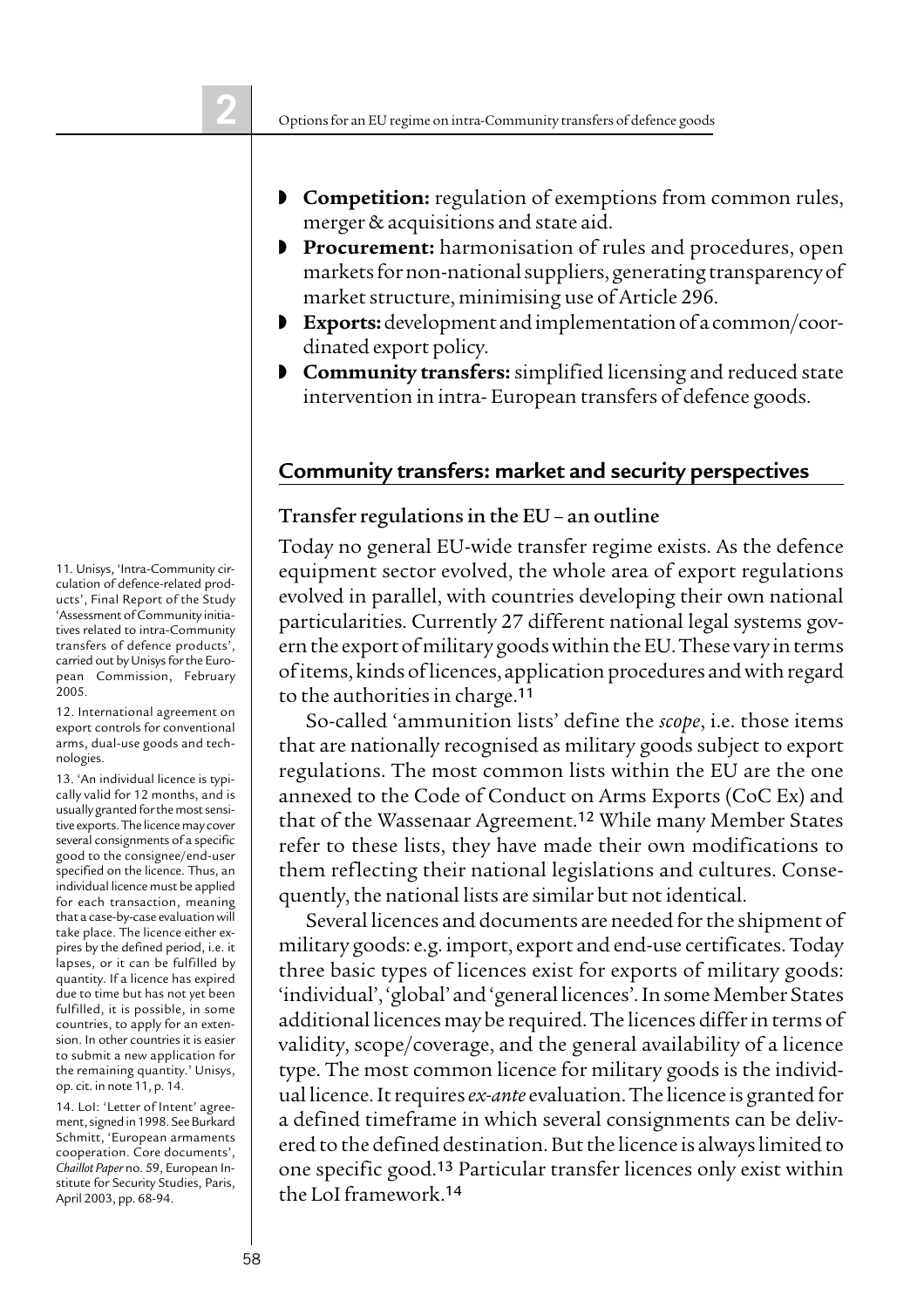Likewise, the certification process, which recognises the reliability of defence exporters, is based on different practices in each Member State. Therefore companies that are eligible to import/export military items in one country are not routinely allowed to do so in others.

Moreover, within the EU, eleven different national types of authorities are involved in the licensing process. At least two different authorities are involved in each Member State. They range from specific councils and commissions to branches of ministries. This reflects the different political perspectives on exports. This may also explain the diverging interpretations of the legislation and subsequent export decisions. Moreover the procedural steps and the time span from application to result differ considerably.<sup>15</sup>

For some areas transfer regulations exist. However, this concerns arrangements outside the EU framework. They are based on *ad hoc* agreements or are valid for a specific area only. These are:

- **I** state-private sector relations: here governments undertake to not intervene in the transfer relation between a state party and a private supplier from another state. Hence, they rule out the potential use of Article 296. Such bilateral agreements exist, e.g. between Germany and France (the Schmidt Debré Agreement of 1972).<sup>16</sup>
- **B** State-backed multilateral programmes: these programmes are initiated by states to cooperatively carry out larger procurement programmes. Here transfers are simplified by *ad hoc* agreements in terms of Memorandums of Understanding (MoUs) that flank a treaty. An example for such programmes is the procurement programme for the transport aircraft A-400 M.
- The LoI/Framework Agreement (FA)<sup>17</sup> allows participating states to differentiate between transfers and exports. It introduces simplified and harmonised procedures for both. It also includes procedures and provisions for security of supply, enduse assurances and protection of classified data.<sup>18</sup>

Hence, armaments cooperation has developed comparatively well at the inter-governmental level. Conditions have also improved for foreign companies that manufacture military goods for a national or multinational procurement programme. For industrial cooperation, which especially concerns private actor relations, virtually no transfer regulations exist.

15. Unisys, op. cit. in note 11.

16. Michael Brzoska and Hartmut Küchle, 'Folgen Auswirkungen und Gestaltungsmöglichkeiten internationaler Abkommen für eine restriktive deutsche Rüstungsexportpolitik', BICC paper no. 19, Bonn 2002, pp. 11-19.

<sup>17.</sup> Signed 1998/2000 by major arms producers (France, Germany, Italy, Spain, Sweden, the UK).

<sup>18.</sup> Schmitt, 'European armaments cooperation', op. cit. in note 14, pp. 68-94.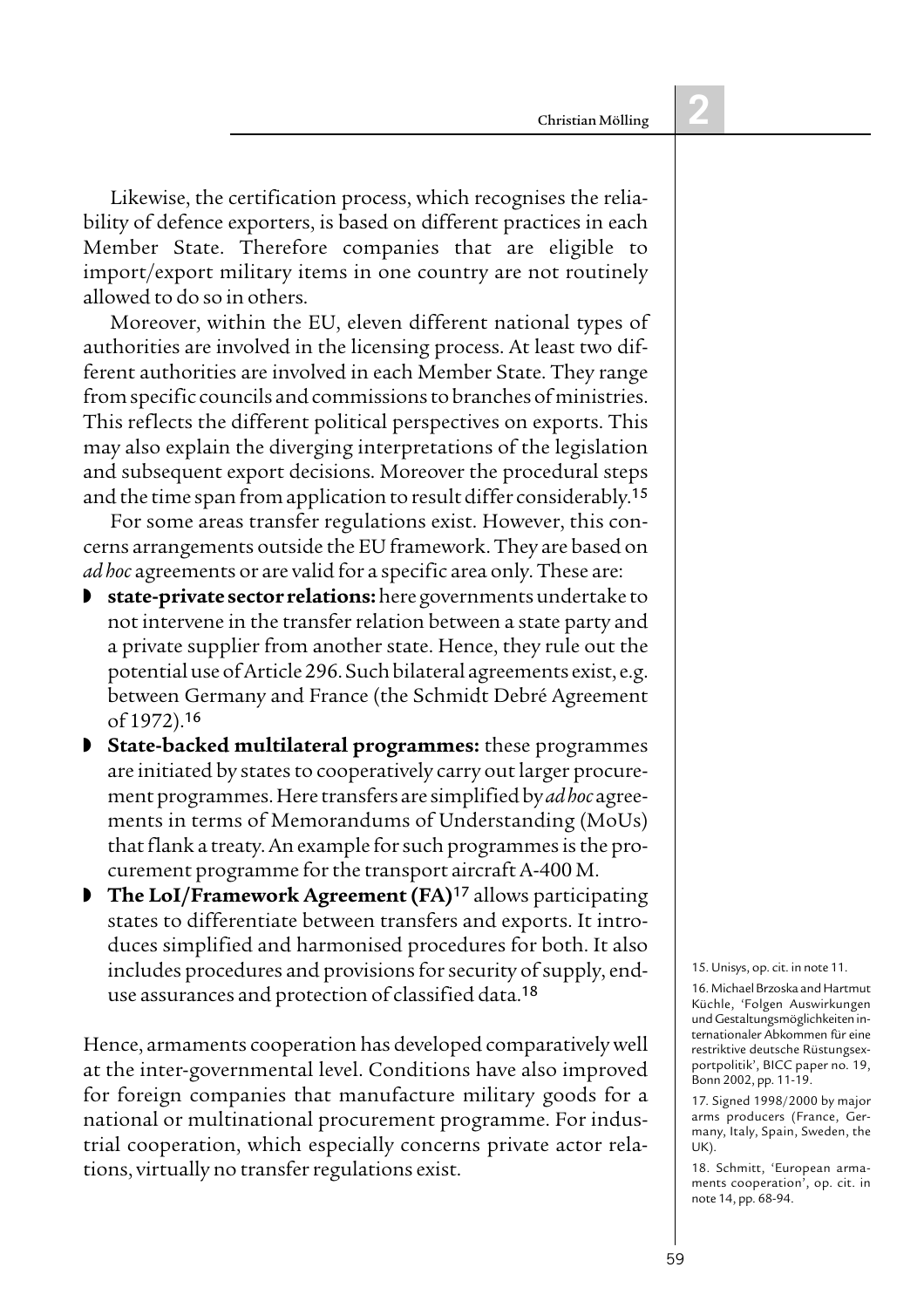#### Background: diverse frictions and interests

Since the Western European Armament Group (WEAG) was founded in the 1960s, Member States have generally acknowledged the need for a more effective and integrated defence market. However, such statements have not yet led to any EU-wide framework. Instead, the fragmentation has been consolidated. This is mainly due to the numerous dividing lines between different (groups of) actors. The reasons range from divergent political traditions and resulting military, industrial and procurement policies which seriously obstruct agreement on the basic principles and scope of a common armament policy, to Member States' refusal of the EU Commission having any serious role in this area. Most important however is the lack of trust between the Member States and their ignorance regarding the policies of other Member States. These trends have resurfaced within the current debate.

A significant rift runs between the Member States and the Commission. Although Member States suffer from the nationally-based structuring of the market, they insist on the Commission's lack of jurisdiction over this policy field and deny the Commission's expertise in security policy issues.<sup>19</sup> The Commission perceives itself as the guardian of principles like the single market, fair competition or free trade. Backed by the European Court of Justice (ECJ) the Commission increasingly calls for the introduction of internal market elements into the EU defence sector.<sup>20</sup>

Producing and non-producing states have different if not opposite interests with regard to exports policies and a potential transfer regime.<sup>21</sup> Within the EU 27, six states, France, Italy, Germany, Spain, Sweden and the United Kingdom, produce and export the majority of military goods. They share a specific interest in simple and on-time flows of military goods, be it for multinational procurement programmes or supply of national forces. However, in parallel they want, to a different degree, to protect their national defence industries – especially if these are stateowned. The remaining Member States are more or less passive on the transfer issue. However, their interest in the issue may grow once suppliers want to build production sites in their countries and thus would need to transfer defence products to foreign system-integrators.

Even among the LoI-countries lines of division exist, *inter alia* over a control and monitoring system and the question of responsibility. Some favour a more governmental-based approach with a

20. European Commission, 'Consultation Paper on the Intra-Community Circulation of Products for the Defence of the Member States', Brussels, March 2006, p. 3.

21. For a more differentiated account see Schmitt, 'Defence Procurement in the European Union', op. cit. in note 1, p. 12.

<sup>19.</sup> Rohde, op. cit. in note 3; Martin Trybus, ,'The Limits of European Community Competence for Defence', *European Foreign Affairs Review*, no. 9, 2004, pp. 189- 217.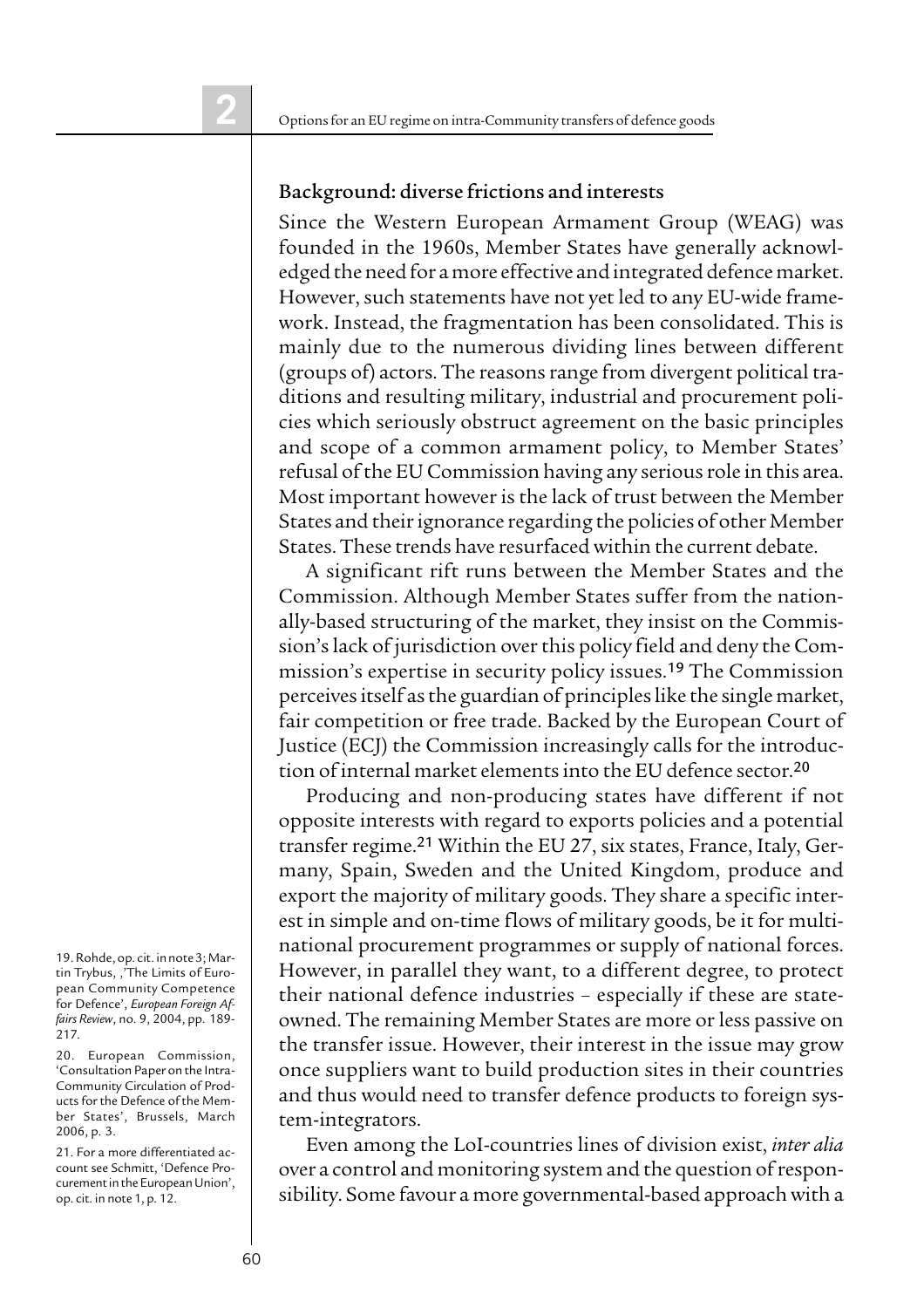high visibility of ongoing transfers. Other countries tend to delegate the obligation to comply with existing regulations first to their national companies.<sup>22</sup>

Also, the low degree of mutual trust among the Member States affects the options for achieving an intra-Community regime. Every Member State wants to retain a certain level of control over 'its' exports. Moreover, there seems to be particularly little confidence in the 'new' Member States. Their capability to implement the existing body of law and set up reliable procedures is questioned and a higher risk of re-exports from these countries is perceived. This is due to ignorance about the already existing and well-executed export control procedures in these countries as well as the lack of a history of shared cooperation.<sup>23</sup>

#### The economic-industrial perspective

This deficit exacerbates industrial cooperation in the area of R&D and production and impedes consolidation and rationalisation within the EU defence industrial landscape. Companies generally have to apply for export licences. They find it very difficult to establish effective cross-border cooperation. They are still having to contend with red tape and legal uncertainties. This applies to vertical relations (suppliers delivering system integrators) as well as to horizontal ones (cooperative R&D or production among companies).

As the majority of system integrators work mostly under governmentally-backed arrangements, the aforementioned problems affect them to a lesser degree. However suppliers have to carry an extra burden. If they do not supply governments directly but sell their products to the system integrators, special arrangements do not apply. Furthermore, it is comparatively difficult to enhance their visibility on the European market and sell their products and services.<sup>24</sup>

From a general economic perspective the free movement of goods represents an essential element of every market.25Moreover, transfers play a central role for the performance of a market as they are vital for effective procurement, competition and cooperation.

As in the civilian sector, the development and production of goods and the provision of services in the defence sector is characterised by transnationalisation of cooperation, production and security of supply. Nowadays, the competences and capacities for high-tech defence products subsystems and components are spread over Europe. In the context of these internationalised struc22. Contributions to the consultation on the intra-Community circulation of defence-related products. See: http://ec.europa. eu/enterprise/regulation/inst\_sp /docs/consult\_transfer/list\_contrib1.pdf.

23.Unisys, op. cit. in note 11, p. 25; Unisys, 'Intra-Community Transfers of Defence Products Impact Assessment', Final Report of the study 'Analysis of the impact of a proposal for intra-Community transfers of Defence products', carried out by Unisys for the European Commission, Brussels, February 2007, p. 32.

24.Unisys, op. cit. in note 11, p. 117.

25. They are part of the four basic freedoms in the EU single market context: free movement of goods, services, capital and people.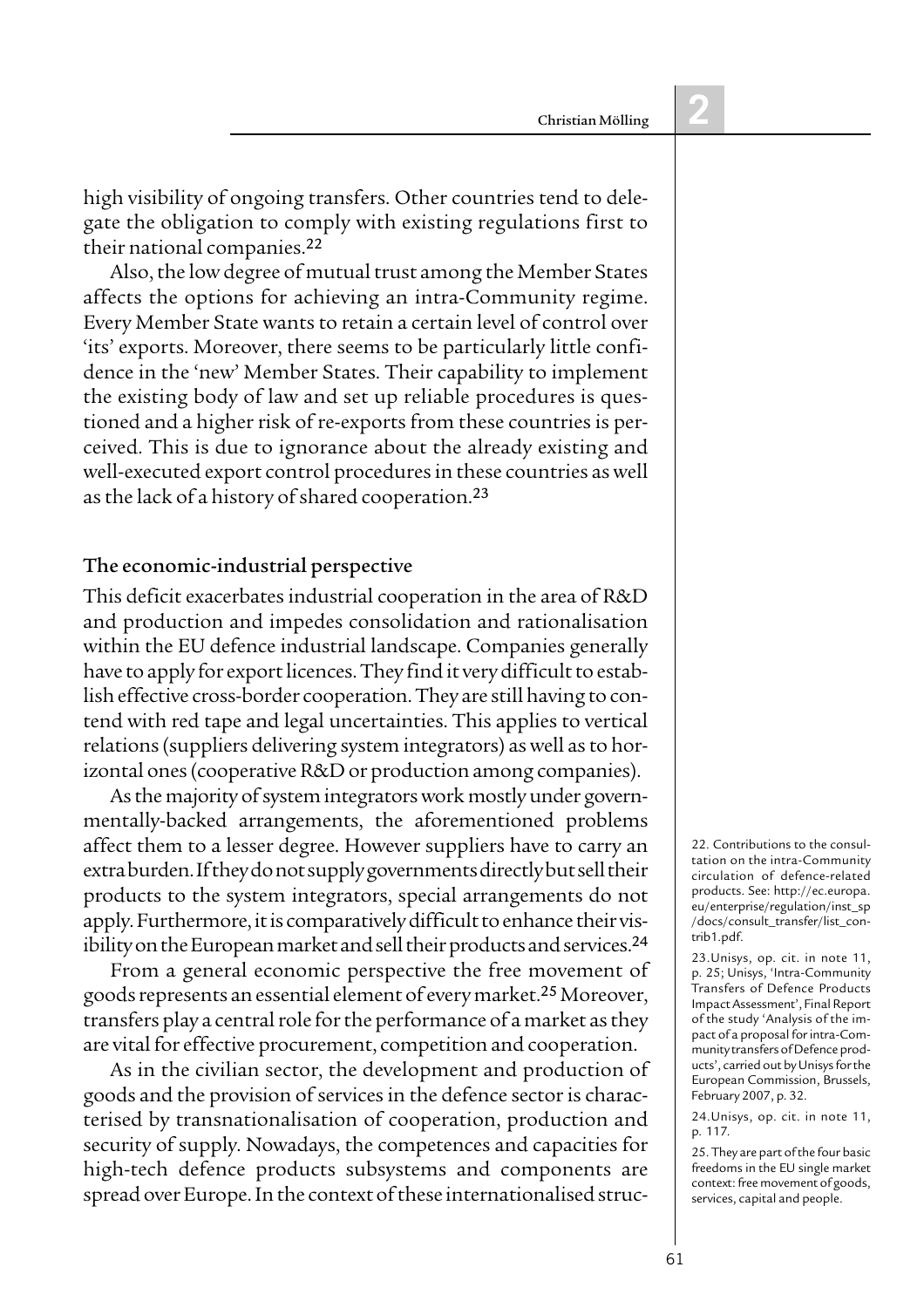Transnational industrial cooperation is also key to competitiveness. Today, this implies the ability to react rapidly to changing demands for military equipment. This ability is not only a competitive advantage, but corresponds also to the interest of the states. The states expect the industries to react quickly to new challenges and to come up with solutions. Hence, military systems are increasingly self-designed and produced 'off the shelf'. Unless a specific request is forthcoming from the state, companies develop prototypes and demonstrators and offer them on the market.

For such development as well as for subsequent production, ideally, a system integrator would buy the required quality of components at the cheapest prices across Europe and ship them to the production site. However, such supply becomes seriously complicated if the components are military items. To transfer them across Europe defence companies have to apply for export licences. This applies not only for every single item but also for every state crossed during the shipment. Thus, in private industrial relations companies have to contend with not only the financial risk but also the state-induced financial and administrative burdens.

Although the degree of variance between the national systems is sometimes rather small, it nonetheless has a negative impact. The multiple licences and accompanying procedures increase the red tape and administrative workload for exports, create extra costs and delay delivery. One of the main issues is the increased complexity and uncertainty about the procedures and the viability of successful applications. The different timeframes and constraints hamper the planning process for production.

This applies for transnational defence companies (TDCs) as well as for small and medium-sized enterprises (SMEs). TDCs, which often act as a system integrator, have to invest a huge amount of time and money to find subcontractors who can produce the required quantities, and right quality, of components. But additionally they have to ensure that military goods for the development phase and production are authorised by a licence to be transferred to the production site where the integration takes place – and delivered on time. Even if they ship parts from one of their own sites to another in Europe, they need export licences.

In such transnational production lines, SMEs are primarily subcontractors and suppliers of components and spare parts. It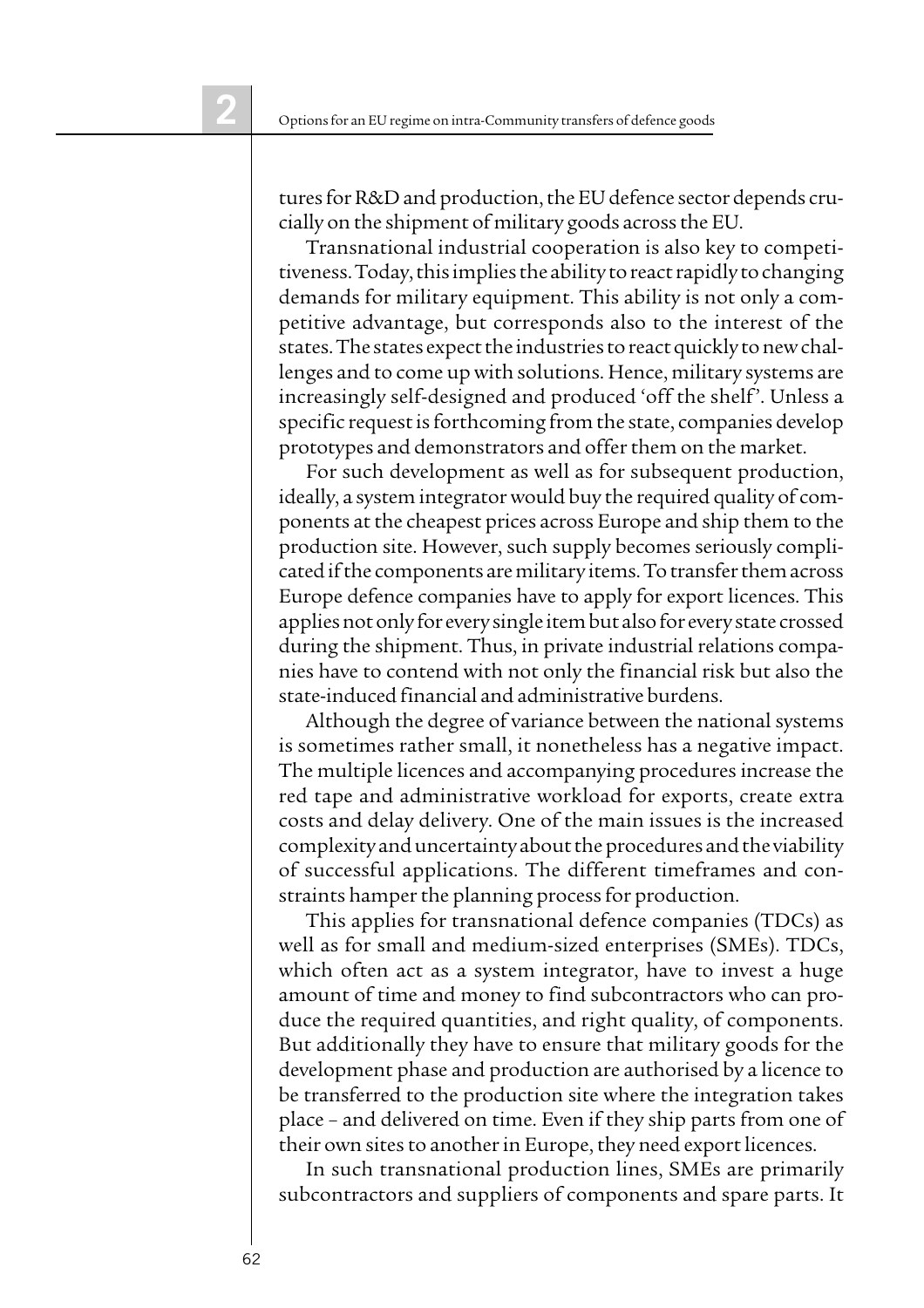becomes especially difficult for them to enter the market. Exportapplication fees add to the overall cost of the bid. Even if they can offer competitive prices they cannot guarantee that the export licences will be granted by the authorities, which in return makes them unattractive partners. Therefore, unimpeded transfers are also an issue for fair competition.

Finally, unimpeded transfers would facilitate the necessary restructuring of the EU's defence industrial landscape. National structuring and practices such as *juste retour*<sup>26</sup> have led to costly duplication and overcapacities for R&D and production. A transfer regime could make it possible to outsource labour-intensive tasks and maintenance services to countries with lower labour costs. This would decrease the costs and allow for a more efficient supply chain.<sup>27</sup> Overall, this may, in a long-term perspective, allow for reallocation of resources – from subsidies for national champions towards investment in innovation and up-to-date capabilities.<sup>28</sup>

Thus, from an economic perspective, a more integrated European defence market can only disclose its full potential if the issue of transfers is tackled. Lowering the price per system through cheaper components is a major strategy in the civilian production sector, but it cannot be used for defence products. Moreover, the potential benefits of recent initiatives to harmonise EU defence procurement, e.g. the CoC for Defence Procurement and the Defence Directive, will be limited or even neutralised if the transfer system is not opened up. Even if Member States were to harmonise procurement and increase its transparency, existing restrictions would not allow the free transfer of such items among Member States.

#### The security perspective

When formulating the cornerstones of a potential transfer regime, these purely economic considerations have to be balanced against the security interests of the Member States. From a security perspective, the defence market is a distinctive area in that it touches upon sensitive issues related to national foreign, security and defence policies.<sup>29</sup>

Generally, production and trade of defence goods are not only important instruments of a state's security and defence policy but are also considered an expression of its sovereignty. Hence, these questions need to be managed at the highest political level. More-

26. See Jean-Pierre Darnis, Giovanni Gasparini, Christoph Grams, Daniel Keohane, Fabio Liberti, Jean-Pierre Maulny, May-Britt Stumbaum, 'Lessons learned from European defence equipment programmes', *Occasional Paper* no. 69, EUISS, Paris, October 2007, p. 25.

27. Unisys, op. cit. in note 11, p. 87.

28. Ibid., p. 37; Rohde, op. cit. in note 3; Hartley, op. cit. in note 1.

29. Ian Davis, *The Regulation of Arms and Dual-Use Exports: Germany, Sweden and the UK* (Oxford: Oxford University Press, 2002).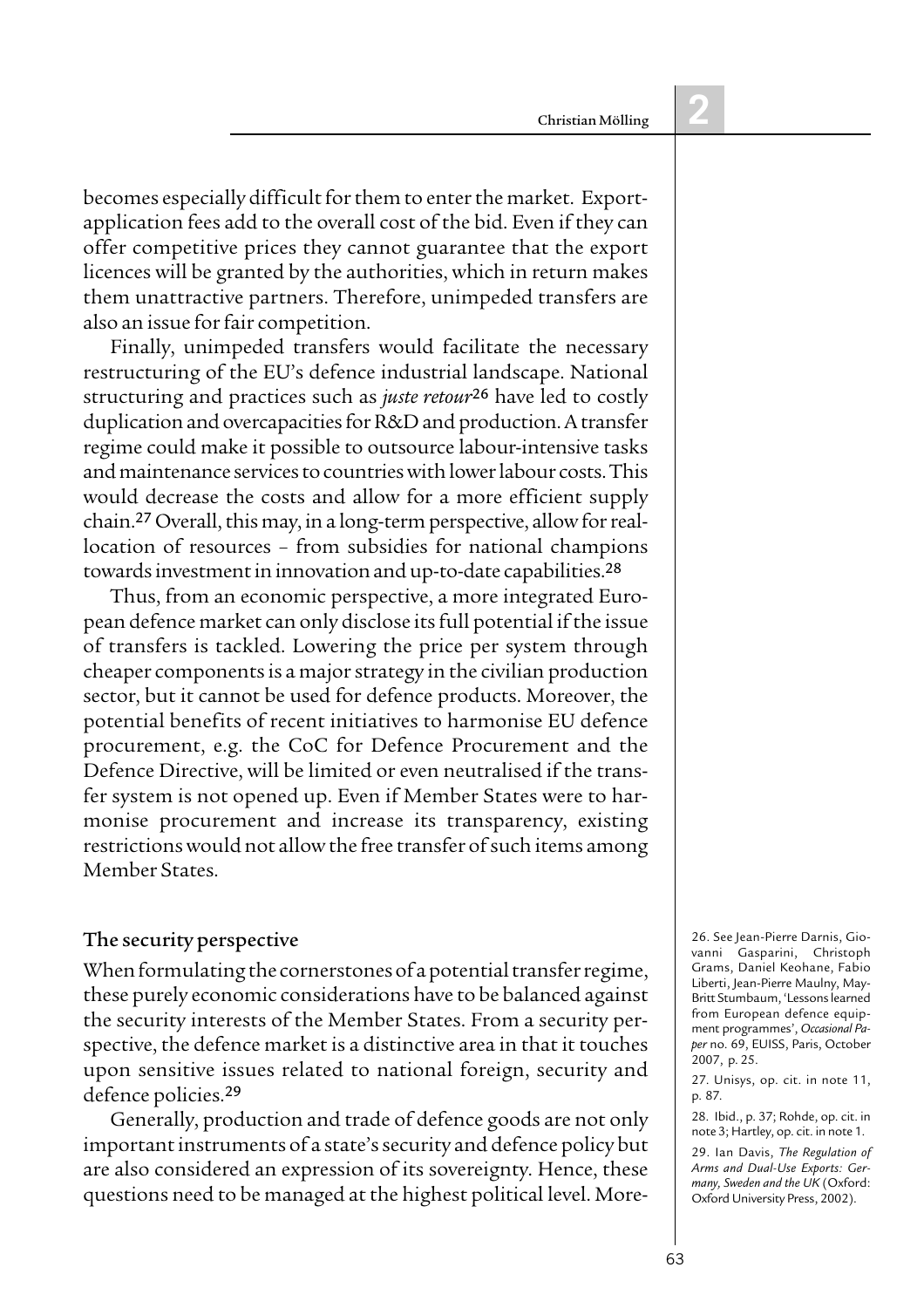over, the technology is extremely sensitive. Technological superiority is an integral part of military capabilities and strategy. However, the proliferation of technology may undermine security as it could allow potential adversaries to reveal weaknesses within the existing technologies.

Moreover, arms exports can be used as an instrument of foreign and security policy towards a country or a region. Export of defence materials, or the refusal to export them, can influence the evolution of a conflict or the human rights situation in such circumstances. Thus, from a perspective of moral responsibility the impact of an export of bombs, delivered to an area regardless of the political/security situation pertaining therein, cannot be compared with a similar situation applying to an export of bananas. However, exports are also used as a diplomatic instrument of foreign policy for non-security reasons.

Through their participation in various export control and nonproliferation regimes,<sup>30</sup> Member States are obliged to monitor certain goods and technologies. These liabilities have to be reflected in a transfer regime as well. The intention to support and preserve a national defence industrial base also characterises export policies. Often defence products only remain affordable if national industries manage to gain the necessary profits through foreign arms-trade.<sup>31</sup>

Furthermore, any handling of sensitive technologies has to reconcile the need for both secrecy and transparency of information related to exports and transfer. The confidentiality of technological details is a vital security interest of states. These details reflect the intellectual capital and competitiveness of companies *vis-à-vis* other suppliers. Thus information cannot be easily released. Meanwhile the parliament and the public, for example, have the right to know about the quantities and quality of military items that are imported and exported.

Based on these general concerns and related political interests the suggested transfer regime has triggered specific objections over re-exports and traditional ways of ensuring security of supply, particularly among the Member States. Some Member States are especially aware that lowering controls for sensitive goods under a transfer regime as well as the subsequent increase in the number of goods moving across Europe may result in a higher probability of re-exports taking place. Re-exports in this context denote the export of defence items out of the EU that have previ-

30. e.g. Wassenaar Agreement (WA), Missile Technology Control Regime (MTCR), Nuclear Supplier Group (NSG). See Christian Mölling and Achim Maas, 'Auf dem Weg zu einer einheitlichen europäischen Rüstungskontrollpolitik?', IFAR Working Paper no. 8, January 2006.

31. From an European perspective a coordinated specialisation of some military capabilities and industrial efforts may be needed to avoid on the one hand producing duplicative and non-interoperable capabilities or on the other hand the loss of vital European defence industrial assets. See Michèle A. Flournoy, Julianne Smith, Guy Ben-Ari, Kathleen McInnis, David R. Scruggs, 'European Defense Integration: Bridging the Gap Between Strategy and Capabilities', Center for Strategic and International Studies (CSIS), October 2005. Available at: http://www.csis.org/media/csis/ pubs/0510\_eurodefensereport. df: 13.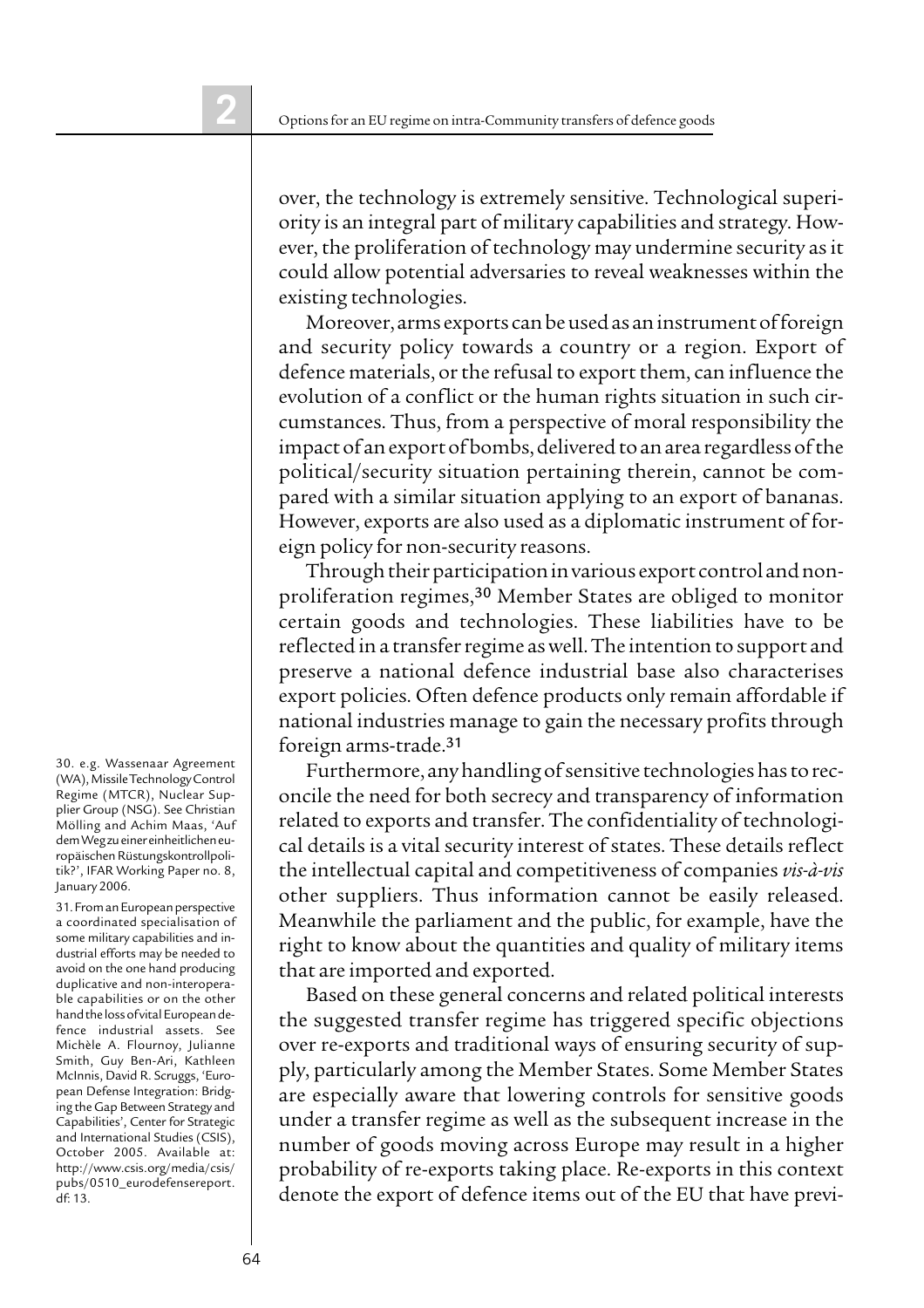ously been exported within the EU. As exports reflect part of their national policies, Member States want to retain control over the exports and the end use of defence products or components manufactured in their country. They fear that their export controls may be circumvented by the re-export of defence items from another EU country whose exports controls are less rigid or are based on a different policy, even if such a re-export of items is not allowed by the country of origin. This can occur for example if complete systems are exported which consist of components made in other Member States.

Aware of inconsistent national export policies and different levels of export controls within the EU, Member States advocate the principal use of Article 296 TEU. Consequently they apply their export control procedures also to intra-Community transfers to avoid illegal shipment and end use.

However, these concerns are not based on empirical evidence. Furthermore, Member States have already taken measures against re-exports within the current system. Within the licensing, enduse as well as end-user have to be given proper assurances and guarantees. Furthermore, since 2002 the CoC Ex contains specific regulations prohibiting re-exports.<sup>32</sup> All these advances must be preserved in a new transfer regime.

Nonetheless, some Member States seek further guarantees against the risk of re-exports in case rules on intra-Community transfers are eased. Drawing upon existing measures the following instruments can be envisaged:

- $\blacksquare$  end-use certificates for intra-European transfers
- **D** a licensing process based on common criteria and their coherent interpretation
- I traceability of the goods to ensure an unbroken chain of custody as well as controls
- $\triangleright$  trading and exporting only by certified companies.

Besides, Member States consider that the transnationalisation of production may undermine their SoS. To date, Member States have argued that they have to rely on domestic instead of transnational supply. This builds on Article 296 which allows the cutting off of transnational supplies, i.e. a domestic company's supplies to armed forces of another Member State.<sup>33</sup>

However, actual practice shows that Article 296 no longer binds Member States to domestic supply: systems procured from 32. Sibylle Bauer and Mark Bromley, 'The European Union Code of Conduct on Arms Exports: Improving the Annual Report', SIPRI Policy Paper no. 8, November 2004.

33. Two principal ways of restricting the invocation of Article 296 can be envisaged: domestic pressure to use safeguards against indirect support of a military operation conducted by another Member State that is publicly perceived as being an illegitimate act of aggression. Second is the illegal re-exportation of military goods.. However, there is no indication that such cases have taken place to date. See Schmitt, 'Defence Procurement in the European Union', op. cit. in note 1, p. 11.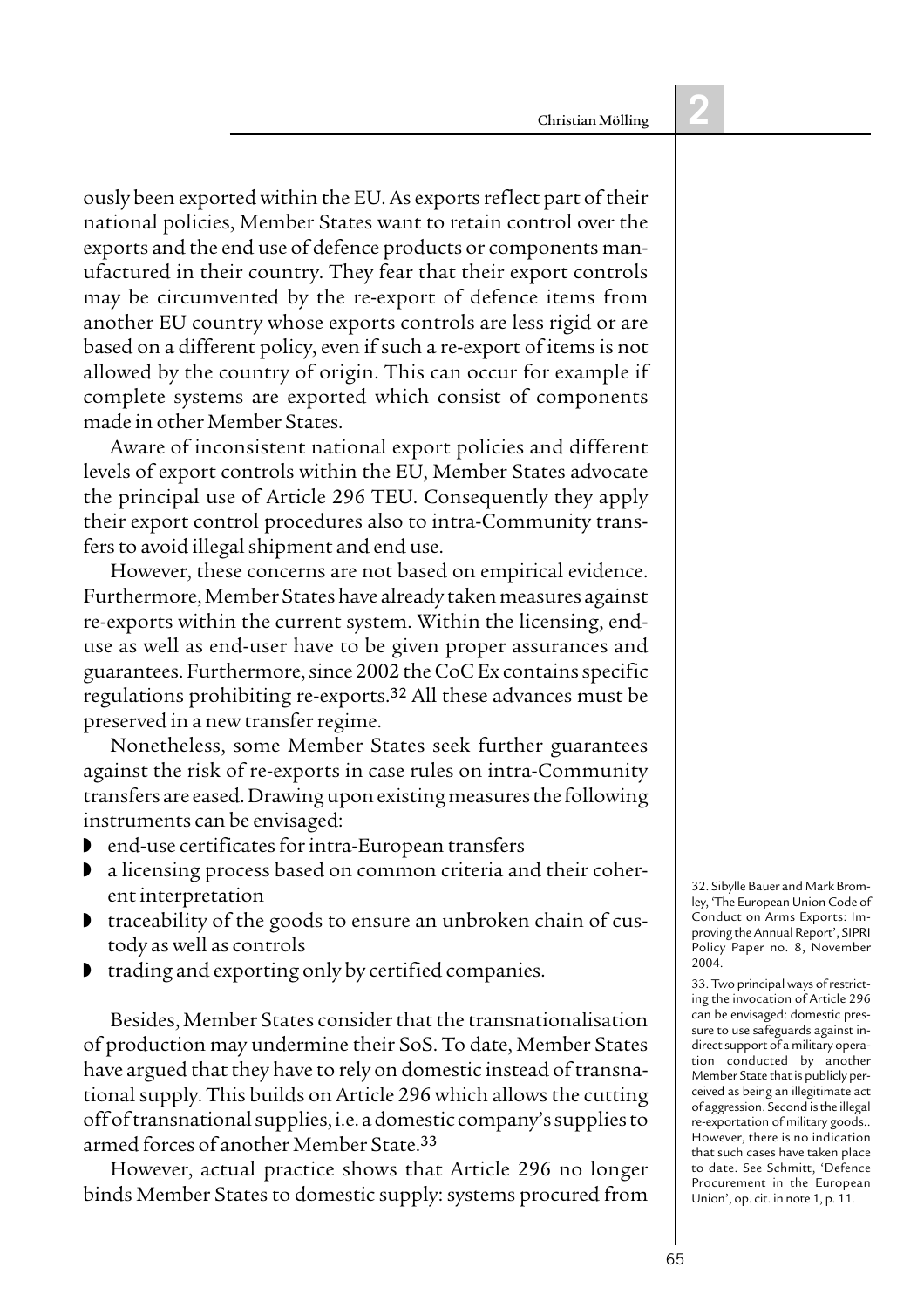domestic suppliers frequently incorporate components from other Member States. These transnational supply chains are secured by bilateral or multilateral agreements, which do not have to be replaced by a transfer regime. Such supplies may also be less prone to violation of export rules, given that the end-users are armed forces of another Member State.

Additionally, on a less critical level, such transnational supply chains are already common: in particular, Member States which do not possess a fully-fledged defence industry order entire systems from other Member States. They depend on the transnational delivery of spare parts and services.

Given that an increasing number of supplies have already became transnational and thus Article 296 principally applies, SoS has in fact become more 'critical' – but because its transnational reality does not correspond with the Member States' conceptions and regulations.

#### The resulting dilemma: the economic-security jungle

As transnationalisation of production is likely to continue, it would be not only desirable but even necessary to have a more solid base for transfers. These should ensure shipment of military items across EU-national borders without regular state interference or impediment. The basic rule should be that as long as the transfer partners comply with the regime, no state interference should be permitted.

However the Member States face a multi-faceted dilemma. Implementing their individual security interests through export controls is legal and legitimate. However, in particular the doubleedged character of Article 296 creates a vicious circle: as Article 296 is seen as the safeguard option for stopping undesired re-exports, Member States are reluctant to allow key parts of this article to be changed. As a result, their insistence on preserving Article 296 in its present form legitimises reliance on national SoS. However Article 296 not only guarantees security, but also reduces it. When Member States insist on retaining Article 296 intact they are by the same token blocking regulative adaptation to the already existing transnational reality of SoS.

Instead, Member States have turned industrial cooperation, a central pillar of the modern defence industrial base, into the area with the most state-based obstructions for free trade and ship-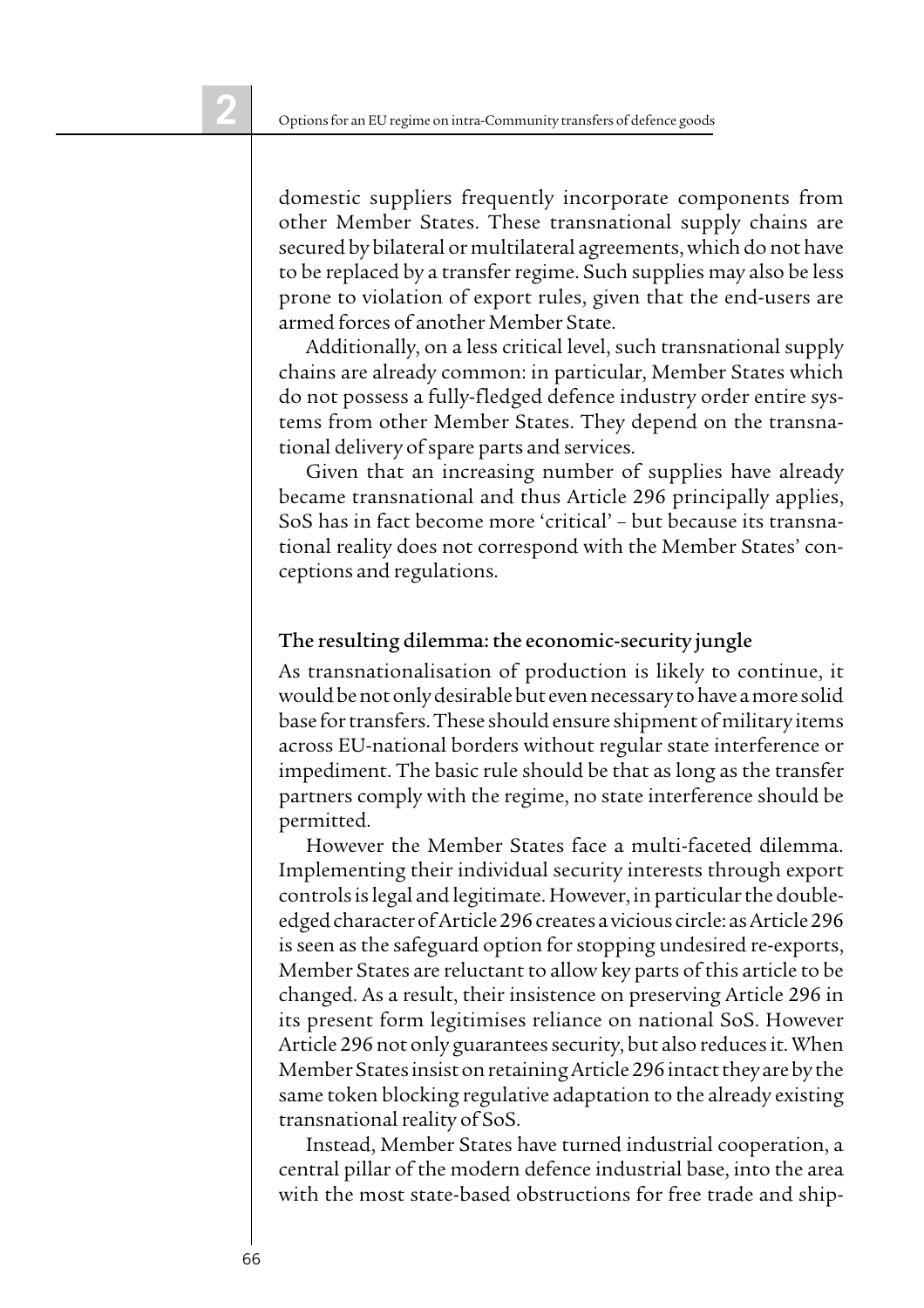ment. Thus, the transnational 'security of supply', i.e. guaranteed and on-time supply of spare parts and components, is absent. To develop such systems within short timeframes and at low cost, system integrators need to act on the market without obstruction by those who demand these new modes of production – the states.

Quite apart from the fact that the Member States' attitude is unrealistic, it does not allow the financial gains from consolidation and restructuring of the defence sector to be realised. It hampers the rationalisation of production processes and the furthering of defence industrial cooperation which may eventually make it possible to purchase military equipment less expensively. Hence, missing transfers also lower the budgetary room for manoeuvre for defence procurement and consequently narrow the political options for the ESDP.

Finally it is not only the production but the technology itself that induces the need for new international controls and a new relationship between industries and states: the most sensitive technologies have become so-called 'intangibles', i.e. information and software. Their illegal shipment is beyond the capacities of any classical state-based regime.<sup>34</sup>

It seems that Member States are increasingly becoming aware of the predicament in which they find themselves: they have only two options open to them – and, whatever decision they take, it will entail major consequences:

- $\Box$  do nothing for the foreseeable future but accept comparatively higher prices for defence items in parallel with a constant loss of industrial capacities as these cannot survive international competition.
- I transfer national regulations into an EU framework, followed by extensive changes in industrial production and cooperation.

Changing the situation implies that Member States accept that a transfer regime is not a problem but a solution to their problems, i.e. the growing reliance on transnational supply and the increase in price of defence items.

Moreover, governments would have to accept that transnational restructuring involves a gradual loss of domestic production capabilities and increasing mutual dependence on effective transnational supplies from foreign companies or TDCs. Moreover, in terms of security interests, Member States have to seek assurances against re-export, but also have to grant SoS.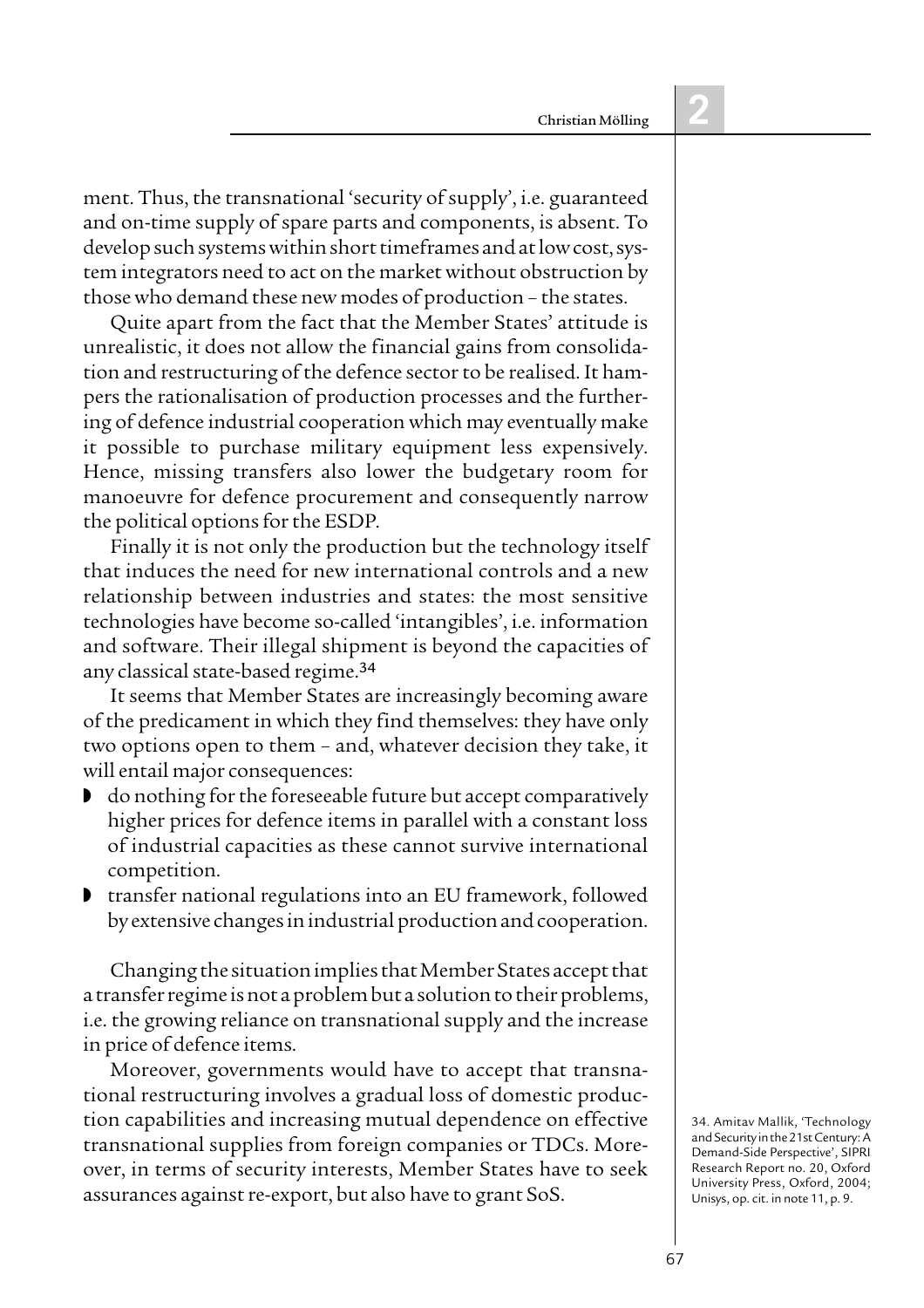Hence a solution for a transfer regime also has to incorporate assurances related to the end use and the authorised final destinations. This will guarantee the Member States that defence items are free to circulate within Europe as long as regime obligations are adhered to without items under their political responsibility being dispatched to an undesired destination.

To break the vicious circle surrounding Article 296, Member States have to agree on some kind of reform of Article 296. Otherwise it will continue to create distrust in SoS but also to offer a 'backdoor' via which to escape Community-based approaches.

Also, proposed solutions have to be qualified: it is more than plausible that hurdles related to the non-existence of a transfer regime generate massive costs. However, although some attempts have been made to calculate the cost of non-Europe in transfers, 35 the results should be treated with caution. Moreover it would be too simplistic to imply that these costs equal the revenues once a transfer regime is finally put in place. Nor are costs and red tape always the most significant causes of the bottlenecks that hinder exports or transfers.

#### **Finding a way through the jungle: the current initiative**

Until recently a high priority has not been assigned to 'transfers' on the agenda of the Member States. In the past, some suggestions have been made regarding a change of the export system, including the alleviation of intra-Community transfers.<sup>36</sup> These endeavours had only limited success as up until today Member States have neither given away competencies to the Community within the first pillar nor organised their national policies within the second pillar. The inception of the European Defence Agency (EDA) gave hope to some observers that traditional divergences would be surmounted. However, the EDA has not yet received the mandate to get involved in the subject of intra-Community transfers.

To date, only the Commission has put some serious thought into the issue of intra-European transfers as part of its activities to promote a more integrated defence market and an EU defence equipment policy.<sup>37</sup> It has pushed for solutions through studies and conferences.<sup>38</sup> Additionally it has launched a series of communications.<sup>39</sup> Fundamental to all these is the plea to simplify intra-Community transfers by reducing administrative burdens.

35. Unisys, op. cit. in note 11, pp. 101-14.

36. In 1995 POLARM *inter alia* examined topics like security of supply, and transfers. Greece and Germany also introduced some suggestion.

37. EU Commission, 'Implementing European Union strategy on defence-related industries', Communication COM (1997)583, Brussels, January 1997, esp. Annex II.

38. Conferences: Defence Conference of 11 July 2005 in Brussels, European Commission's Conference 'European Defence Procurement in the 21st Century', 8 November 2000. Studies: 'Standardisation Systems in the Defence Industries of the European Union and the United States; Industrial and Strategic Cooperation Models for Armaments Companies in Europe'. See: http://ec.europa.eu/enterprise/defence/eu\_defence\_policy.htm.

39. European Commission, 'The challenges facing the European defence-related industry, a contribution for action at European level', Communication COM (1996)10, Brussels, January 1996; Communication COM (1997)583, op. cit. in note 37; European Commission, 'European Defence Industrial and Market Issues – Towards an EU Defence Equipment Policy', Communication COM (2003)113, Brussels, March 2003.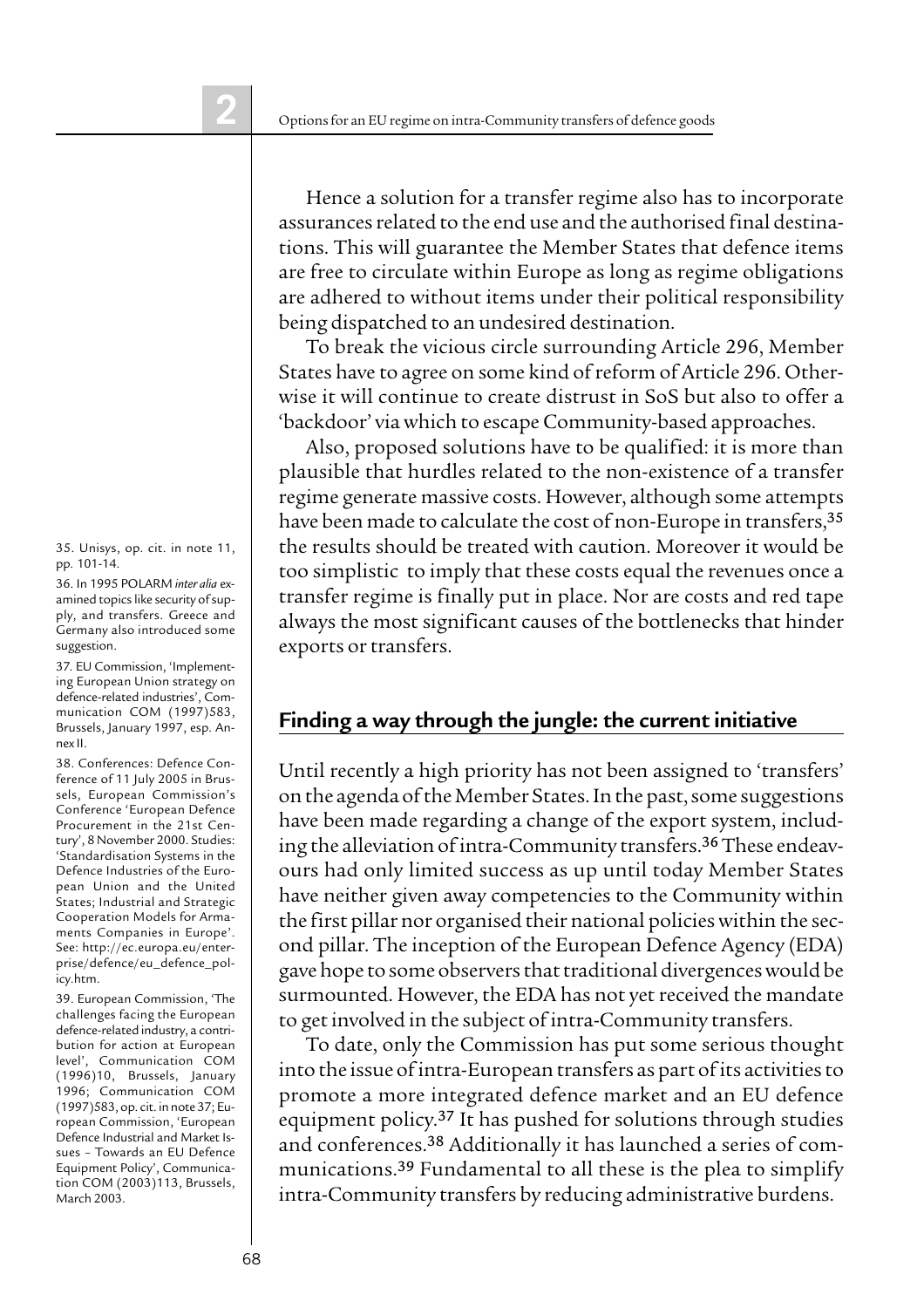Only recently the Commission tendered a study on intra-Community transfers of defence products.<sup>40</sup> It provides a comprehensive evaluation and overview of the current system, including an analysis of national practices, resulting obstacles and recommendations for solutions. After having discussed the results of the study with the Member States, in March 2006 the Commission issued a consultation paper on the intra-Community circulation of defence-related products in order to launch a public debate.<sup>41</sup> The latest development has been an impact assessment study of a potential transfer regime.<sup>42</sup> Both of these initiatives have been necessary to prepare the ground for the now proposed Directive.

#### A transfer regime at a glance

An ideal transfer regime would integrate the security and economic perspectives. To be economically efficient, such a regime needs to facilitate unhindered cooperation and undistorted competition within the EU. Therefore it needs to entail a single set of binding regulations which apply to all Member States, and which would differentiate transfer and transit of military goods among Member States from those towards third states.<sup>43</sup> On the security side, a regime has not only to support the development of military goods and capabilities. It also has to reflect the particularities of the military sector as a politicised market, and especially those related to the distribution of military items like security of supply and the risk of re-exports. Its main objectives therefore are listed below.

#### **Main objectives of a transfer regime**<sup>44</sup>

- to establish the free movement of defence goods within the EU.
- to ensure that national security and political interests of the Member States are considered, especially re-exports and security of supply.
- to simplify and harmonise licensing procedures.
- to organise the control, traceability and transparency of transfers.
- to link the regime to the CoC Ex and other international treaties.
- to confirm safeguards options for Member States.

#### 40. Unisys, op. cit. in note 11.

41.EU Commission, Consultation Paper on the Intra-Community circulation of defence-related products, Brussels, 21 March 2006. See: http://europa.eu.int/ comm/enterprise/regulation/inst \_sp/docs/consult\_transfer/consult\_en.pdf.

42. Unisys, op. cit. in note 11.

43. Third states means every country outside the EU.

44. Derived from the EU Commission, Consultation Paper on the Intra-Community circulation of defence-related products, op. cit. in note 41, p. 5.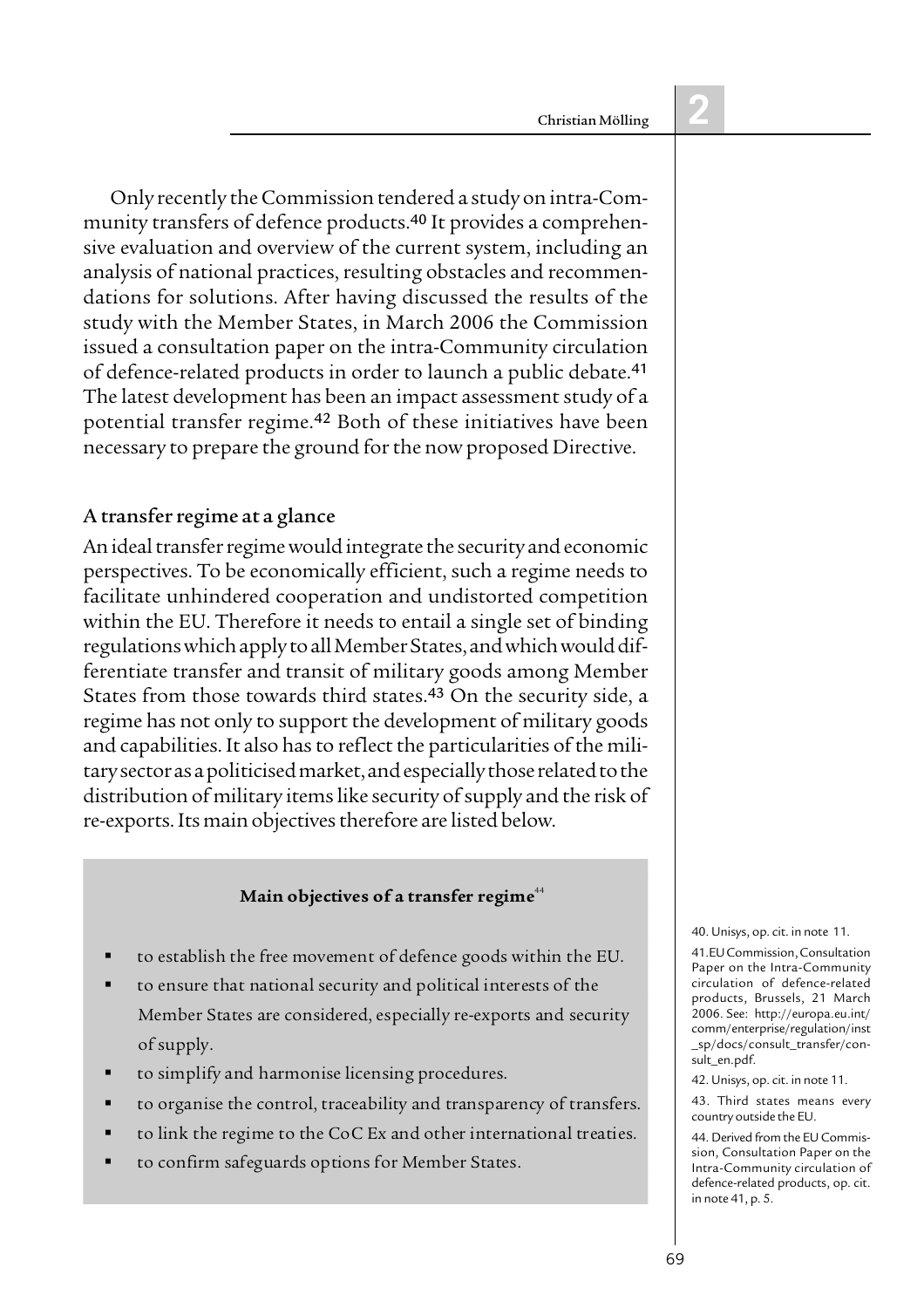Beyond the specific objectives, every regime has to provide the necessary elements that allow for managing the system as well as integrating the political dimension:<sup>45</sup>

#### **Necessary elements of a regime**

- **A definition of the scope of the regime**, i.e which items are subject to control. While the basic definition is to be made by a political body, the regime also requires specifications based on performance or technological parameters.
- **Conditions for a transfer allowances system.** This represents the implementation of the defined export policy by the relevant authority.
- **A policy-making mechanism** will have to integrate the responsible bodies of the Member States (and the Commission) to formulate the general policy guidelines for the issues discussed above.
- **An executive mechanism** that incorporates authorities and regulations. It includes those agencies who control and monitor the regime as well as those who deal with the authorisation process for transfers.
- **A control/compliance mechanism** monitors adherence to the regime obligations. It therefore comprises enforcement agencies like customs, penalties but also services to the exporters.
- **A** legal basis<sup>46</sup> clarifies responsibilities, rights and relationships of and among state and private actors. It also allows interference in their activities and defines the extent to which this is possible and the forms that it can take.

#### Useful components of existing regimes<sup>47</sup>

Although a comparable regime does not exist elsewhere, useful components can be identified from other regimes like the EU dual-use regime and the CoC Ex.

45. Adapted from http://www. sipri.org/contents/expcon/expcongen.html. They reflect Krasner`s slightly theoretical definition of regimes as 'sets of implicit or explicit principles, norms, rules, and decision-making procedures around which actors' expectations converge in a given area of international relations.' Stephen D. Krasner, 'Structural causes and regime consequences: regimes as intervening variables', in Stephen D. Krasner, (ed.) *International Regimes*(Ithaca and London: Cornell University Press, 1983), p. 2; See Davis, op. cit. in note 29.

**2**

46. Additional tasks are: to explain the relationship to other legal frameworks and international regimes like European Community law or international non-proliferation treaties. In addition to this principal body of law, the implementation and execution of the system needs concrete regulations and instructions.

47. Although the LoI explicitly deals with transfers, its regulations cannot be applied analogously because it leaves out exactly the private-to-private relationship.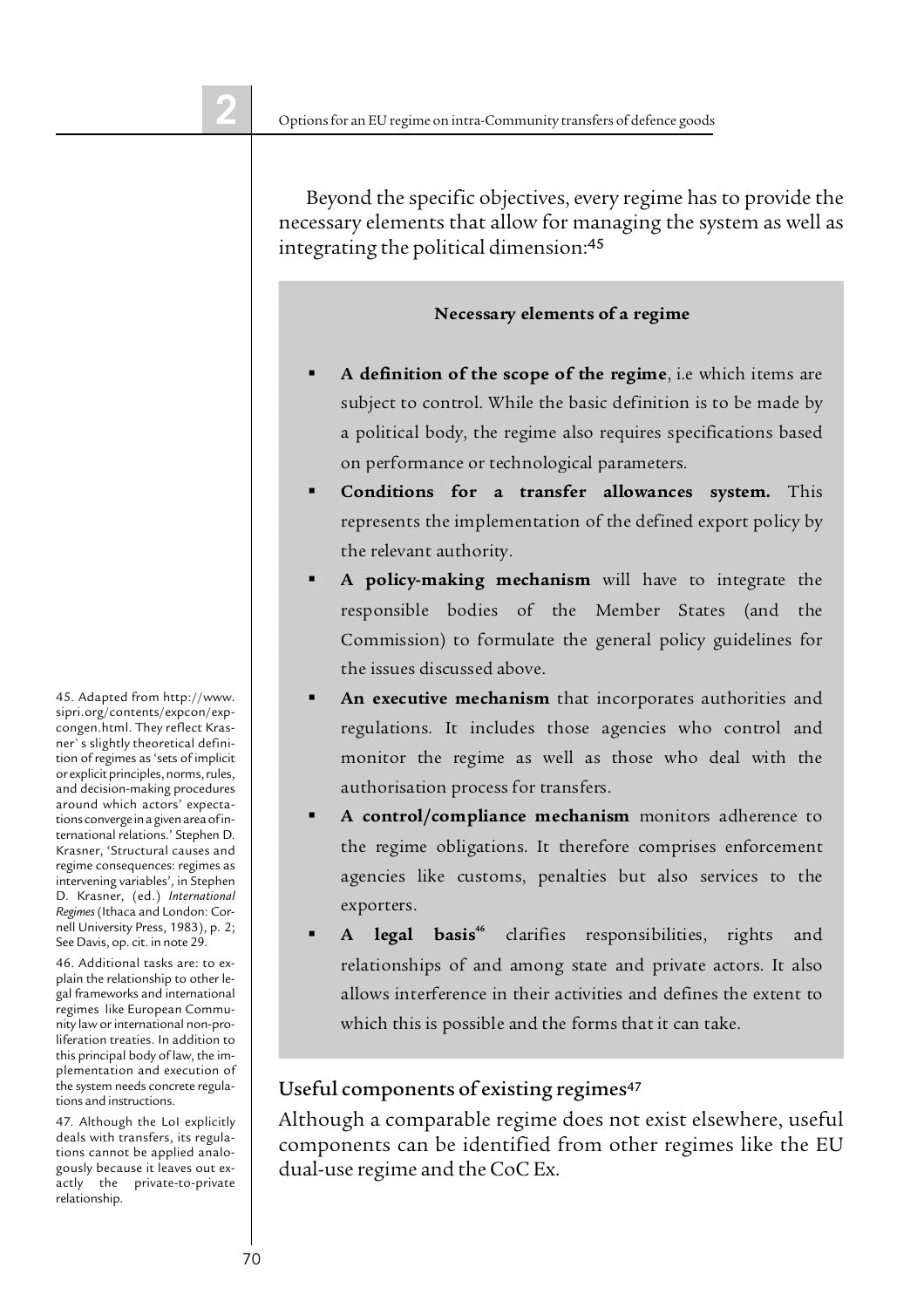#### *Dual-use regime*

The dual-use (DU) regime contains some instructive elements concerning the framing of responsibilities and the implementation of a transfer regime, as the monitoring of dual-use goods and defence goods shows certain similarities regarding the issue area and constellation of actors and resulting problems.<sup>48</sup> The regulative design results from a dilemma of responsibility between the Member States and the Commission. The Community had to establish regulations for a common market that would fall under Commission competence according to Article 133 TEU. On the other hand, Member States had to fulfil their obligations resulting from their membership of international non-proliferation regimes.

The dual-use regime is a specific inter-pillar construction.<sup>49</sup> It is implemented as well as overseen by the Commission but enforced by the Member States.<sup>50</sup> They grant export and transfer authorisations and have the right to carry out additional controls of dual-use items other than those listed.<sup>51</sup>

The result of the regime is that, although for this group of items specific controls are in place, an EU single market largely exists. Concerning intra-Community transfers, most items move freely within the European Union after initial authorisation by one of the Member States.52This is due to a common and uniform legal base for dual-use transfers within the EU. The system is based on the mutual recognition of national export decisions and information sharing among the Member States regarding decisions to grant export licences. Consequently, the EU has an inherent interest in ensuring effective export controls of all Member States, in particular of those at the Union's external border.

#### *CoC Ex on conventional weapons*

A central problem for the transfer regime is the assurance against re-exports. Within the dual-use regime this has been solved via information exchange within a system that builds on mutual trust. This might not work for the area of military items, as the Member States trust neither each other nor the Commission.

Consequently, a rule-based system would be appropriate. Here the CoC Ex offers useful insights. It can be seen as the attempt by the Member States to regulate the political and ethical dimensions of arms trade. It sets out eight criteria as minimum stan48. Dual-use goods are technologies of civilian origin but with potential military applications.

49. The original solution was a hybrid first and second pillar legal framework: Council Regulation (EC) no. 1334/2000 setting up a Community Regime for the control of exports of dual-use goods, Brussels, June 2000. This Regulation became part of Community law and thus legally binding to all Member States.

50. Even after further integration of the regime in 2000, with the Commission granted the sole right to update the ammunition list, the Member States retained their central position.

51. Under circumstances described under Arts. 4 & 5 of Council Regulation (EC) no. 1334/ 2000 annex I (see footnote 49).

52. Council Regulation (EC) no. 1334/2000, article 21, op. cit. in note 49.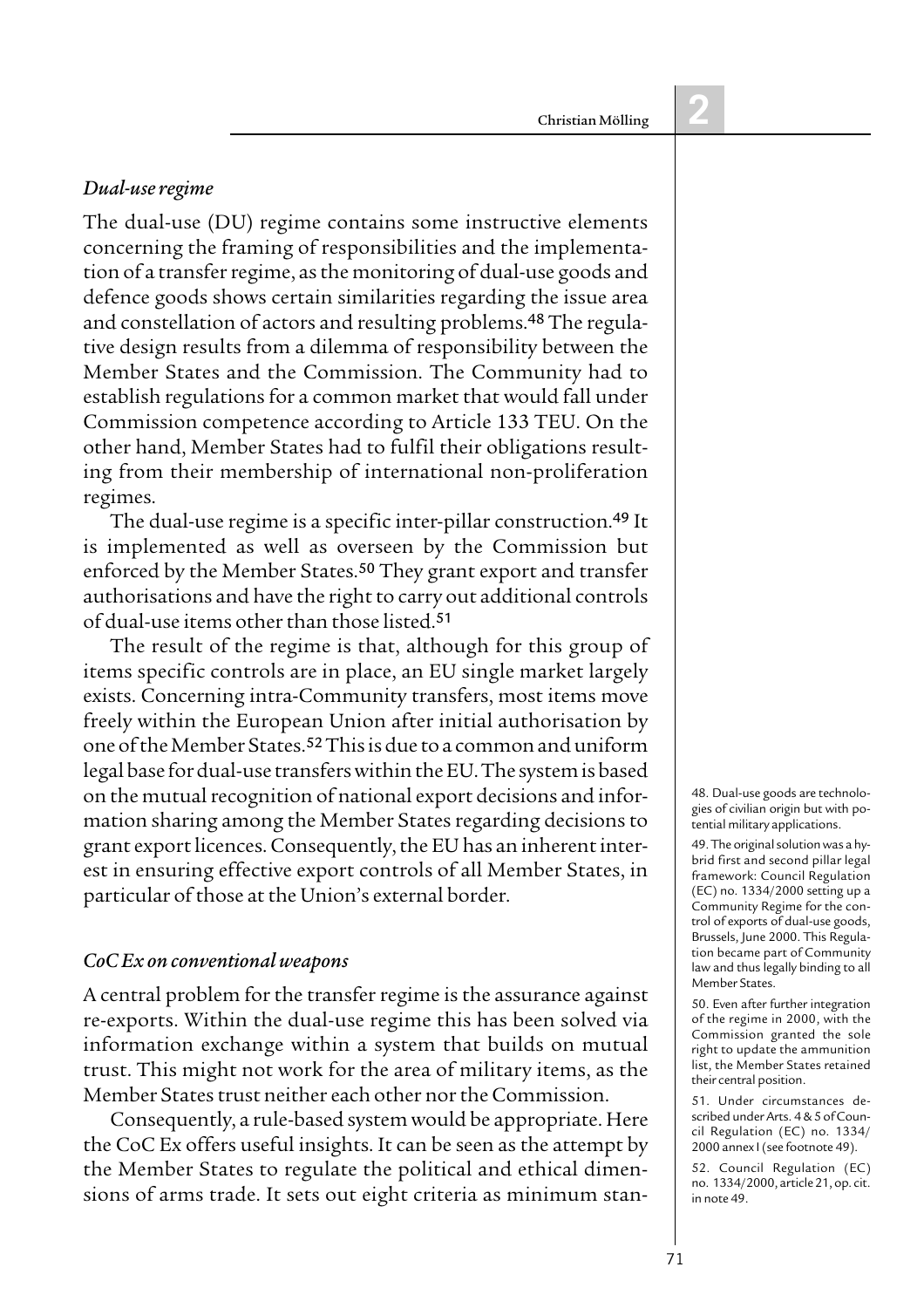dards for export decisions. The procedural elements contain mechanisms for information exchange and consultation. These should allow for greater transparency and convergence of national policies.

# **Options for a transfer regime**

The debate following the Commission's initiative on intra-Community transfers generated several suggestions on how to deal with the various elements of a potential regime. This section explains the main ideas and evaluates their feasibility and efficiency in order to assess their potential to solve the acknowledged problems.

# Scope of a transfer regime

The scope concerns only items to be transferred within the EU. Exporting will still be subject to national licensing. Defining the scope means singling out from the wider sphere of military technology – which is *per se*sensitive – those items that do not touch on the essential security interests of a state. Such a group of items can be defined via several options. Generally, to ensure the effectiveness of the regime, any of these options has to be transparent and feasible for Member States and companies as well. Additionally, the more items are included, the more economically efficient the regime will be.

Discrimination according to the sensitivity of goods<sup>53</sup> is unlikely to achieve more than a rough categorisation but very likely to cause major difficulties. The sensitivity of components is technology-inherent as well as context-dependent: modern weapon systems consist of numerous components. The quality of the system is highly determined by the integrational design. It is thus unlikely that Member States will opt out of a case-by-case transfer decision if the cases concern high-technology components or subsystems. Additionally, an elaborate set of specifications would create greater complexity and thus raise the level of uncertainty for the Member States or the companies as well, thus complicating the management of the regime.

Several factors point towards the existing Common Military List of the European Union (CML) as a basis. Most of it is familiar to the Member States. The list could also facilitate the link with

72

**2**

<sup>53.</sup> Within a consultation paper the Commission also suggested differentiating according to sensitivity if a transfer is to be controlled ex-ante or ex-post. EU Commission 2006, op. cit. in note 41.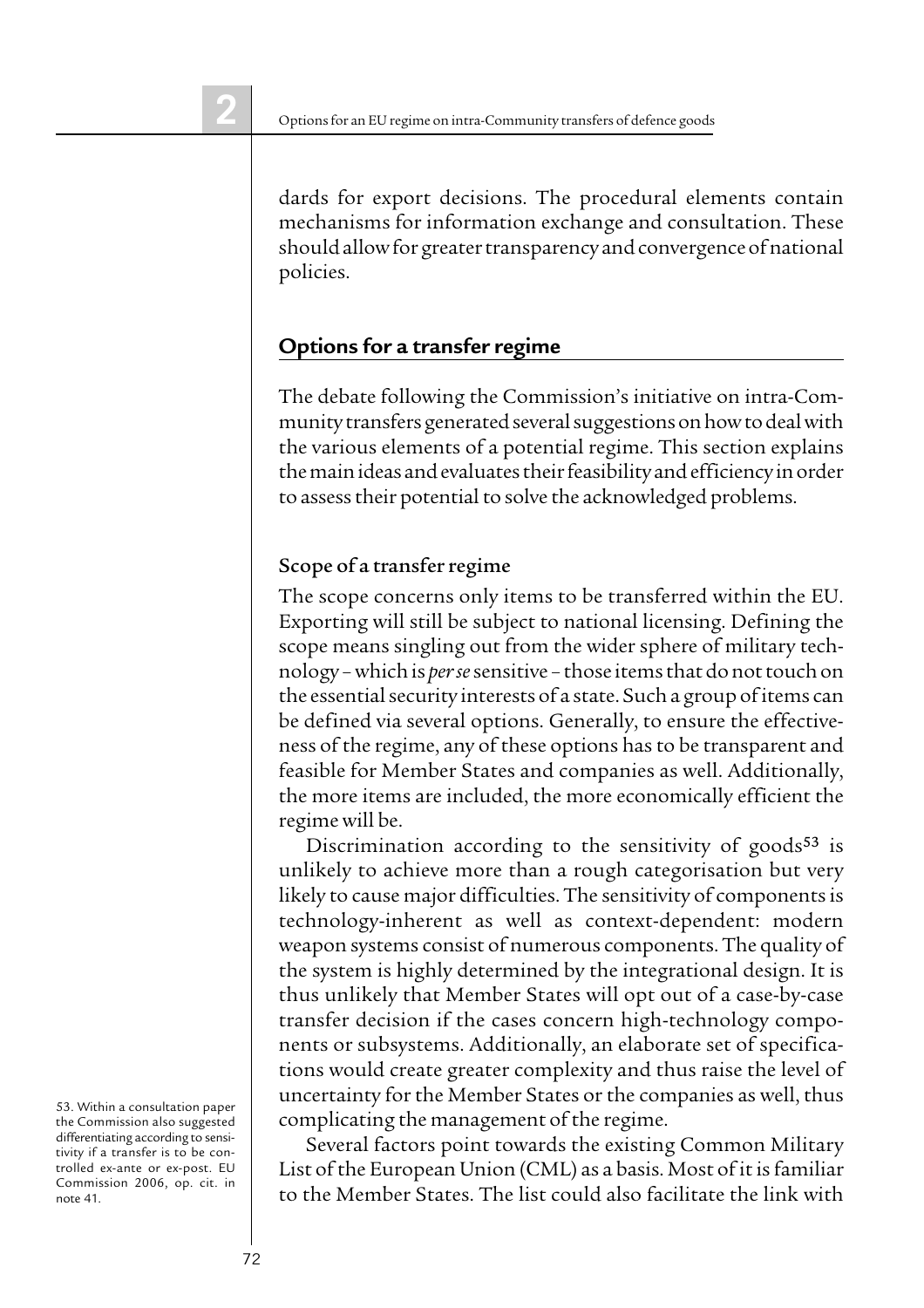the CoC Ex and potentially support further harmonisation of the Member States' export policies via the similar interpretation of definitions. It is also comparable to the list of the Wassenaar Agreement<sup>54</sup> – the main non-proliferation agreement on conventional weapons, which EU Member States are obliged to implement. If a transfer regime covers this obligation sufficiently, Member States will have a strong interest in the effective functioning of the list's implementation. Moreover, any new list may lead to convoluted debates about definitions and interpretations.

However, some common exceptions from simplified transfers are necessary: e.g. war materials like tanks or components of weapons of mass destruction or 'highly sensitive goods' (i.e. comprising the cutting-edge technology of a country or enterprise) will be excluded *a priori*. They will remain subject to individual procedures. A further *a priori* limitation could be made by only permitting components to be transferred between companies. This would automatically exclude all finished and war materials and thus accommodate Member States' concerns about the illegal reexportation of such items.

Moreover, Member States may want specific national considerations to be reflected in the regime, thus items manufactured by their indigenous companies cannot be subject to simplified transfers. To implement this, Member States could be allowed to have a 'particularities list' and implement it under Article 296 (safeguards). To create trust, this 'particularities list' and decisions regarding it have to be made transparent to states and industries. Overall, the economic impact of exclusions may be marginal unless the exceptions represent more than 5% of the goods.<sup>55</sup>

A list comparable to the 'dual-use' list<sup>56</sup> may be the best solution if distrust among the actors leads to a stalemate in the definition or common interpretation of the scope, thus raising fears about undesired re-exports. Such a rather extensive list defines precisely each item that comes under the regime.

Drawing up such a list raises several challenges. It may become a long and difficult process for the Member States to agree on the numerous definitions needed. But the positive record of the dualuse list shows that, once established, the handling of such an exhaustive and complex document does not pose an excessive challenge.

A further suggestion is a 'positive list'. It would identify those military items that could be generally transferred within the

<sup>54.</sup> See : www.wassenaar.org.

<sup>55.</sup> Unisys, op. cit. in note 11, p. 53.

<sup>56.</sup> Council Regulation (EC) no. 394/2006 amending and updating Regulation (EC) no. 1334/ 2000 setting up a Community regime for the control of exports of dual-use items and technology, Brussels, February 2006.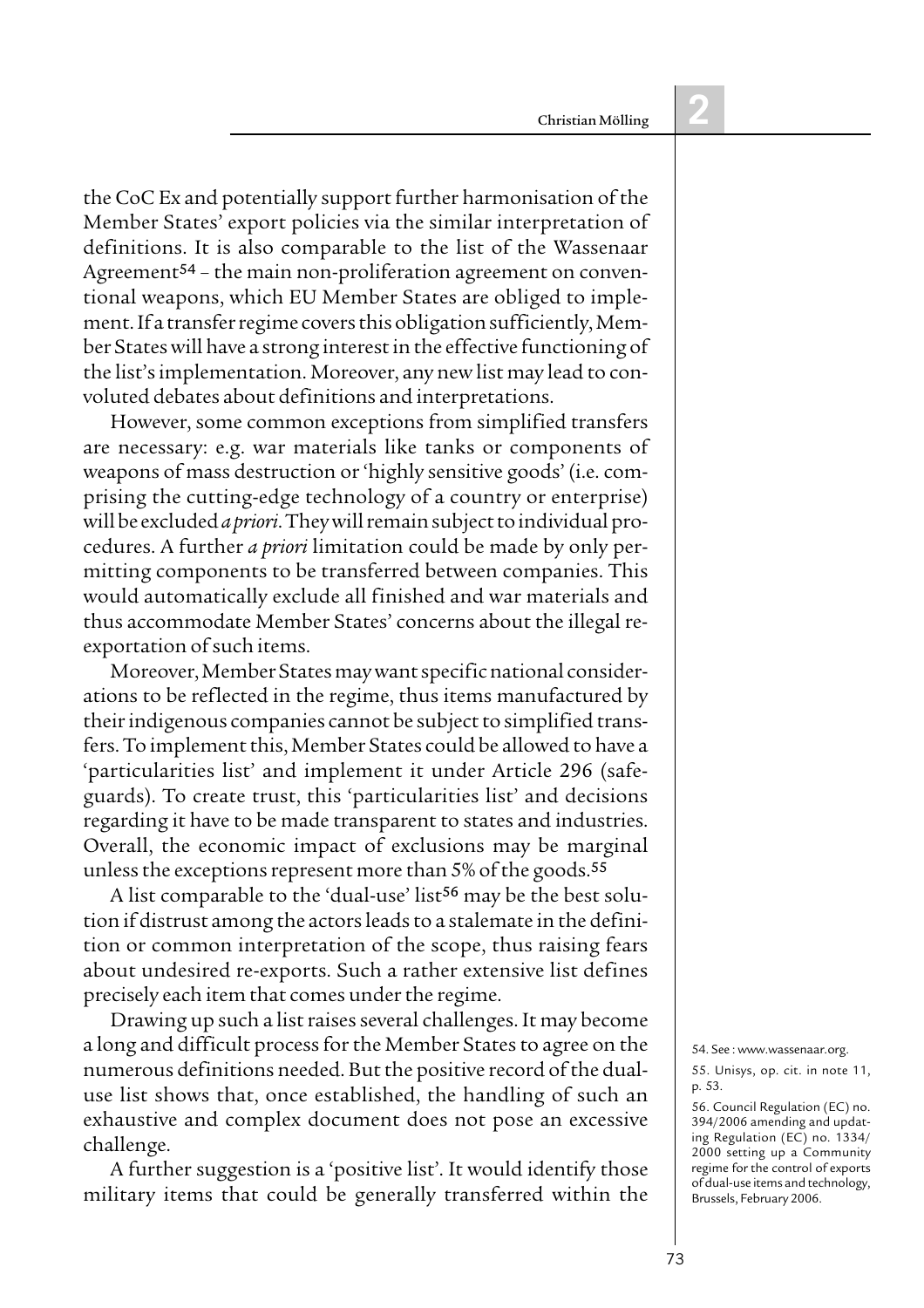Union without individual licences or controls. This would make it possible to reduce the number of items under control and increase the certainty about items which can be moved without any verifying procedure. But a positive list, comparable to the LoI 'white list', would also create problems for transparency of information, due to the fact that it would necessarily be classified. This may reduce democratic control, undermine the legal framework and result in a counterproductive outcome regarding the export policy.<sup>57</sup> It may also induce uncertainty for the companies as they could not access such a list.

#### Conditions for transfer allowances: certification and licences

To offer an added value to the current situation, an allowance has (a) to be valid in all Member States and (b) to permit the transfer of military items without case-by-case applications or quantitative limits. However, the allowance must especially protect against reexports.

The transfer allowance defines who is authorised to transfer which items to whom (destinations/actors) under which circumstances. Allowances can be issued through certifications and licences. A certification reveals the trustworthiness of a company concerning the quality of its management with regard to exportrelated security issues.58A licence defines which specific item may be transferred to whom or where. The transfer allowance will always depend on both: the item and the exporter/receiver. Thus certification and licence are complementary and interacting elements within the control system.

The first level of allowance is likely to be a certification of companies, displaying their eligibility to trade in military items. Such certification would be based on a regular audit and EU-wide common criteria and procedures for it. Companies who apply for the licence the first time may have to be examined more frequently or more intensively. As a further option, certificates or licences could be limited to single items or groups thereof: those the company produces or needs to import for its production.

Different stages of certification are also imaginable. The basic one is for those who seldom export or only export one type of product and this on a case-by-case basis. Here, even a General Licence may neither be necessary nor even preferable as the administrative workload and procedures involved may be comparatively cumbersome.

57. Matthias Dembinski, Barbara Schumacher, 'Wie Europa dem Rüstungsexport Schranken setzt. Von der Zusammenarbeit europäischer Regierungen zum europäischen Regieren', HSFK-Report no. 9/2005, Frankfurt/M, pp. 16-17.

58. i.e. implementing and respecting reliable processes for circulating goods and intangible information inside an enterprise and in its communications with the exterior. This should not be confused with ISO 9000 certifications which concern mainly qualitative criteria of the production process. See EU Commission: 'Brief analysis of the results of the consultation', p. 3. Available at: http:// ec.europa.eu/enterprise/regulation/inst\_sp/docs/consult\_trans fer/analyse\_cons\_en.pdf.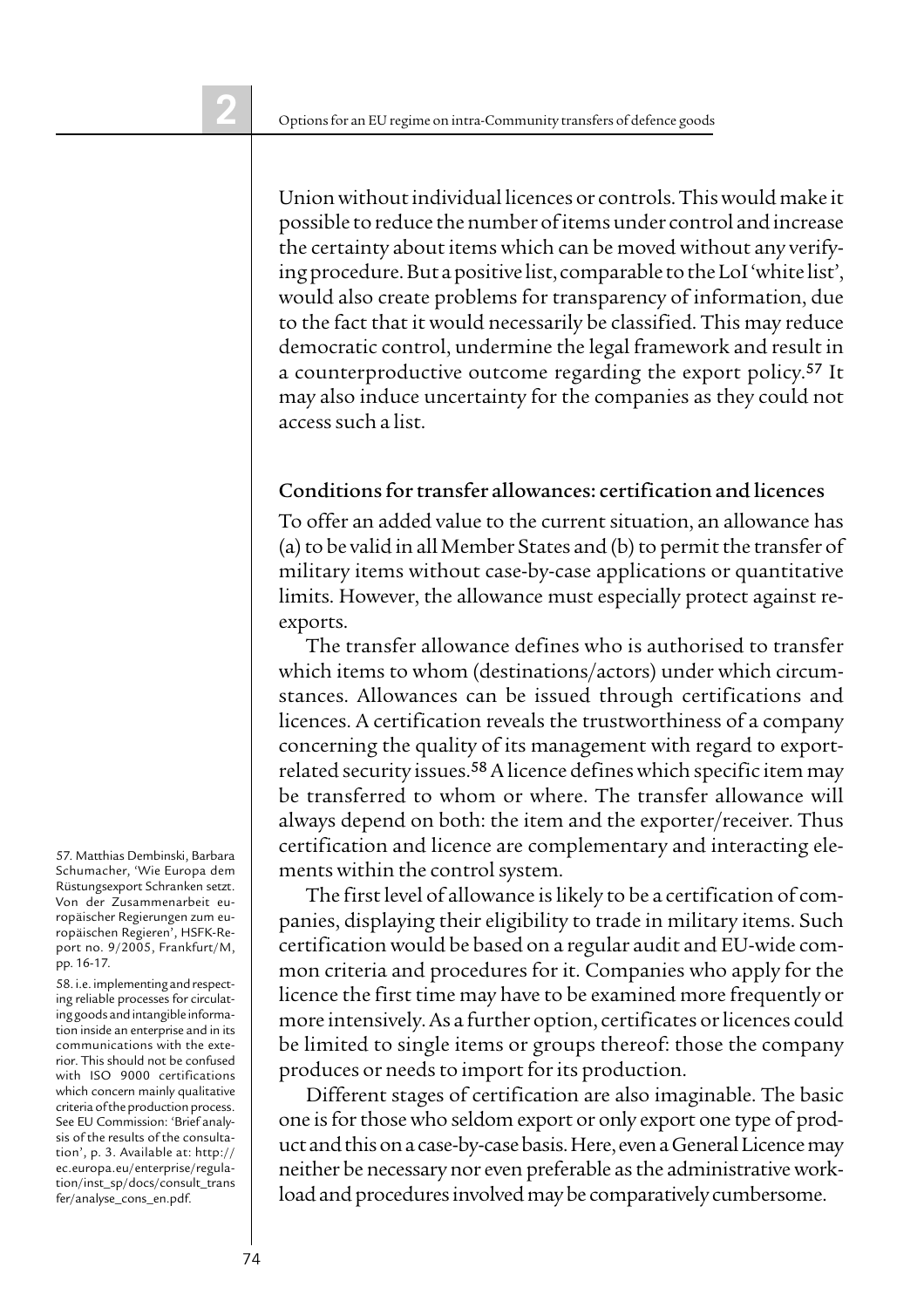The second step is to acquire a licence for a specific item. The licence requirements have to be balanced against the certification requirements. If the latter are rather high the licence criteria may be lower, because a certain stage of transfer security is already achieved by the certification. In a licence-based regime, after a basic certification (comparable to a registration) every company would be allowed to transfer. However, the criteria for obtaining the licences would be higher. Depending on that security level, transfer licences for some items may even become obsolete.

However, in principle *ex-ante* licensing is likely to remain in place. Otherwise the preventive approach of the export system would be abolished. The 'EU Global Licence' is regarded as a vital element which would ensure extensive simplification and streamlining of procedures. It would allow for a certain timeframe to transfer an unlimited number of an item to a defined choice of destinations. Moreover it may state if re-export is allowed, as well as the end use and under which circumstances safeguards can be applied. Goods that received a global licence from one national authority would then be free to be circulated across the EU according to the prior specifications.

For some goods, a global licence may be unacceptable under all circumstances. For those, individual licences should remain available. This however implies retaining a lot of cumbersome and time-consuming bureaucracy.

A core task of the regime is to ensure against prohibited reexports of transferred goods. Within the licensing, measures have to be taken to guarantee the correct recipients and end-use. With regard to re-exports the licence should display clearly whether reexports are allowed, not allowed or depend on individual circumstances. The regime has to ensure that the responsible transfer authority has the power to decide for all options. To reduce the influence of other Member States, it should be ensured that if a Member State once allowed re-exporting under a general licence, it has to accept that all EU authorities stick to this decision. The Member State of origin may only get involved if the final destination is not stated. Then the exporting authority will have to contact the Member State of origin to gain confirmation on an individual basis. Nonetheless the authorities will inform the Member State of origin on a regular basis about re-export requests as well as those products containing components from that country that have received licences.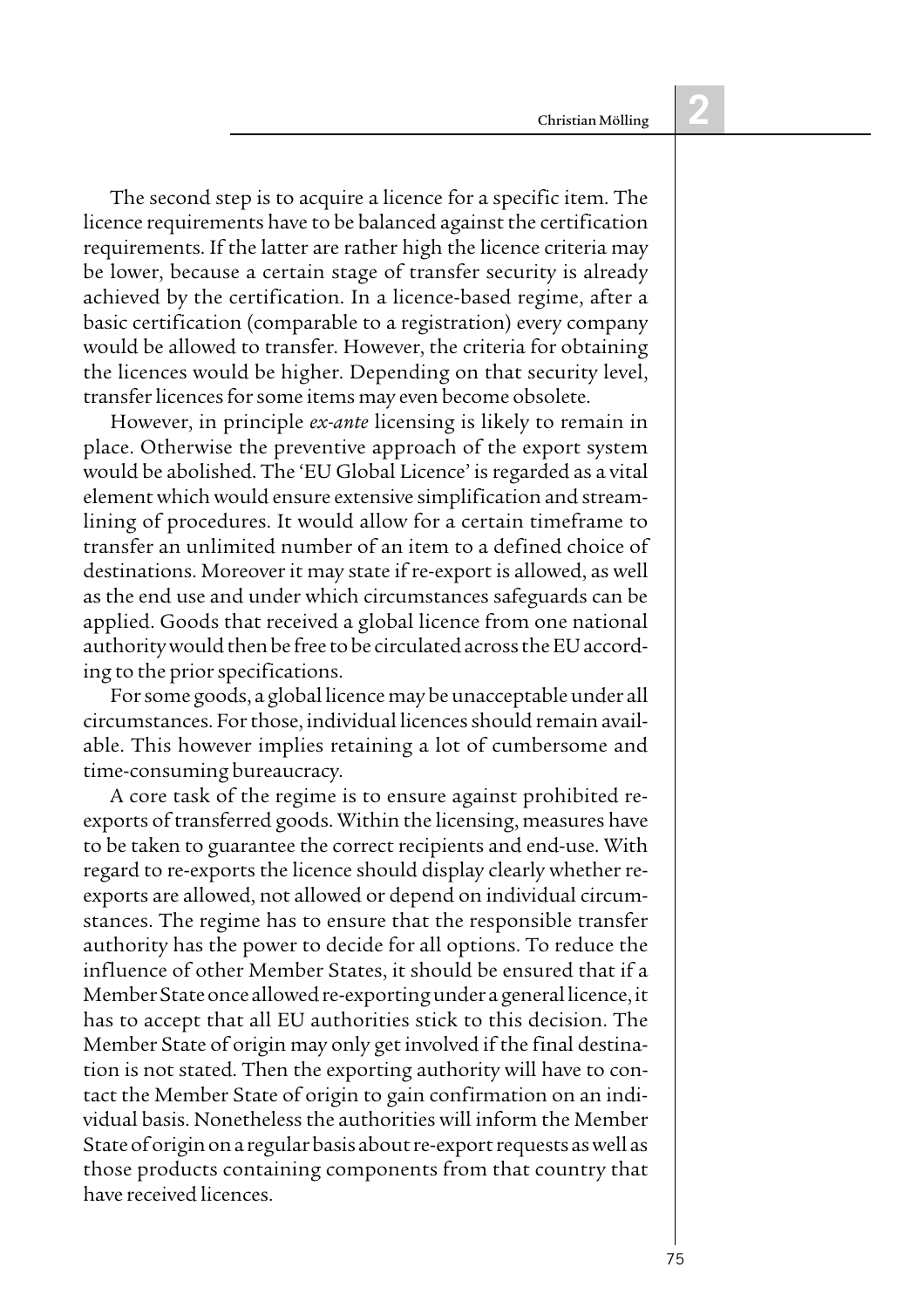Moreover, finished products can be *a priori* excluded from simplified transfer licensing. They do not need to be transferred between companies as part of a production process and therefore are beyond the scope of the regime. This would also embody a second barrier against re-exports in the event that Member States – against the rules – exercise different exporting practices. Instead, only individual licences should be available. Here, it has to be kept in mind that the export of a finished product can also constitute a re-export. Therefore the exporter has to mention all components of the finished product that are EU-transferred and display the permission to re-export.

The chosen balance between certification and licence impacts on the responsibility and implementation of security measures, the costs related to this and the issue of trust. A licence is by definition granted by a state authority. Thus the state is responsible and bears the major share of the administrative burden. Nonetheless the companies have to deliver the requested documentation. A certification-based approach implies financial burdens for the companies as they have to invest in security management to meet the certification criteria. This will especially strain SME and those who have little experience related to these activities. TDCs have the resources to invest in such measures and can, within a homogenous EU system, transfer a management scheme, once it has been designed, to their different locations. In contrast, smaller exporters would have to take on an extra burden. That may either reduce their competitiveness due to higher prices or they may refrain from exporting. Consequently this approach could achieve improvement for TDCs but also unequal conditions *vis-à-vis* smaller suppliers. A state-/licence-based approach may offer the opportunity to reduce such private investments. Furthermore, using staged pricing for the licensing, e.g. based on the companies' annual turnover, the licensing authorities could further balance the burdens. This may also open the door for new suppliers.

Whether the responsibility lies with the state or private companies impacts upon users' confidence in the regime. Thus, if the political responsibility for the regime's effectiveness rests primarily with the states they may want to ensure its effectiveness and users' trust in it by managing the regime themselves Alternatively, the management principles of the dual-use regime may be adopted, i.e. while keeping the responsibility at the state level but leaving the technical management to the EU Commission.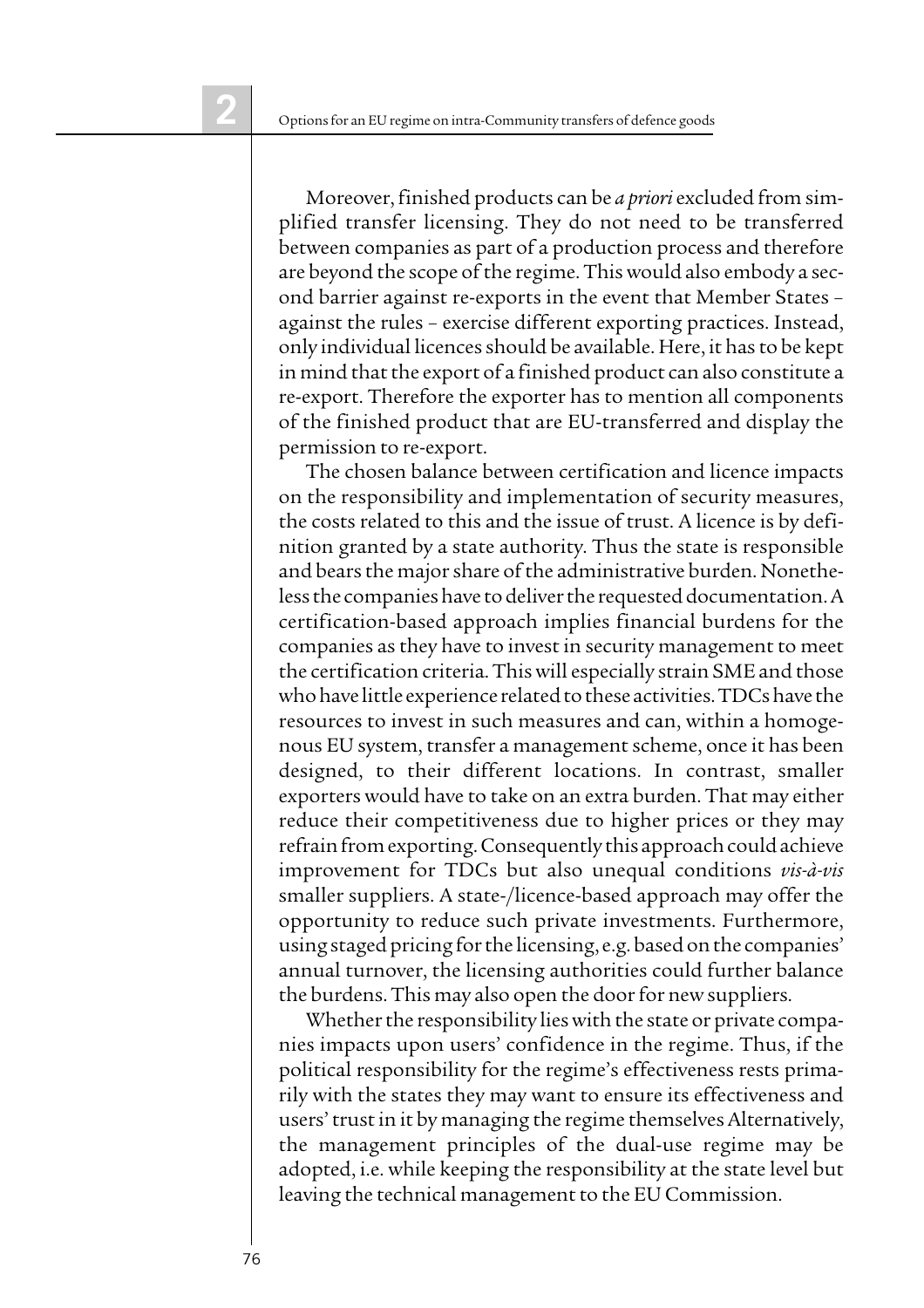To assure EU-wide validity of certification and licences, both instruments have to be based on a common set of requirements reflecting EU-wide accepted minimal conditions. Otherwise conditions for fair competition are blurred. In fact today defence companies are already certified nationally. Through common EU criteria the national allowance can be converted into a licence that is valid EU-wide. However, taking into account current diverse practices among the Member States, this may imply allowing them to add specific conditions to the common criteria that reflect their national legislations etc. Criteria and procedures would necessarily be subject to a legal enactment, be it Community-based or EUmultilateral. The withdrawal of an allowance should only be legal if the states or firms involved violate the regime.

Besides, such a coherent certificate would create a 'club of legitimate exporters', imposing not only normative but also material burdens on a company if it loses this status. Thus certification clearly combines economic competitiveness and the security perspectives.

#### Monitoring and ensuring compliance

Generally, monitoring is indispensable for several reasons: it makes it possible to examine if a component has been licensed for re-exports or if a finished product that is to be exported contains components that do not originate from the exporting country and thus needs a re-export licence. It thus ensures that regime compliance can be enforced. Moreover, with regard to re-exports, it provides knowledge of product quantities which a third state aims to acquire. This is important in order to estimate the influence an export might have on the region's military balance. Additionally, several Member States are obliged to report the exported quantities of military goods to their publics.

Monitoring may ensure that such cases are detected swiftly. However a cast-iron guarantee against re-exports cannot be provided – not even through the current system in place. For the potential regime, several options have been mentioned:

**Traceability through a computerised system:** while this would make it possible to localise the good, it does not provide information about the end-use. This however is the main concern of the Member States. While they prefer a strong control option, they reject the idea of a new complex database. The industry is aware of the costs and administrative burden such a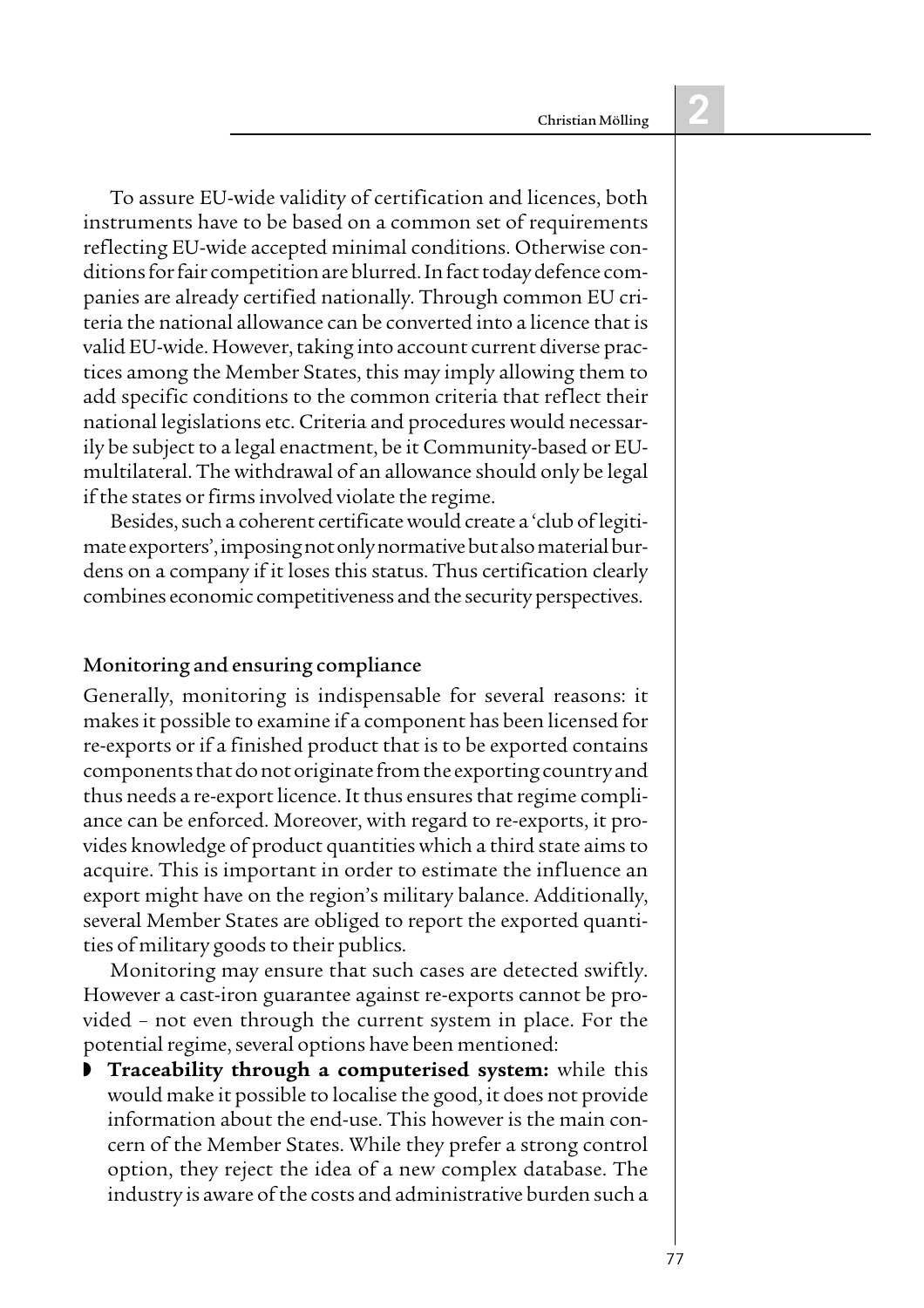system would involve. Thus expected costs are high while the utility is questionable.

- **P** Traceability only for sensitive systems: in essence, this embodies the first option limited to a smaller number of 'sensitive items'. However, this option is rather unlikely to be implemented as it is hard to imagine that a sensitive good would receive a general licence or at least that such a licence does not entail an obligation to request a re-export allowance from the Member State of origin.
- **D** Certification, reporting and *ex post* enquiries: The combination of these stages with sanctions (e.g. withdrawal of certification, blacklist for offenders) is considered to guarantee a maximum of security. This solution is very similar to the current system. In order to gain the certification, a company has to demonstrate that relevant security mechanisms are in place. Furthermore the allowance requires serious transfer reporting. Moreover, Member States of origin are allowed to inquire about the whereabouts of transferred components.

Although the least spectacular among the three, the last option appears as the most solid and secure solution. It offers precautionary measures, a high responsibility for the transferring company, investigating rights for the state authorities and sanction mechanisms.<sup>59</sup>

The problem for all solutions is that they first have to demonstrate their viability against the current system, which is by nature less prone to failure. However, it should be kept in mind that one of the initial reasons for the initiative was the apparent 'over-securitisation' of intra-Community transfers. Moreover, for an EUwide system there has to be mutual confidence in the effectiveness of controls and traceability of transfers by Member State authorities. Ultimately, even if monitoring certainly cannot prevent all illegal re-exports, it demonstrates efficiency in that it ensures that spoilers can be punished and excluded.

Again, the regime will only address those goods for which a general licence was applicable, thus representing less sensitive items. *Ex-ante* controls will remain in place for all those items for which a general licence is not obtainable, by definition of the scope or because the company has no certification for the transfer of the good and thus has to apply for an individual licence.

59. Unisys, op. cit. in note 11, pp. 71-2.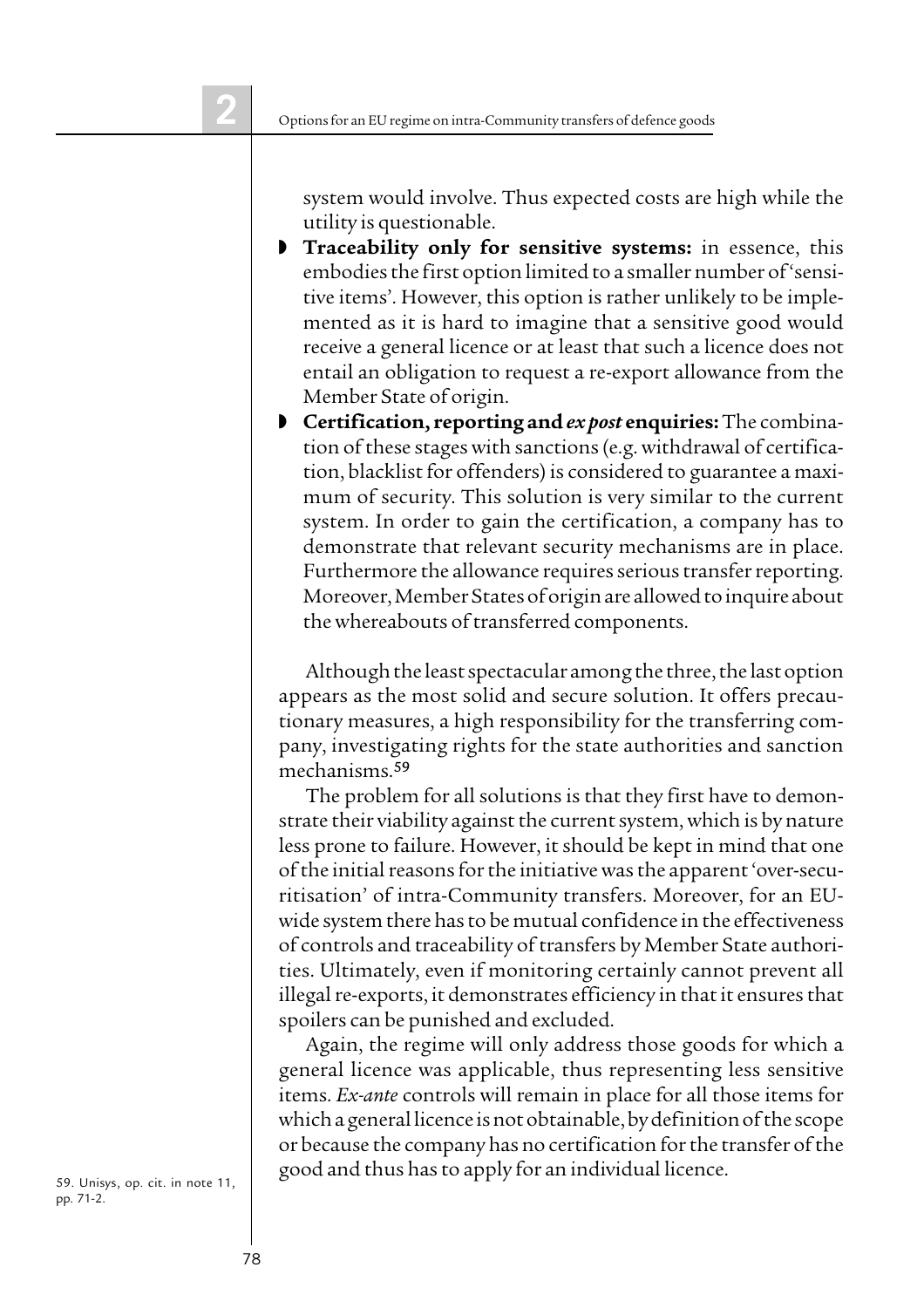#### Executive and policy-making mechanisms

Depending on prior decisions, appropriate institutional bodies or mechanisms are needed to carry out the duties related to the set-up and management of a regime. However, instead of setting up new institutions, priority could be given to existing bodies. This will not only ease apprehensions regarding increased bureaucratisation but also build on established expertise, functioning and trusted working relationships. This could include Council working groups such as COARM, the Commission or EDA, depending on whether the tasks are of a political or rather technical nature. Such a division of labour comes close to that exercised within the DU-regime. This again may be an advantage given that this regime is working successfully.

- These bodies and mechanisms have to carry out some major tasks:  $\blacktriangleright$  Examining, defining and updating the list of items or the common and national exceptions.
- D Defining, improving and updating of criteria for certification and licences.

While the tasks aim at technical issues, they nonetheless involve political considerations of the Member States. The list is the gateway through which (national) arms policies can be introduced. Hence it has to be ensured that the list balances the different interests instead of privileging some particular ones. Therefore the body entrusted with mentioned tasks needs political legitimacy and decision-making powers. Here COARM as a Council Working Group may be the appropriate body. It has been responsible for the CoC Ex since its inception, thus it is familiar with the subject.

Other tasks are related to the processes induced by a regime and the intention to manage them effectively:

Advisory services: the refusal of a licence, invocation of safeguards or allegation of re-exports may lead to serious disputes among the Member States. It is difficult to imagine that the Member States would allow the establishment of an independent body that has the power to impose a legal decision. However a consulting body may advise Member States or companies on risks of infringement, develop suggestions on how to solve conflicts or advise on appropriate procedures or sanctions against companies or states. An additional consultation board reflecting public and expert opinion as well as the perspective of the European Parliament would be helpful.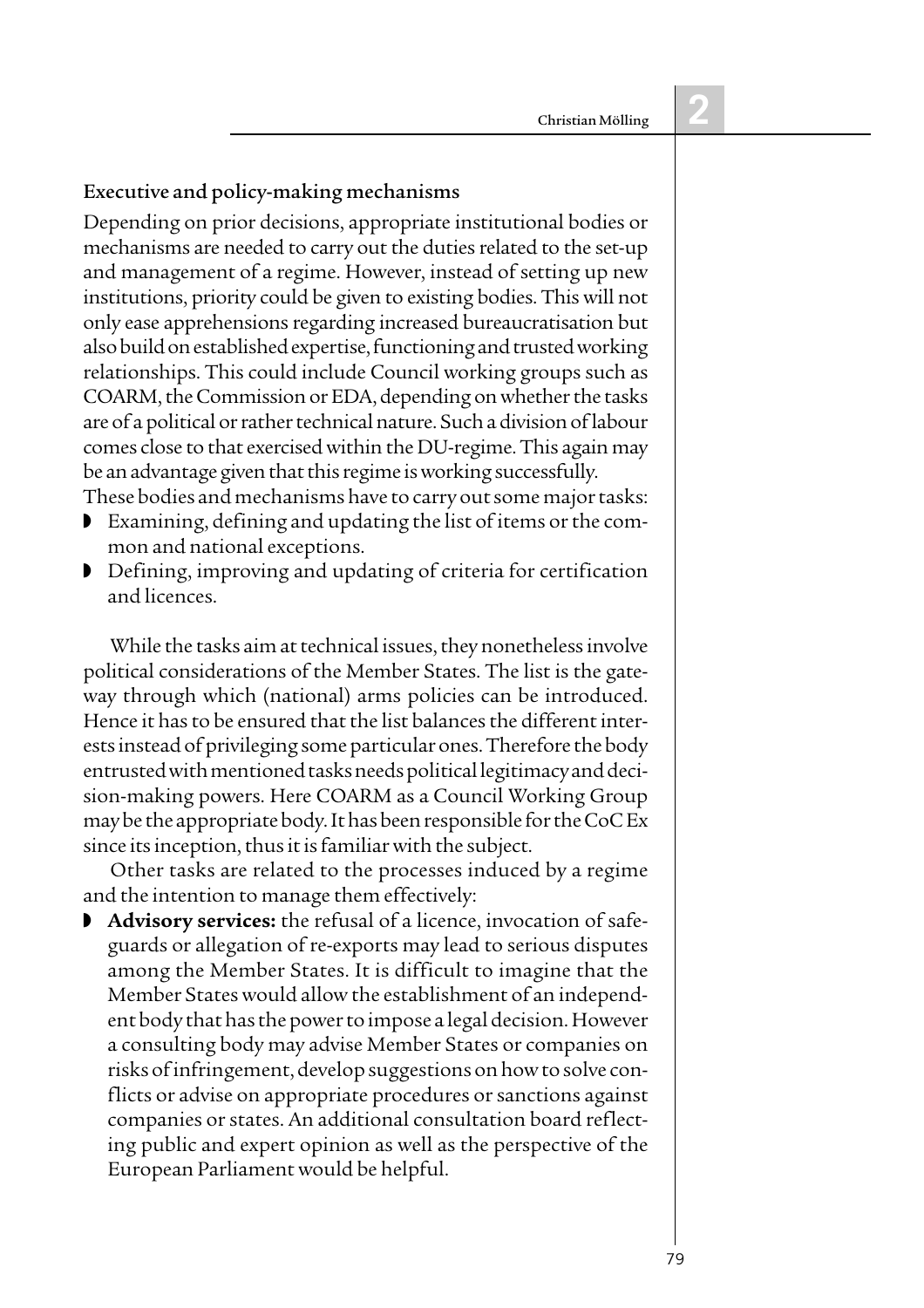**Information exchange and evaluation:** Especially in the beginning the exchange of information, the evaluation of the regime and recommendations for improvements are highly relevant to build confidence and enhance efficiency. If the regime is a system based on various national lists and interpretations these have to be communicated to states and companies. Moreover a platform that displays certified and licensed actors is necessary. If traceability is based on an IT system, this has to be set up and maintained.

These tasks could be carried out by integrated technical working groups consisting of personnel from the EDA, the EU Commission and possibly external experts. In particular, the IT system for traceability could come under the jurisdiction of the EU Commission as it has wide-ranging experience with the execution of such systems in the area of taxes, and the DU-regime.<sup>60</sup>

What is open to discussion is the relationship between the political and the technical bodies. If the technical group is subordinated to the political body, the Commission has to be given a seat in the political group. Otherwise, the monitoring of the adherence of market-related elements to the regime might be inadequate.

# Safeguards

A safeguard clause would allow Member States to limit or interrupt the circulation of items if actors violate the regime. This may be the case if companies infringe the conditions of the certification of the licence so that goods have been transferred or re-exported illegally. Here safeguards represent the legal option to raise essential security interests. In serious cases, a Member State may be allowed to withdraw its licence or certification because of non-compliance with the regime in a way that endangers the security objectives of the state or the EU.

Such an instrument has to be defined cautiously as its unnecessary or excessive invocation may not only damage trust in the regime but also trigger the second concern of the Member States: that is, the loss of SoS. However, such options have to be qualified *vis-à-vis* the regulations of the regime: cases in which safeguards are probable are rare. They can only concern components. Therefore, issues concerning an undeclared end-use of the component do not concern the companies and the transfer regime but the Member States. More-

60. Unisys, op. cit. in note 11, pp.138-40.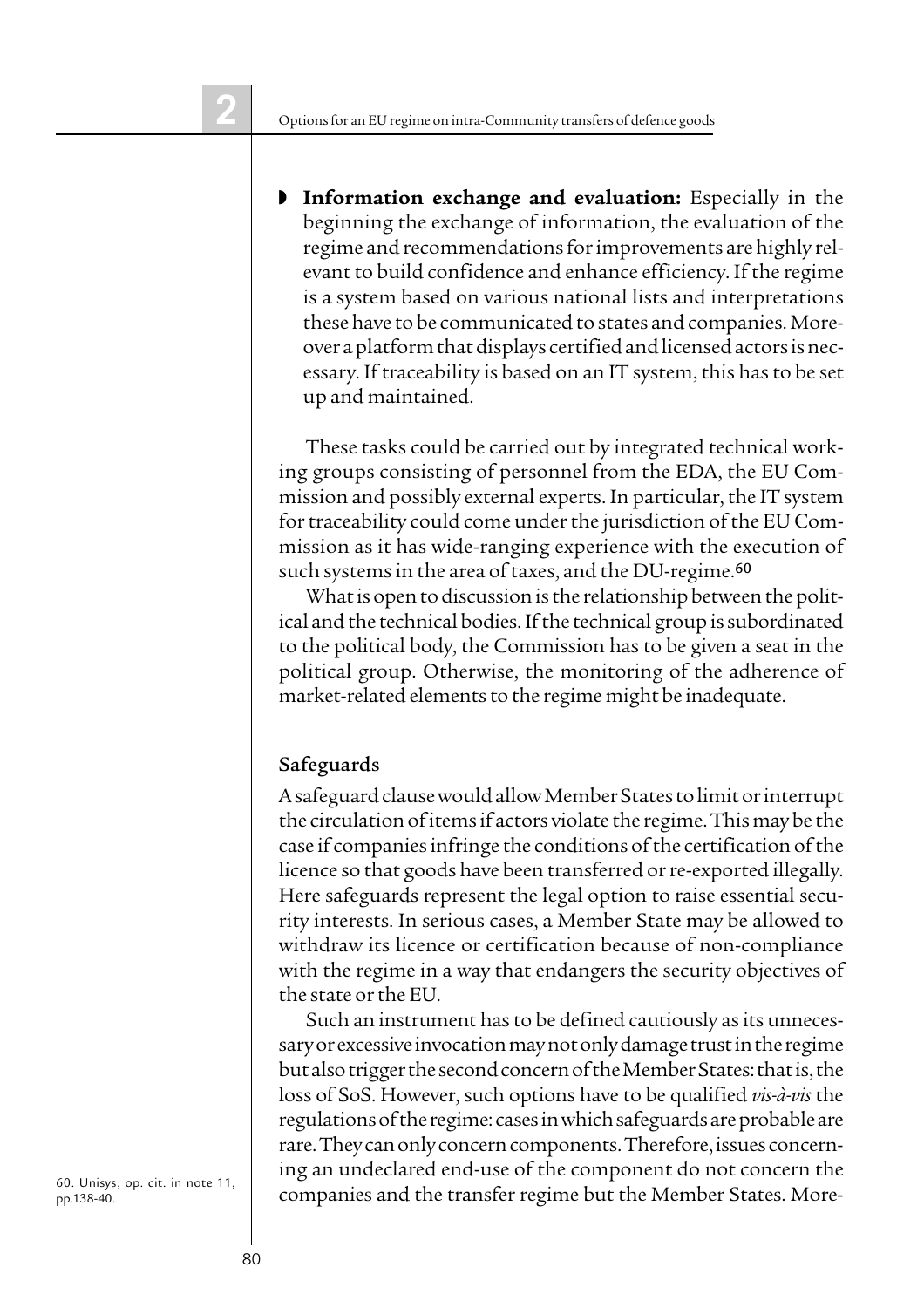over correct end-use has always been a matter of trust towards the importing state – even within the current system.

The basic rule for the safeguards should be: as long as nobody violates the commonly agreed rules, no state should interfere. To improve confidence Member States should explain when safeguards could be imposed, through which procedures as well as when safeguards are not applicable. This would minimise complaints after the licensing.

The direct consequences of safeguards regarding end use and re-exporting are subject to further specifications: can a Member State of origin in principle block the export of systems, which contain non re-exportable components produced on its territory, by other Member States? It may be also become politically delicate to engage a Member State to withdraw war material with such components from a current military operation.

Article 296 TEU can act as a safeguards clause. For this purpose it has to be redefined either with regard to its scope or its application<sup>61</sup> (see below).

#### Legal aspects

Concerning the legal establishment and implementation of a regime two options are conceivable: a Directive or a Regulation (both under Art. 95 TEU). Although having the same legal impact, they have important differences: A Regulation would be directly applicable and does not have to be enshrined in national law. It would allow for less flexibility of implementation for the Member States.

However the Commission has decided on a Directive for several reasons. While a Regulation addresses issues of common commercial policy – an area of exclusive Community competence – a Directive is often more suited to the functioning and establishment of the internal market. Implementing the internal market usually requires far-reaching and very detailed measures that are better enacted at the national level. Thus the Commission has clearly indicated the primacy of Member States in the area.

However, a Directive involves a complex transposition process into national law. This may cause resistance at the national level as it may imply changes to national laws as well as non-subject related domestic bargaining. Moreover, it has to be confirmed that the instrument does not violate other obligations of the Member States introduced by international law or treaties.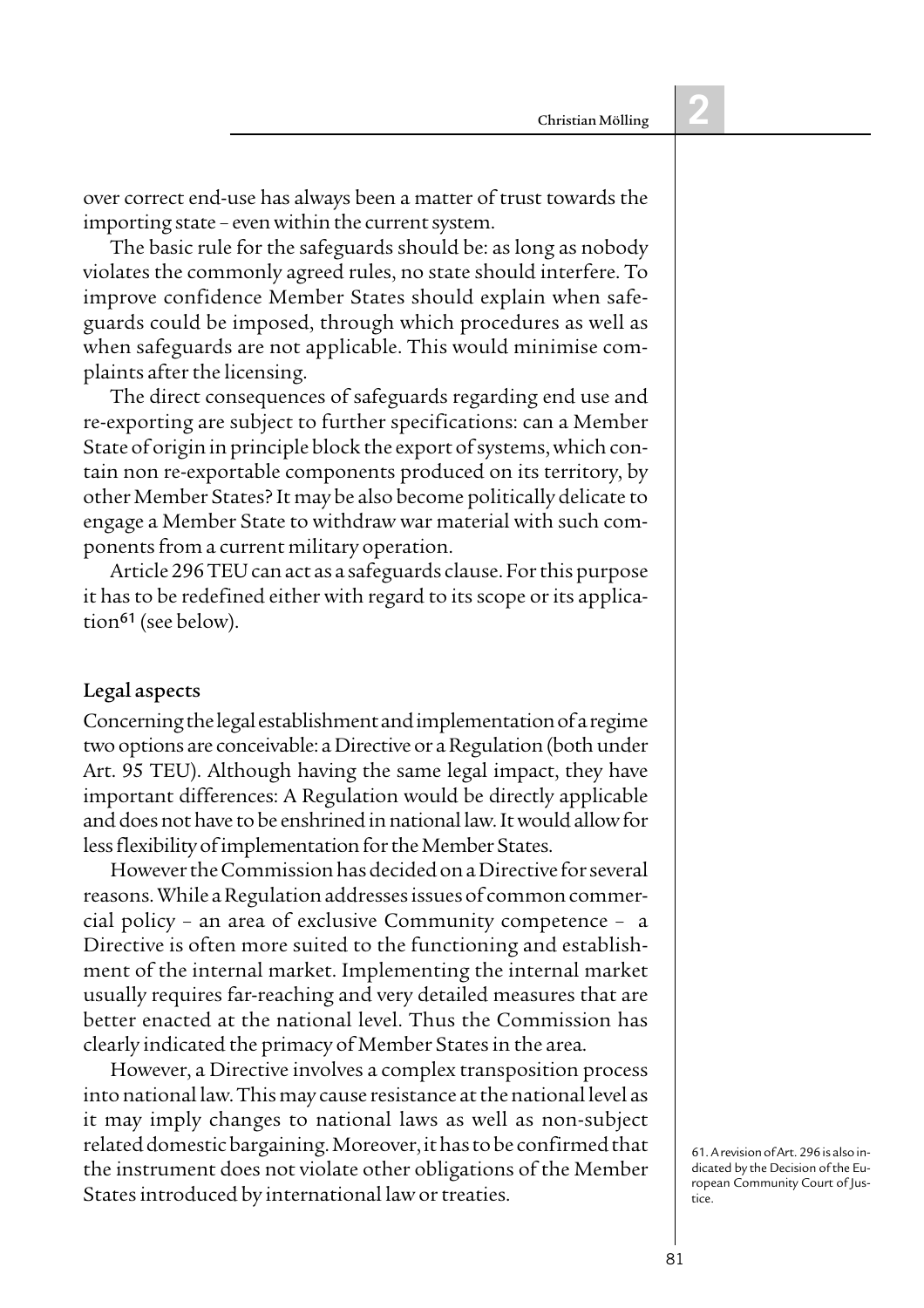Besides this, a new regime implies legal solutions and potential changes for the following aspects:

- scope of Art. 296 and its relationship to SoS and safeguards
- $\blacktriangleright$  the regime's relation towards the CoC Ex and national export policies.

Article 296 influences both matters, safeguards and SoS. Thus the revision either of its scope or its invocation practice is necessary. Changing the scope would especially seek to reduce the socalled '1958 list' that is mentioned in the Article.<sup>62</sup> Here, only those elements have to stay on the list that are still required to be under national oversight. These are NBC-technologies, goods that Member States *a priori* do not want to be traded under the intra-Community regime, and those elements defined by treaties the Member States have to fulfil, e.g. the MTCR.<sup>63</sup>

However, this option is unlikely to be accepted by the Member States. Besides generating long debates on the content, shortening the list in this way would prevent the Member States continuing to use Art. 296 as an effective impediment to undesired non-EU exports as well as other policy areas.

Another option would be to leave Art. 296 unchanged and restore it to its original scope by changing the practice of invocation, as intended by the Commission's 'Interpretative Communication'<sup>64</sup> on Art. 296. Additionally, a clarification by the Commission in the form of a Directive to provide more clear-cut guidelines for the interpretation of Art. 296 may become feasible. Without legal framing any changes to Art. 296 would lead to a certain amount of uncertainty, at least for an intermediate period in which a new practice has to be established and gain the trust of the Member States.

Therefore, in the – rather probable – event that Art. 296 is left untouched, it seems to be appropriate to have mutual reassurance regarding security of supply and non-interference for transnational supplies arranged among the Member States by Memorandum of Understanding (MoU). Such arrangements would become essential to establish trust. Here the LoI already offers guidelines.

These arrangements would have to consist of a double layer of accords as the problem has a state-state as well as a state-private dimension. States will have to guarantee non-interference in a private (company)-to-state transfer relationship. This is primarily the case for finished products, spare parts and services. Private actor relations have, secondly, to be secured. Otherwise a company

62. The '1958 list' is reproduced at: www.sipri.org/contents/expcon/art223.html. Reducing the scope will serve also to achieve transnational SoS. This would be perfectly in line with the interpretation of the European Community Court of Justice (ECCJ). The Court says that such a national derogation can only be justified if it is necessary for safeguarding essential national security interests. See Elena Bratanova, 'Legal limits of the national defence privilege in the European Union', BICC Paper no. 34, April 2004.

63. Missile Technology Control Regime.

64. EU Commission, 'Interpretative Communication on the application of Article 296 of the Treaty in the field of defence procurement', COM(2006) 779 final, Brussels, December 2006.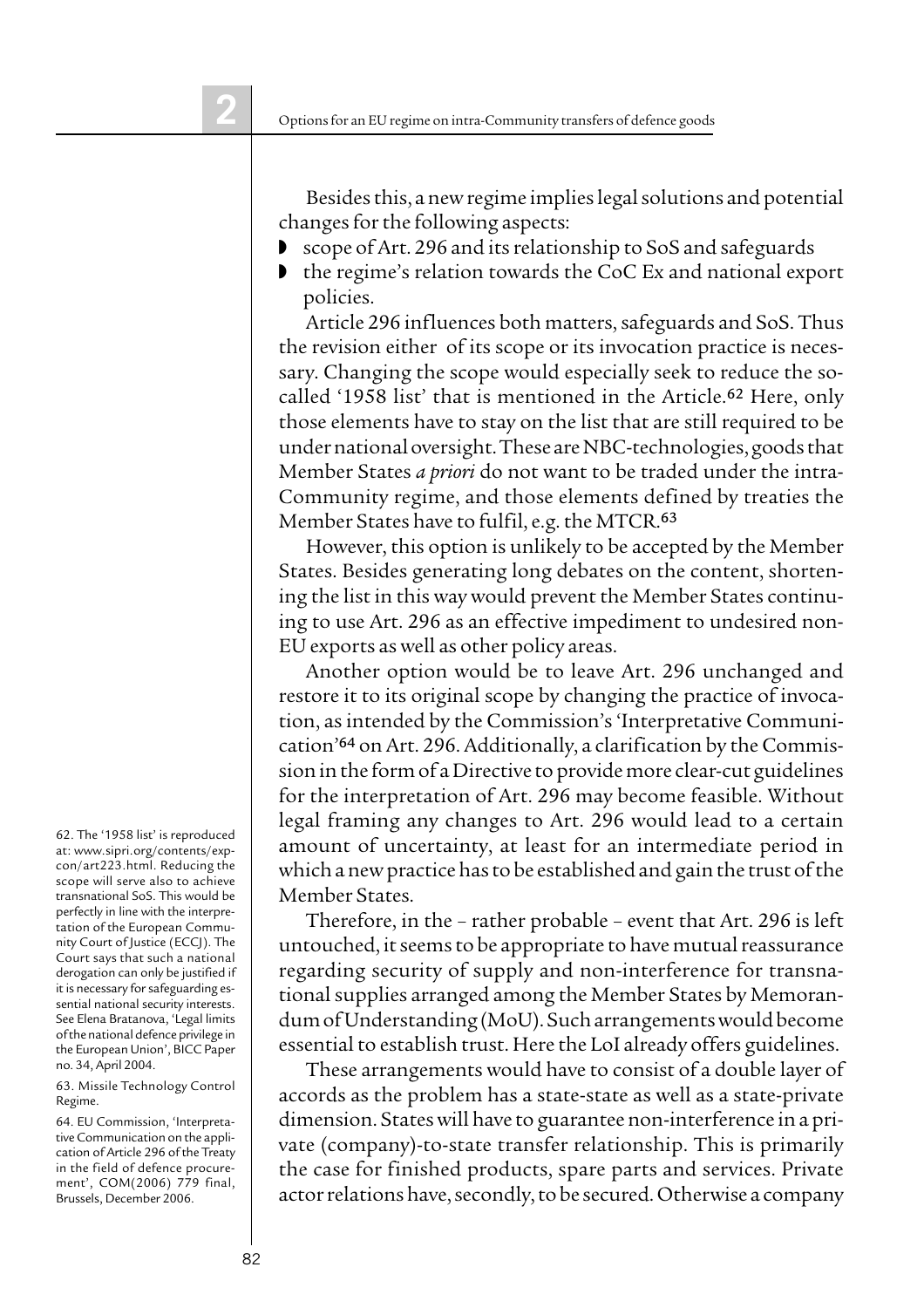cannot guarantee to fulfil its contract commitments *vis-à-vis* another company. The arrangements may include safeguard clauses for cases in which the essential security interests of the Member State of origin are affected.

# CoC Ex and national export policies

To minimise the options for undesired re-exports, the regime can be made part of a common export policy of the Member States. This would have to include equal standards on re-export decisions. Moreover interpretations of the CoC Ex and the transfer regime have to be harmonised. Therefore, one suggested way is to make the CoC Ex legally binding, including a well-defined reexporting clause. A further argument for utilising the CoC Ex is that its policy outcomes within the last few years revealed a high degree of convergence of Member State policies. Although there is no official EU-wide export policy, an informal one seems to exist to some degree.<sup>65</sup>

This, however, appears to represent a step too far for some Member States. Today the CoC Ex only acts as a minimal criteria catalogue, mainly against undercutting. It allows scope for very diverse policies on arms exports that the Member States and their industries are reluctant to lose.

The alternative is to effectively integrate the re-exporting clause into 27 Member State export control procedures. A first step would be to concentrate the expertise and responsibilities in the same authorities. While this would ensure equal treatment at the domestic level and also serves the principle of subsidiarity, it would not automatically lead to harmonisation among the Member States. Here, the dual-use regime offers the best practice for information exchange in an equivalent setting.

# **Conclusion: out of the jungle?**

Europe's ambition is twofold: it wants to act as a military actor and to be able to produce the military means it requires on its own. Consequently, Europe needs a competitive EDEM and a solid industrial base. Here, an effective transfer regime can make an important difference.

As has been shown in this chapter, European security is increasingly an interpillar issue. This does not make things easier. In 65. See Dembinski and Schuhmacher, op. cit. in note 57; see also Bauer and Bromley, op. cit. in note 32.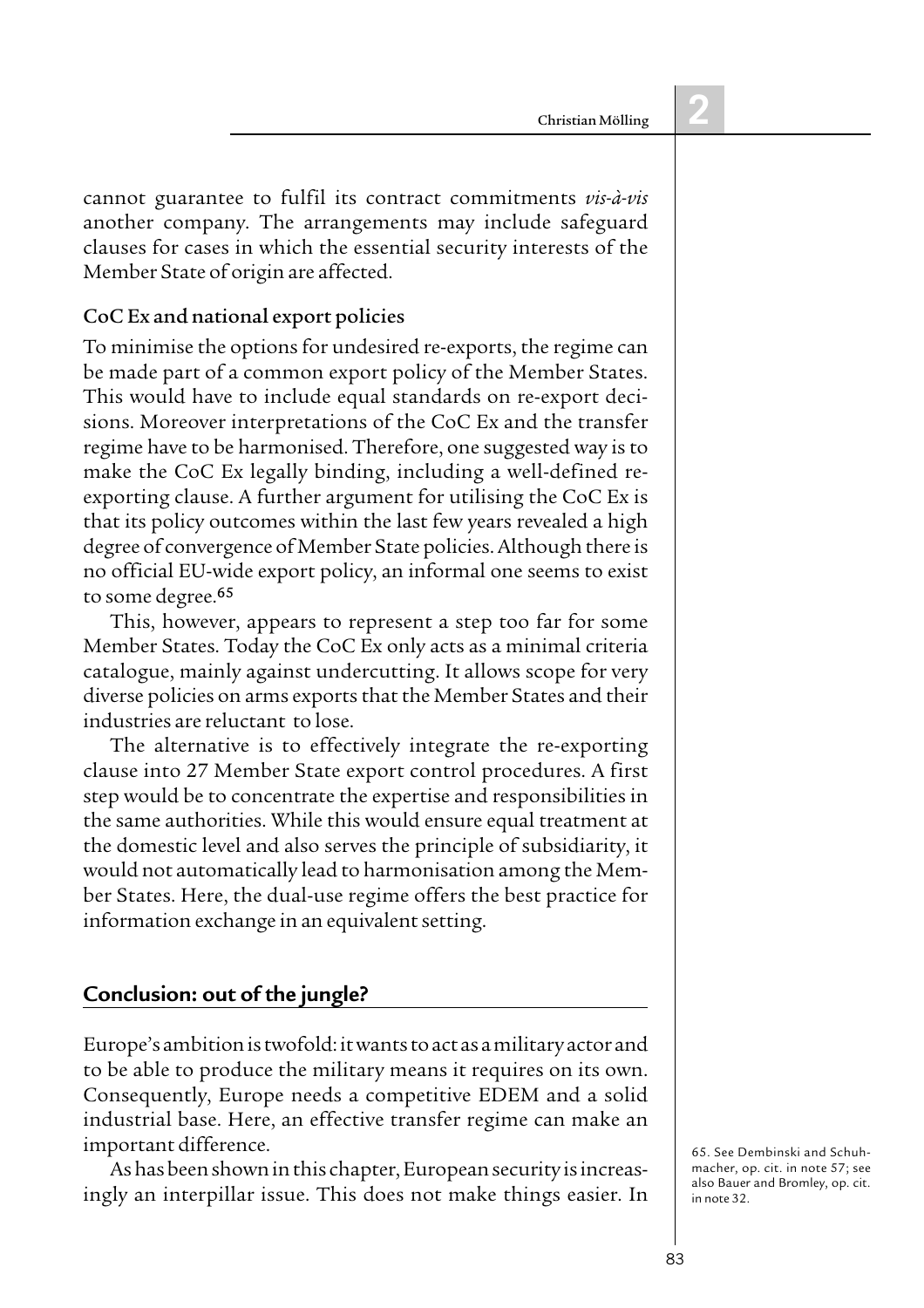order to attain an efficient result, not only the divergent Member State perspectives but also the Commission's and the industries' point of view have to be considered. Nonetheless, an integration of economic and security positions into one single regime is possible.

The breakthrough in this regard will not depend on the Commission but on the Member States. They have to realise that the circumstances for defence industrial issues have changed and they have to adapt to transnationalisation. This does not prescribe the instrument, i.e. a specific regime or agreement. However, with the Commission's proposal for the Regulation on a regime for intra-European transfers of defence items on the table, it is now the Member States' turn to come up with constructive solutions.

Ultimately, a decision on whether the proposed regime is an appropriate instrument should be based on its effectiveness, namely on an evaluation of two prospective questions: will the proposed regime (a) ensure at least the same security level regarding SoS and re-exports compared to the current system?; (b) deliver its economic added value?

Here it is helpful to recapitulate some important points that should be taken into consideration when evaluating the proposal or suggesting alternatives. Now going on for two years, the debate has revealed that the following aspects have to be an essential part of a successful Regulation:

- **Scope:** the transfer regime will only allow a very specific family of goods to be transferred without *ex-ante* individual licences: components that are of a military nature but less sensitive regarding national security interests.
- **Certifications & licences:** certification and licensing will remain tasks of the Member States. However this has to be done under a commonly agreed set of rules and criteria. Moreover, for those items for which a general licence is not granted, individual licence procedures will stay in place. Two cumulative types of certification are conceivable: (a) companies certified as suppliers are allowed to transfer (specified) components and subsystems towards EU system-integrators and Member States. (b) Companies certified as system-integrators can transfer (specified) items and whole systems to other EU systemintegrators and Member States.
- **Monitoring and compliance:** the core of a compliance system has to be the ability to effectively sanction spoilers, i.e. prohibit.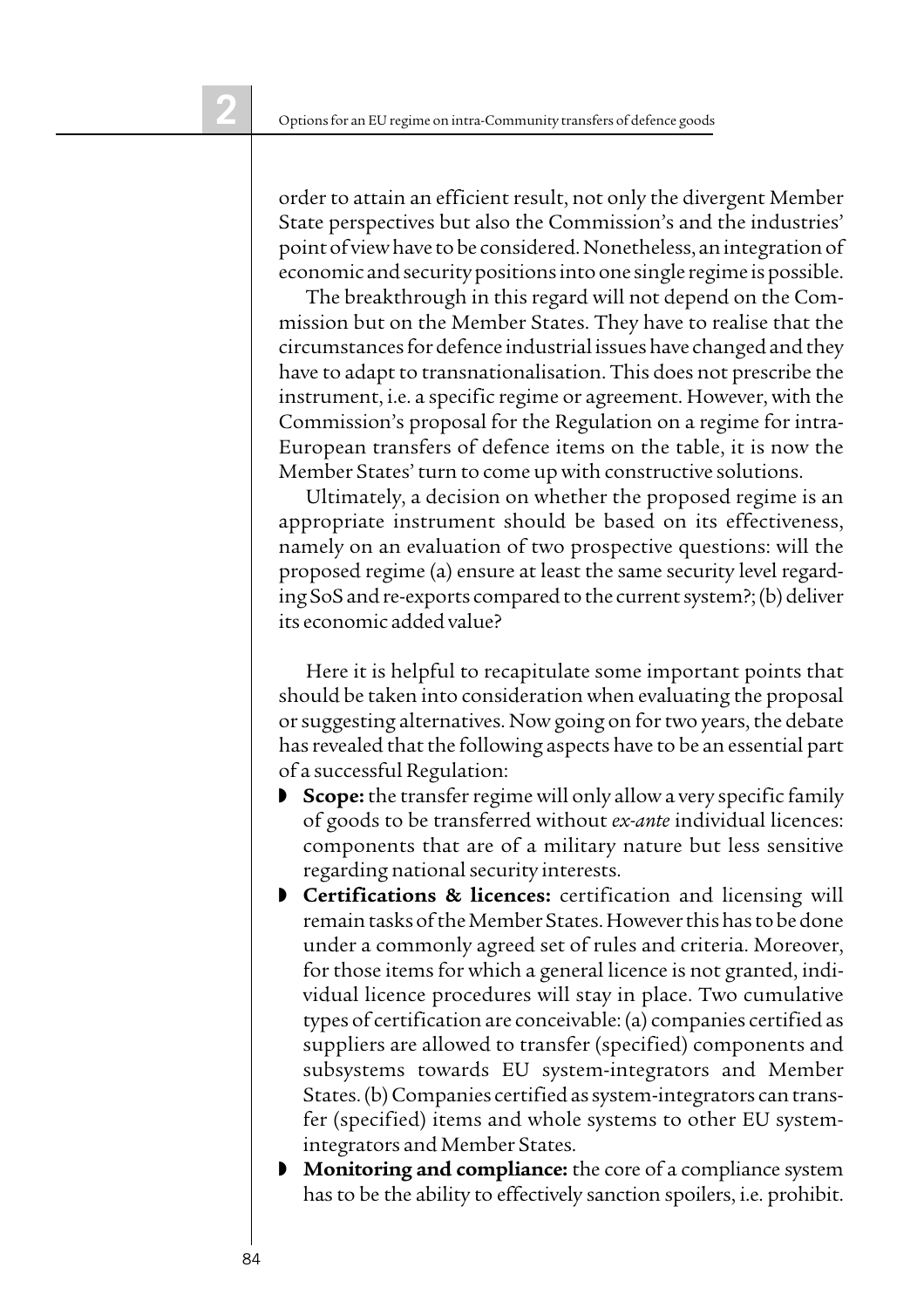such companies from trading. Besides a standard reporting system, *ad hoc* inquiries on end use and end user must be answered. Beyond this, it is especially in the area of re-exports that the regime could generate added value if it is assured that Member States of origin are regularly contacted by the monitoring authorities.

- **Executive and policy-making mechanism:** even if the Member States accepted the Commission's role as a competent facilitator, it is ultimately somewhat unconceivable that they would grant the Commission a serious role with regard to the security dimension. Therefore an appropriate division of labour should grant responsibilities to the Member States. The added value of the regime is not its top-down approach but the EU-wide common set of regulations and criteria. Thus the primary question is not *who implements* but *what is implemented*. As Member States are the 'owners' of the system, effective implementation is in their security interest. The Commission could concentrate on establishing an information-sharing system as well as preparing an evaluation of the implementation phase. Furthermore, a task force should be recommended that facilitates the implementation and technical management of the regime by offering advice. Moreover the Commission should be given a formal possibility to intervene below the highest political level if the regime is not run effectively.
- **Safeguards:** the invocation of safeguards under Article 296 is a highly political act. It has to be based on proportionality and case-by-case evidence. An *a priori* non-legally binding explanation of principal cases should be laid down. Especially, if Member States consider a regime as a test case for re-establishing mutual trust on the use of the Article, dealing with the first cases will establish the new baseline for the legitimate use of Article 296.
- **Example 20** Legal aspects: under given circumstances a change of Article 296 seems to be unconceivable. Therefore the only way is to change its invocation practice. The future will not only depend on a measure as outlined above but on the use of Article 296 in other areas, e.g. procurement as well as the reaction of the Member States towards the Commission's clarification regarding the Article's scope.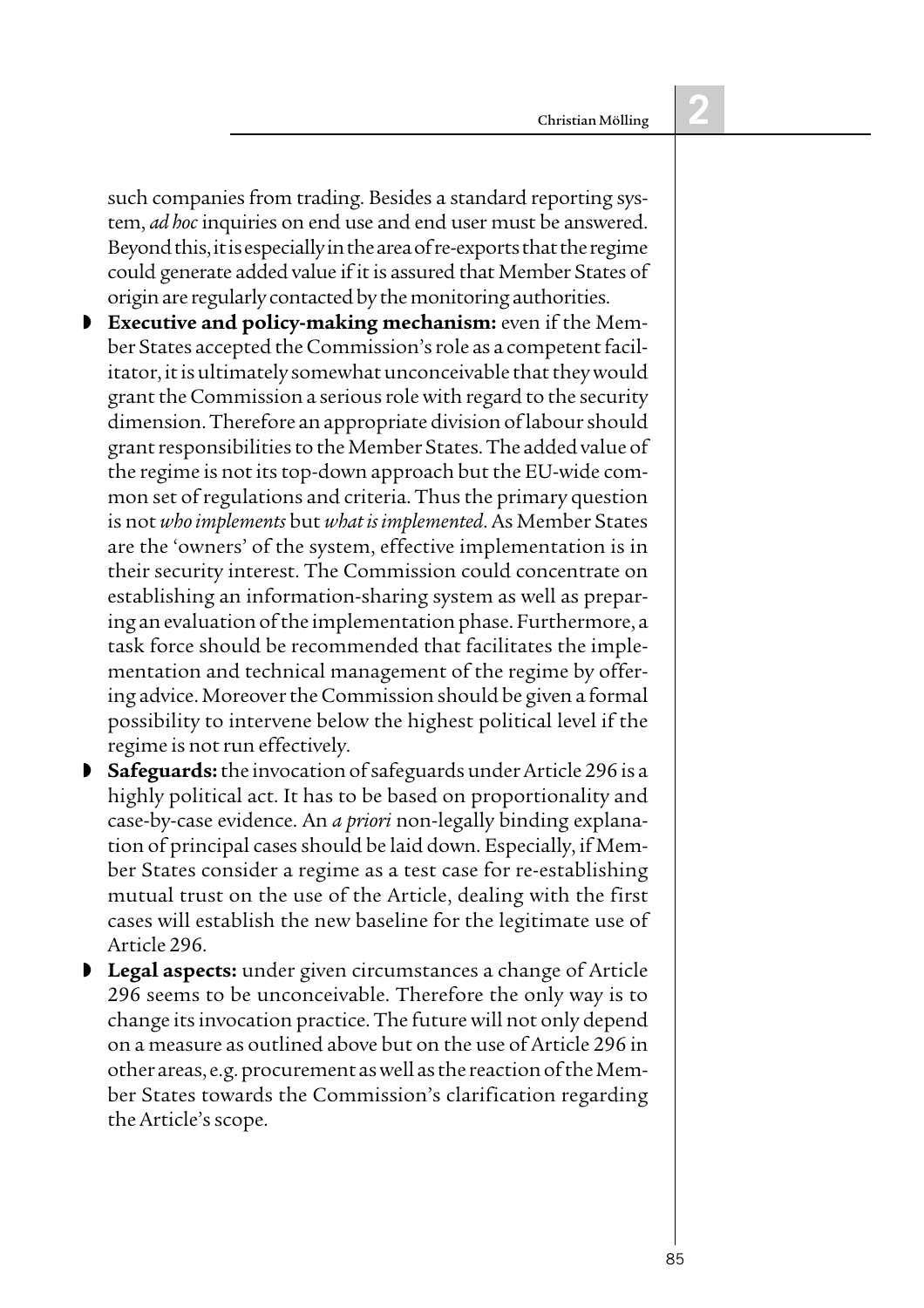# Steps and challenges ahead

If Member States and the European Parliament decide on a regime, the challenge to the establishment of such a regime is considerable. Here the psychological barriers are as important as the technical implementation. Much will then depend on the follow-up process.

**Right institutions:** the Council working group in charge is decisive. It may well be that for formal reasons the issue is directed to an industries-related working group (WG). This bears the risk that the economic issues are overrated and security issues are overlooked. A presence of experts on security issues has to be assured. This could be done by having cooperative sessions that include COARM or the Political Military Group (PMG).

**Establish trust:** the issue is as much about mutual trust as it is about technical details. Member States have to mutually guarantee that defence goods are treated under the export regulations of the country of origin. Therefore domestic authorities either have to be aware of the regulations in other EU countries or contact the authorities of the other countries. Therefore, informal meetings, workshops and cooperative multinational products and processes such as best practices studies, with multinational information teams built from experienced national desk officers serving in the advisory services on a rotational basis, may make it possible to develop trust even at the micro levels.

**Use existing expertise, experience and institutions:** central elements of trust are common practice and persuasive expertise. Moreover the problem cannot be solved by one actor alone. Therefore the follow-up process should actively make use of the existing expertise of the Commission in internal market issues as well as national expertise when it comes to security-related issues. This chapter has also highlighted existing, efficiently-functioning institutions like the dual-use regime and the CoC Ex, with their concomitant lessons identified.

**Keep it simple:** the more change is introduced, the more complexity is induced in the transition phase towards a new regime. Therefore keeping things simple means retaining as much of the established system as possible. New regulations and definitions, especially regarding the definition of the scope, should provide a more effective alternative to attempting to identify every single case that can be imagined.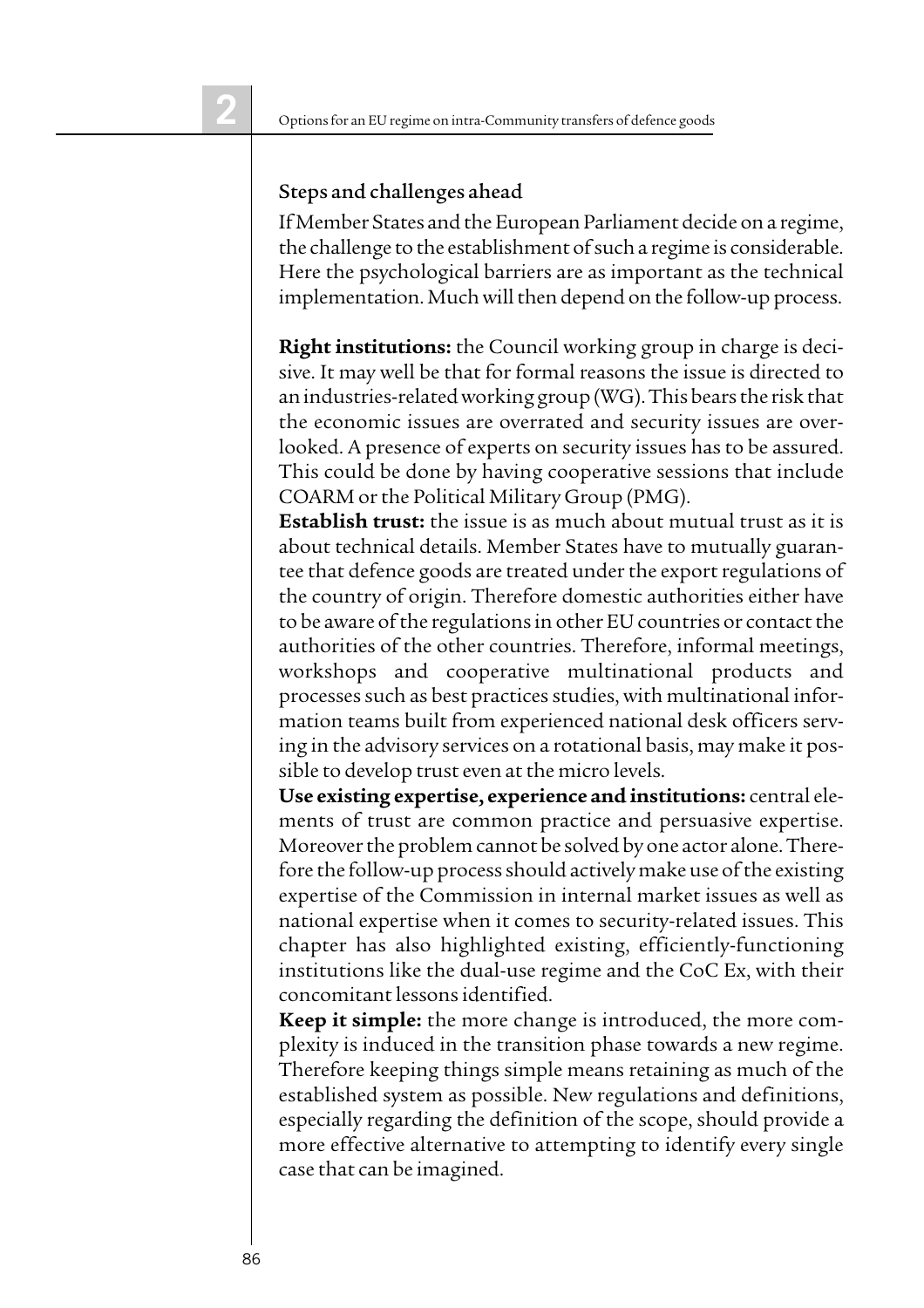**Implement step-by-step:**due to different levels of administrative readiness and political hurdles, the implementation should be conducted reasonably swiftly in the individual Member States. Moreover it might be possible to first test a 'pilot system' in some Member States that is then evaluated. The lessons learned could then be integrated in a revision prior to further implementation. Conversely, a 'big bang solution' is unrealistic, even if agreed.

**Industries and states as partners:** states have to actively build partnerships with reliable industries. The classical control approach is not compatible with the character of technology and the options to illegally transfer tangible and intangible technologies. It has to be in the interest of the industries to apply the controls and to fully comply with them. This constitutes the best way of protecting their own rights regarding material and intellectual properties. Therefore the state has to deliver.

**Do not expect immediate impact:** calculations on money wasted by the non-existing regime are misleading in so far as they imply that this money can be saved directly. As a progressive growth of trust is necessary this time-consuming process may on the other hand consume the financial benefits of the process through the trickledown effect. The important point is the long-term efficiency and the structural adaptation. This is not a matter of simple numbers but of strategic long-term thinking.

**Integrate into the existing architecture:** the regime should be linked to other EU initiatives such as the defence directive but also activities outside the EU framework, like the LoI, the CoC Ex or the dual-use regime and updated in the light of potential changes. The kinds of complications that arise from parallel activities have to be avoided.

#### Plan B – if the proposal is rejected

Although this chapter has tried to identify potential solutions for a transfer regime, the challenges are considerable. Consensus among the Member States has not yet been achieved: even a majority in favour of a precise compromise may be fragile, if existing at all.

To save the impetus of the initiative, alternative viable suggestions should be at hand that could quickly be brought into play. These would potentially call for a more extensive involvement of the Member States. Two options have already been discussed that may build a basis for solutions. One way forward could be a 'LoI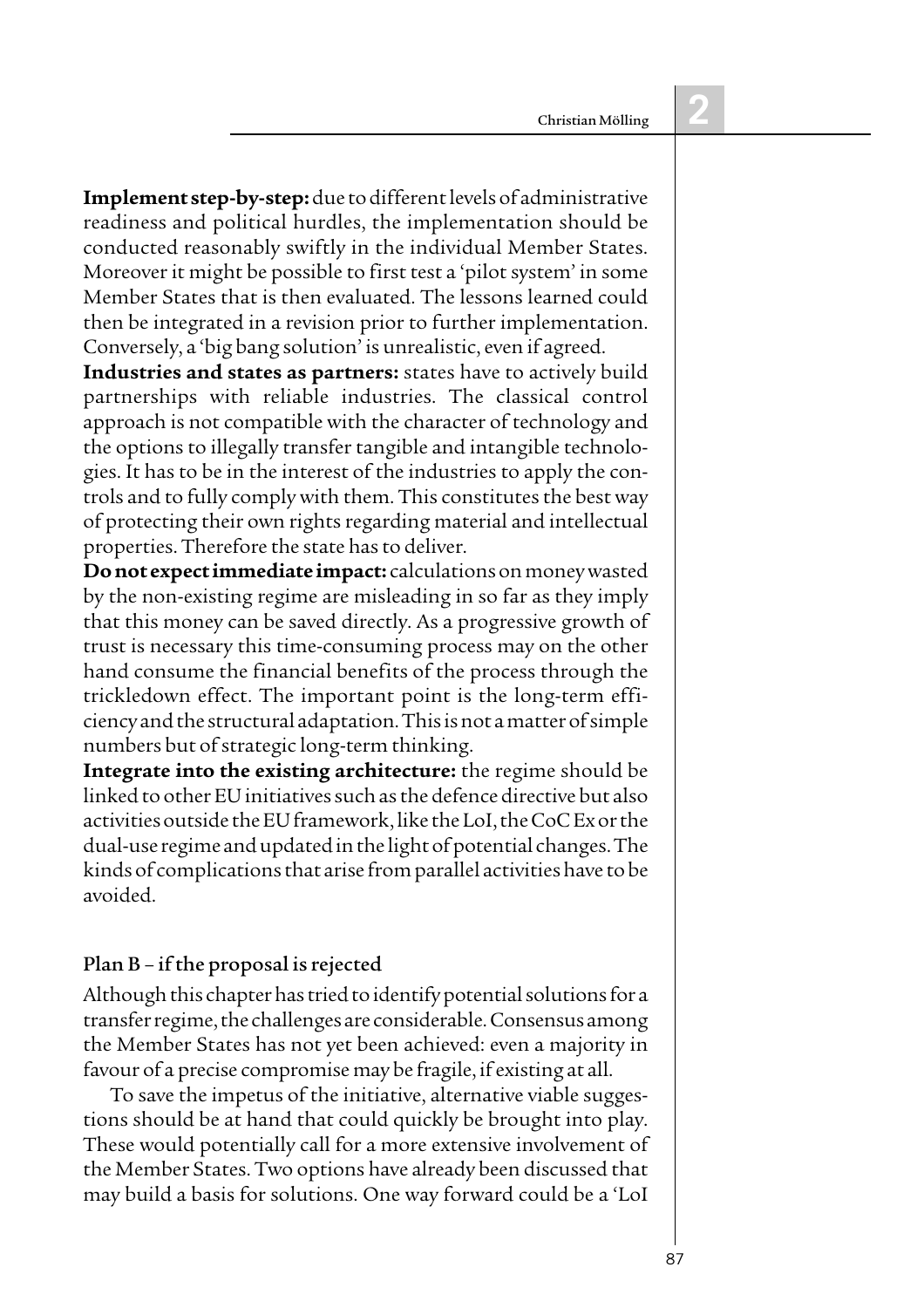plus'. This would mean progressively enlarging the LoI regime towards other Member States who would like to join. Additionally the LoI would have to be expanded into the area of 'private to private' relations as well. A second alternative could be to build in an analogy to the CoC on defence procurement which provides the backbone of a voluntary intergovernmental regime. This option was initially greeted with great scepticism. However this has declined as the CoC has to date been more successful than expected.

Regardless of the ultimate outcome of the Commission's proposal, it has already had an impact. First, it has raised awareness. Second, it has asked the Member States to clarify their perspective on the issue. Third, as the benefits of a regime imply serious structural changes, the proposal should be seen as an important step towards this long-term aim. Finally, it should at least signal to the actors involved that it may be time for them to lower unrealistic economic expectations as well as to rethink their well-rehearsed security objections.

**2**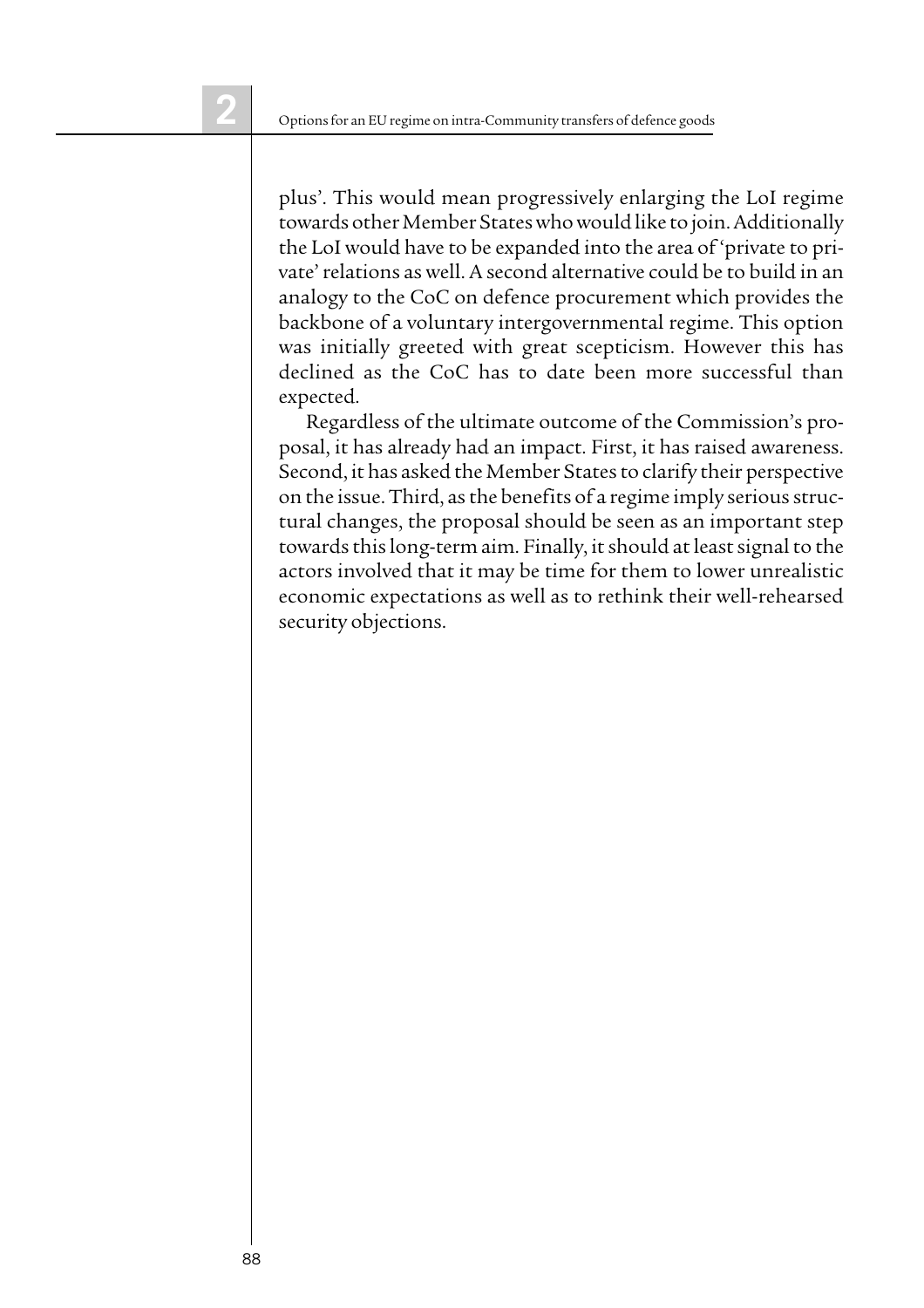# The changing transatlantic defence market

**Sophie de Vaucorbeil**

Towards a European Defence Market

# **3**

# **Introduction**

When we talk about the defence market, as Ron Sugar (chairman of the board and Chief Executive Officer of Northrop Grumman Corporation) bluntly puts it, 'we are not just making toothpaste; we're in the business of national security. National borders do matter.'<sup>1</sup> As a consequence, the US relies very little on defence equipment imports: the Pentagon's foreign military purchases represented 2.4 percent of all its military purchases in 2000;<sup>2</sup> this plummeted to 1.2 percent in 2001 but has been growing steadily since. In 2004 foreign imports represented 1.7 percent of its military purchases. There is a massive imbalance between the amount of contracts that the US awards to US suppliers (65 billion dollars worth in 2005) and to European suppliers (only 1.016 billion dollars). About 770 million euro of direct European defence sales to the US in 2005 represented 1 percent of the total US defence market. Pierre Chao<sup>3</sup> points out, however, that this was a 100 percent increase on the direct sales of 10 years ago. If successive administrations understood that globalisation was inevitable at the subsystems and components level, they relied far less on foreign firms at the prime level. But the advent of globalisation is changing all of this.

Up until now, the Department of Defense (DOD) had few reasons to favour foreign firms rather than an array of American suppliers. Today, the US has no choice but to develop an intricate supply chain to produce and sell more competitive products. Boeing, who used to design and engineer all its aircraft models itself 'has scoured the world to find the best possible suppliers.'<sup>4</sup> Boeing's global partners number around 100 for the Dreamliner and around 500 to 700 for its 777 aircraft. 'In the 1960s, only two percent of the content of Boeing's 727 was non-American. By the mid-1990s, this had increased to 30 percent in the 777 model. Going forward, at least 70 percent of the 787 Dreamliner will be built out-

1. Christopher Bowe, 'US unlikely to back mergers', *The Financial Times*, 6 October 2003, p.18.

2. In Philippe Esper, '2007-2012: Les enjeux de la défense', *Défense et stratégie*, p. 2. Available at: http://www.defense.gouv.fr/ce d/content/download/84379/ 762599/file/D%C3%A9fense&S trat%C3%A9gie.pdf.

3. 'Allies in disguise', *CNBC European business*, May 2007.

4. Terrence R. Guay, 'Globalization and its implications for the defense industrial base', Strategic Studies Institute of the US Army War College, February 2007. Available at: http://www. strategicstudiesinstitute.army. mil/pdffiles/PUB756.pdf.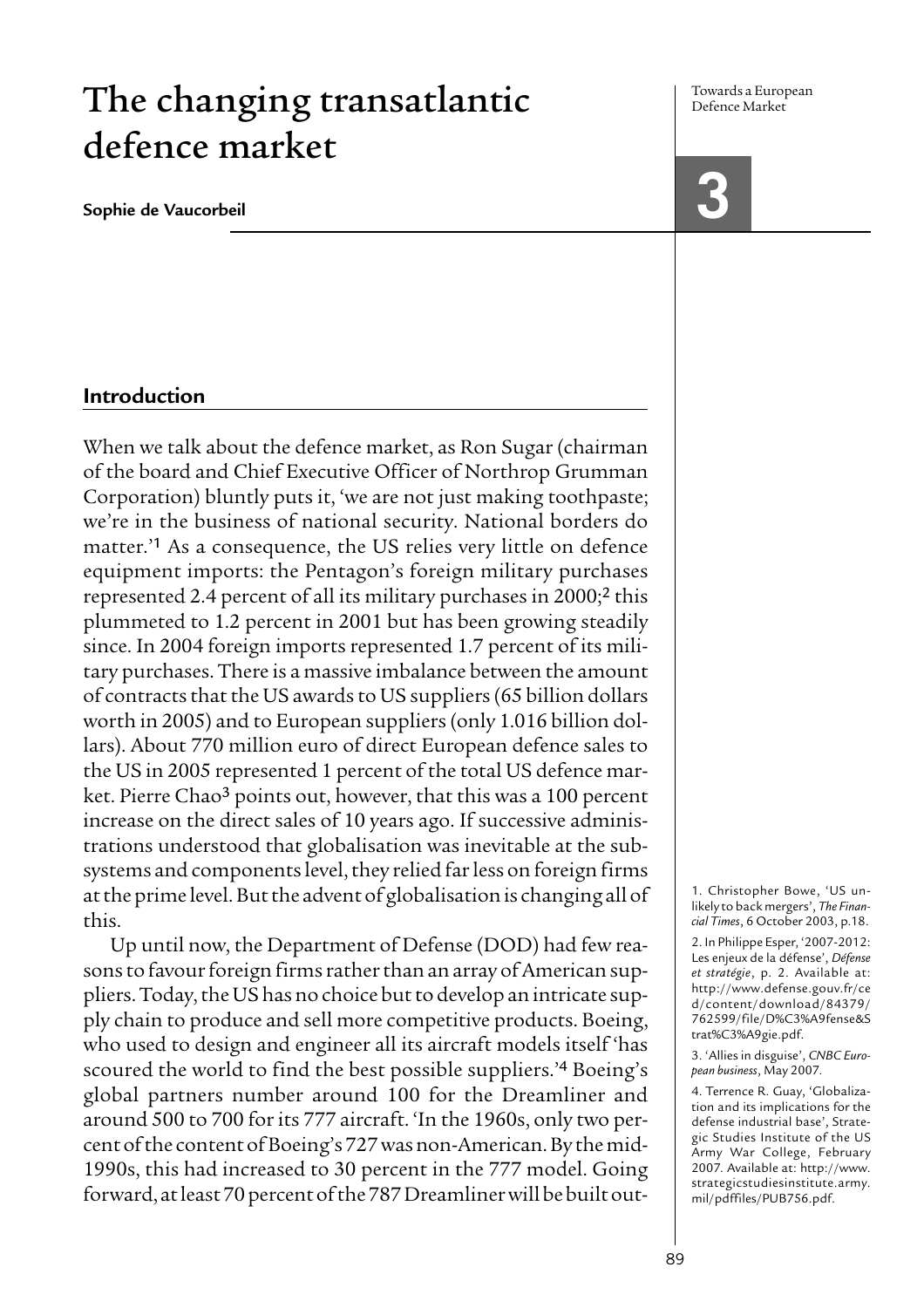side the United States, mostly in Japan'.<sup>5</sup> A Pentagon study identified 73 foreign suppliers who provided parts to twelve of the most important weapon systems used by American troops. Laserguided bombs use German aluminium tubes, Tomahawk missiles have Italian guidance systems and Predator drones have Swiss data terminals.<sup>6</sup>

Similarly, some European governments had already started looking at other growing markets, such as China and Latin America. The Spanish and French governments, for example, infuriated Washington in 2005 when they argued for a relaxation of the international arms embargo against China and negotiated a sale of military patrol boats to Venezuela. France and Spain stepped back when Washington threatened to take punitive action against European companies operating in the US. The EU understood very clearly that it had no choice but to be on good terms with the US if it wanted its share of the defence market. On the other hand, it is difficult to rule out cooperation with new players. In 2005, Malaysia and South-Africa joined the ranks of those participating in the multinational A400M programme.<sup>7</sup> This example is interesting for two reasons. First, it illustrates how new players squeeze themselves into the global market. Partaking in the A400M programme links them into the global supply chain through Airbus.

Secondly, it highlights the fact that Europe needs newcomers' money to make up for its budgetary shortfall. In fact, Europe is increasingly dependent on outsiders' technology. As Stephanie Neuman<sup>8</sup> notes: 'the technological and resource demands of new, sophisticated weapon systems have escalated beyond the production capabilities of most countries, and most have grown increasingly dependent upon defence exports and imports for their survival. With the exception of the US, none of the arms-producing nations – including France, Germany, Italy and the UK – have been able to reduce their reliance on foreign imports, especially in the area of weapons design, engineering and development assistance, critical components and subsystems, machine tools and production know-how'.

New challengers are overtaking the US and the EU slowly but surely. 'Russia, after all, could produce supersonic cruise missiles that flew at 2,000 miles per hour only 100 feet above ground level, and the year ended with the Kremlin even expanding its joint manufacturing program to share technology with India. The US-built Tomahawk by contrast could still only fly at subsonic speeds, less

5. 'Going Japanese: how Japan learned to fly', *The Economist*, 25 June 2005.

6. Leslie Wayne, 'Pentagon defends its growing reliance on foreign contractors', *The International Herald Tribune*, 23 September 2005.

7. See: http://www.airbusmilitary.com/safocus.html.

8. Stephanie Neuman, 'Defense industries and dependency: current and future trends in the global defense sector', International Relations & Security (ISN) network, ETH Zurich, 2006. Available at: http://www.columbia. edu/cu/siwps/publication\_files/ neuman/Defense%20Industries%20and%20Dependency%20ISN%20Case%20Study %20-%20Neuman.pdf.

**3**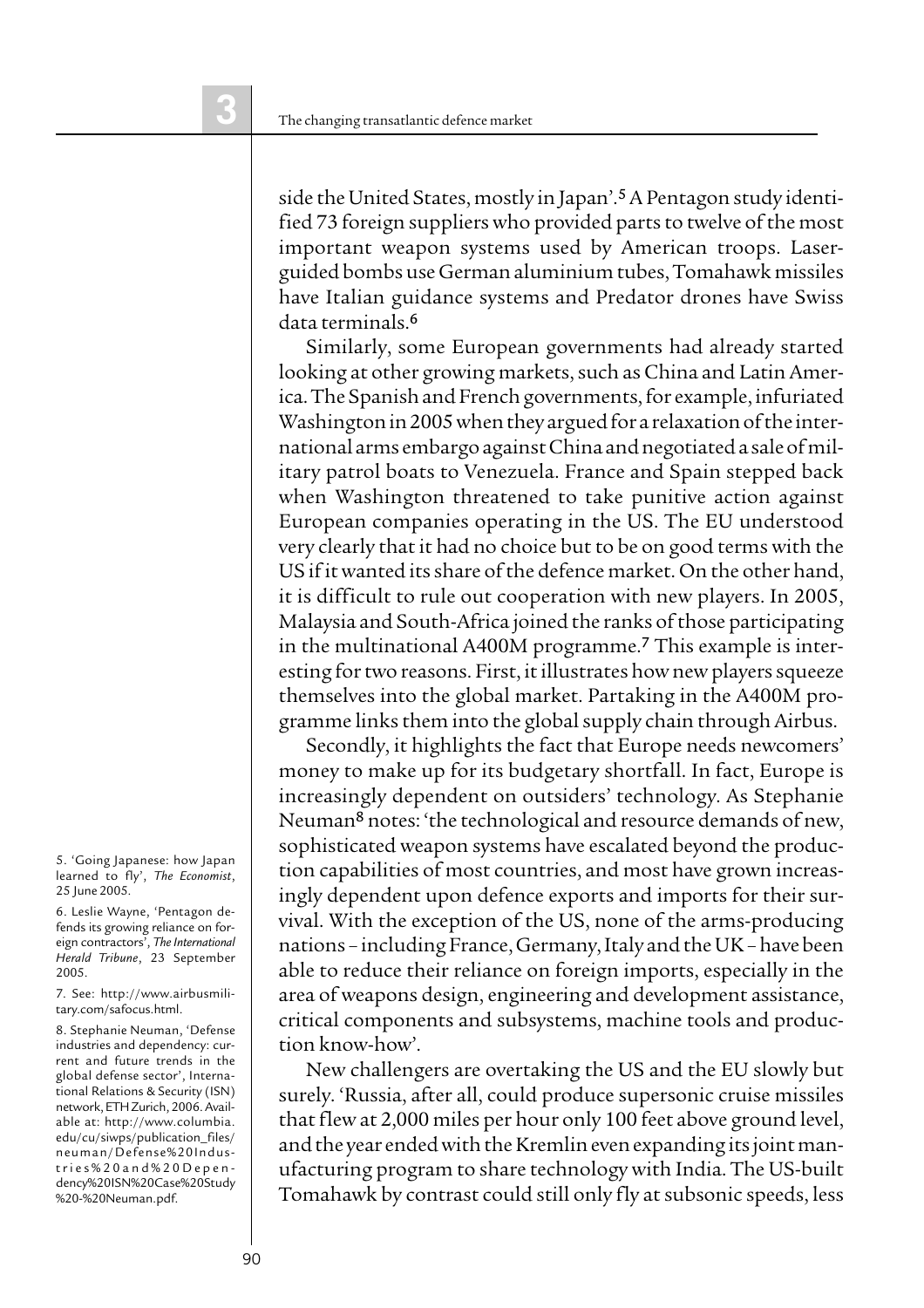than 750 miles per hour at ground level, with increasing concerns that the latest Russian air defence systems like the S-40 deployed around Moscow during last summer or the Tor-M1 sold to Iran could have a significant rate of interceptions against it.'<sup>9</sup>

The arrival of newcomers seems to have overwhelmed both the EU and the US. To reduce their dependence on imports, both the EU and the US could work more closely. They should also do so because they face other common challenges at the moment. Those challenges are all of a different nature: budgetary, industrial and also strategic.

#### Budgets

Economically, there are many reasons why a transatlantic defence market matters. Perhaps the most important one is budgets. At the governmental level, EU Member States face hard budget tradeoffs. They are currently multiplying commitments to resolve crises in the world, and this requires soldiers, equipment and money. The more you intervene, the more equipment and money you need. To illustrate, at the moment EU Member States are involved in 33 operations around the globe. According to a CSIS report on European defence released in late April 2008, the total number of European forces deployed abroad in combat, counterterrorism, peacekeeping, humanitarian and other operations has gone up, from slightly over 65,000 in 2001 to 80,000 in 2006, not including the number of troops stationed overseas on a long-term basis. The problem today is that financial resources do not match deployments. The UK House of Commons reported in March 2008 that the combined cost of military operations in Afghanistan and Iraq had almost doubled to 3 billion pounds a year. The costs of operations are rising partly because the cost of equipment is steadily increasing. For example, the price of tactical combat aircraft has been growing by 10% a year. However, defence budgets in Europe are static (at best). Across the Atlantic, the picture is not very encouraging either. The cost of the Global War on Terror has put the Department of Defense under tremendous pressure. The Iraq war alone could cost 1,010 billion dollars between 2008 and 2010 if the US does not withdraw massively. As a result, some armaments programmes have been cut or delayed and budgets are being revised downwards. In the UK, 'the black hole in the defence budget is so large – close to £2 billion this year

<sup>9.</sup> Martin Sieff, *Defence Focus: Year in review – Part 2*, United Press International,7 January 2008.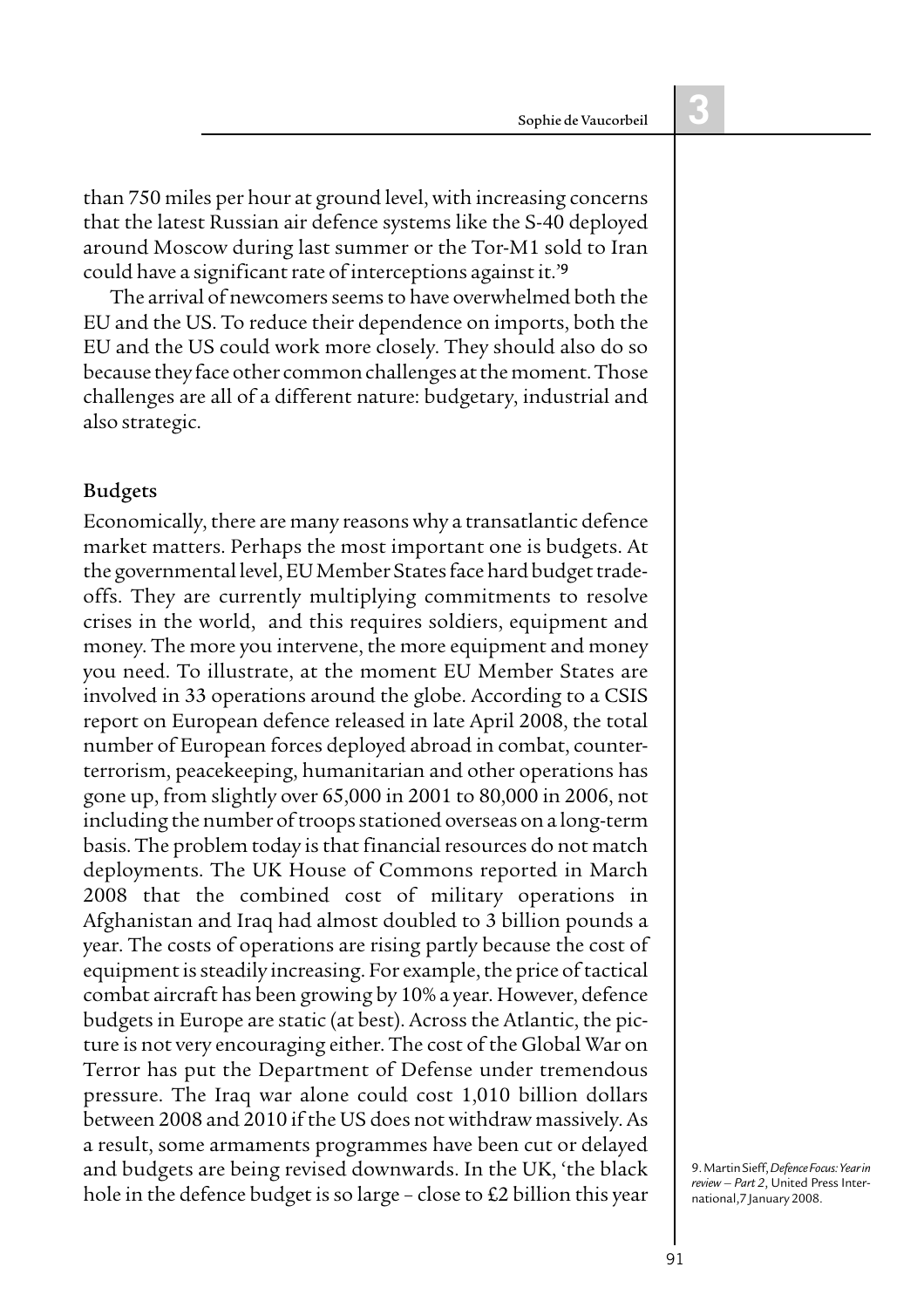and as much as £5 billion over the next three years – that the budget increase will not prevent cuts.'<sup>10</sup> The new series of armoured vehicles for the UK army are currently delayed. In the US, for the fiscal year 2008, 200 million dollars was cut from the Army's modernisation programme, the controversial Future Combat System (FCS).<sup>11</sup>

#### Industries and exports

A transatlantic defence market already matters for defence industries. As they are suppliers to the defence ministries, they depend on defence budgets. In order to compensate for defence spending cuts, defence industries multiply cross-border partnerships. For example, the American champion Lockheed Martin has established eight joint ventures with European firms and participates in twenty collaborative programmes around the world, from the Joint Strike Fighter (JSF) to MEADS and the Future Aircraft Carrier.<sup>12</sup> Unfortunately, transatlantic partnerships do not yet yield interesting returns on investment or economies of scale because of the complicated legal environment. Export control policies are increasingly seen as a counter-productive administrative burden. According to the US Coalition for Security and Competitiveness, 'the current system regulating the export of defence and "dualuse" items (those with both civil and military application) is administered by the US departments of State and Commerce, respectively, but often involves other federal agencies. The Commerce Department processes more than 18,000 authorizations per year. The State Department processes more than 65,000 licenses each year, a figure that has been increasing about 8 percent annually. Some cases take months to process, causing a detrimental impact on allies.'<sup>13</sup> This administrative burden has motivated American defence companies to push harder and harder to rationalise defence spending and soften export controls.

# The strategic challenge

As the question of export controls highlights, there is more to the transatlantic defence market than industrial politics. Take the word 'fortress' applied alternatively to the US or the EU: on the one hand, it depicts the difficulty of economically penetrating those markets. On the other hand it symbolises the power of the two

10. Michael Smith, 'MoD forced to cut budget by £1.5 billion', *The Sunday Times*, 13 January 2008.

11. FCS comprises about 14 vehicles, including unmanned aerial planes and tanks and other ground vehicles. The technology that links them all allows the soldier on the ground to be linked through a transmitter to the senior commander during an operation. Source: Gordon Lubold, 'Congress eyes defense cuts', *The Christian Science Monitor*, 11 February 2008.

12. See: http://defence-data. com/ripley/pagerip2.htm.

13. The US Coalition for Security and Competitiveness includes: Aerospace Industries Association, Association for Manufacturing Technology, Coalition for Employment through Exports, Electronic Industries Alliance, Information Technology Industry Council, National Association of Manufacturers, National Foreign Trade Council, US Chamber of Commerce.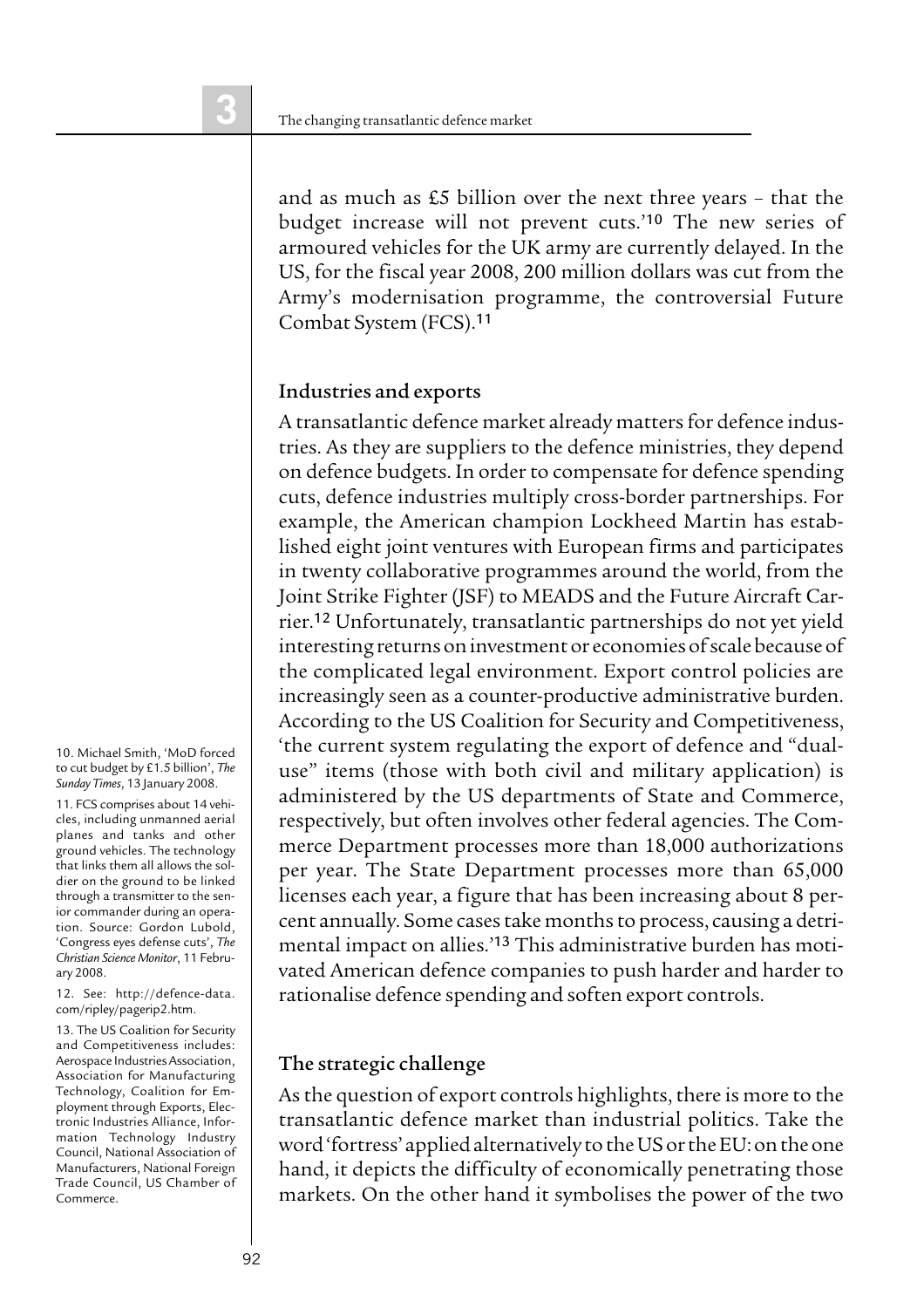main defence stakeholders. Today, neither the US nor the EU can afford the luxury of being a fortress. They still represent 75% of the global defence market business but governments cannot guarantee many contracts anymore. Meanwhile China and India's industrial bases benefit from steadily increasing defence spending (India joined the ranks of nations possessing intermediate-range missile capacity in May 2008). As Pierre Chao says: 'when you try to prevent technologies going out, I think we have got to be very careful that you do not prevent the raw technologies from coming in.'<sup>14</sup> Export controls were designed for an environment that no longer exists, since they are all grounded in the military, diplomatic and political realities of the Cold War. They fail to address the many new military, economic and political challenges that currently confront both Europe and America. 'The export control system as a whole is under increasing strain due to the nature of the changing environment. The high tempo of operations is increasing the volume of licences.'<sup>15</sup>

A more open transatlantic defence market would be efficient and more coherent both politically and economically. Reconciling economics and politics would help reconcile strategy and reality. Some would argue that the US and the EU do not have the same interests. However, if we look at the bigger picture, this is clearly not true. The US and the EU face the same threats, from terrorism to global warming and the spread of WMD. Some would argue that they have different approaches to tackle them. Even so, they are willing to work more closely. For example, George W. Bush<sup>16</sup> backed Victoria Nuland's repeated calls for a stronger Europe able to take a more robust approach to defence and security. In Europe, there is an increasing recognition that soft power alone cannot do much to restore stability and security (as demonstrated by the case of Afghanistan). The US needs an ally willing and able to intervene in the world's troublespots because it reckons hard power alone is not sufficient either to guarantee security and development. The EU could be Washington's special partner if it develops its capabilities. The US has been asking European leaders to spend more on defence for ten years now. Today, the discourse is changing along with the global economic context: European governments should spend 'better.' In the US, the Global War on Terrorism has increased defence spending dramatically. However, that budgetary situation may not be sustainable anymore, especially in the light of the current financial crisis.

14. Pierre Chao, 'Toward a 21st century export and technology control regime', Center for Strategic and International Studies (CSIS), 15 May 2008.

15. Ibid.

16. Vincent Jauvert, 'Exclusif: le plaidoyer de Bush pour l'Europe de la Défense', *Le Nouvel Observateur*, 23 April 2008 ; 'US Ambassador to NATO Victoria Nuland's Speech in Paris: Ambassador discusses strengthening global security for Europe', 22 February 2008. Available at : http://www. america.gov/st/texttrans-english/2008/February/ 20080222183349eaifas0.56473 94.html.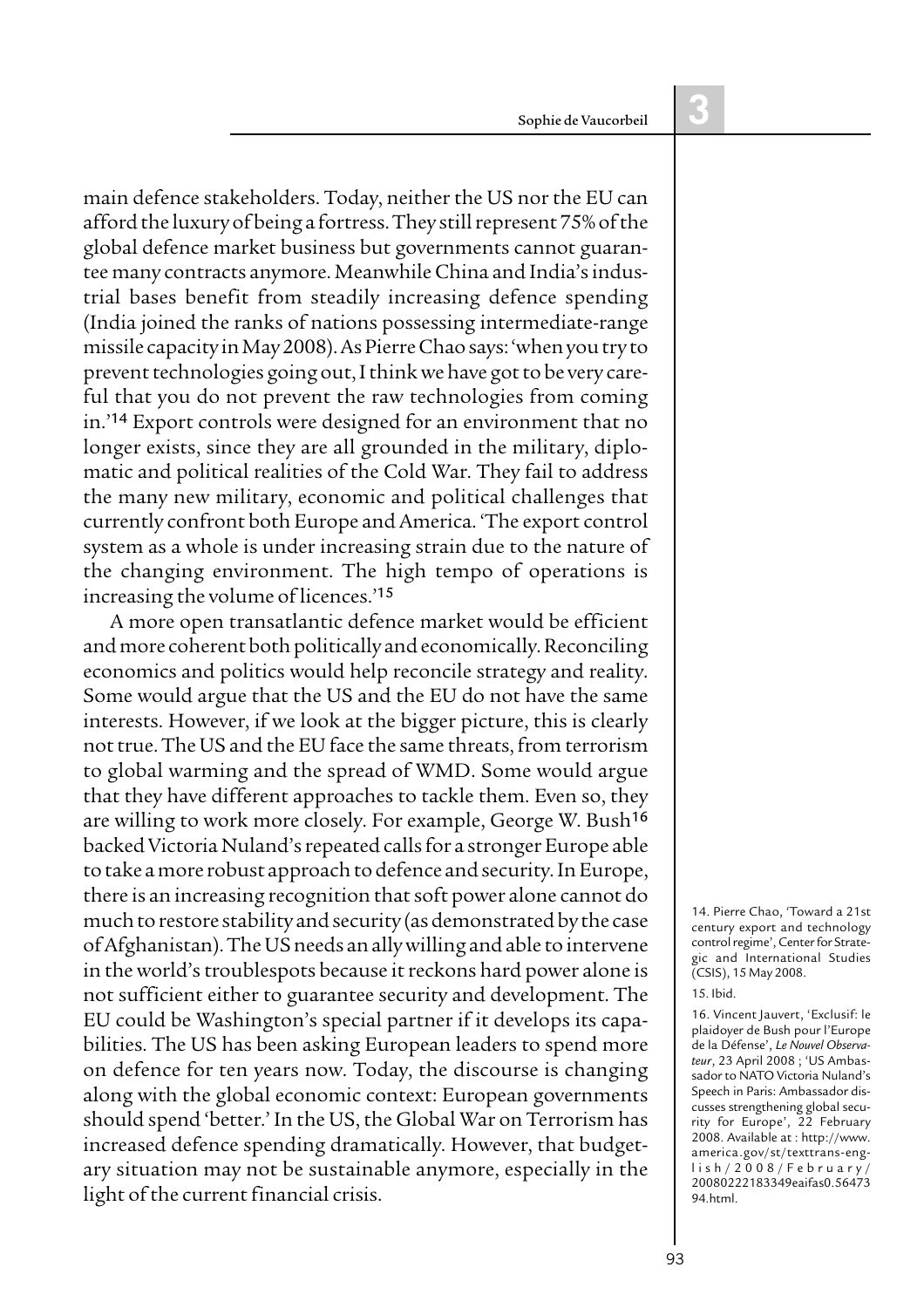#### **Defence spending**

**3**

How can the EU and the US spend better in the realm of defence? One answer is that they could reduce their procurement costs through cross-border competition, including across the Atlantic. This is a realistic 'win-win' situation. The EU would beef up its capabilities and the US would save money. Savings could possibly be spent on more civilian capabilities or defence R&T.

#### The American defence burden

The US spent 491 billion euro on defence in 2006, almost two and a half times the 201 billion euro spent in Europe.<sup>17</sup> Recent levels of spending are similar in constant dollars to those during other wartime periods such as Vietnam and Korea, and only slightly higher than the levels pertaining at the end of the Cold War. The US economy was much smaller during those times thus the current defence burden is much more manageable than one might think by only looking at absolute values in current dollars. On the other hand, as Anthony H. Cordesman<sup>18</sup> also points out, 'when one talks about the defence burden on the federal budget, it is also important to realize there are other factors, like mandatory federal spending and domestic expenditures', whose rapid growth (due to demographic reasons etc) will have a much larger impact on the budget than national defence spending.

The next US administration will have to deal with a twofold budgetary constraint: federal budget pressures together with the procurement calendar. Procurement funding is scheduled to increase more as early as 2009 because key procurement expenditures have been deferred to the next presidency. The actual level of spending combined with other burdens on the federal budget is unsustainable in the medium term. Medicare, Medicaid and Social Security already account for 9 percent of GDP, and for over 75 percent of federal spending according to the Centre for Strategic and International Studies.<sup>19</sup> They could rise to 15 percent of GDP, and to over 75 percent of federal spending by 2030. Additionally, defence procurement itself will be increasingly difficult to ensure because of the rising cost of the global war on terror (GWOT). For the 2008-2011 period the cost of this war is estimated by the Congressional Budget Office to reach between 481 and 603 billion dollars, assuming a more rapid withdrawal of

17. EDA figures published in December 2007.

18. Anthony H. Cordesman and Ionut C. Popescu, 'The changing challenges of US defense spending: an update', CSIS, September 2007.

19. Ibid.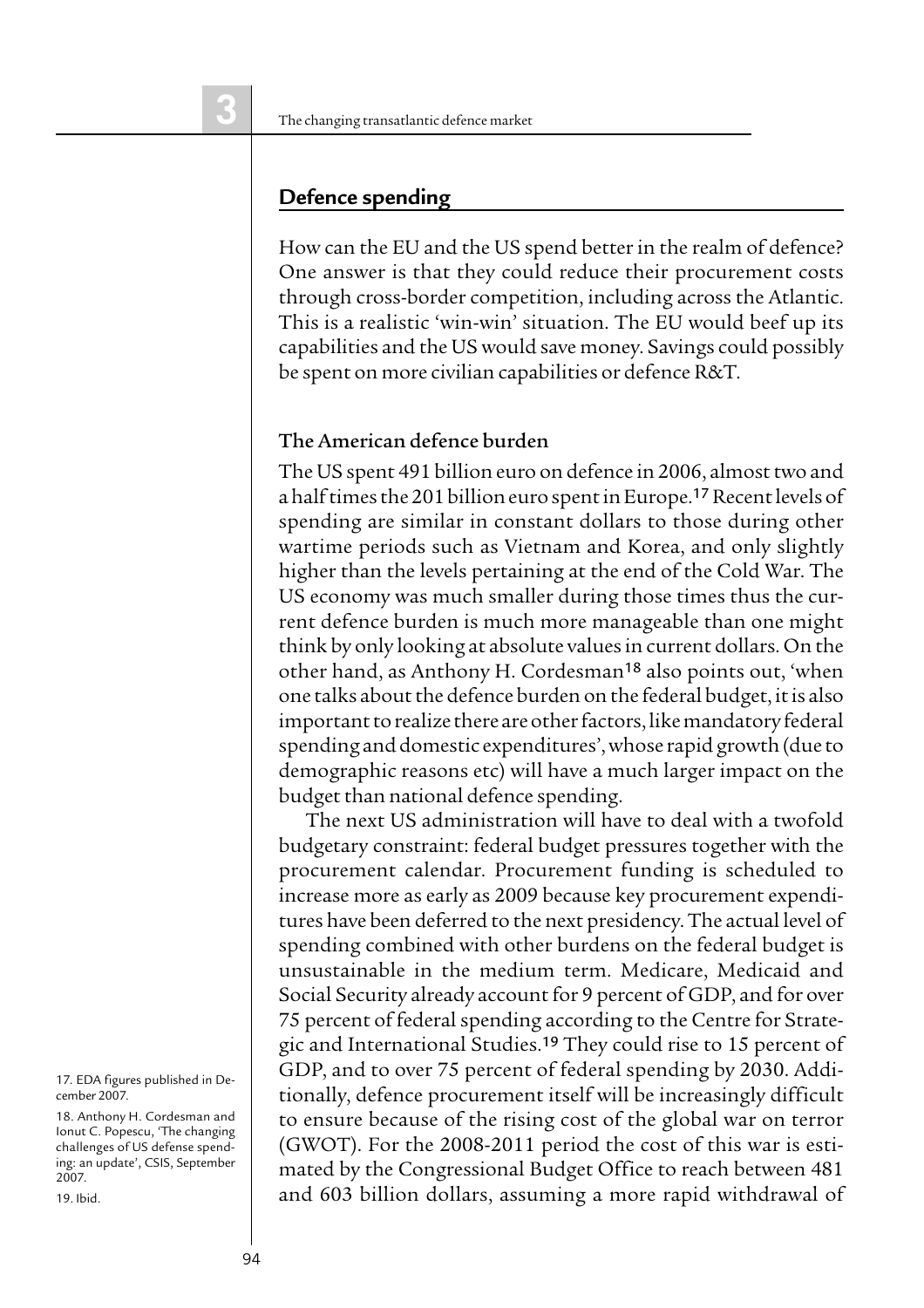American forces. It could reach 1,010 billion dollars in a scenario in which troops would withdraw more gradually from Iraq. The war is already responsible for the reliance on large 'war supplementals.' Funds appropriated through this mechanism represented more than the third of the Pentagon baseline spending in the financial year 2007 budget request (163.4 billion dollars for the GWOT supplementals and bridge funding, compared to the 442.8 billion dollars for baseline spending). A quarter of all the money appropriated for defence in 2007 has been classified as emergency funding. Combined with other burdens on the federal budget, this trend weakens budgetary credibility in that it is clear the US cannot afford to budget how much they need to match their strategy with corresponding capabilities.

# European defence budgets

In 2005, 25 EU Member States spent roughly 30 billion euro a year on some 89 equipment programmes, before Rumania and Bulgaria joined with their own programmes.<sup>20</sup> The trend in the EU is not towards increasing public spending in general and defence spending in particular. The majority of European countries are experiencing difficulties in respecting the criteria of the European Stability and Growth Pact. As a consequence, few countries spend as much as 2% of GDP on defence: only France, Greece and the UK come close to this level (dedicating respectively 2.68, 2.43 and 2.5 percent of their GDP to defence), followed by Poland and Italy (both 1.81 percent).<sup>21</sup> In its December 2007 Defence Package, the European Commission noted that national defence budgets within the Union have halved over the last 20 years from 3.5 percent of GDP to a current average of 1.75 percent. The problem does not lie in the overall level of spending, but in the lack of harmonised procurement policies.

Furthermore, current levels of European defence spending may not be sustainable. First, if globalisation follows the same pattern, Europe will lose market shares. China will be the second global economy and India might take the third place, currently occupied by Japan. This relative loss of competitiveness could increase the number of the unemployed and the welfare bill for providing assistance to them, with defence budgets the most likely losers in public spending plans.

What is more, by 2025, according to the European Defence

<sup>20.</sup> Commission of the European Communities, Impact Assessment, 'Proposal for a directive on simplifying terms and conditions of transfers of defence-related products within the community', COM(2007)765, December 2007.

<sup>21.</sup> According to NATO figures which include pensions.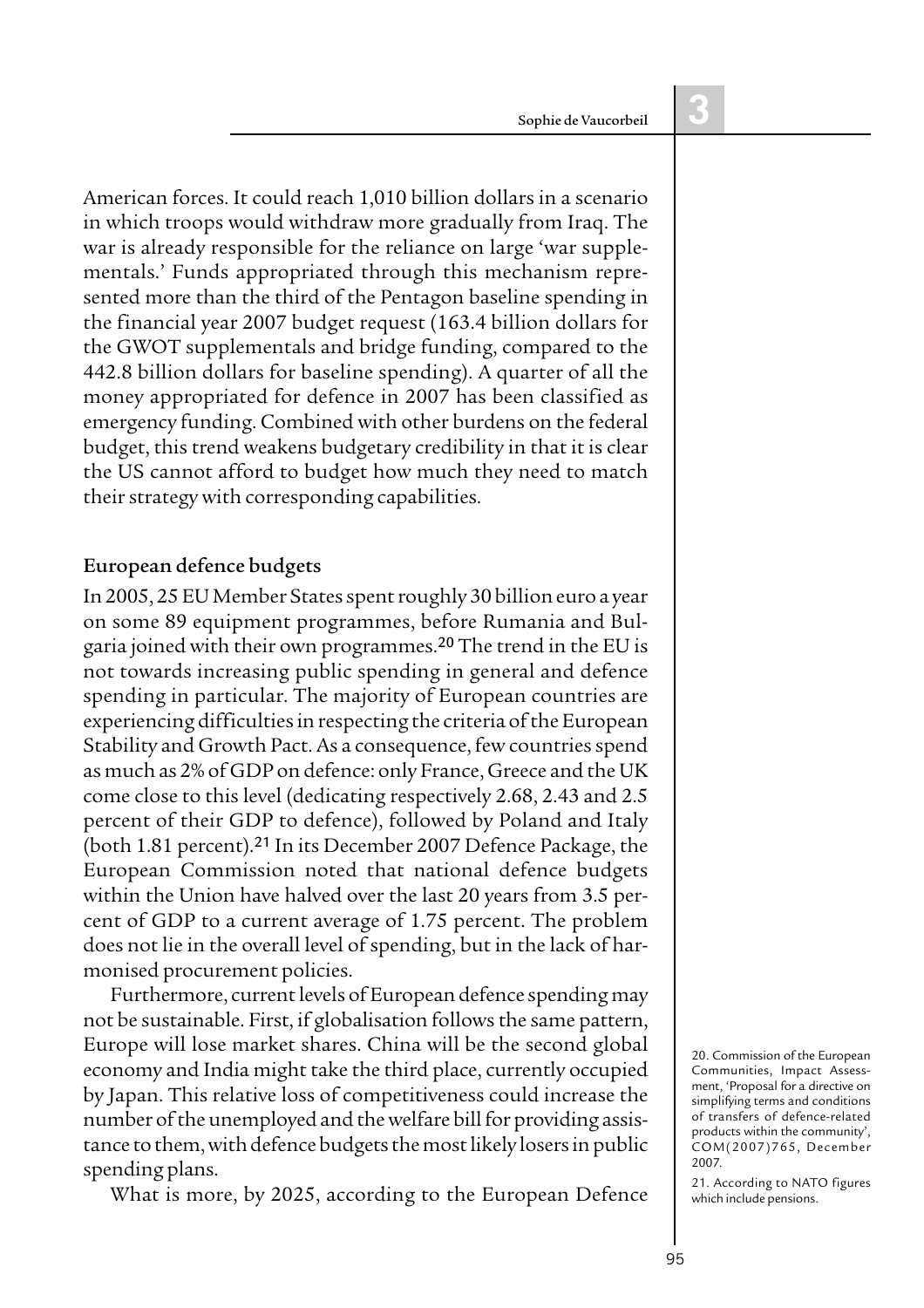Agency (EDA),<sup>22</sup> the sustainability of defence budgets will be challenged by demographic trends. By 2025, Europeans will represent a mere 6 percent of the world population, of which 48 percent will be over 65 years old. Health care and pensions costs will skyrocket proportionally. Future public spending on the elderly could run to 33 percent of national GDPs, compared to an average of 16 percent today. An ageing population also implies that the taxpaying population will decrease.

Pooling resources and innovation would be the most productive strategies for European governments to maintain their position on the market. The challenge ahead will require much more coordinated efforts on the part of European governments. Today, the US is outspending Europe at a rate of six to one in defence R&D.<sup>23</sup> In 2006, the US dedicated 11.8 percent of the defence budget to R&D whereas the EU 26 spending in that field levelled off at 5 percent. If one looks at the wider R&T figures they present a sharp contrast: the US spent 2.78 percent of its defence spending on R&T, while the EU 26 spent 1.32 percent of its defence expenditure on R&T.The EDA made it clear that the EU risks losing a substantial share of market and expertise in many areas such as IT, biotechnology and nanotechnology.

How will European governments provide equipment to their armed forces in the future knowing that outfitting a soldier for battle costs a hundred times more now than it did in World War II?<sup>24</sup> The situation is the same in the aerospace sector: the average price of a fighter plane worldwide increased 10,000 percent in constant US dollars from 1945 to 1985. More recently, the real price of tactical combat aircraft has been growing by 10 percent a year.

# **A changing European defence industry**

The European defence industry market turnover is 70 billion euro compared with 150 billion euro for its American counterpart. The EU has four or five prime contractors. The top 100 defence companies established every year by *Defense News*<sup>25</sup> ranked BAE Systems number three, EADS number seven, Finmeccanica number nine, Thales number eleven, and Rolls-Royce number sixteen. Compared to their American competitors, European firms still have room for improvement when it comes to consolidation, especially across borders. The naval sector is still organised on a

22. 'An Initial Long-Term Vision for European Capability and Capacity Needs', EDA document, 3 October 2006.

23. Ibid.

24. Brig. Gen. Mark Brown, head of the US Army agency for developing and fielding soldier equipment, 2 October 2007. See: http://www.msnbc.msn. com/id/21105586.

25. See: http://www.defensenews.com/index.php?S=07 top100.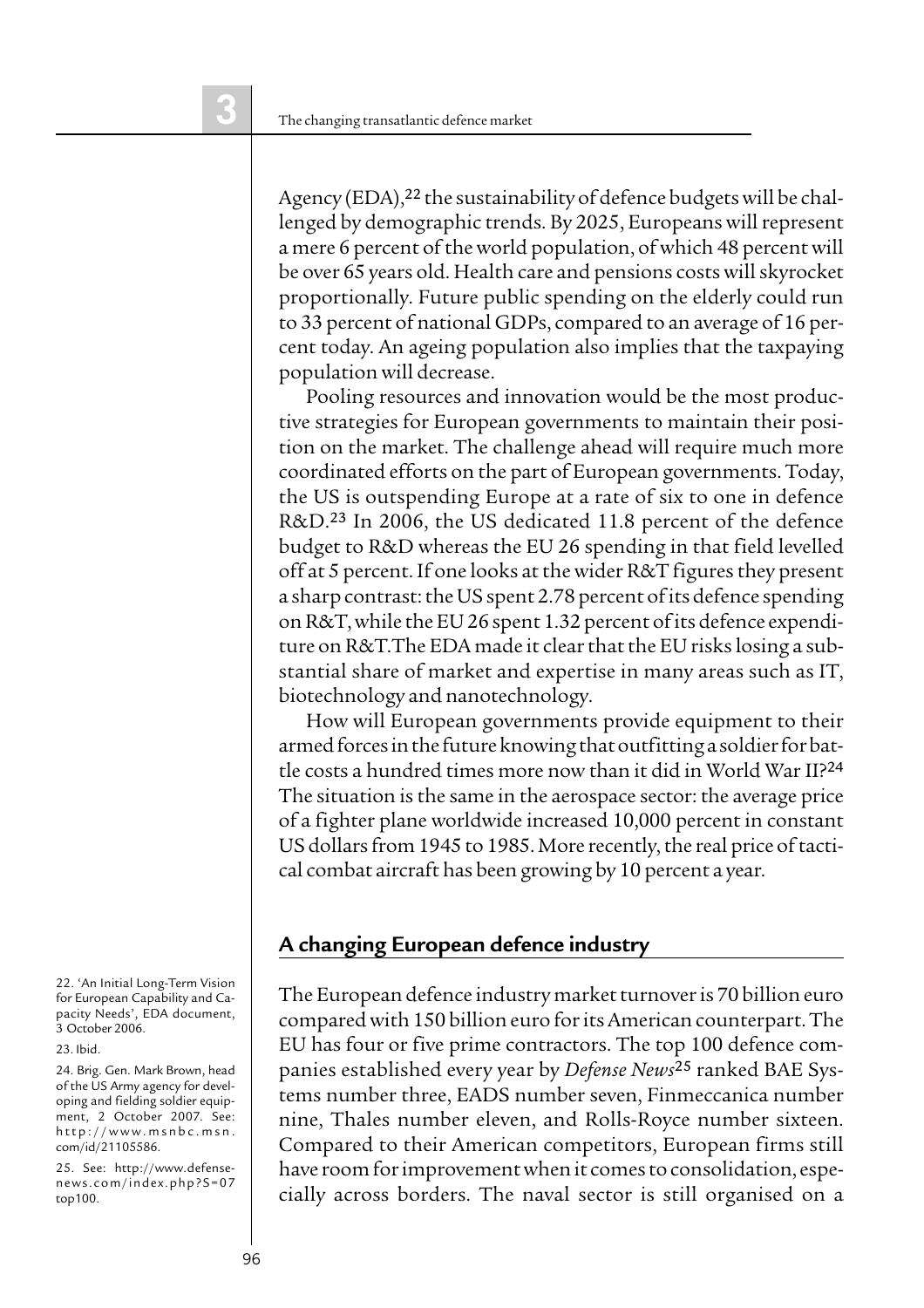national basis. Indeed, consolidation is easier to realise on a national basis. In 2007, Thales acquired Alcatel Lucent's space activities and 25 percent of the shipyard group DCN in March 2007. Across the Channel, Babcock International acquired Devonport Royal dockyard in June 2007. In addition, BAE Systems and VT Group are to combine their shipbuilding activities. However, in the sectors in which transnational consolidation has been undertaken, results are promising. For example, the engine sector is a peer competitor to its US counterpart. Perhaps, because it is a less strategic sector, the US relies a lot on European engine manufacturers. Safran is now number 22 of the top 100 defence industries but the world's fourth and Europe's second major player after Rolls Royce in the engine manufacturers branch. Transnational consolidation is more difficult because EU governments do not 'think European' yet. If they did, based on what Keith Hartley of York University<sup>26</sup> estimates, a single defence market could save EU governments 20% of their procurement money (some 6 billion euro a year on current spending). More generally, a single defence market would put European defence firms in a stronger position to face competition from their American counterparts.

#### Consolidation strategies

When it comes to American defence firms, the Pentagon put a stop to the consolidation it originally launched as early as April 1999, when it opposed the merger between General Dynamics and Newport News Shipyard. Today, the industrial landscape is dominated by four or five system integrators: Lockheed Martin, Boeing, Northrop Grumman, Raytheon and General Dynamics.

The aerospace defence sector offers a good example of what consolidation entails. The nature of consolidation in the aerospace defence industry is demonstrated by the increase in the number of subsidiaries for the top five aerospace defence contractors. 'Four of the five top contractors more than doubled their number of subsidiaries. The top aerospace prime contractors now have over 25 subsidiaries compared to only four in 1986. Consequently, the number of prime contractors of DOD fixed-wing aircraft contractors declined from eight in 1990 to three in 2000.'<sup>27</sup>

Today, companies face a second wave of demand reduction due to governments' budgetary constraints. In addition, globalisation has obliged them to reconsider their strategy. Interestingly, some-

<sup>26.</sup> Keith Hartley, 'The future of European defence policy: an economic perspective', *Defence and Peace Economics*, vol.14, no. 2, January 2003, pp.107-15.

<sup>27.</sup> Michael Brewer, 'An aerospace business case for transatlantic cooperation', Eisenhower symposium, Industrial College for Armed Forces, June 2005.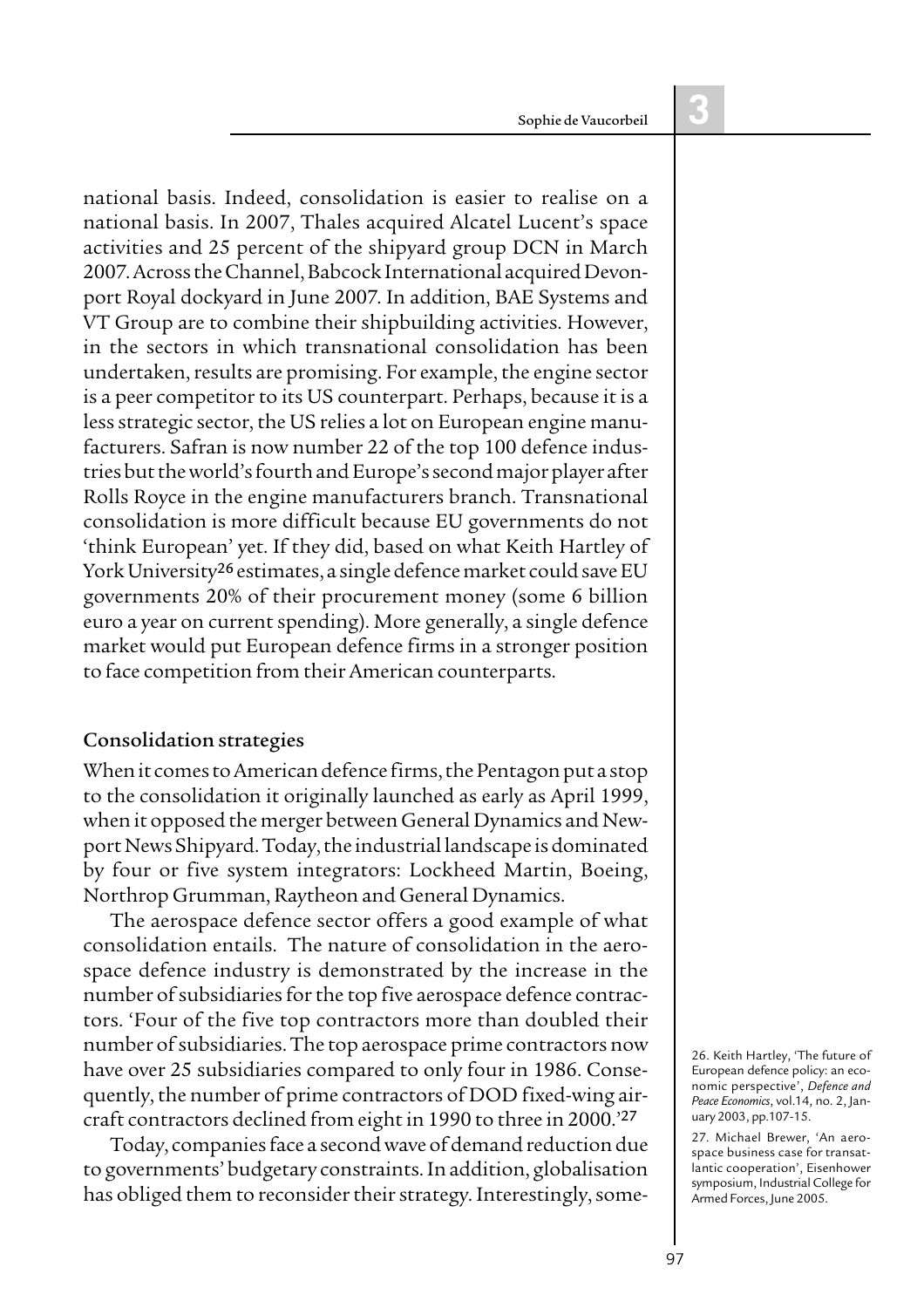times, they choose to put an emphasis on transatlantic cooperation to face those challenges. Between 2001 and 2005, 40 percent of US defence exports went to established markets in Europe. From 2001 to 2003, there were well over twenty major acquisitions and mergers between Western European and US aerospace defence manufactures.<sup>28</sup> The consolidation of European shipbuilding is taking shape on a transatlantic industrial basis. The Spanish Navantia has formed an alliance with General Dynamics/Bath Iron Works and Lockheed Martin to create a strategic alliance: AFCON.<sup>29</sup> AFCON will be their common interface to design and build frigates.

Industries also multiply cross-border relationships at the prime contractor level. This kind of arrangement is commonplace for BAE Systems, Raytheon, Thales, Lockheed Martin, Finmeccanica, EADS and General Dynamics. For the Joint Strike Fighter programme, ten partners' nations met around three companies (BAE Systems, Lockheed Martin, and Northrop Grumman). Defence companies' privilege partnerships with their transatlantic counterparts for two reasons. 'From an industrial health perspective, the development of mutually beneficial industrial linkages enhanced the US industry's access to global markets while simultaneously exposing US industry to international competition, which helps ensure that US firms remain innovative and efficient. From the manufacturer's perspective, the risks associated with development of new systems are too great for any one company to undertake.'

Industries rapidly understood the advantages of both globalisation and new manufacturing processes. For the last decade, industrialists have taken the lead to boost transatlantic cooperation. Industrialists have seized the opportunity offered by the revolution in military affairs, and more precisely Network Centric Warfare. The accent put on Network Centric Warfare (NCW or NEC in Europe) has completely changed defence companies' supply chains. Industrialists have developed less antagonistic relationships between prime and sub-contractors. The new emphasis on systems integration rather than weapons platforms enlarges massively the room for cooperation. As for the JSF programme (see toolbox no. 1 at the end of this chapter), today's defence equipment manufacturing obliges us to stop being obsessed by prime platform systems and also to take a look at the third and fourth levels of the US/EU weapons systems industry. As Pierre Chao<sup>30</sup>

28. Ibid.

29. Stefan Markowski and Robert Wylie, 'The emergence of European and Defence Industry Policies', *Security Challenges*, vol. 3, no. 2, June 2007.

30. Pierre Chao, intervention in New Defence Agenda conference, 'Is the transatlantic defence marketplace becoming a reality?', 17 July 2005, Brussels.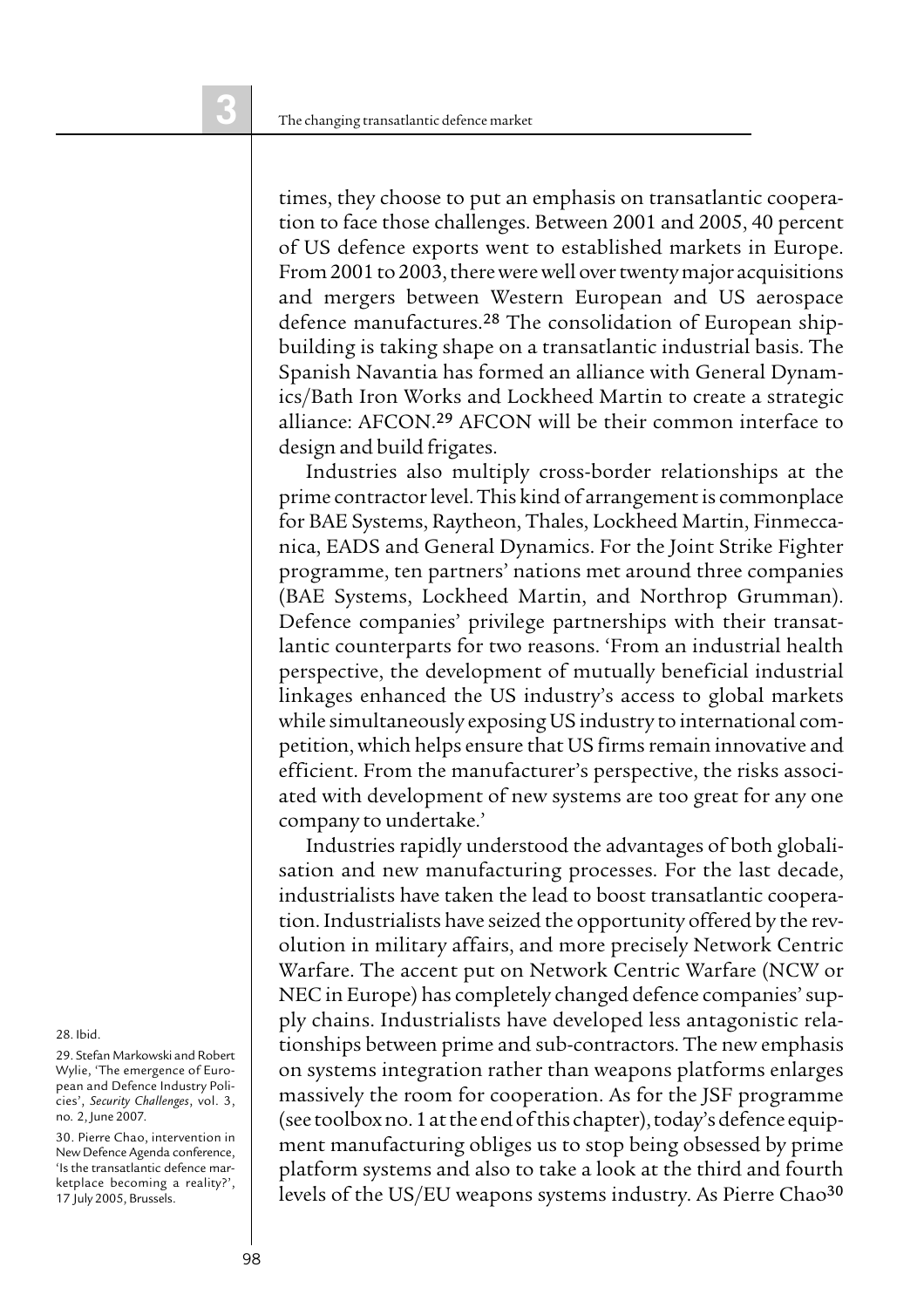noted, we will then discover that mid-tier companies like Zodiac and the British GKN already play an important role in setting up a transatlantic defence market through daily cooperation, at subsystem levels, both in the EU and the US. Defence companies also consolidate on a transatlantic basis.

#### Over here

Between 2001 and 2005, European companies acquired 67 US defence firms, collectively worth 7 billion euro, making Europe an increasingly important player in the US defence marketplace.

The American dream attracts Europe. A company like BAE Systems has penetrated the US so successfully that not only does it sell more to the US government than any other non-US company but it sells more to the Department of Defense than to the British Ministry of Defence.<sup>31</sup> Its US subsidiary also employs 45,000 of BAE's 100,000 workers.<sup>32</sup> That is partly thanks to mergers and acquisitions over the past ten years – and in particular due to the fact that the London-based company has targeted the land systems sector early, acquiring United Defence. Thus, it benefited from Iraq and Afghanistan war spending. To further strengthen its position on the US market, in 2007, it declared its intention to acquire the US military vehicle maker Armor Holding. In July 2007, the acquisition was cleared by the Department of Justice. This decision was made even though one of BAE Systems' most important contracts, with Saudi Arabia, was under scrutiny. On the other hand, this clearance also highlights the compromises BAE Systems made in order to enter the US market. One of them is the Special Security Arrangement (SSA) it got. It means the board of the company can only be composed of both American citizens and nationals from the parent company's country. However it also means that only American managers can participate when issues related to national security are raised. In addition, a Special Security Arrangement requires the company to be run under American law and by American citizens.<sup>33</sup>

In May 2006, the Chief Executive Officer (CEO) of BAE Systems aired his views on its US subsidiary status: 'the British members of the corporate leadership, me included, get to see the financial results; but many areas of technology, product and programme are not visible to us. The SSA effectively allows us to operate in the US as an American company, providing the highest levels of assurance

<sup>31.</sup> David Robertson, 'Milestone for BAE as its trade with America outstrips MoD business', *The Times*, 10 August 2007.

<sup>32.</sup> James Boxell, 'BAE Systems pursues its Atlantic devotion', *The Financial Times*, 22 August 2006.

<sup>33.</sup> Leslie Wayne, 'British Arms Merchant with Passport to the Pentagon', *The New York Times*, 16 August 2006.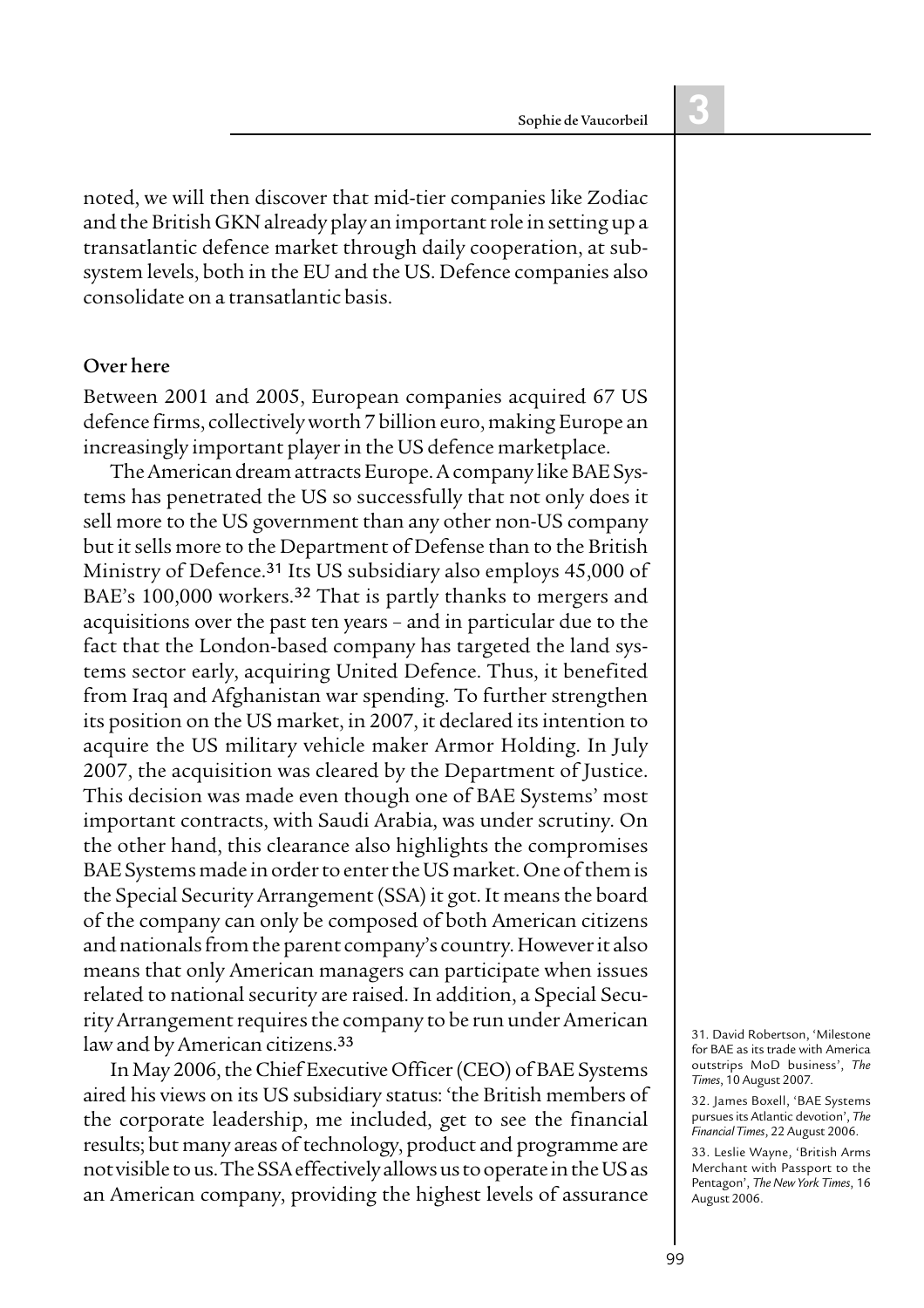and integrity in some of the most sensitive fields of national security provision.'<sup>34</sup> Indeed, what happens to BAE Systems in London, in terms of developments concerning the company's strategic orientation or anything else, is of little relevance to its US subsidiary BAE Systems Inc. Apart from BAE Systems, EADS and Thales have also developed what the Pentagon calls an American 'footprint.' EADS has manufacturing sites in Texas, Alabama and Mississippi, where it makes helicopters for American law enforcement agencies. 'Even so, the government keeps a watchful eye out. Top executives are required by the government to be American citizens. At EADS, all telephones are tapped, and computers are equipped with software to prevent any security leaks. Many technical discussions between the American executives and their overseas counterparts must first be reviewed by special advisory boards of former Pentagon officials and retired military executives.'<sup>35</sup> Even if they cannot obtain full return on their investment, European defence companies have not found another way to make money in the US other than to open subsidiaries in the US. In January 2008, the *Telegraph* published an article on EADS' new strategy.36Ambrose Evan-Pritchard describes it as an 'expansion blitz in the US.' EADS wants to raise its share of US operations from 2 billion dollars to 10 billion in annual sales and increase its workforce outside Europe from 3% to 10% by 2020.

#### Over there

Since 2001, American investments in European companies have created discontent in European defence companies for two reasons. First of all Europeans were not happy to see American companies, especially General Dynamics, re-shaping the European defence industrial landscape through acquisitions. Between 2001 and 2003, General Dynamics acquired three European companies: the Spanish Santa Barbara, the German EKW, and the Austrian Steyr. Today, its division based in Austria, European Land Combat Systems, employs 10,650 people and symbolises its involvement in the European land sector. Indeed, with its European arm, General Dynamics has won many contracts with European governments such as a 64 million dollar contract to supply Air Land Spike Missile Systems for HAD Tiger helicopters to the Spanish Army in January 2008. With the (Steyr) Pandur Wheeled Armoured Vehicle, General Dynamics provides war materials to the Austrian, Belgian and Slovenian Armies.

34. Mike Turner, Speech to the Washington Economic Club, Washington, D.C, 2006.

35. Leslie Wayne, 'Pentagon defends its growing reliance on foreign contractors', *The International Herald Tribune*, 23 September 2005.

36. Ambrose Evans-Pritchard, 'EADS moves into US defence market', *Daily Telegraph*, 12 January 2008.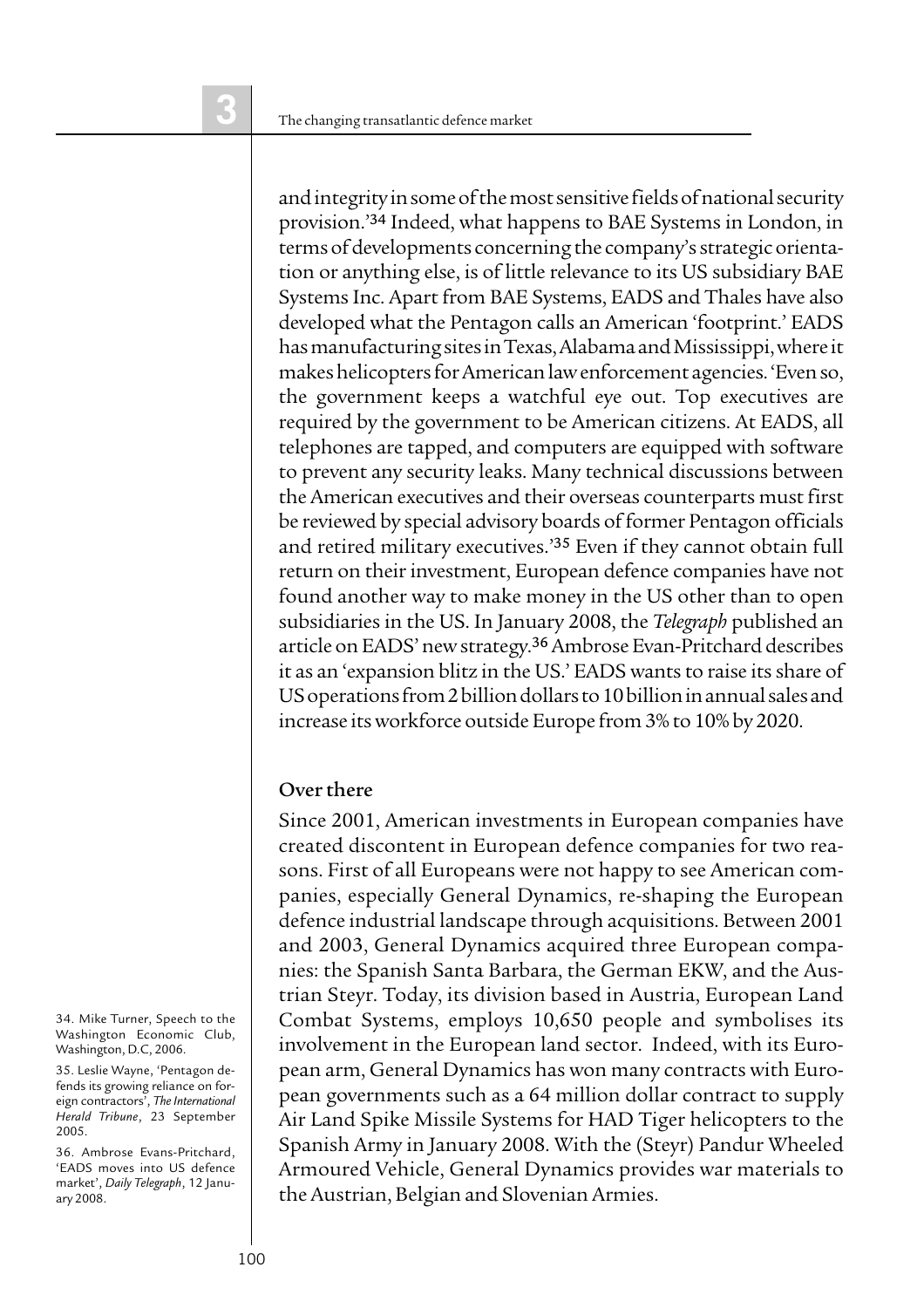Secondly, Europeans view the so-called 'Americanisation' of European defence companies' shareholdings with a jaundiced eye. In 2002, the US bank, One Equity Partner (OEP) acquired 75% of German shipyard Howaldtswerke Deutsche Werft (HDW) and its propulsion technology. In 2003, the US private equity group Carlyle and the US buy-out group Kohlberg Kravis Roberts & Co acquired two European producers of aircraft engines, respectively FiatAvio and MTU Aero Engines. As a result, 'important sections of European policy opinion remains concerned that transatlantic cooperation represents a "Trojan Horse" for the US takeover of the European defence industrial base.'<sup>37</sup> European governments expressed their concerns that the share of foreign ownership in European defence was becoming largely dominated by the US.

This is mainly because, up to now, US defence companies have been protected by law from substantive levels of foreign investment. As a result, Northrop Grumman has the largest share of foreign ownership, with about 7.5 percent of its stock held by foreigners. Lockheed Martin follows with 7.2 percent, Raytheon at 4.6 percent, and Boeing at 7.8 percent. On the contrary, European companies often 'have large blocs of foreign ownership'<sup>38</sup> (BAE Systems' share of foreign ownership fluctuated at around 45% in 2006, but was as high as 59% in 2003). European governments interpreted US influence in their shareholding as a symbol of a one-way street. They perceived it as an American interference to prevent European attempts to streamline and reorganise their defence industries on a European basis. Last but not least, they are concerned that the US will use its influence in European defence companies to achieve American foreign policy objectives. For example, when OEP invested in one of the world's leading manufacturers of conventional submarines, the takeover allowed the US to keep its promise to Taiwan to sell diesel-powered underwater crafts to that country. That decision particularly annoyed Germany whose position had always been to recognise the government of the People's Republic of China as the only legitimate representative of China's people, and prohibit German arms sales to Taiwan.

#### **The business of a military alliance**

The transatlantic defence market cannot be reduced to a mere 'mergers & acquisitions race' simply because of politics. The main

38. Figures and quotes from Terrence Guay, op. cit. in note 4.

<sup>37.</sup> Joachim Rohde and Andrew D. James, 'The future of transatlantic armaments cooperation', German Institute for International and Security Affairs, June 2004.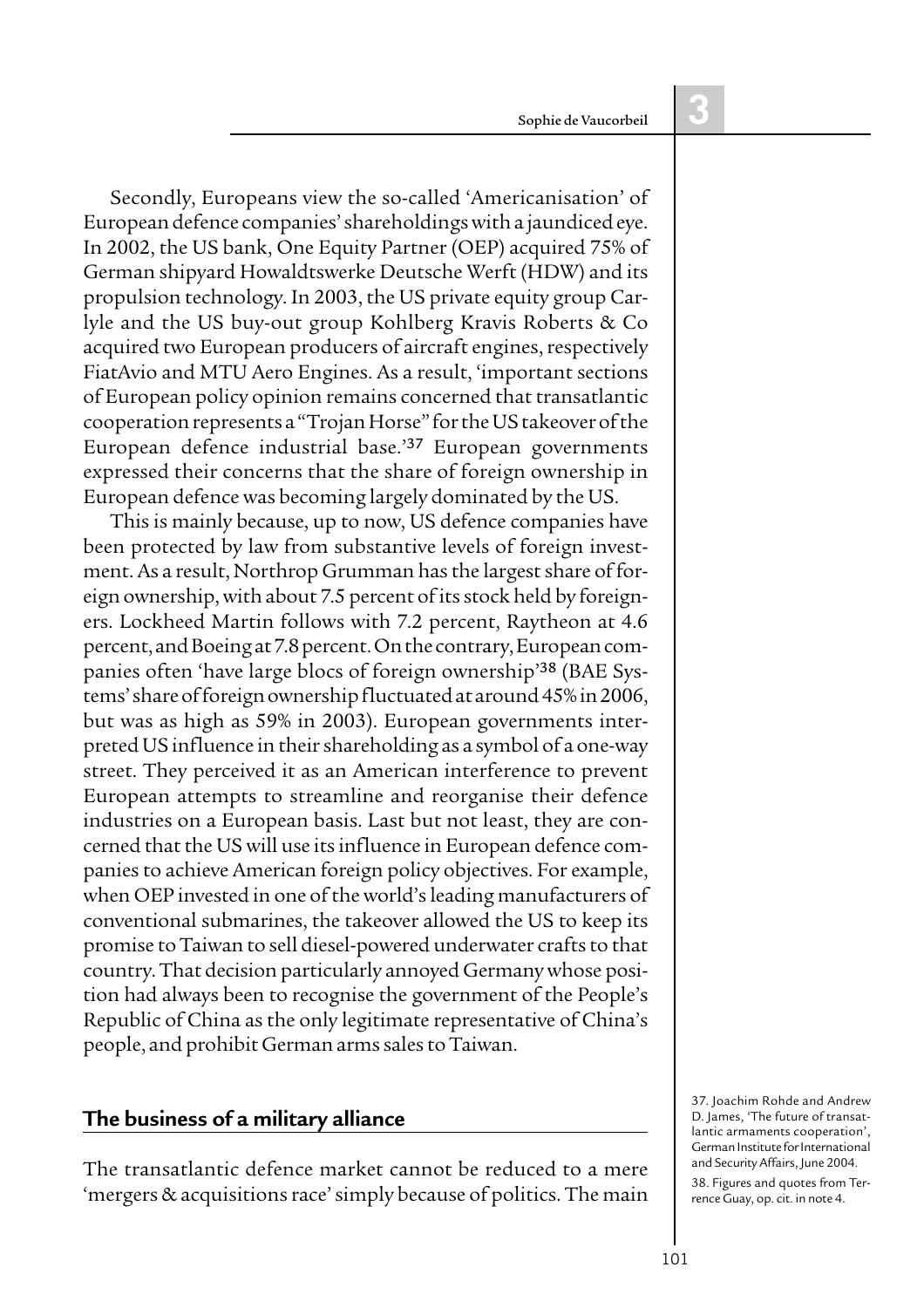reason is because apart from Austria, Cyprus, Finland, Ireland, Malta, and Sweden, all EU Member States are part of NATO. As such, they are supposed to coordinate their defence apparatus (budgets, capabilities etc.) and engage in cooperative programmes. It is worth taking a glance at the reality of the Alliance as a cooperation enabler to gain an understanding of the reality of the transatlantic defence market.

Transatlantic cooperation within the Alliance has offered good opportunities for industries. The NATO air defence programme is a good example of cooperation between defence contractors. The first such programme, NATO Air Defence Ground Environment (NADGE) was launched in 1966. Five European contractors, including Thomson-CSF (now Thales) and the American company Hughes (now part of Raytheon group) joined forces to bid for the contract. As they won it, they set up a joint entity to act as a prime contractor. Today, the development of NATO's Air Command&Control System (ACCS) has fostered partnerships between different companies under the leadership of ThalesRaytheonSystems. It is a joint venture equally owned by the European-based Thales and the American Raytheon. To overcome political concerns about technology transfers, the joint-venture split its operation into two subsidiaries: one in the US that is 51 percent owned by Raytheon and one in the EU, 51 percent owned by Thales. Such an arrangement should generate free-flow of information technology within the company. However, there is no guarantee that this arrangement will deliver much.

Strictly in the framework of the military alliance, countries can share capabilities through NATO (military telecommunications, AWACS early warning observation, strategic airlift capability, and missile defence). For example, 13 countries agreed to buy three or four C-17 aircraft.

Cooperation through the Alliance, especially when it comes to pooling through acquisition, is difficult to manage on a daily basis. For instance, the fact that multinational crews fly the C-17 can be a problem when there is a political division in the Alliance. 'In 2003, the US wanted to use AWACS for the invasion of Iraq but several countries were hesitant to give authorisation. The German government, which had initially refused to allow its crew to fly the AWACS, finally relented, explaining that the operation was in order because it was taking place on the Turkish border and would therefore serve to protect the Alliance.'<sup>39</sup> As Richard A. Bitzinger

<sup>39.</sup> Jean Pierre Maulny & Fabio Liberti, 'Pooling of EU Member States assets in the implementation of ESDP', European Parliament, February 2008.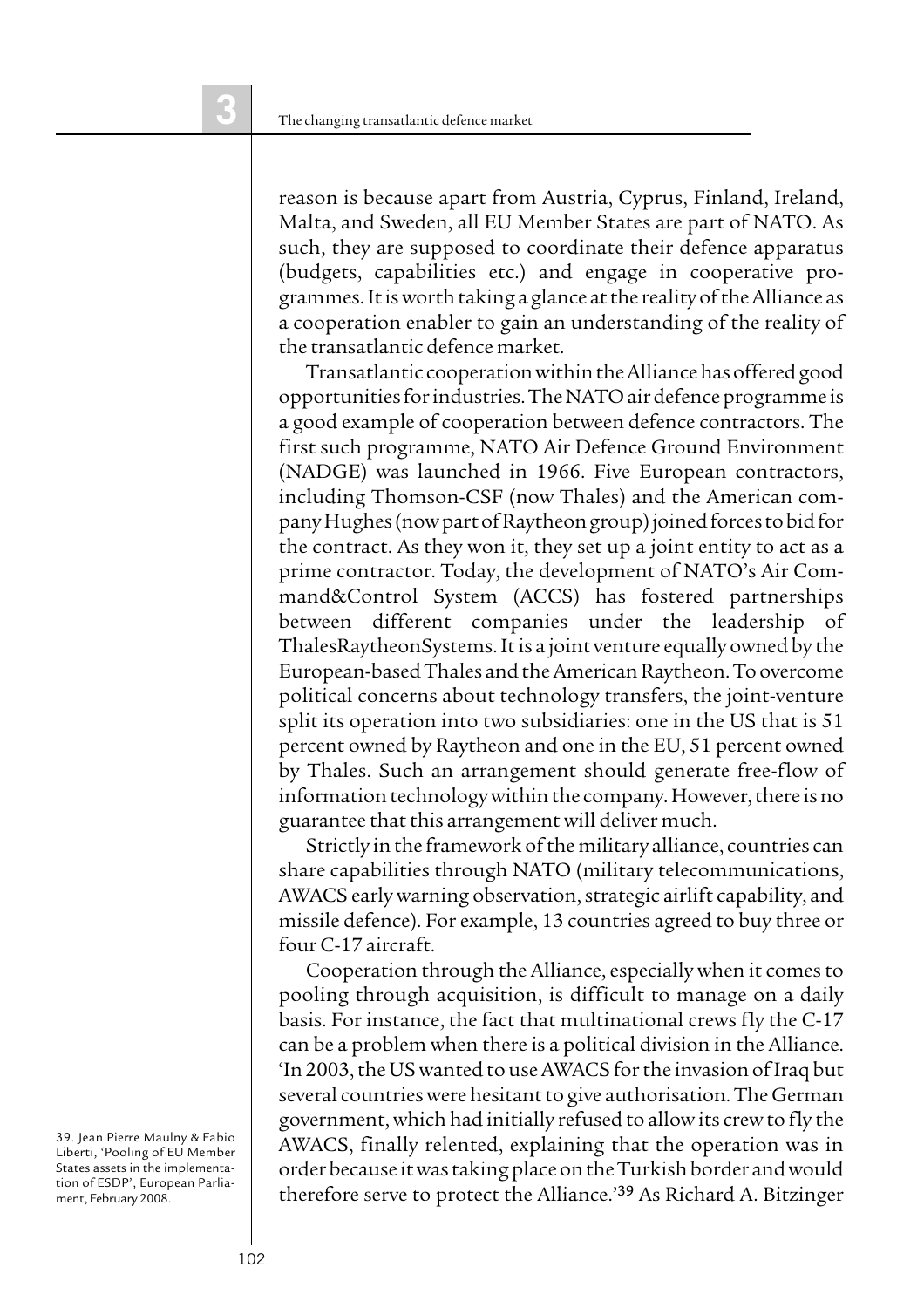puts it, 'in fact, one has to go back to the mid 80s and the so-called Nunn Amendment programs to find any golden age in NATO armaments cooperation, as a result of which the US and its European allies launched more than 25 collaborative arms projects. Even then, most of them failed within a few years, as seed funding ran out and the US DoD chose to pursue US only programs.'<sup>40</sup> Back in the 1980s, the US had a tendency to participate in collaborative programmes to get the technologies it needed to grant an optimal security of supply. Once it obtained these, it turned its back on the cooperative framework. Today, the US is still dictating its conditions depending on its strategic vision. For example, after some European countries denounced the Iraq war back in 2003, the US refused to provide Europeans with the engine they needed to power their new ASTER missile. As a result, Europeans had to spend much more money and time than expected to produce this missile. Europeans realised that not only do the security of supply and the strategic vision determine the degree of American cooperation, but also power politics. Power politics determine the level of technology transfers at the operational level.

However disappointed Europeans may be when they cooperate with the US, most collaborative large-scale transatlantic programmes are likely to be launched within NATO. For example, governments have no choice but to cooperate when it comes to 'population protection systems' because they cannot afford it on a purely national basis. When it comes to missile defence, NATOreluctant members have little room for manoeuvre: 'bear in mind the cost of exo-atmospheric interceptor<sup>41</sup> is ten times more expensive than those engendered with a Theatre Missile Defence', underlines Jean-Pierre Maulny.<sup>42</sup>

#### **A transatlantic defence industrial potential**

#### *Yesterday…*

The development of the atomic bomb was spearheaded by a group of German Jewish scientists who fled Nazi Germany.

An Irish immigrant invented the modern submarine.

Space launch and intercontinental missiles were also developed thanks to a group of German scientists.

The jet engine and the tank were British inventions.

Stealth technology was the result of a Lockheed Skunk Works engineer coming across a soviet algorithm.

40. Richard A. Bitzinger, 'Overcoming impediments to transatlantic armaments collaboration', *The International Spectator*, vol. XXXIX, no. 1, January-March 2004, pp.83-94.

41. = exo-atmospheric anti-missile defence system.

42. Interview conducted in Paris in March 2008. Jean-Pierre Maulny is the deputy director of the Institut de relations internationales et stratégiques (IRIS).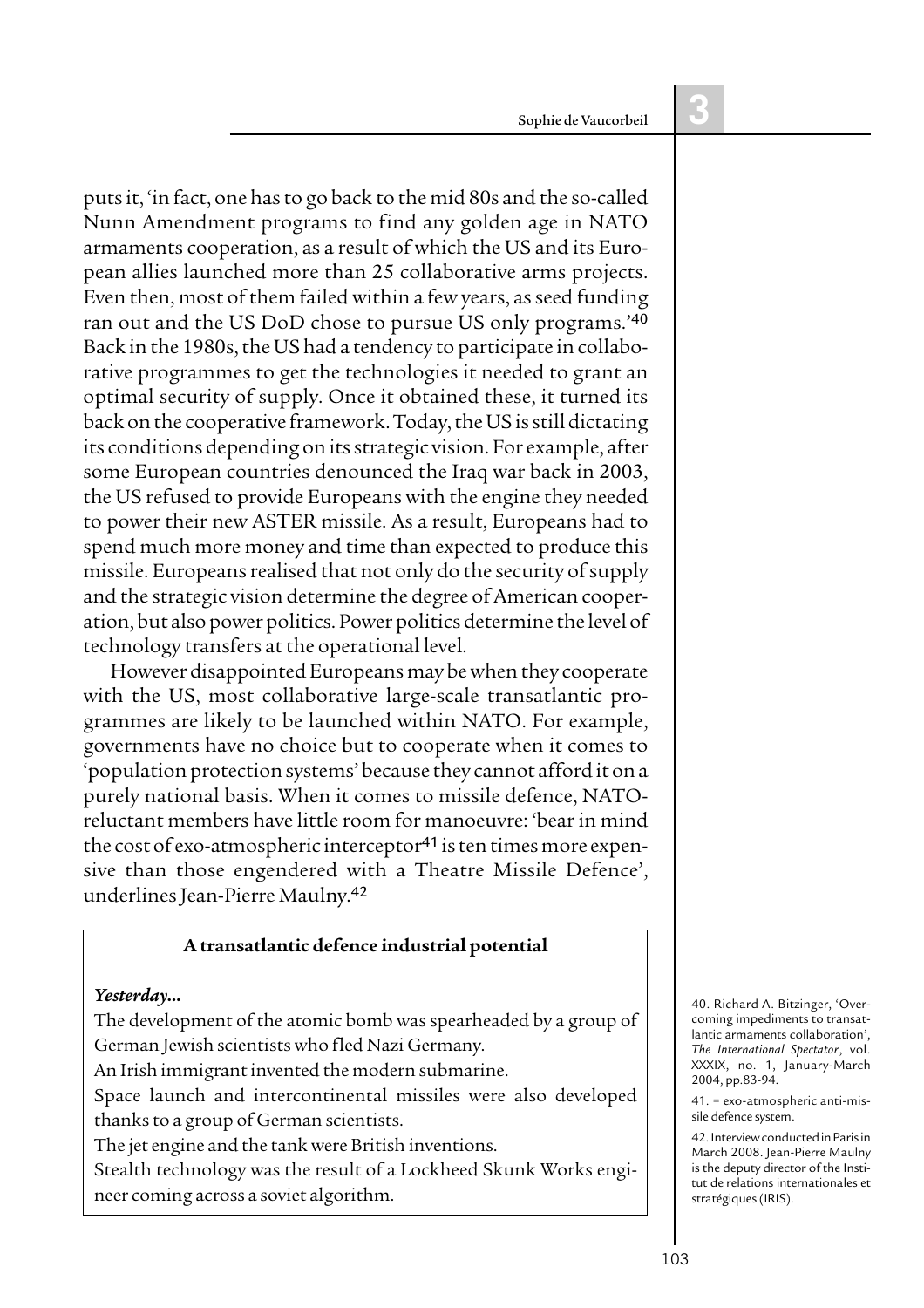**…** *and even more today, there is a strong interdependence in the supply chain*

The Army's MiA2 Abrams tank uses a German 120 mm cannon and British Armour technology.

The Stryker armoured vehicle is a Swiss design.

The Marines howitzer is a British design.

The President's next helicopter will be an Anglo-Italian design.

The next generation Atlas space launcher uses a Russian rocket engine, while the next generation F-35 JSF uses British engine technology.

(Source: Derived from Michael Brewer, *An Aerospace Business Case for Transatlantic Cooperation*, Industrial College for Armed Forces, June 2005)

What has prevented more cooperation up to now is the difficulty experienced by European and American governments in striking the right balance between security and competitiveness. The International Traffic in Arms Regulations (ITAR) in the US, and the absence of any common binding EU policy on export controls, strangle EU-US defence trade even if they satisfy state security interests.

# **Reforming transatlantic rules**

Governments tend to reform the legal framework in favour of defence industrial cooperation when state security interests and industrial strategies coincide. In Europe, back in the late 1990s France pushed hard for the reorganisation of the aerospace sector. Following the first move to implement this decision, companies lacked a legal framework to match the new industrial landscape. In response, six EU countries<sup>43</sup> signed the Letter of Intent in 1998.

Across the Atlantic, the Albright Declaration of Principles and the Defence Trade Security Initiative (DTSI)<sup>44</sup> also aimed at fostering and facilitating defence industrial cooperation. As a result, two transatlantic programmes were launched. The Joint Strike Fighter and the Medium Extended Air Defence System (MEADS) programmes benefit from looser export controls. However, the main dilemma confronting a cooperative programme remains technology transfers. MEADS, a government-to-government transatlantic cooperative programme, represents perfectly how

43. In 1998, France, Germany, Italy, Spain, Sweden and the UK signed a Letter of Intent (LoI) that paved the way for a July 2000 Framework Agreement aimed at better co-ordination within the defence industries of these countries and to ensure that further restructuring would run smoothly without affecting any major collaborative defence projects. It also encouraged cooperation in the areas of supply and research as well as common equipment procurement.

44. In May 2000, US Secretary of State Madeleine Albright launched an initiative to soften US exports controls.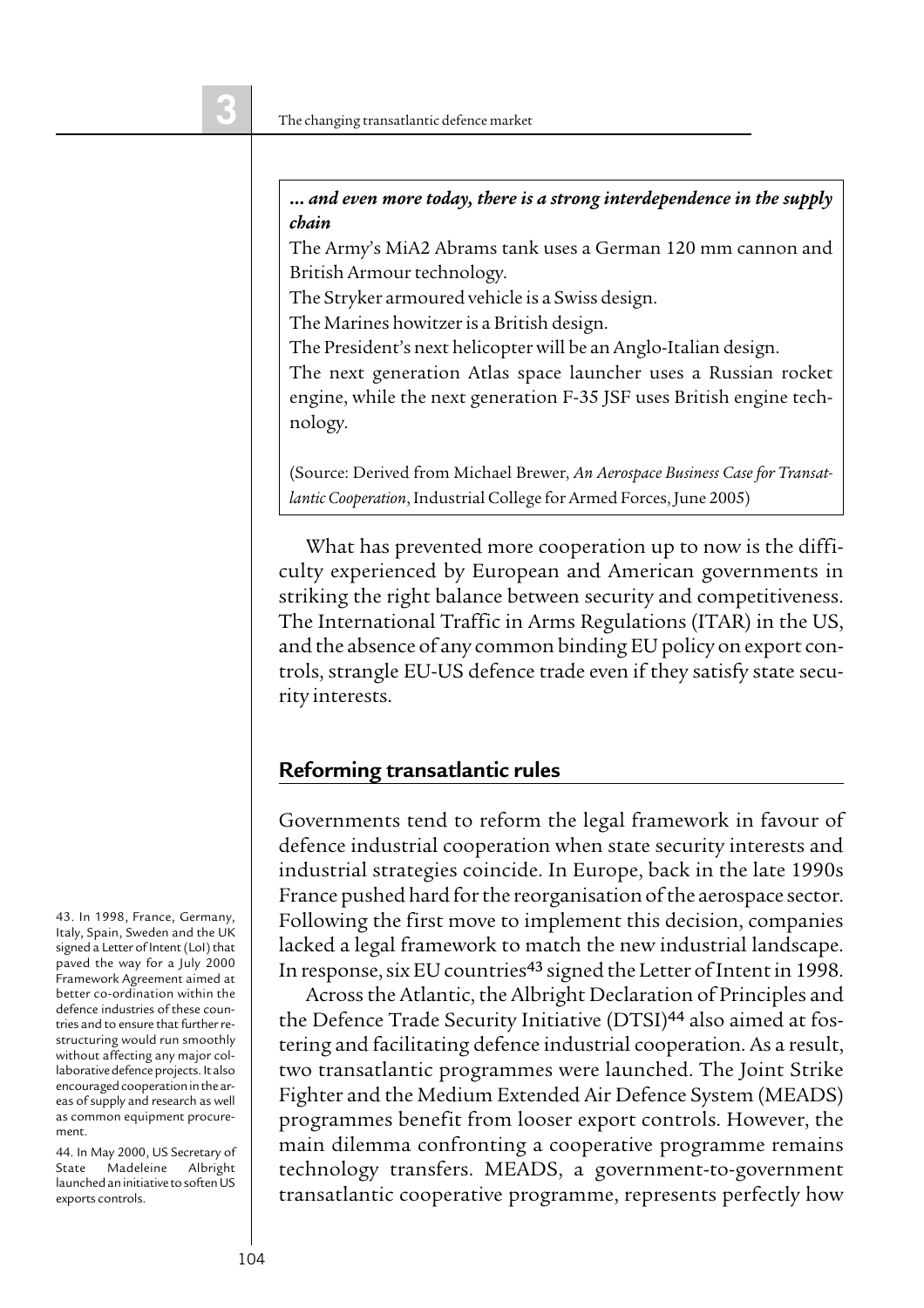tricky these negotiations can be. The US insisted on having the right to conduct on-site security inspections of German and Italian facilities, and proposed the use of 'black boxes' to protect US technology. The Germans refused the proposals because they considered it as a test case for US willingness to share technology with its allies.<sup>45</sup> After eight months of tense negotiations, Italy got an assembly chain on its soil (see toolboxes no. 2 and 3 at the end of the chapter). This hard trade-off between security and competitiveness hampers cooperative programmes because it prevents the free-flow of technology and knowledge. Technology transfers are an incentive for both sides to enter cooperative ventures. The current US licensing system prevents cooperation because the US export licence system allows only nationals of one country to access the technology.

The reform of the American export control policy started in 2000, with the Declaration of Principles (DOP) and the Defence Trade Security Initiative (DTSI), only benefiting the 'happy few.' The DOP consists in proposing an extension of the ITAR to NATO allies, Australia and Japan. It would permit the permanent and temporary export and import, without any licence, of certain unclassified defence goods and data. It is restricted to pre-selected companies. When it comes to the DTSI, it only applies to the UK and Australia. In addition, its scope is very narrow, as it concerns only unclassified technologies and equipments. It will certainly not contribute to bridging the technology gap between the US and the EU. What is more it does not prevent the Congress from interfering: its implementation takes place within the Arms Export Control Act (see toolbox no.1 on page 112). Last but not least, it is still very much in tune with the US bilateral approach to trade and cooperation because it only considers countries on an individual basis from the negotiation of the deal to its implementation. It does not target multinational joint-ventures. Up until now, DoPs have been signed with the UK, Australia, Norway, Spain and the Netherlands. So far, the UK is the only EU Member State with whom the US has begun negotiating a binding export control agreement (reflecting the 'special relationship'). ITAR-talks with additional partners are envisaged only after negotiations with the UK have been completed.

However, the Americans have started making overtures towards European allies. For instance, in recent years, the US seems more inclined to offer contracts to European companies. Finmeccanica won a contract to provide the US Marine One pres45. Andrew D. James, 'The prospects for the future', in Burkard Schmitt, 'Between cooperation and competition: the transatlantic relationship', *Chaillot Paper* no. 44, EUISS, Paris, January 2001.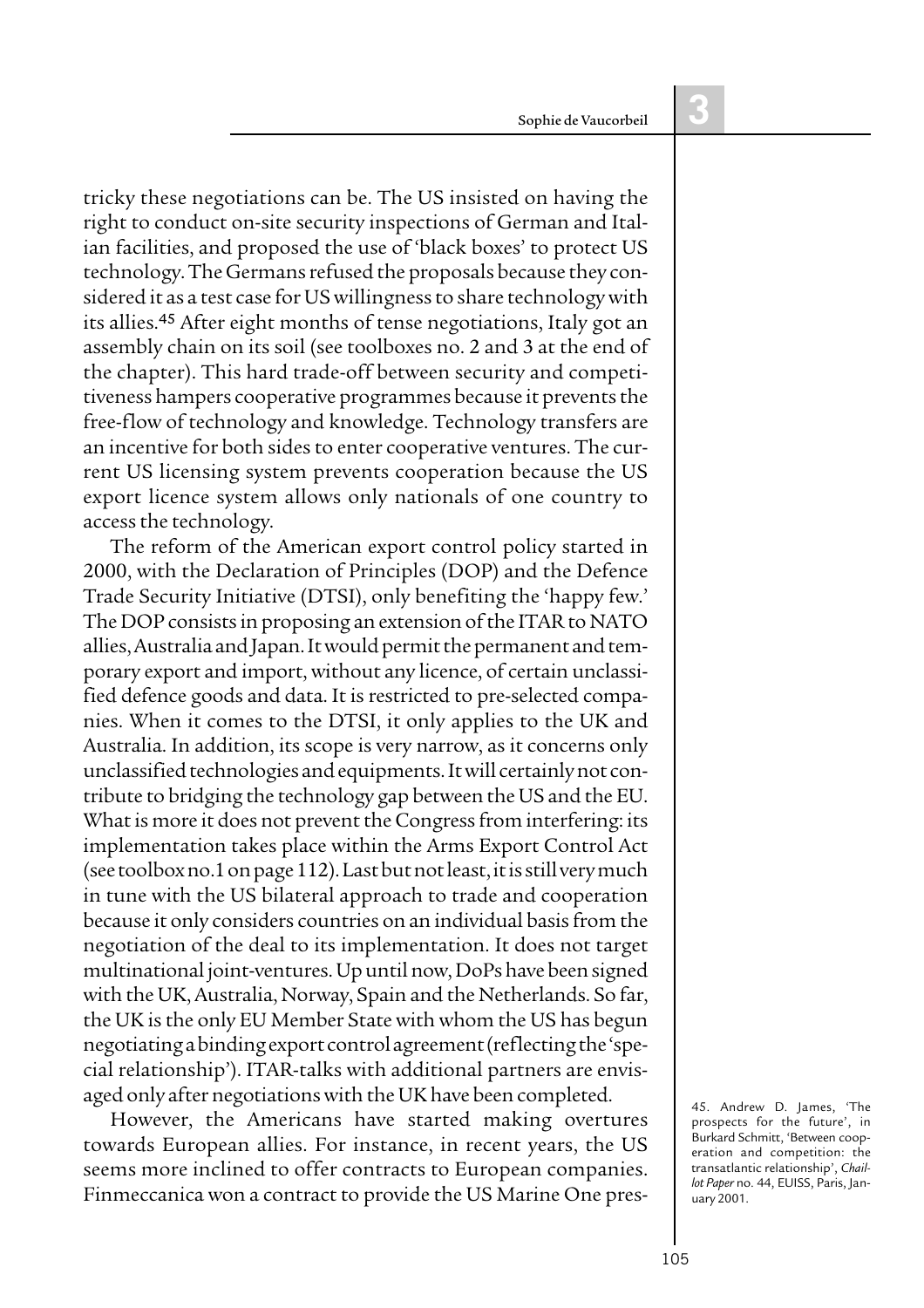idential transport fleet with a US (US 101) version of AgustaWestland EH101 Medium-Lift Helicopter. Offsets principles grant European companies a participation in the US C-130J transport aircraft. The US coastguard ordered five more CASA HC 235A (eight in total) from EADS. More recently, in March 2008, the US air force announced the decision to award a 35 billion dollar contract to supply aircraft-refuelling tankers to Europe's EADS and its US partner Northrop Grumman Airbus.

The Bush administration has also instigated the UK-US treaty which has still to be ratified by the US Senate.<sup>46</sup> This treaty is highly symbolic of the way politics can economically influence the transatlantic defence market. This bilateral treaty offers privileges to British entities only; such a restriction could lead to a two-tier European defence market with non-British firms lagging behind. In its current form, this treaty may not boost transatlantic cooperation. As the House of Commons Defence Committee said in December 2007,<sup>47</sup> the UK-US treaty does not apply to multinational programmes like the JSF in order to comply with the US habit of favouring 'one-to-one' agreements, no matter how many countries may be involved in a programme. In a word, the treaty still enshrines the American way of cooperation. Besides, the treaty also highlights that current export controls policies are not coherent anymore in that it is not clear what they really aim at controlling: exports? technologies? industries? end users? For example, the UK-US Treaty simultaneously tackles industries, technologies and end user/end destination of exports with the concept of a 'Security Community.' The companies who will receive this label will be obliged to ask for a specific licence if they want to reexport a product. In imposing such a rule, the US enhances the strength of its export control policy.

In fact, defence exports controls reform is thus driven by two different trends of equal strength. On the one hand, the American administration orientates according to its broader security strategy. In January 2008, President Bush published an Export Control Directive to clarify his vision of the export control policy revision. His main concern was to 'ensure that US defence trade policies and practices better support the National Security Strategy. The package of reforms required under this directive will improve the manner in which the US Department of State licenses the export of defence equipment, services and technical data, enabling the US government to respond more expeditiously to the military equip-

46. The UK and the US signed a treaty in June 2007 to soften defence procurement rules within their 'security community' (it mainly consists in streamlining the licence approval process and in providing licensing exemptions for unclassified items for certain pre-approved firms).

47. 'UK/US Defence trade cooperation treaty', House of Commons Defence Committee, December 2007.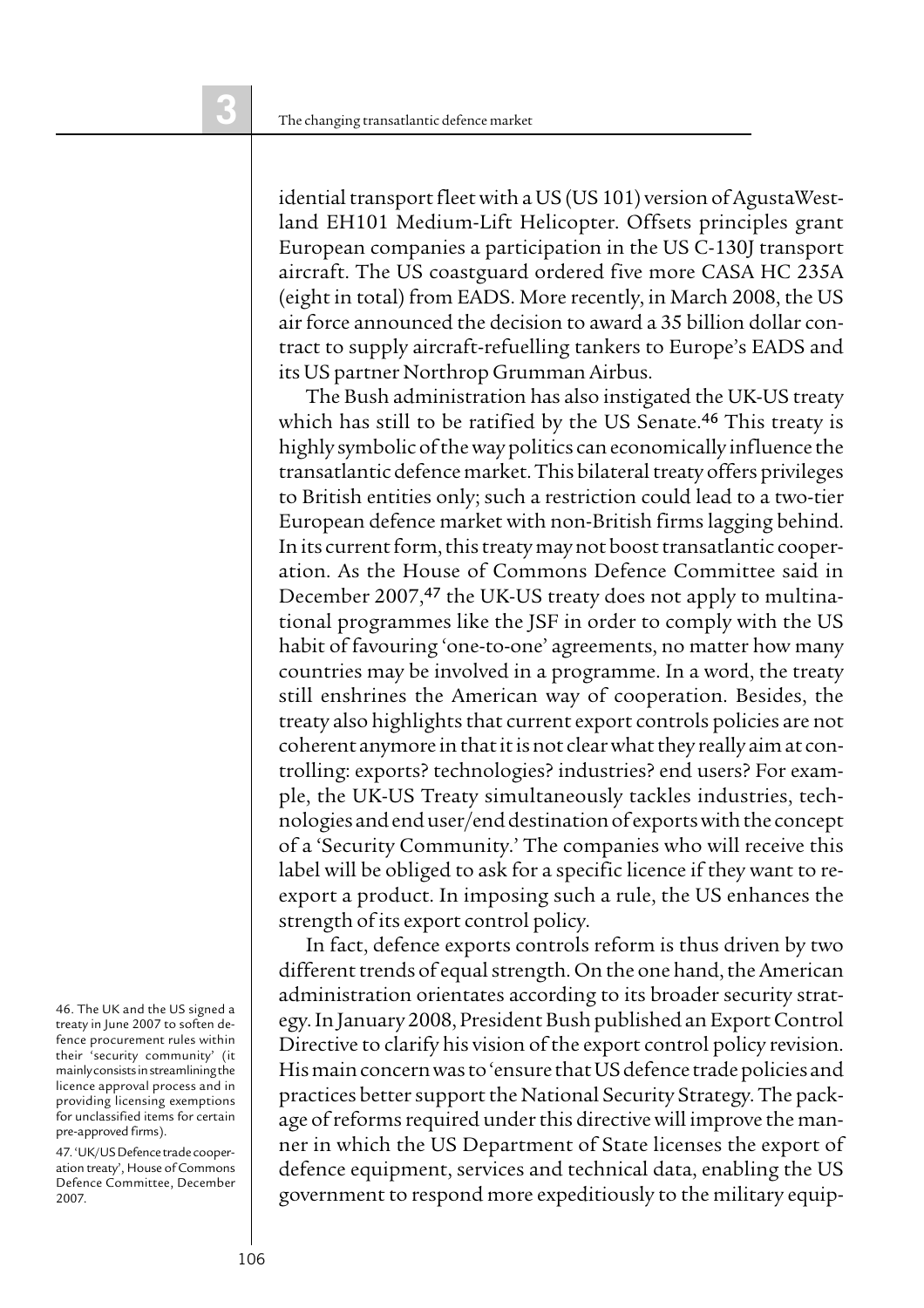On the other hand, defence companies are seeking more business opportunities. Industrial associations' main concern is having the right balance between security and business opportunities. For example, in September 2003 the US House of Representatives drafted a controversial bill barring the Pentagon from using overseas suppliers in purchasing parts for essential weapons systems. Industrial associations, like SBAC and AIA, intervened vehemently and succeeded in preventing its application. They worked hard on the Bush administration to modernise export controls. After their March 2007 petition, the UK and the US signed a treaty in June 2007 to soften defence procurement rules within their 'security community' (this mainly consists in streamlining the licence approval process and in providing licensing exemptions for unclassified items for certain pre-approved firms). If ratified by the Congress, such a treaty would be a great step forward. It might help European prime contractors working in the UK to penetrate the US market the way British ones do. European industries will wholeheartedly welcome any measure likely to ease business with the US. Up to now, sales and investments on the US market have been minimal. In 2005, Thales was unable to improve much on its 9 percent of overall sales to North America. Finmeccanica's sales to North America also remained low. 'They slightly edged up from 8 percent of total sales in 1999 to 9 percent in 2005.'<sup>49</sup>

In a word, both European and American companies work for a transatlantic defence market. What has prevented more open freetrade on the defence market up to now is European and American governments' difficulty in striking the right balance between security and competitiveness. The International Traffic in Arms Regulations (ITAR) in the US, and the absence of any common binding EU policy on export controls, strangle EU-US defence trade even if they satisfy state security interests.

#### Security and competitiveness: the right balance

In an ideal world, the new Barack Obama US administration would enlarge the UK-US Treaty on defence equipment to the EU and grant its defence and security companies a 'licence-free label.' The incoming administration would do so to boost cooperation within the Alliance. The main argument from an American point

48. See: http://www.state.gov/ r/pa/prs/ps/2008/jan/99562. htm.

<sup>49.</sup> Seth G. Jones, *The Rise of European Security Collaboration* (Cambridge: Cambridge University Press, 2007), p. 276.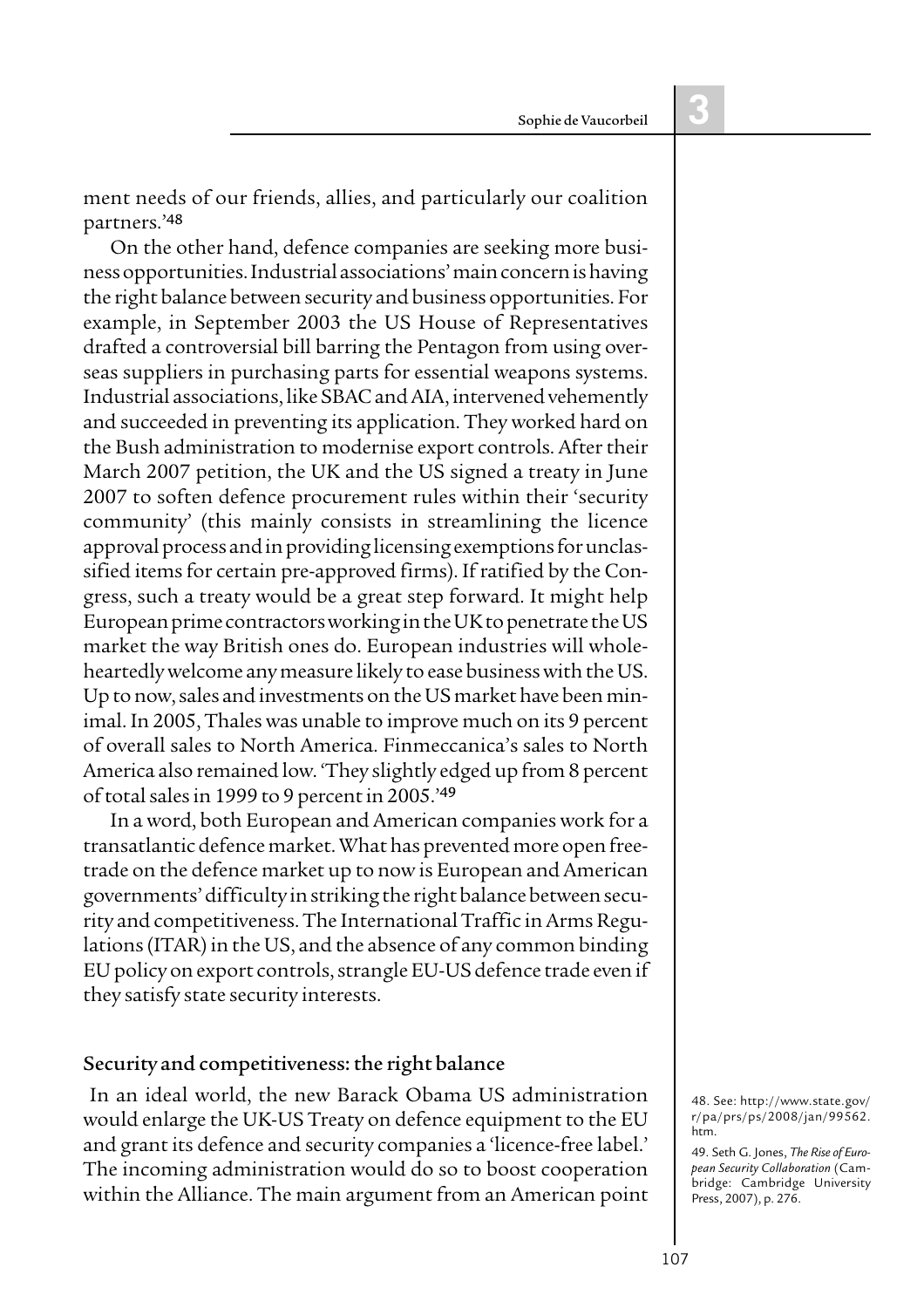of view would be to revitalise NATO at a time when the US chronically complains of European unwillingness to share its part of the burden. In an article entittled 'Allies and armaments', Ethan B. Kapstein<sup>50</sup> gives a convincing overview of the economics of defence alliances. The idea is that armaments cooperation is a way of entangling allies into an alliance. Countries weigh up the costs and benefits associated with defence cooperation. They would cooperate as soon as the benefits outweigh the costs. Free trade would foster more collaborative programmes, 'signalling a renewed commitment to strengthening the continent's military capability.' As Stephen Walt<sup>51</sup> argued in 1985, free trade in the field of arms cooperation would be an important signal from the US to its allies that would revitalise NATO. The UK-US treaty can be taken as a starting framework because it contains important innovations. For instance, there is a potential to include facilities within universities carrying out defence work in the approved community. Such a move would greatly improve research simply because it would avoid duplication. What is more, from a Washington point of view, transatlantic partnership could be an efficient way to influence European procurement. From a European point of view, it would be a good opportunity to start spending defence budgets more efficiently through pooling and cooperative programmes, especially R&T projects. In fact, a transatlantic market will allow both sides of the Atlantic to take the lead in defence technologies' innovation because they could allocate benefits stemming from economies of scale to R&D. In effect, while the DOD has doubled its planned investment in new systems from 750 billion dollars to almost 1 trillion dollars for the 2007-2011 period,<sup>52</sup> it has largely sacrificed research and development. Again, the level of Research Development Test and Evaluation (RDT&E) funding (70 million dollars)<sup>53</sup> represents no more than half the amount the US devoted to that portfolio in the late 1980s.

If the EU were to negotiate such an agreement with the US, it would simultaneously accelerate the consolidation of demand. An EU-US agreement would facilitate the launch and realisation of cooperative programmes. More transatlantic cooperation should encourage Europeans to move together as well. In that sense an EU-US agreement would help. The European Security and Defence Policy and growing need for armaments cooperative programmes is one of the main arguments in favour of common EU legislation. Also, a European defence industrial community

50. Ethan B. Kapstein, 'Allies and Armaments', *Survival*, vol. 44, no. 2, summer 2002.

51. Stephen Walt, 'Alliance formation and the balance of power', *International Security*, spring 1985, p. 232.

52. Anthony H. Cordesman, 'A poisoned chalice: the flaws in FY 2008 Defence programme', Centre for Strategic and International Studies (CSIS), July 2007. See: http://www.csis.org/media/csis/pubs/070703def\_chall \_fy2008.pdf.

53. Defence R&D figures: FY 2007 \$79,009 million; FY 2008 \$77,782 million; FY 2009 \$80,688 million. See: http:// www.defenselink.mil/comptroller/defbudget/fy2008/fy2008\_p 1.pdf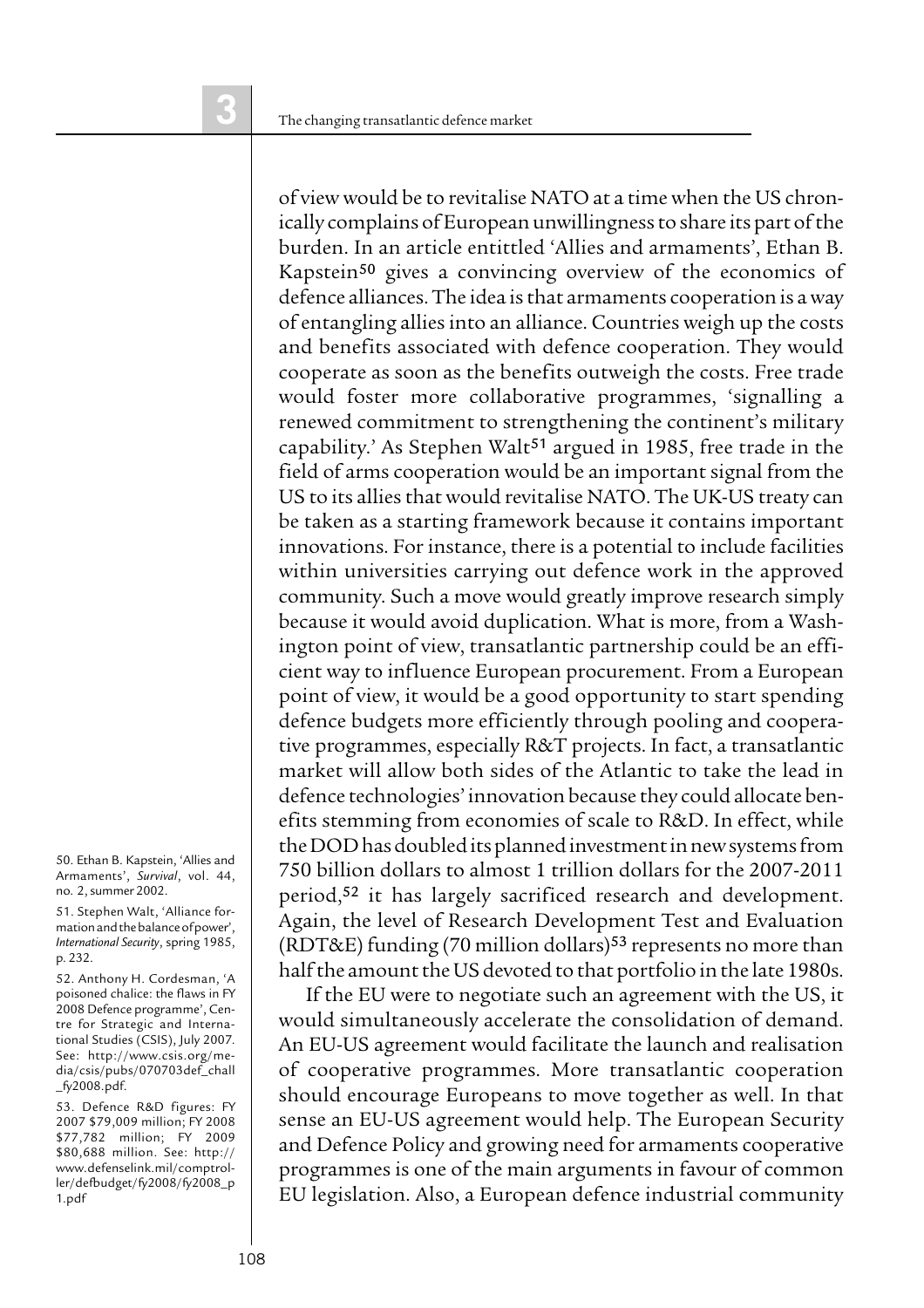can only be achieved through concrete common experiences where different stakeholders build something together, overcoming strictly national points of view. A European security community already exists to some degree in consolidated areas such as aerospace, for example EADS. A few initiatives are already on track. For example, the defence ministers of Germany, France and the UK decided on 22 February 2008 to pool the maintenance of the A400M transport plane. 'Britain and France will take the idea further, developing a common stock of spare parts for the fleet of 130 carriers (out of 180 ordered), allowing the aircraft purchased by each government to be pooled for use across the partnership. For now, Germany will continue to go it alone on that element.'<sup>54</sup> Such initiatives should become the norm rather than the exception. If ratified, the Lisbon Treaty might offer good opportunities for cooperation with the Permanent Structured Cooperation mechanism. This is because 'those Member States which meet a set of capability-based entry criteria can choose to co-operate more closely after securing a majority vote.'<sup>55</sup>

#### European coherence

To convince the US that they are reliable allies, Europeans should also work hard on the consolidation of demand. Cooperation is key for strengthening the European defence industry through the consolidation of demand. A European security community, complying with American standards, would require that the EU reinforce its internal regulations to strike the right balance between security and competitiveness. When it comes to defence products, and more specifically to export controls, Member States do not have to abide by any EU regulations. For example, the EU code of conduct on arms exports has more or less as many interpretations as there are Member States.

In the medium term, greater coherence is required within the EU. While the economic side of export control is discussed and ruled by the Commission, its security side depends on Member States' intergovernmental decision-making. Nevertheless, since the Commission issued a Communication with recommendations for improving the export control environment in Europe in December 2006,<sup>56</sup> the balance is shifting towards more effective EU legislation at least when it comes to dual-use goods and technology. In December 2007, the balance shifted a little further 54. Brdo Pri Kranju, 'Pan-European defence too often lost in translation: ministers', 22 February 2008. See: www.spacewar. com.

<sup>55.</sup> Keith Hartley, op. cit. in note 26, pp. 107-15.

<sup>56.</sup> European Commission, 'Communication from the Commission on the review of the EC regime of controls of exports of dual-use goods and technology', COM (2006)828final, Brussels, 18 December 2006.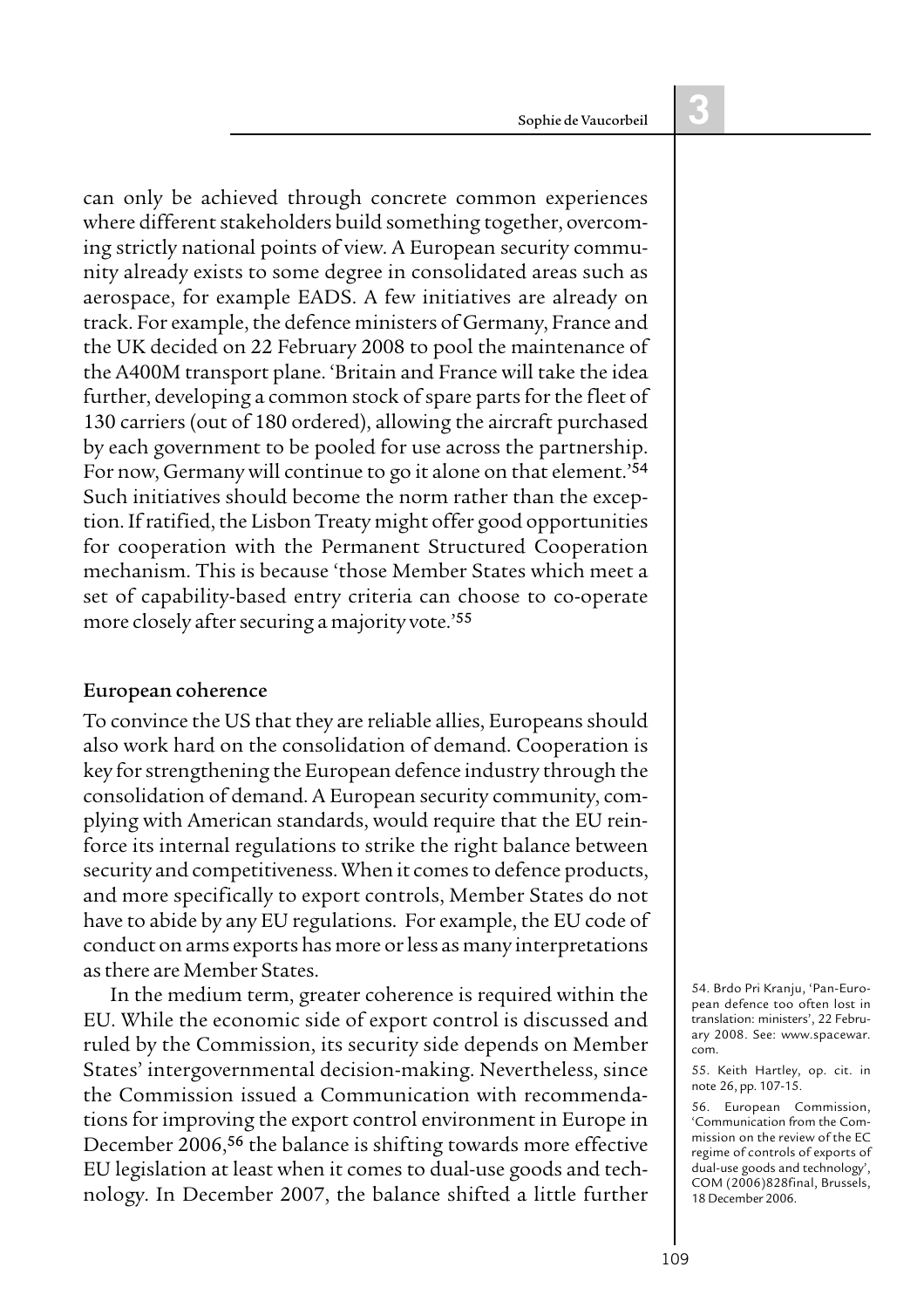towards the Commission with its defence package and more precisely with its draft Directive on 'simplifying terms and conditions of transfers of defence-related products within the Community.' The main way in which progress could be achieved via the Directive would be to induce governments to replace their existing individual licences with a general one for those intra-Community transfers where the risks of undesired reexportation to third countries are under control.<sup>57</sup> This system of licence is very much in tune with the UK-US Treaty and if it is pushed far enough it could even transform the European landscape; with licence-free and non licence-free companies already labelled, the US would be more likely to consider enlarging the UK-US Treaty to Europe. The draft directive offers enough security guarantees to comply with US standards. Article 3 starts by defining a 'defence-related product' as any product which is specifically designed for military use and which is listed in the Common Military List of the EU (adopted by the Council in March 2007). The Commission clearly wants to regulate more than dual-use goods and technology.

What is more, this draft Directive has the potential to Europeanise defence procurement and transfers within the Union in two ways. First, the draft Directive entails that Member States would establish a common system of general licences for transfers of defence equipment and supplies to certified Member States or other recipients (within the EU). Second, it proposes a three-yearlong 'global' licence (Article 6) to an individual supplier authorising one or several transfers of one or several recipients in another Member State. At the end of this implementation process, European defence stakeholders would be certified as a trustworthy partner (or not). Such a process could be a trigger for the US to enlarge the 'certified community' they have already proposed to the UK to all EU governments. Last but not least, it could greatly encourage more cooperative programmes. Article 5 allows Member States which participate in an 'intergovernmental cooperation programme' to publish a general licence for transfers to other participating Member States. The new Directive should help European defence industries to be more competitive since it would streamline licensing rules they have had to comply with even when they wanted to exchange components with one of their subsidiaries within the EU.

The Directive would also have a more general consequence on rules defining exports to third countries within the EU. The eight

<sup>57.</sup> This encompasses: purchases by armed forces of other EU Member States, transfers to certified companies of components in the context of industrial cooperation, transfers of products necessary for cooperative programmes between participating Member States.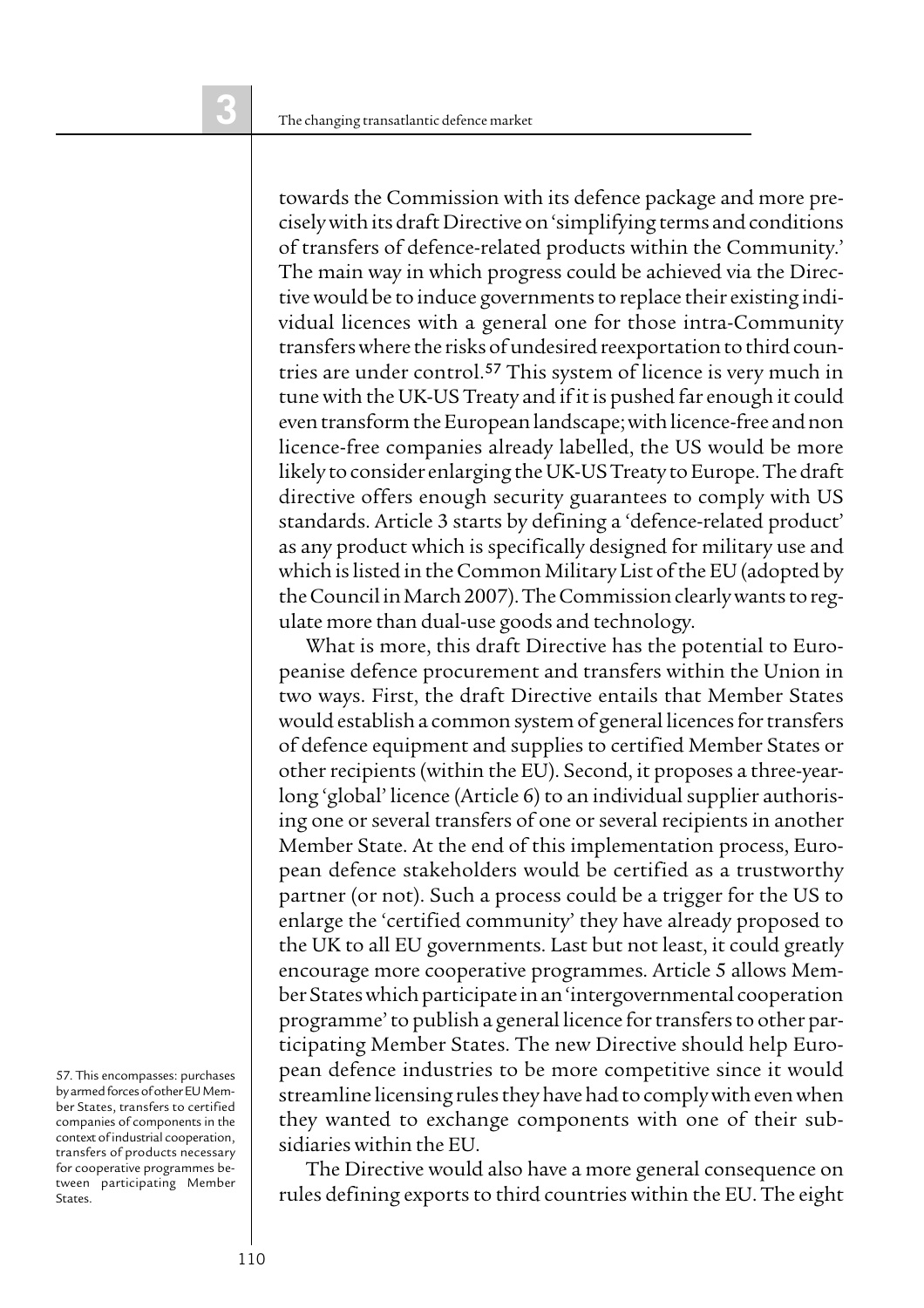criteria of the Code of Conduct have already moulded the 'European mindset' in that respect but it is very likely that Member States would soon have to turn the Code of Conduct into a binding tool. Such a change is the minimum guarantee required by free trade of defence products within the Union to reassure non-EU partners like the US of EU seriousness in the field of arms trade.

#### **Conclusion**

Time and money is already running out: governments cannot make ends meet anymore. In the US, 'the Navy is apt to [have] a net loss in its carrier fleet capacity because it has been delayed in developing a new carrier beyond the point where it will have to start retiring current carriers. The Marines will have to wait five years to get half the quantity of expeditionary vehicles that it has planned.'<sup>58</sup> The Commission Communication, 'A Strategy for a stronger and more competitive defence industry', considers that 'national defence budgets in isolation can no longer finance the development of a full range of top quality products and new national defence programmes have become less frequent' (e.g. French aircraft carrier cancelled in mid-April 2008 after any collaboration with the UK failed to be agreed).

The defence technological and industrial bases of both sides of the Atlantic suffer from a lack of investment in R&D. Contrary to what many think, Europe has a lot to offer to the US. As Daniel Keohane has underlined, 'European governments are the world leader in some technologies with potentially military application. The French, for example, have conducted potentially important experiments with transparency energy from satellite to satellite using laser beams. This could be used to keep military satellites longer in orbit or to make them more manoeuvrable.<sup>'59</sup>

Plus defence companies cannot reap the full benefit of the mergers, acquisitions and joint-ventures they build with their counterparts. As Professor Keith Hayward<sup>60</sup> has pointed out: 'Interest in reforming the US system has come with the growing realisation of defence industrial globalisation and that the US does not have a monopoly on all the key emerging military-relevant technologies. In short, there is a strategic and operational value to the US in increasing defence industrial collaboration between close allies.' The EU is also in the process of improving its defence indus-

58. 'DoD Weapons Procurement Broken, Auditor Warns', Agence France-Presse, 3 June 2008, http://www.defensenews.com/st ory.php?i=3560506&c=AME&s= TOP.

<sup>59.</sup> Daniel Keohane and Tomas Valasek, 'Willing and able? EU defence in 2020', Centre for European Reform (CER), London, June 2008.

<sup>60.</sup> Keith Hayward, 'Friends and Rivals: Transatlantic Relations in Aerospace and Defence in the 21st Century', a specialist paper by the Royal Aeronautical Society, June 2005.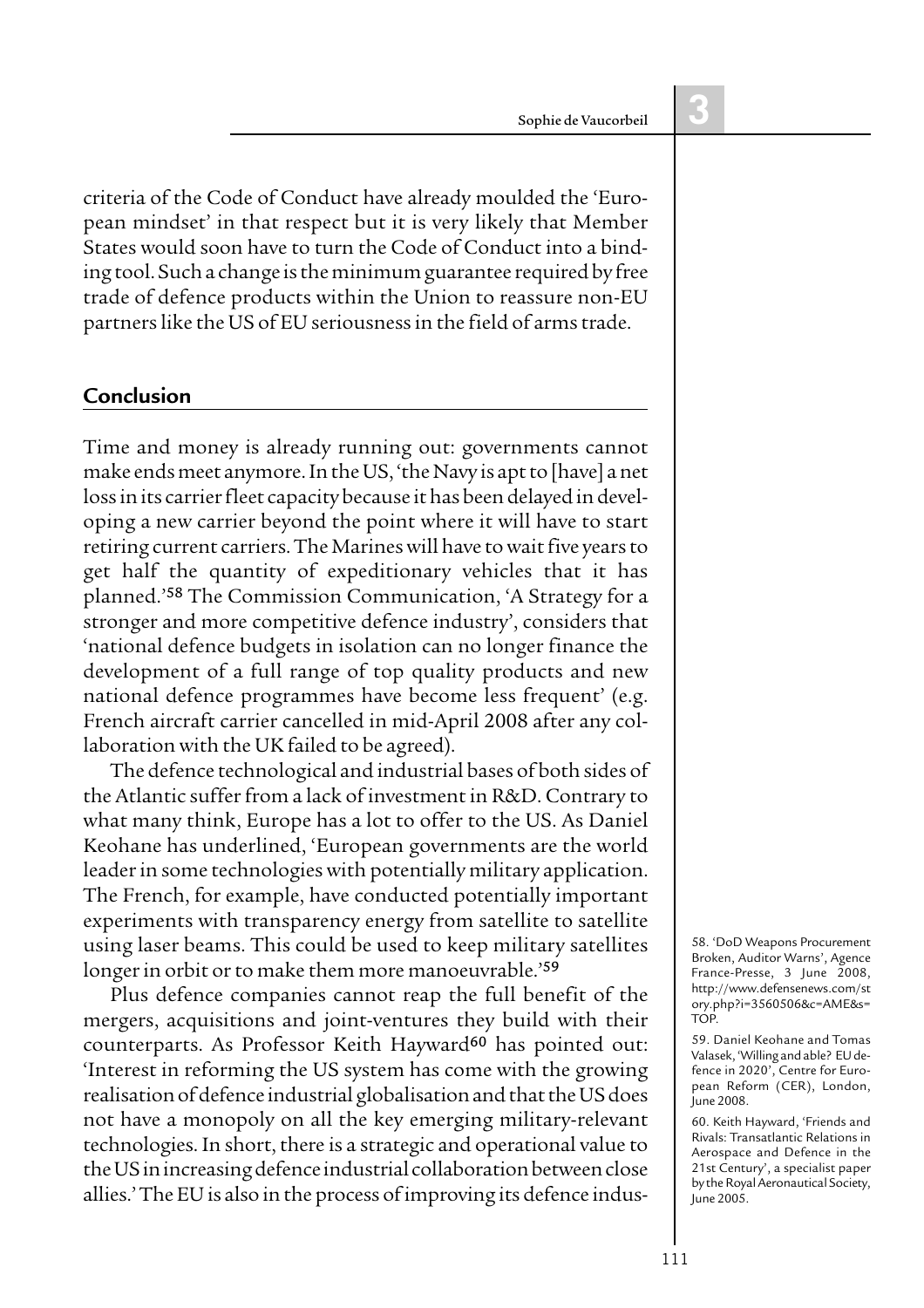trial landscape, but Europe-only reforms might not be enough in the face of budgetary constraints. The other reason why governments should move towards softening their export controls is more political. Transatlantic partnership would grant both sides of the Atlantic greater capability and consistency in their strategic partnership.

To monitor the reform of exports controls and consolidation, European and American governments should set up an assembly. This assembly does not need to be permanent. It would already be a major step forward if both governments and executives could meet formally three times a year to guarantee a coordinated follow-up of the defence policy with the defence market. However, this assembly should not be seen as a meeting between the European Defence Agency and the US Defence Procurement Agency. Participants should form a representative panel of the defence community from politicians to industrial executives. What is more, if the reform of exports controls is conducted in coordination with all the stakeholders engaged in defence procurement, it will guarantee a quick and homogeneous implementation of the reform.

#### **Toolbox no. 1: US control in the field of defence**

#### *Direct Foreign Investment in the defence field: US obstacles*

In 1975, the Committee on Foreign Investment in the US (CFIUS) was created and empowered to review and make recommendations on foreign takeovers. It is chaired by the Secretary of the Treasury and 'includes more agencies that might be concerned with foreign takeovers.' Defence, State, Commerce and Justice Departments, as well as several officials from the Executive Office of the President, take part in the decision-making process.

After getting the green light from the CFIUS, a firm willing to acquire an American entity has to create a corporate entity in the US. What is more, the Pentagon requires the creation of a separate subsidiary for US operations along with the delivery of a Special Security Arrangement (SSA). If no SSA is agreed, the Pentagon insists that the parent firm's equity is placed in a separate, non-voting trust. In that case, the board of directors of the subsidiary must not include overseas members of the parent firm. By the same token, it is quite likely that overseas members will not be allowed to be involved in the operation of the firm or be given information regarding its financial situation. In other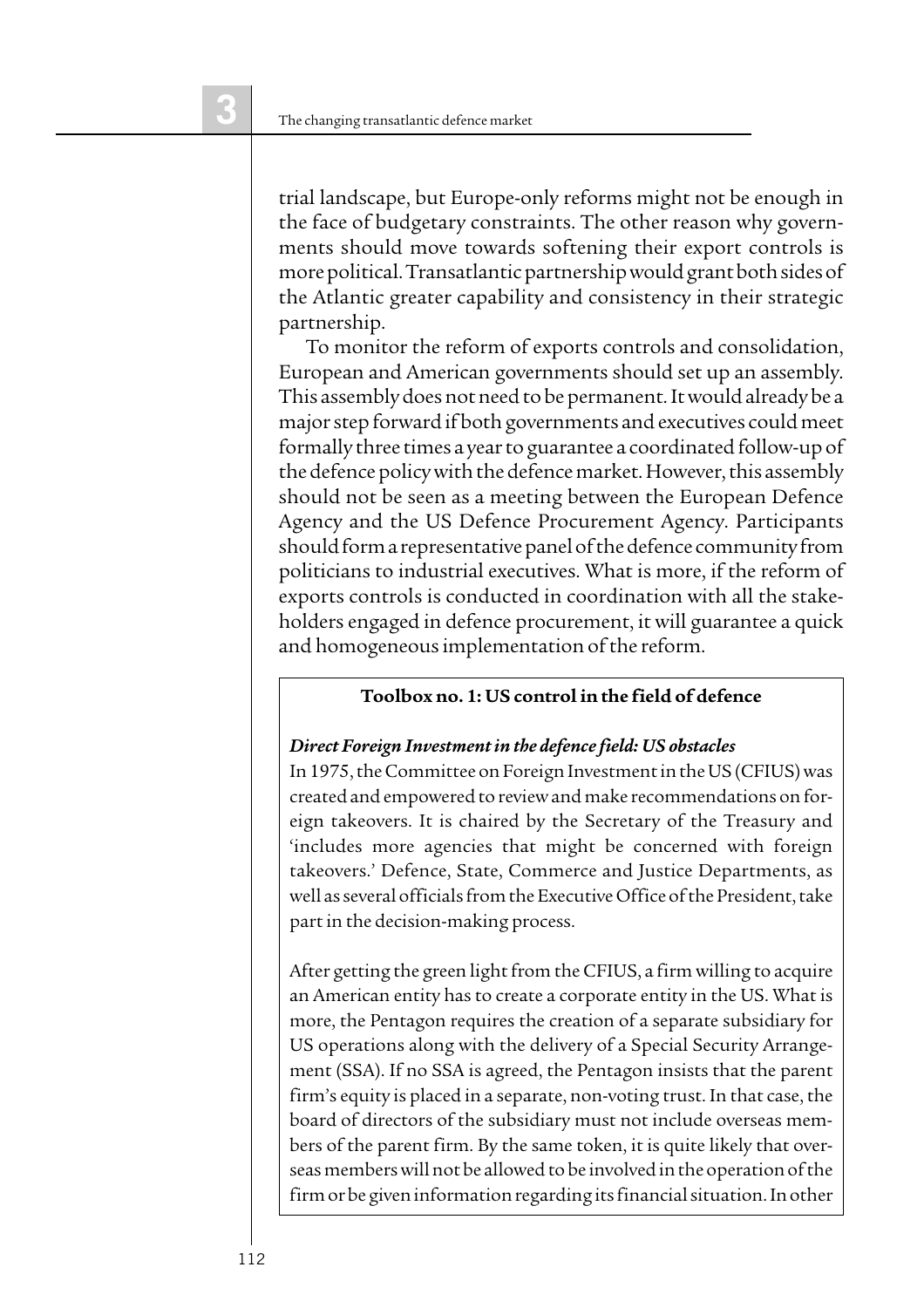words, the parent firm is no more than a fiscal entity; it has no role in the management.

#### *Export controls and technology transfers regulations*

The Cold War transatlantic Coordinating Committee for Multilateral Export Controls (COCOM) has disappeared. Instead, the Wassenaar Arrangement (1995) covers conventional arms and dual-use goods and technologies. As the Arrangement did not establish any common binding rules, each country remains free to invent its own set of measures. The US decided to build their export control law on a system of licences. Today, the common rule is that whenever a firm wants to export to a foreign entity, it has to get a licence. This rule has a broad scope: from discussions between US subsidiaries of foreign business and the parent company, to discussions over potential cooperation, joint-ventures, mergers or acquisitions across boundaries.

Transfers of any kind are protected in a very similar bureaucratic and time-consuming way.

### *The Department of State*

The Secretary of State implements the Arms Export Control Act (AECA).The International Traffic in Arms Regulations (ITAR) and the Munitions List that he/she elaborates are monitored by the Office of Defence and Trade Controls (ODTC).

#### *The Department of Commerce*

The Bureau of Export Administration at Commerce oversees the Export Administration Regulations.

## *Economic sanctions and embargos*

The Directorate of Defence State Control publishes and updates on a very regular basis the list of embargoed countries. The last update was made public on 2 January 2008. Today, it comprises 22 countries: Afghanistan, Burma/Myanmar, Belarus, China, Côte d'Ivoire, Cuba, Cyprus, Democratic Republic of the Congo, Eritrea, Haiti, Iran, Iraq, Lebanon, Liberia, Libya, Rwanda, Somalia, Sudan, Syria, Venezuela, Vietnam and Zimbabwe.

#### *The Congress*

Because it is responsible for amending the Arms Export Control Act, the Congress has substantial power to complicate the US arms export policy.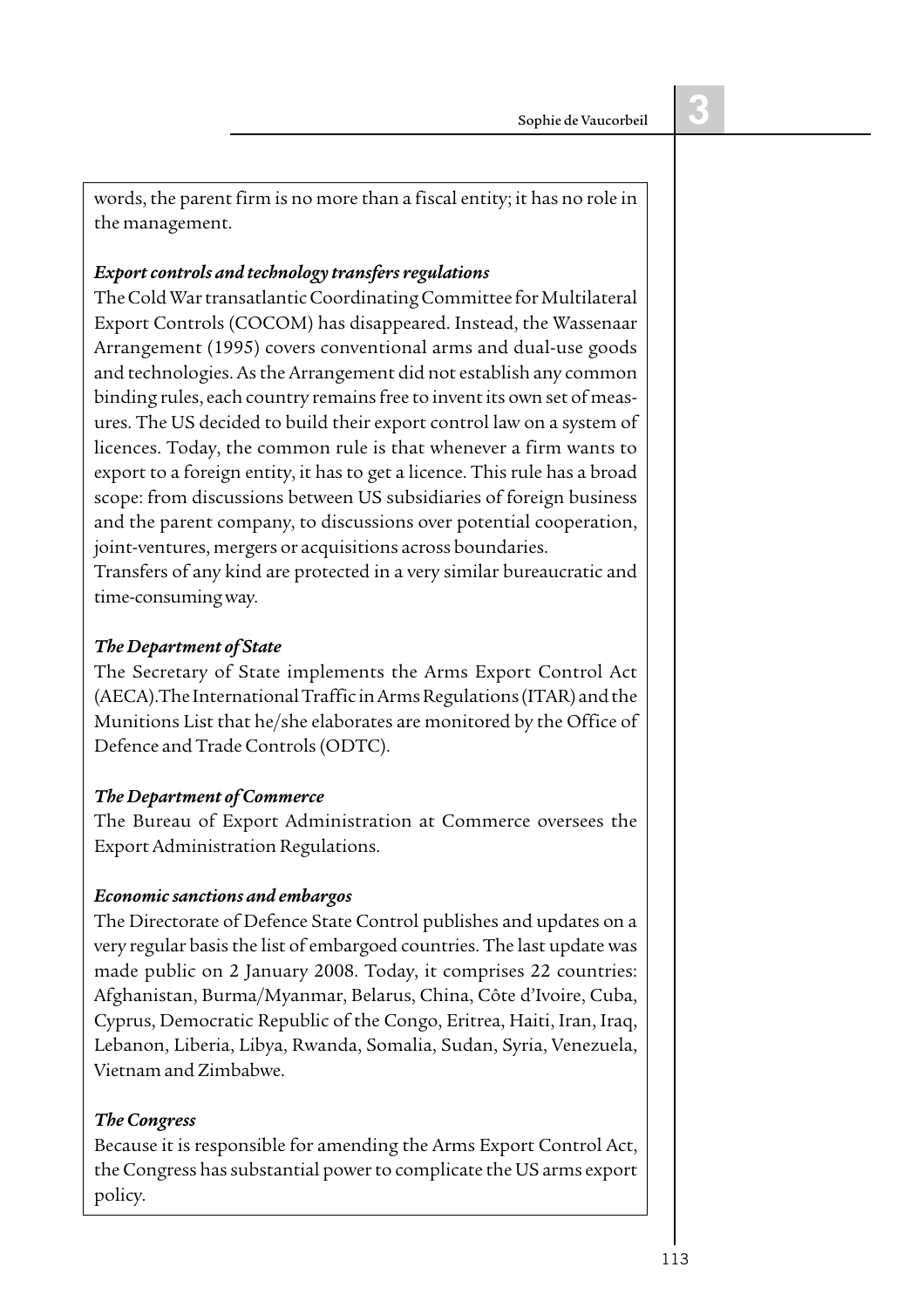# *Type of aircraft*

Multi-role fighter, joint service aircraft.

### *Participating countries*

The US, the UK, Italy, the Netherlands, Canada, Denmark, Norway, Turkey, Australia, Singapore, Israel.

## 1. Background

The JSF programme stems from the US Administration's Bottom-Up Review (BUR) of US defence policy and programmes in 1993 which advised that a fifth-generation fighter programme be launched. The JSF is currently in the System Development and Demonstration Phase.

In October 2001, a team from Lockheed Martin and BAE Systems won the contract over Boeing.

*Why is the JSF so revolutionary in theory? A new approach to international procurement.*

A joint service aircraft.

The programme focus on the development and production of three variants with common components: a land-based conventional takeoff and landing (CTOL) version for the Air Force, a carrier-based version (CBV) version for the Navy, a short take-off vertical landing (STOVL) version for the Marines and the UK. 'JSF programme officials anticipate major savings because of a high degree of commonality in components and systems among the three versions (from 70 to 90%), which are to be built on a common production line.'61

 $\blacktriangleright$  'Historically, subcontractors provided parts; in JSF, partners provide systems and sub-systems.'62

The two JSF developmental phases where international participation has been offered are:

\ Systems Development and Demonstration

\ Production, Sustainment and Follow-On Development.

61. Anthony Murch and Christopher Bolkcom, 'CRS Report for Congress, F-35 Lightning II Joint Strike Fighter Program: Background, Status, and Issues'. Updated October 2007. See: http:// www.european-defence.co. uk/jsf.html.

62. Robbin F. Laird. 'Transformation and the defense industrial base: a new model', Center for Technology & National Security Policy, National Defence University, May 2003. Available at: http://www.ndu.edu/inss/DefH or/DH26/DH26.pdf.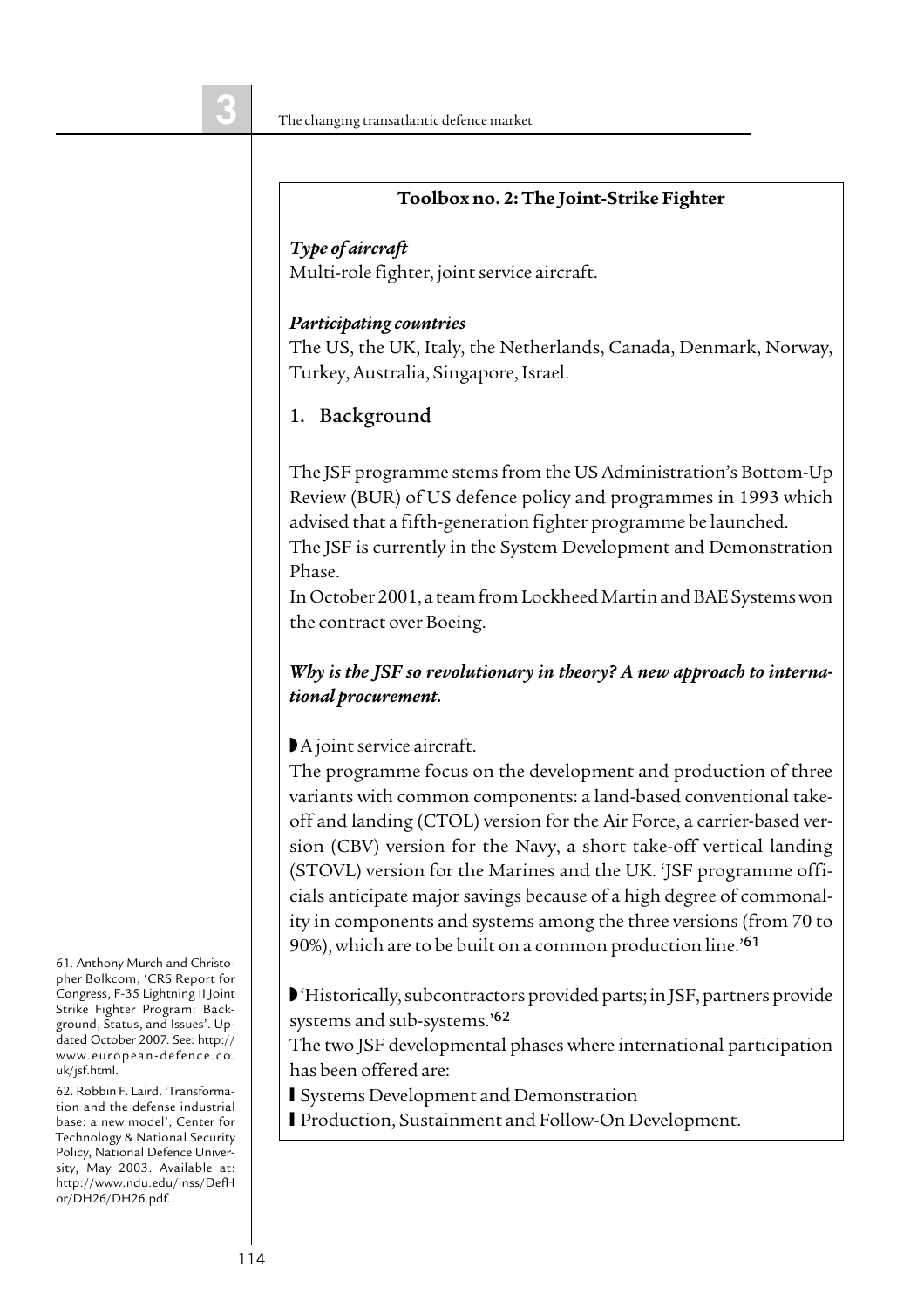## 2. In reality

#### *The production line*

Participants build subsections for the global programme before they are assembled in the US or in Italy for European fighters.

#### *Partnership*

It is broken down into three levels, according to the amount of the monetary contributions to the programmes.

'The higher the investment level, the greater the nation's voice with respect to aircraft requirements, design, and access to technologies gained during development.'63

The US is the main financial contributor to the programme with US\$5.3 billion (€3.6 billion) allocated in 2007. Some US\$6.2 billion  $(€4.2 billion)$  has been allocated in 2008, which will include the procurement of 12 aircraft for testing purposes. The other nations involved in the project are designated partners at three levels (I, II, III). Each level provides different industrial participation and how many staff is assigned to the F-35's programme office in the US. Level I and II partners have some influence in the F-35's design and development to meet their own specific national requirements.

The UK is a Level I partner and is contributing some US\$2.0 billion (€1.4 billion). As Level I partner, the UK has the biggest industrial participation after the US and should also financially gain more from sales.

Italy and the Netherlands are Level II partners and are contributing US\$1.8 billion (€1.2 billion), while Australia, Canada, Denmark, Norway and Turkey are Level III partners and are together contributing some US\$725 million (€494 million) to the overall programme.

Israel and Singapore are reportedly each paying less than US\$50 million (€34 million) through their Security Co-operative Participation (SCP) agreements, with their aircraft likely to be purchased through the US's Foreign Military Sales (FMS) scheme.

#### *Technology transfers*

\ Technology sharing and government-to-government agreements: opportunities for interactive military transformation

63. Anthony Murch and Christopher Bolkcom, op. cit. in note 61.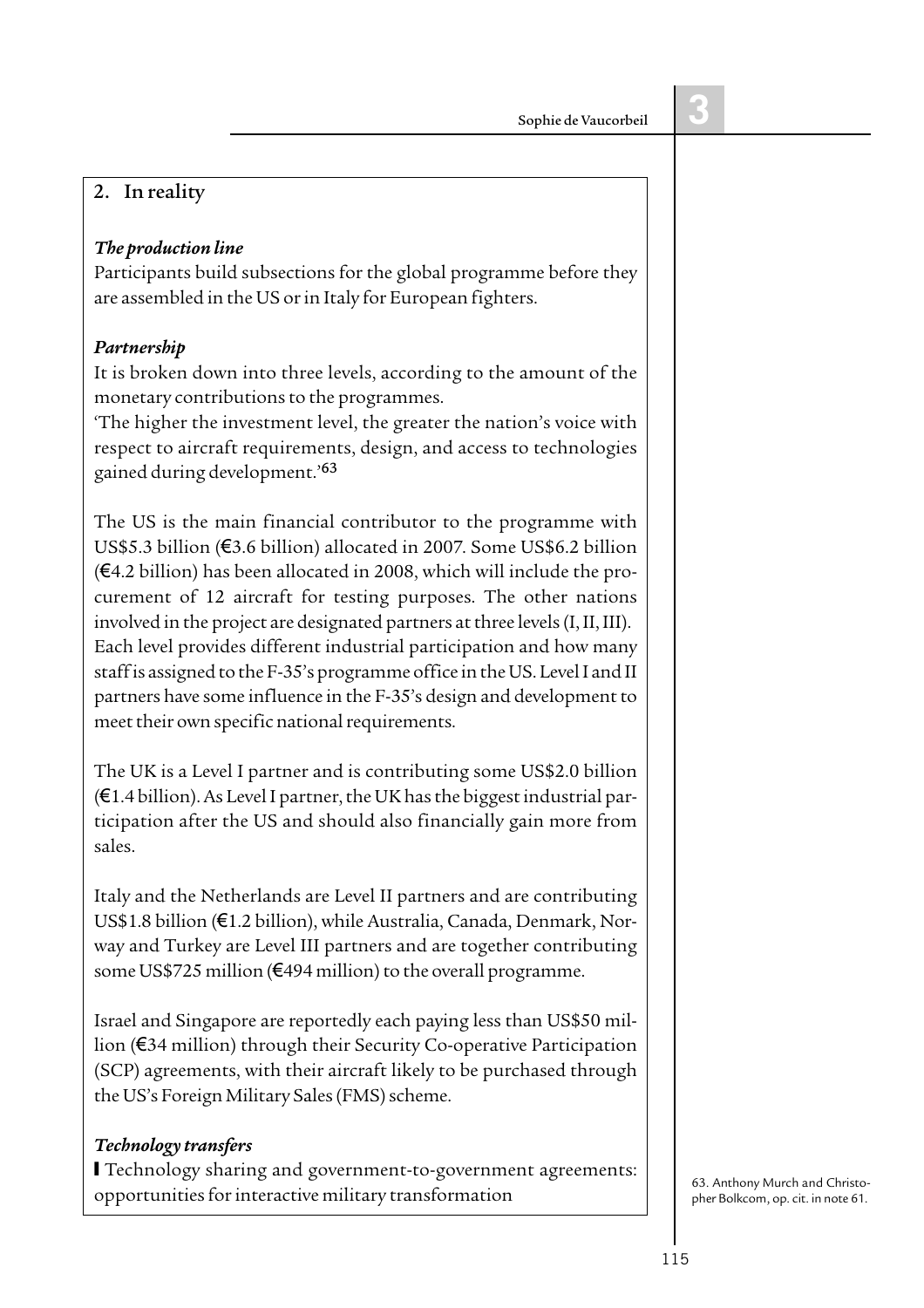#### Unique export licence developed by the US

\ A single point of contact to review licences related to the programme in the US.

#### *Financing*

**3**

Importance of private-public partnerships to create systems architecture, manage system-of-system approaches and work with sub-systems providers;

### 3. A test-case for US allies and for cooperative armaments programmes.

\ Dominant position of the USA over technology transfers (TT): the US points out technology transfers and the risk of cost overruns to justify their domination in this area.<sup>64</sup> The UK claims TT 'like source coding' are crucial to guarantee enough autonomy for maintenance, support, upgrade, and weapon-integration

\ Costs: according to CSBA, the overall cost has increased about 35% from its 1997 projections. A defence Aerospace analysis<sup>65</sup> of the costs of fourth and fifth generation fighter aircraft compares the cost of the F-35 with the Eurofighter (a 4+generation fighter)

\ Support should be provided by a globalised logistics system managed by the US

\ Aircrafts are being designed to operate in a 'system of systems': foreign users would depend on the US

\ 'The success of the JSF will largely determine the future health of the UK defence aerospace sector; the links with the US are also affecting British willingness to embrace European programmes in UAV and UCAV development.' More broadly, the JSF, if it proves to be a successful cooperative aircraft could discredit both the Rafale and the Typhoon, leaving the EU in a dead end … especially if it has not developed any UAV-UCAV alternative in which to specialise.

#### **Toolbox no. 3 : MEADS**

Medium-range surface-to-air missiles.

MEADS will be designed to kill enemy aircraft, cruise missiles and UAVs within its reach, while providing next-generation point defence capabilities against ballistic missiles.

64. Hélène Masson, 'The JSF/F-35 in Europe: the price of pragmatism', Fondation pour la recherche stratégique (FRS), 2004.

65. 'Sticker Shock: Estimating the real cost of modern fighter aircraft', *Defence-Aerospace.com*, July 2006.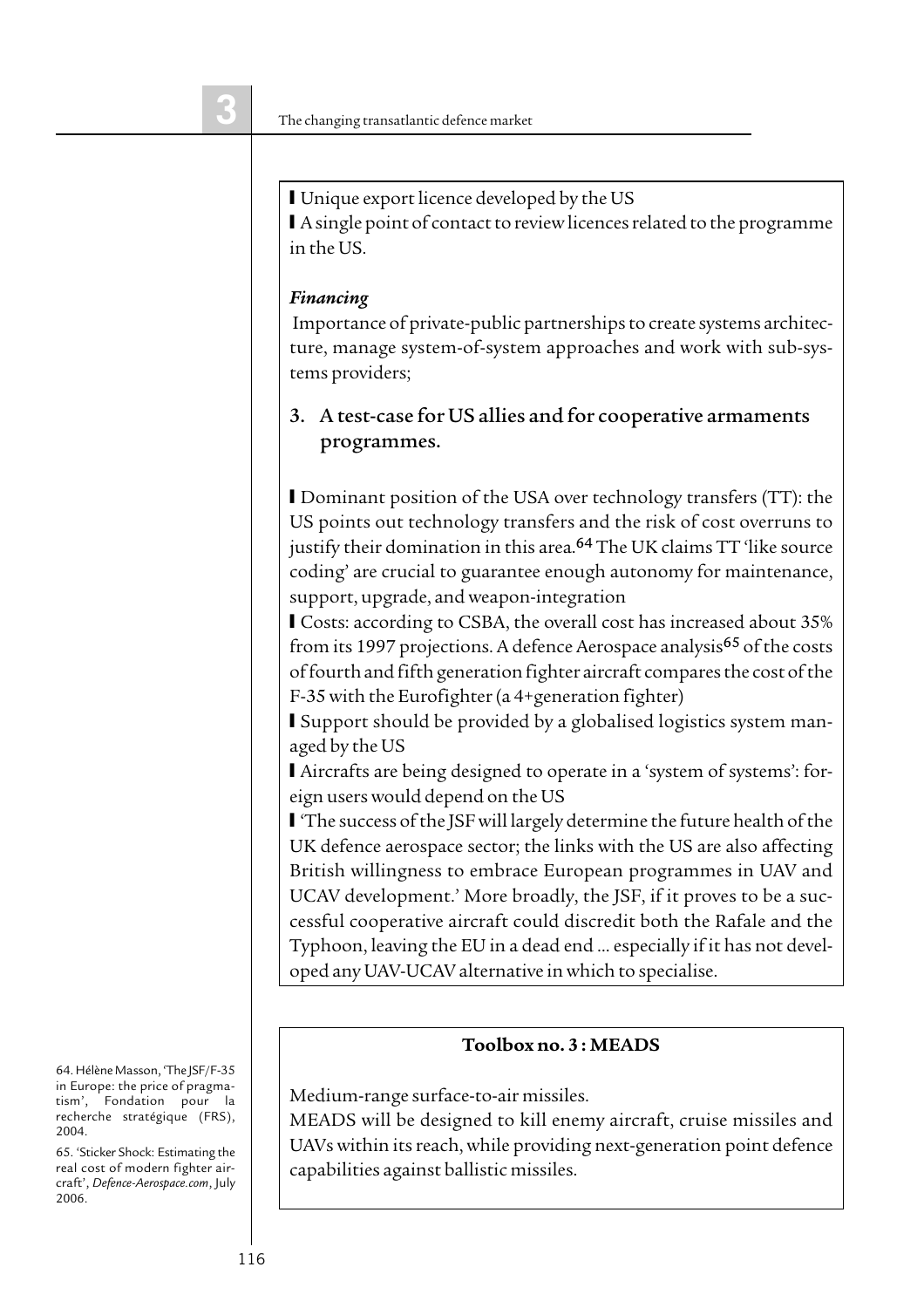As for the JSF, it is a government-to-government programme to replace Hawk and Patriot systems.

The US and Italy agreed the Design & Development phase in July 2004 while Germany joined them in April 2005. They signed up for an initial 9 year contract for Design & Development for \$3.4 billion. In-service date scheduled for 2014.

The development work share will be equivalent to the national cost/funding share.

Percentage of cost share: US 58%; Germany 25%; Italy 17%.

## 1. MEADS, 'on paper'

To avoid the trouble experienced with certain cooperation ventures, a number of principles have been adopted:

\ MEADS is conducted by an independent company, MEADS International Inc, in which Lockheed and EuroMeads have equal stakes. Where important decisions are involved, each partner will have a single vote

\ MEADS Intl is official supplier to NATO's Medium Extended Air Defence Management Agency (NAMEADSMA) and therefore has at its disposal equity capital for systems engineering and integration as well as for managing the programme

\ All contract segments will be fulfilled by MEADS Intl, to which the parent companies will make personnel available, being themselves awarded subcontractor contracts for implementation of the subsystems

\ All work related to the systems and subsystems will be entrusted to the multinational production teams

\ MEADS Intl runs an equal representation management structure

\ Participating governments control the information sharing protocol.

As a consequence, a multinational joint venture, headquartered in Orlando, has been set up.

MEADS International's participating companies are MBDA in Italy, LFK in Germany and Lockheed Martin in the United States. Together, these companies have founded an international engineering team in Orlando to develop systems and technologies for the MEADS programme, which is closely watched as a model for collaborative transatlantic development.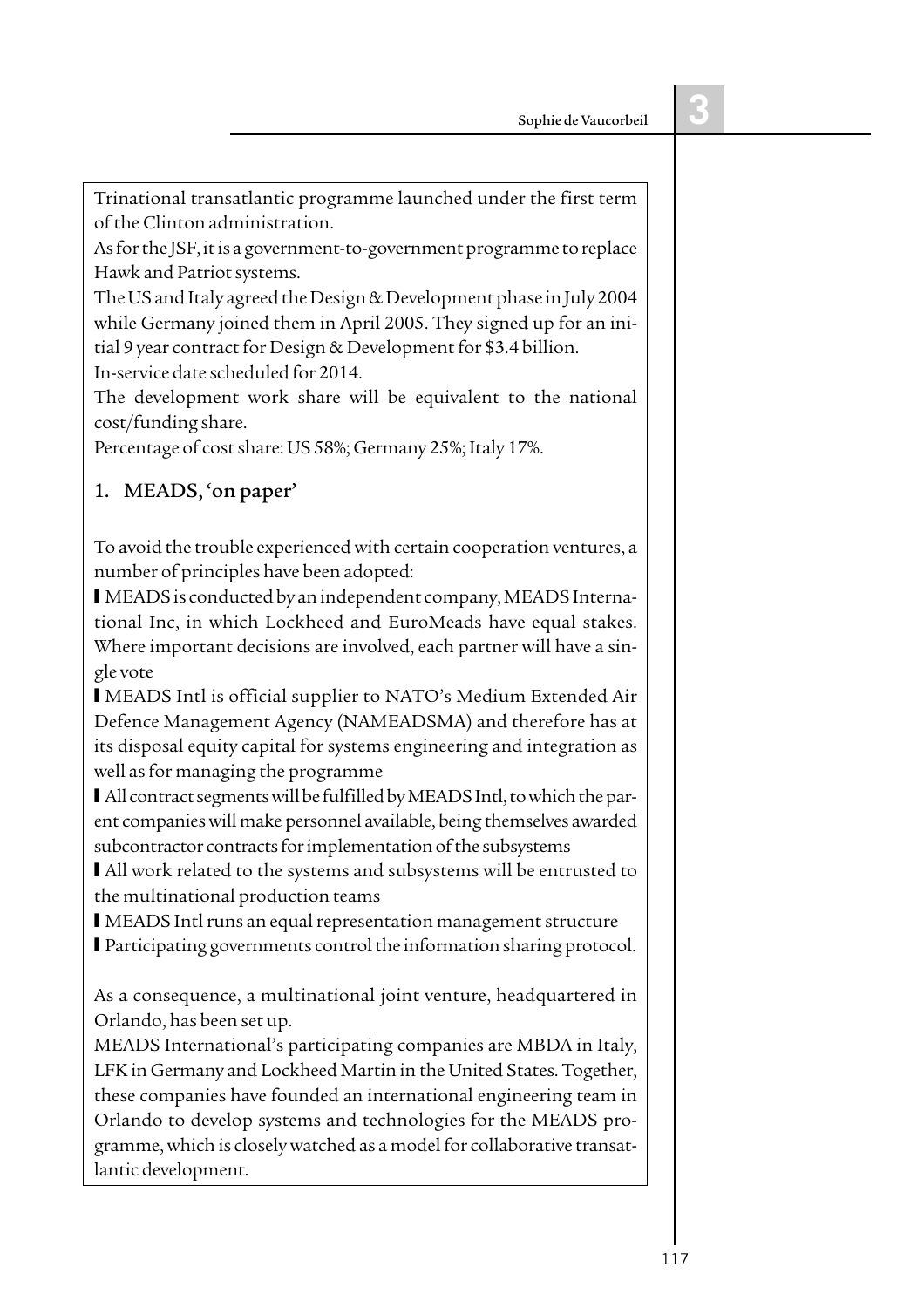#### 2. The test of time

**3**

MEADS dates back to the late 1980s when the US Marine and US Army needed to replace the Hawk air defence system.

In February 1995, France, Germany, Italy and the US expressed their will to cooperate. In 1996, France had to drop out of the project for budgetary reasons. Estimating it was not a priority for US ballistic missile defence, the Congress refused to finance the MEADS programme as early as 1998. In 1999, the Joint-Venture, selected as the US contractor, was threatened. The Germans and Italians were forced to accept the use of the PAC-3 Patriot missile, the only condition under which the Pentagon would agree funding.

Europeans quickly started complaining about technology transfers. The US wanted to conduct on-site security inspections of European facilities and install black boxes to protect their technologies.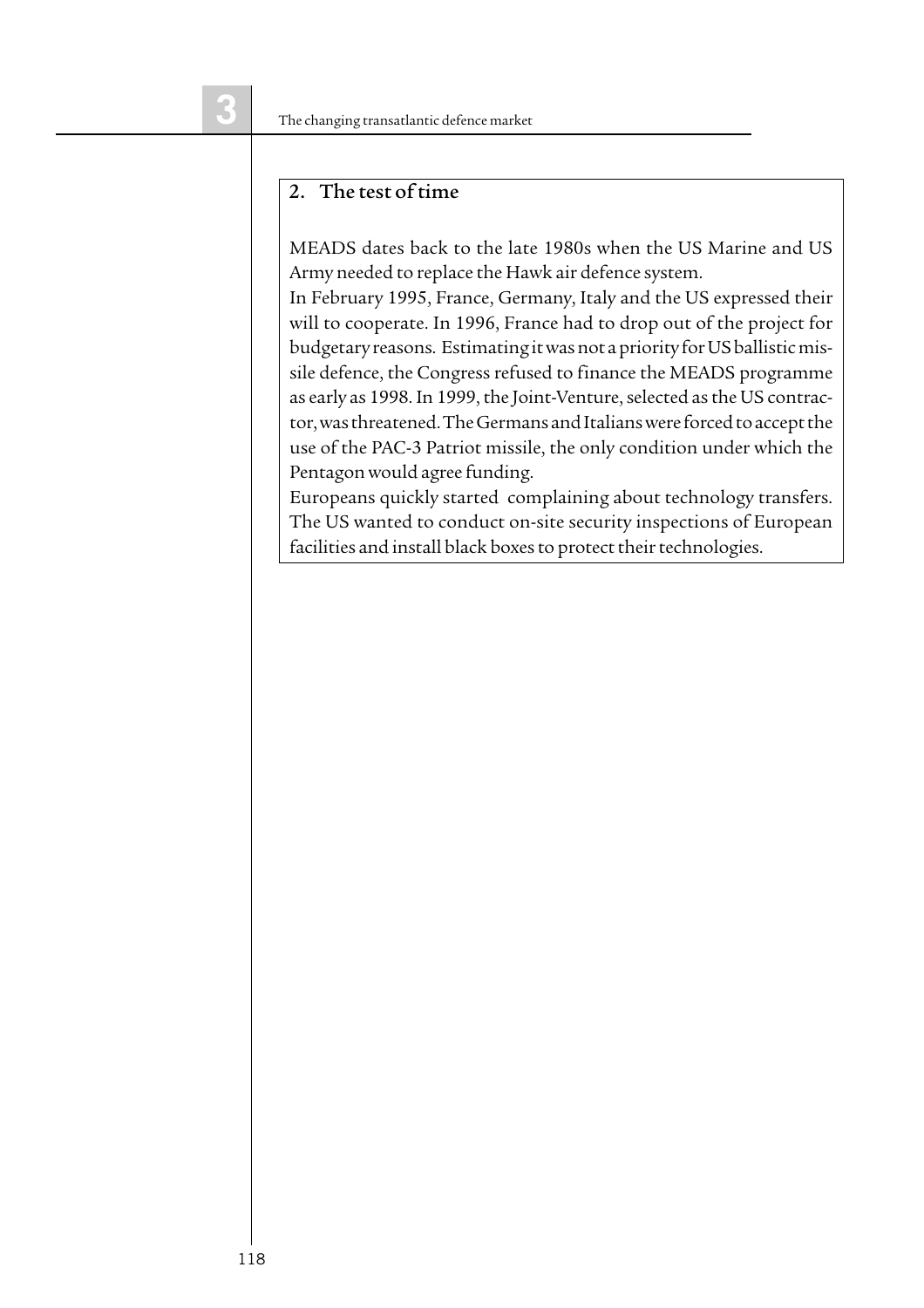**a1**

# *About the authors*

**Erkki Aalto** is advisor at the Resource Policy Department of the Ministry of Defence of Finland. He is also a Ph.D candidate at the University of Turku, Finland, where his dissertation project deals with national security exemptions in EC law. He was a Visiting Fellow at the EU Institute for Security Studies from June to August 2007.

**Daniel Keohane** is Research Fellow at the EUISS where he specialises in ESDP, counter-terrorism and defence industry issues. He was previously Senior Research Fellow for security and defence policy at the Centre for European Reform in London and a Research Associate at the Institute for National Strategic Studies, National Defence University, Washington D.C. He is the EUISS representative on the academic board of the European Security and Defence College (ESDC) and has participated in consortia to carry out studies commissioned by the European Defence Agency (EDA) and the European Space Agency (ESA).

**Christian Mölling** graduated in political science, history and economics from the University of Duisburg and the University of Warwick (UK). He is currently a Senior Research Fellow at the Center for Security Studies (CSS) at the ETH Zurich, were he deals with strategy development, crisis management, arms control and arms politics. His Ph.D, obtained at the Ludwig-Maximilian-University, Munich, analyses the strategic coherence of ESDP in the fields of military crisis management, arms control and armaments cooperation.

**Sophie de Vaucorbeil** is a graduate of Sciences Po (Bordeaux) and has since specialised in ESDP issues and armaments industries at the Institut de relations internationales et stratégiques (IRIS). During 2007-8 she worked as Research Assistant to Daniel Keohane at the EUISS, where she helped manage a research project for the European Defence Agency on 'Enhancing mutual understanding and competences of stakeholders engaged in cooperative programmes.' She has also carried out research on ESDP issues, terrorism, defence industries and the international defence market.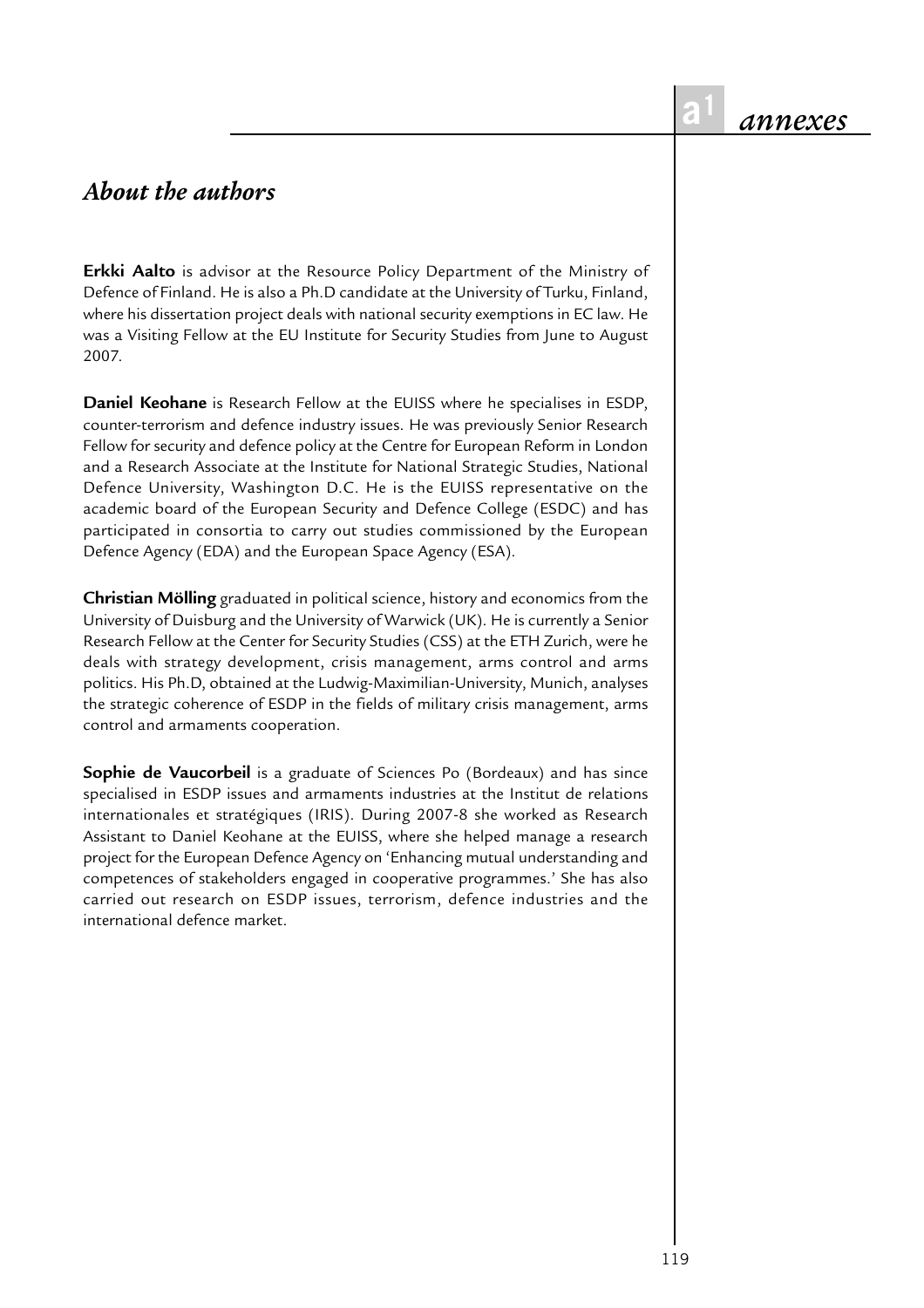# *annexes*

**a2**

# *Abbreviations*

| <b>AWACS</b> | Airborne Warning and Control System                |
|--------------|----------------------------------------------------|
| <b>CFIUS</b> | Committee on Foreign Investment in the US          |
| <b>COARM</b> | Common Military List of the European Union         |
| CoC          | Code of Conduct (on Defence Procurement)           |
| CoC Ex       | Code of Conduct on Arms Exports                    |
| <b>COCOM</b> | Coordinating Committee for Multilateral Export     |
|              | Controls                                           |
| DoD          | Department of Defense                              |
| <b>DOP</b>   | <b>Declaration of Principles</b>                   |
| <b>DTIB</b>  | Defence Technological and Industrial Base          |
| <b>DTSI</b>  | Defence Trade Security Initiative                  |
| DU           | Dual Use                                           |
| EADS         | European Aeronautic Defence and Space Company      |
| EC           | <b>European Community</b>                          |
| ECJ          | European Court of Justice                          |
| <b>EDA</b>   | European Defence Agency                            |
| <b>EDC</b>   | <b>European Defence Community</b>                  |
| <b>EDEM</b>  | European Defence Equipment Market                  |
| <b>EDTIB</b> | European Defence Technological and Industrial Base |
| <b>ESDP</b>  | European Security and Defence Policy               |
| FA           | Framework Agreement                                |
| <b>GDP</b>   | <b>Gross Domestic Product</b>                      |
| <b>GWOT</b>  | Global War on Terror                               |
| IT.          | <b>Information Technology</b>                      |
| <b>ITAR</b>  | International Traffic in Arms Regulations          |
| JSF          | Joint Strike Fighter                               |
| Lol          | Letter of Intent                                   |
| <b>MEADS</b> | Medium Extended Air Defence System                 |
| MoU          | Memorandum of Understanding                        |
| МS           | <b>Member States</b>                               |
| <b>MTCR</b>  | Missile Technology Control Regime                  |
| <b>NATO</b>  | North Atlantic Treaty Organisation                 |
| NBC          | Nuclear Biological and Chemical                    |
| R&D          | Research and Development                           |
| R&T          | Research and Technology                            |
| RDT&E        | Research Development Test and Evaluation           |
| <b>SME</b>   | <b>Small and Medium-Sized Enterprises</b>          |
| sMS          | <b>Subscribing Member State</b>                    |
| SOS          | Security of Supply                                 |
| <b>SSA</b>   | <b>Special Security Arrangement</b>                |
|              |                                                    |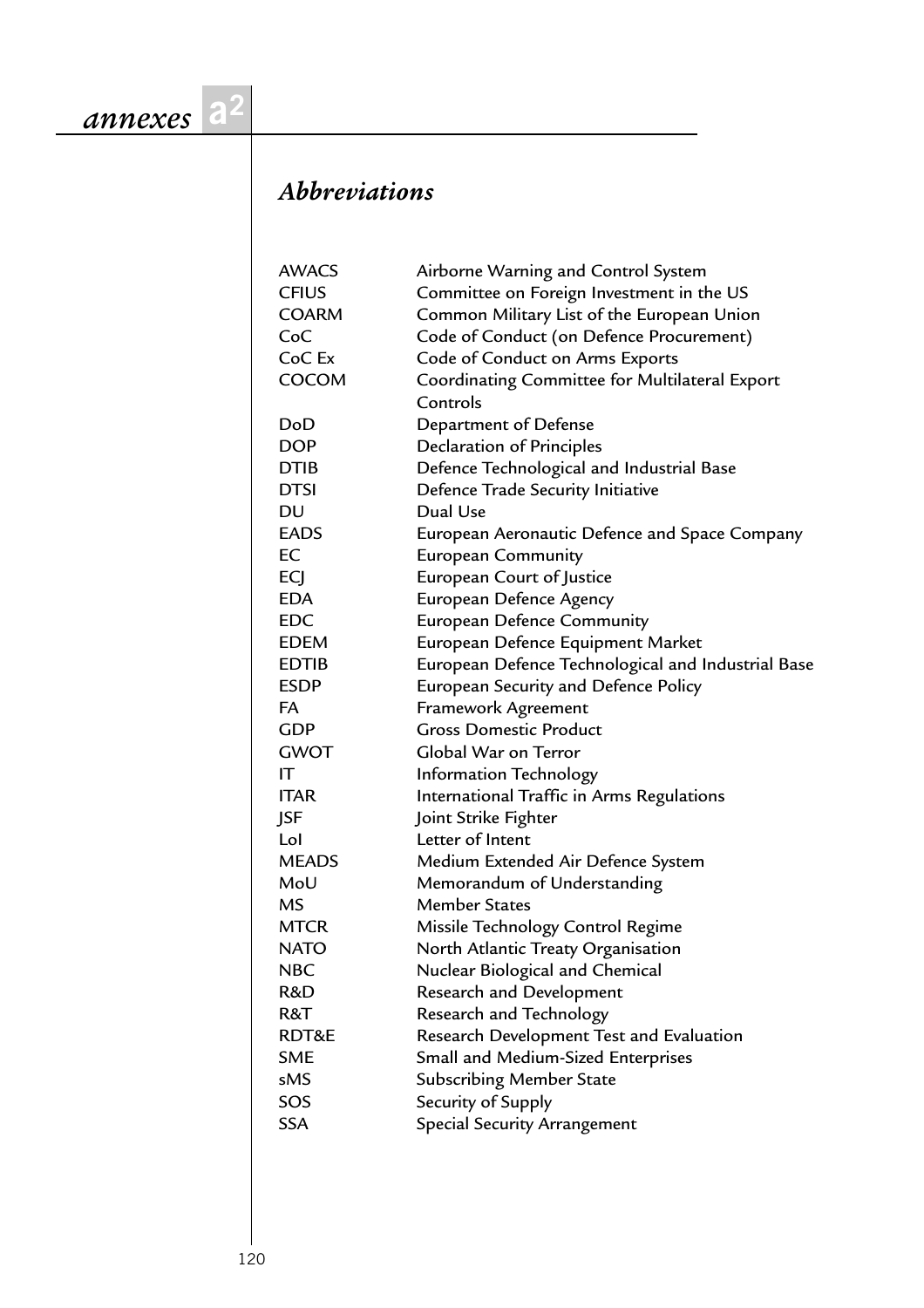# **a12**

| TDC.        | <b>Transnational Defence Companies</b> |
|-------------|----------------------------------------|
| TEU         | Treaty on European Union               |
| TT          | <b>Technology Transfers</b>            |
| <b>WEAG</b> | Western European Armament Group        |
| WEU         | Western European Union                 |
| <b>WMD</b>  | Weapons of Mass Destruction            |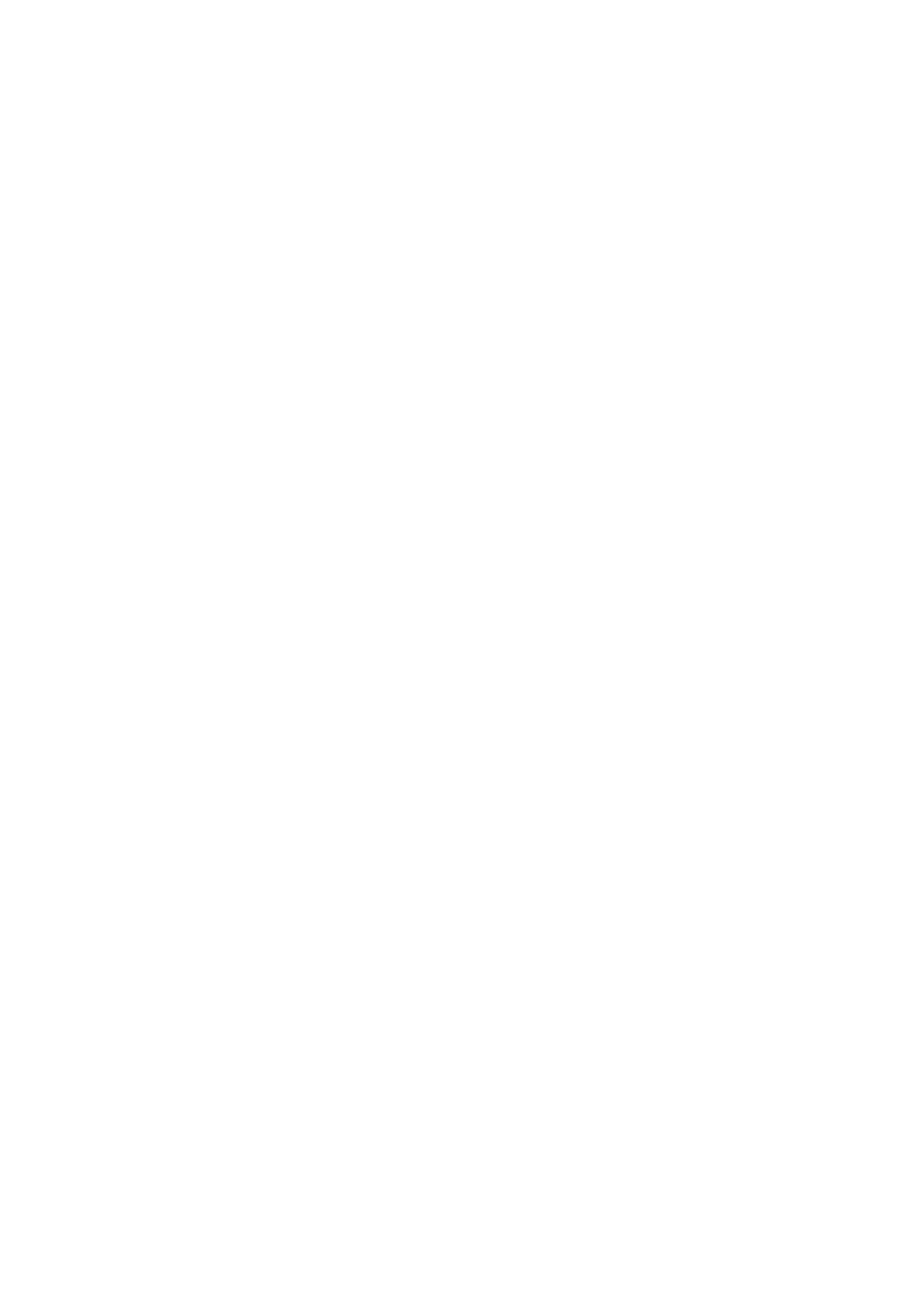# *Chaillot Papers*

#### **All** *Institute publications* **can be accessed via the Institute's website: www.iss.europa.eu**

| $n^{\circ}$ 112        | EU security and defence. Core documents 2007<br>Volume VIII, compiled by Catherine Glière (also published in French)                                                                                                                                                                                                                                   | October 2008     |
|------------------------|--------------------------------------------------------------------------------------------------------------------------------------------------------------------------------------------------------------------------------------------------------------------------------------------------------------------------------------------------------|------------------|
| $n^{\circ}$ 111        | Bush's legacy and America's next foreign policy<br>Marcin Zaborowski                                                                                                                                                                                                                                                                                   | September 2008   |
| $n^{\circ}$ 110        | Rethinking Iran: From confrontation to cooperation<br>Christoph Bertram                                                                                                                                                                                                                                                                                | August 2008      |
| $n^{\circ}$ 109        | Partnerships for effective multilateralism:<br>EU relations with Brazil, China, India and Russia<br>Ummu Salma Bava, Feng Zhongping, Sabine Fischer, Marco Aurélio Garcia,<br>François Godement, Giovanni Grevi, Dimtri Trenin, Alfredo Valladão,<br>Álvaro de Vasconcelos and Christian Wagner; edited by Giovanni Grevi and<br>Álvaro de Vasconcelos | May 2008         |
| $n^{\circ}$ 108        | Ukraine: Quo Vadis?<br>Sabine Fischer, Rosaria Puglisi, Kataryna Wolczuk and Pawel Wolowski;<br>edited by Sabine Fischer                                                                                                                                                                                                                               | February 2008    |
| $n^{\circ}$ 107        | Is there an Albanian question?<br>Judy Batt, Misha Glenny, Denisa Kostovicova, Nicola Mai,<br>Nadège Ragaru, Fabian Schmidt and Miranda Vickers; edited by Judy Batt                                                                                                                                                                                   | January 2008     |
| $n^{\circ}$ 106        | Pioneering foreign policy: The EU Special Representatives<br>Giovanni Grevi                                                                                                                                                                                                                                                                            | October 2007     |
| $n^{\circ}$ <b>105</b> | Seeing blue: American visions of the European Union<br><b>Esther Brimmer</b>                                                                                                                                                                                                                                                                           | September 2007   |
| $n^{\circ}$ 104        | Regional cooperation in the Western Balkans<br>Milica Delevic                                                                                                                                                                                                                                                                                          | <b>July 2007</b> |

# *Books*

| The New Global Puzzle. What World for the EU in 2025?<br>directed by Nicole Gnesotto and Giovanni Grevi                                                                                                                                                                                                                                                                                        | 2006 |
|------------------------------------------------------------------------------------------------------------------------------------------------------------------------------------------------------------------------------------------------------------------------------------------------------------------------------------------------------------------------------------------------|------|
| Friends again? EU-US relations after the crisis<br>Nicole Gnesotto, James Dobbins, Federico Romero, David Frum, William Wallace,<br>Ronald D. Asmus, István Gyarmati, Walter B. Slocombe, Gilles Andréani,<br>Philip H. Gordon, Werner Weidenfeld, Felix Neugart, Geoffrey Kemp, Dov Lynch,<br>Fiona Hill, Baudoin Bollaert, Joseph Quinlan, Marcin Zaborowski;<br>edited by Marcin Zaborowski | 2006 |
| Defence procurement in the European Union - The current debate<br>Report of an EUISS Task Force                                                                                                                                                                                                                                                                                                | 2005 |

*Chairman and Rapporteur: Burkard Schmitt*